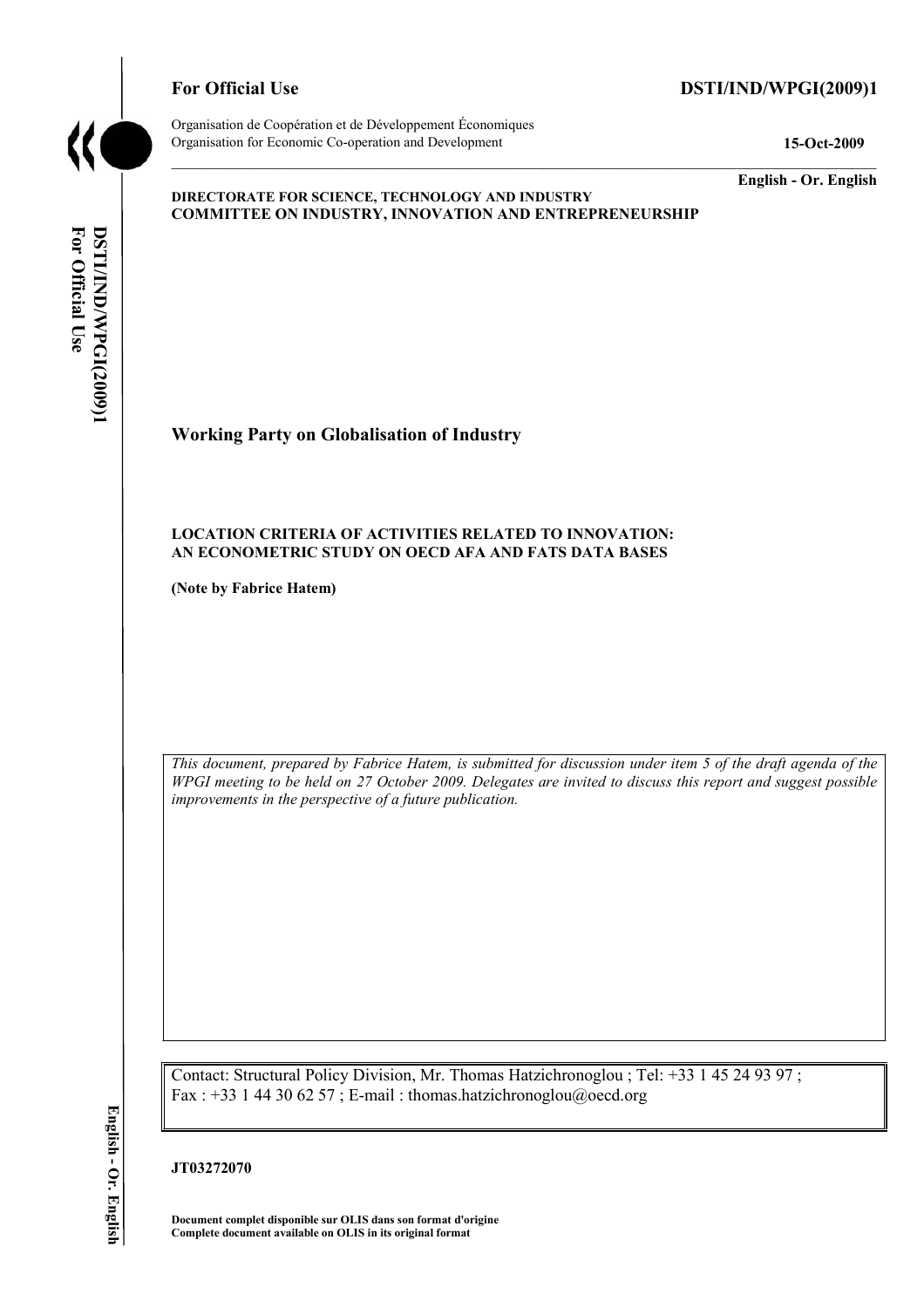#### **EXECUTIVE SUMMARY**

As the rest of the economy, innovation-related activities  $(IRA)^{-1}$  have gone through a steady internationalisation process in the recent years. This trend has consequently led to a growing awareness of host territories regarding the need to offer a favourable environment to companies willing to develop their innovation-related activities in the most attractive location. This concern is of special importance for OECD countries, which have to rely heavily on these innovation-related activities to make up for the decline of some of their traditional manufacturing industries.

At the request of the OECD secretariat, an econometric study has thus been implemented on the international location criteria of innovation-related activities (IRA). These activities include, on the one hand, high and medium high tech industries, as defined by OECD (OECD, 2007), and, on the other hand, all business R&D activities. OECD's AFA and FATS data base on activities of MNEs abroad have been used as the major sources of data for the explained variables.

The results of this econometric study show the importance of market size, agglomeration effects, and, to a minor extent, the quality of public governance for the location of international activities in innovationrelated activities. The overall degree of the country's openness to FDI also appears to be a significant location determinant. As expected, the location of foreign-controlled R&D expenditures seems very sensitive to the overall size and/or efficiency of the domestic innovation system, as measured by R&D expenditures as well as by patents.

Another important finding of the study is that there are significant differences in location criteria depending on the nature of the explained variable. The level of foreign- controlled value added is mostly sensitive to access to market and industrial agglomeration effects. Employment (expressed in terms of headcounts) is the only variable for which labour costs play a significant role as a location criteria. Foreign controlled R&D expenditures are very sensitive, as could be expected, to innovation related criteria (such as total domestic R&D expenditures and patents granted to residents).

These results give interesting insights on the possible existence of global location strategies carried out by MNEs in order to internalise the competitive advantages of each of the potential host countries by locating each segment of their product value chain in the places most fitted for this kind of activities. While some general requisites (such as the proximity to market, a favourable business environment, an openness to FDI) will be influential for all kind of activities, the most labour intensive segments will be located, as expected, where labour is cheap, the most R&D intensive where the national innovation system is efficient, while overall value added in monetary terms will be produced where there is already a significant industrial base and where skilled labour is available.

While this global model seems to be fully instrumental in many manufacturing industries, such as electronic or automotive, it seems less relevant in some services industries, especially in telecommunication service, where access to market definitely seems to play a much more prominent role than other criteria such as resource or efficiency seeking strategies.

|<br>|<br>|

The acronym IRA will be used in the rest of this report to refer to "innovation related activities".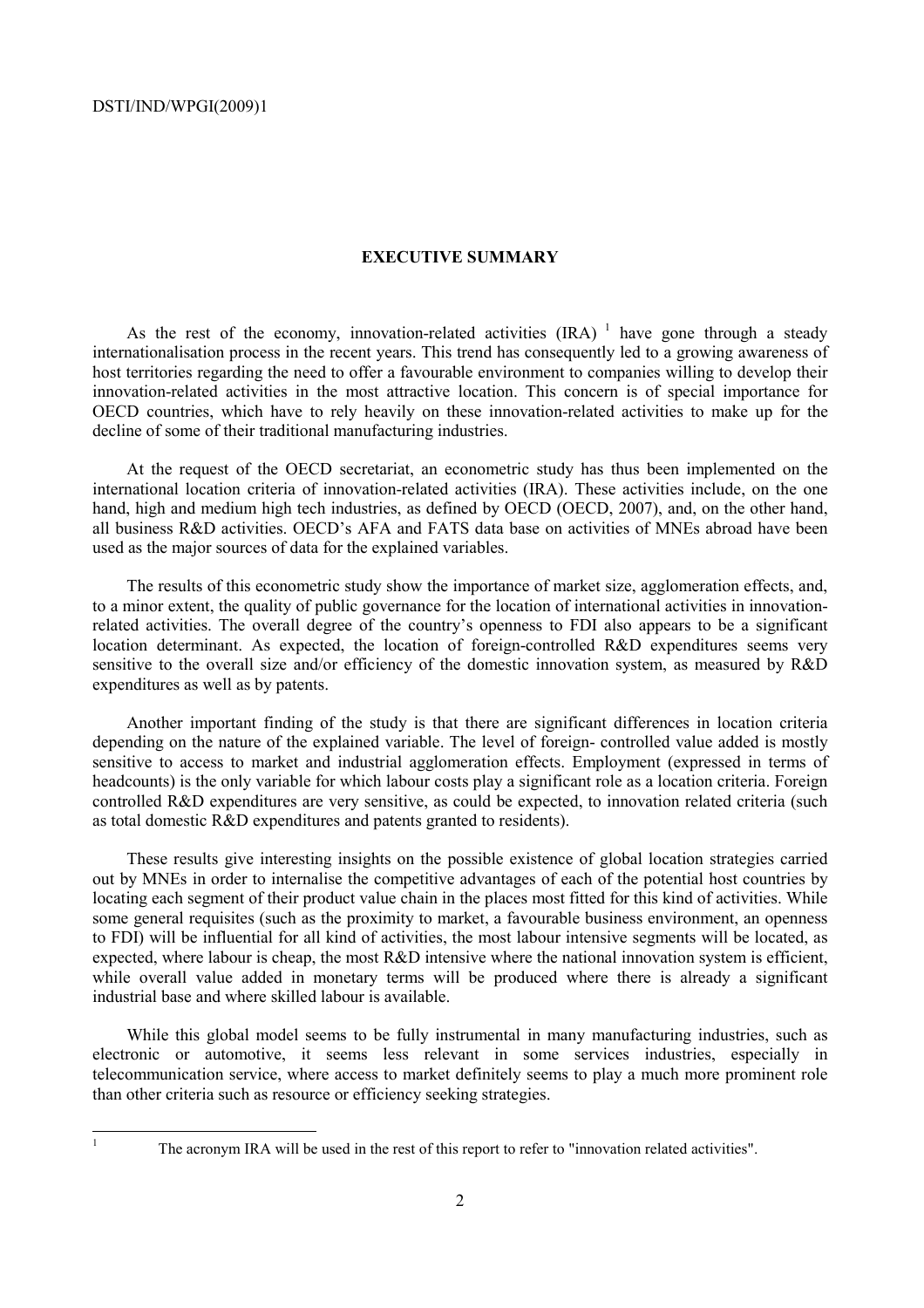The relative importance of the various criteria may also vary depending on the industry. For instance, labour cost play a less important role in pharmaceuticals and chemicals (both very capital intensive industries where per capita productivity is very high on average) than in automotive (a quite labour intensive industry employing large staffs of people in manufacturing plants).

These results bear a significant contribution to the existing knowledge on location criteria by industries and business functions. They also confirm the value of the AFA and FATS data bases as a major source of statistical information for the implementation of in-depth analytical studies on issues related to MNEs' internationalisation, location decisions and countries' attractiveness to foreign direct investment.

In addition to these finding for OECD countries, the analysis of other sources with a larger geographical scope show that, while emerging economies still only play a limited role in most of the innovation-related industries, they are presently attract a large share of new projects, due among others, to the quick growth rate of their market and the availability of large pools of labour force)

Faced to this growing competition from emerging economies, OECD countries should more than ever, consider the enhancement of their countries' attractiveness for international projects in IRA as a major policy priority. The stimulation of local markets for innovation-related products and services, the increased efficiency of the national innovation system, the improvement of the regulatory and administrative environment, the control of production costs, and the implementation of targeted promotion policies for IRA can be considered as the five major components of this agenda, as they correspond to the major location determinants of international projects.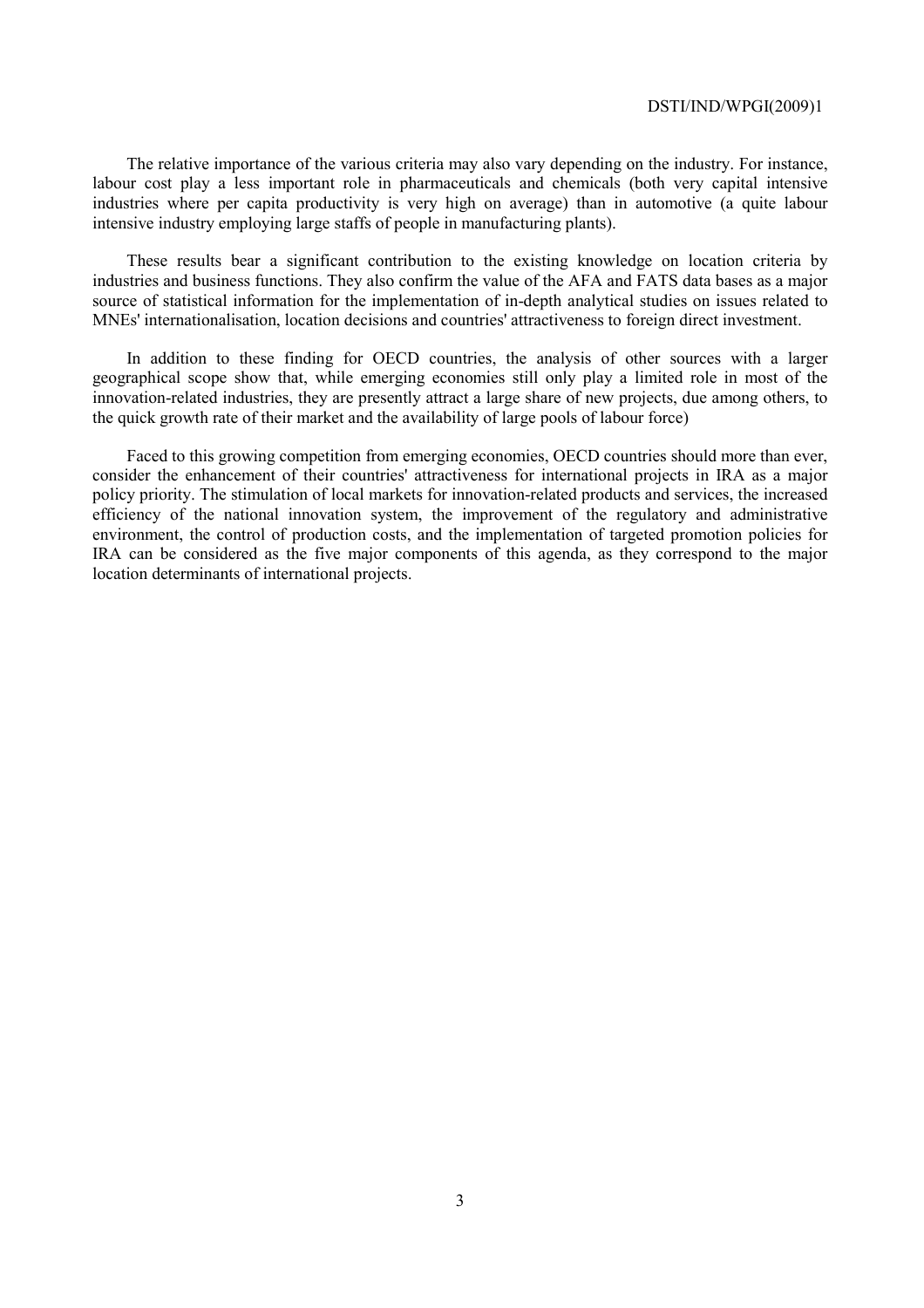# **TABLE OF CONTENTS**

| 2. Internationalisation of innovation-related activities: why, how and where?  12          |  |
|--------------------------------------------------------------------------------------------|--|
|                                                                                            |  |
|                                                                                            |  |
|                                                                                            |  |
|                                                                                            |  |
|                                                                                            |  |
|                                                                                            |  |
|                                                                                            |  |
|                                                                                            |  |
|                                                                                            |  |
|                                                                                            |  |
|                                                                                            |  |
| 4. The results: how companies optimise the geographical location of their value chain?  28 |  |
|                                                                                            |  |
|                                                                                            |  |
|                                                                                            |  |
|                                                                                            |  |
|                                                                                            |  |
|                                                                                            |  |
|                                                                                            |  |
|                                                                                            |  |
|                                                                                            |  |
|                                                                                            |  |
|                                                                                            |  |
|                                                                                            |  |
|                                                                                            |  |
|                                                                                            |  |
|                                                                                            |  |
|                                                                                            |  |
|                                                                                            |  |
|                                                                                            |  |
|                                                                                            |  |
|                                                                                            |  |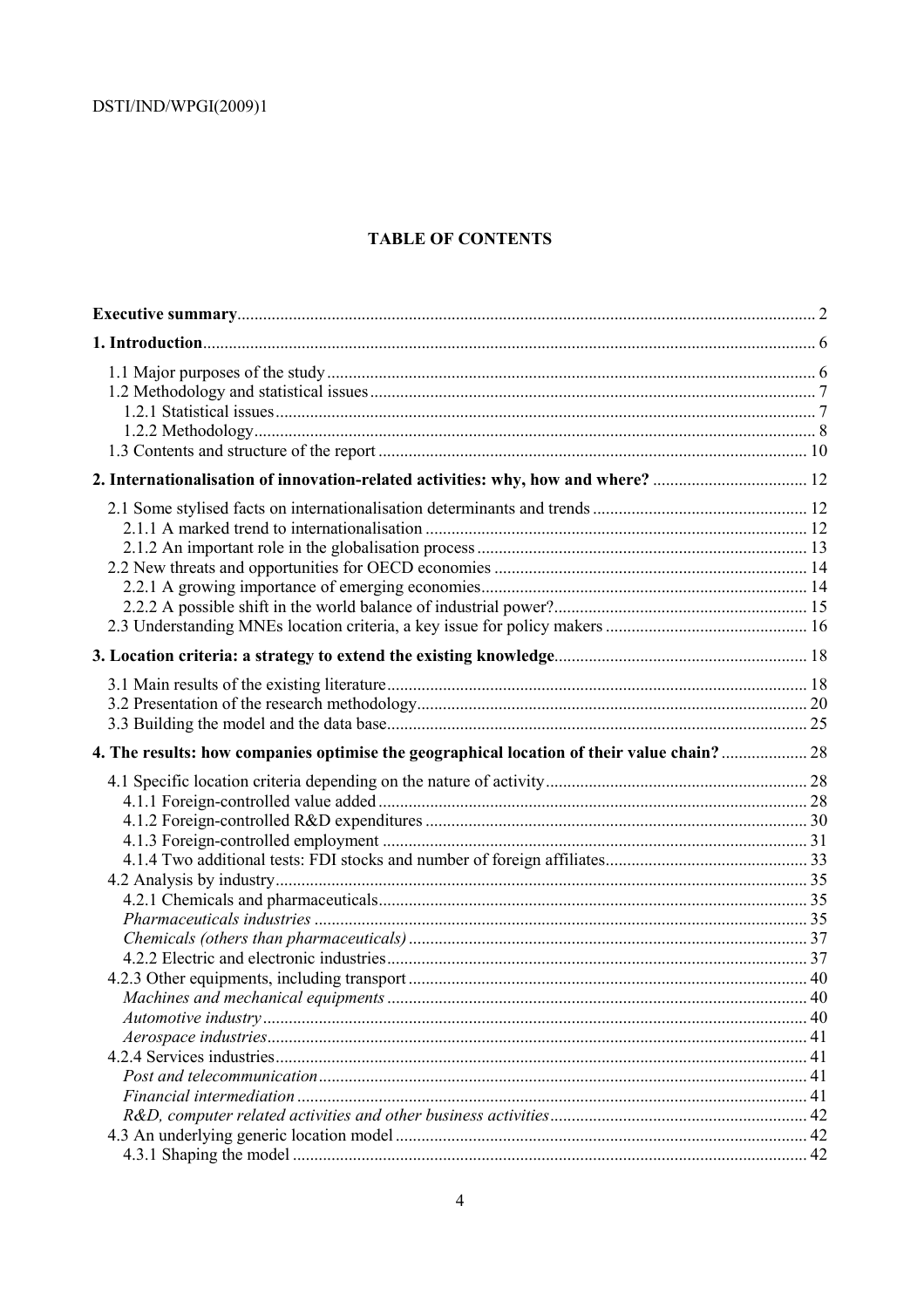| 4.3.3 Comforting our model with some empirical observations on greenfield projects 45                              |  |
|--------------------------------------------------------------------------------------------------------------------|--|
| 5. Policy implications: how to enhance oecd countries' attractiveness for IRA? 47                                  |  |
|                                                                                                                    |  |
|                                                                                                                    |  |
|                                                                                                                    |  |
| <b>ANNEX 1.</b> Some evidences on the role of m&as in the internationalisation of innovation related industries 55 |  |
|                                                                                                                    |  |
|                                                                                                                    |  |
|                                                                                                                    |  |
|                                                                                                                    |  |
|                                                                                                                    |  |
|                                                                                                                    |  |
|                                                                                                                    |  |
|                                                                                                                    |  |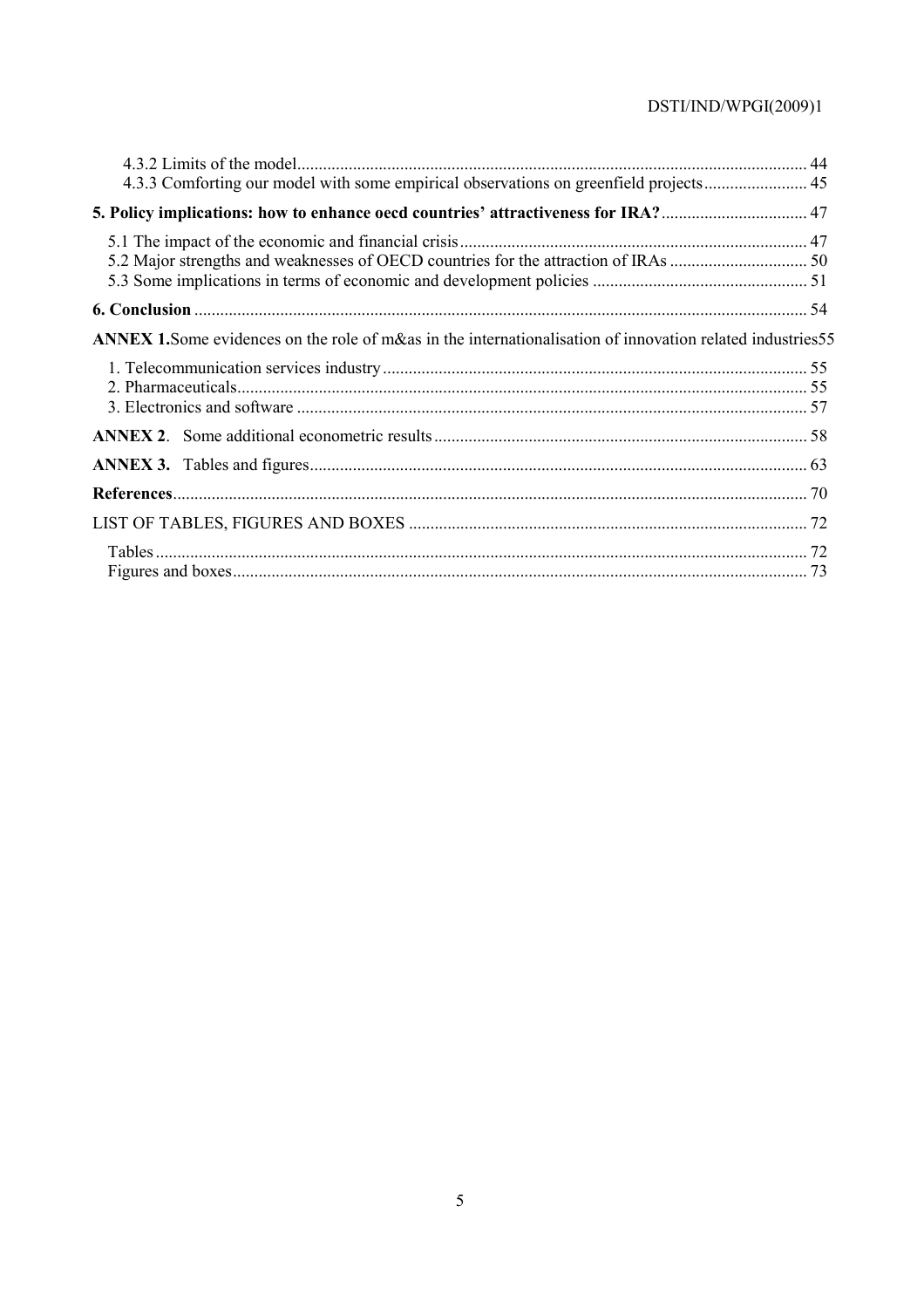# **1. INTRODUCTION**

1. After defining the major purposes of the study, this introduction provides insights on the methodology implemented and give an overview on the general structure and contents of the final report.

# **1.1 Major purposes of the study**

2. The purpose of this study is to provide new evidences on the international location criteria of innovation-related activities  $\text{(IRA)}^2$ , on the basis of econometric approaches using the OECD AFA and FATS data bases on the foreign presence in OECD countries.

3. As the rest of the economy, innovation-related activities (IRA) have gone through a steady internationalisation process in the recent years, due to both the increasing fragmentation of the product value chains and to the desire of companies to locate closer to the major markets and sources of scarce resources.

4. This trend has consequently led to a growing awareness of host territories regarding the need to offer a favourable environment to companies willing to develop their IRA in the most attractive location. This concern is of special importance for OECD countries, which have to rely heavily on these innovationrelated activities to make up for the decline of some of their traditional manufacturing industries.

5. However, while they remain dominant in IRA, OECD economies are confronted to a growing competition by emerging economies, which can rely both on quickly expanding final markets, low production costs and growing technological and industrial capabilities.

6. Faced to this challenge, OECD countries have to implement policies aimed at fostering their competitive advantages in IRA. For this purpose, they need to know better what are the investors' requests regarding their business environment. As many of these investors are MNEs which have the choice between different countries to set up their activities, this question is closely related with that of the location criteria of international investment projects.

7. Among the most common findings of the existing literature is the fact that the role of access to market as a major location determinant, in IRA as in many other industries. The availability of skills and the efficiency of the local innovation system also play an important role for upstream R&D and high value added manufacturing, while a large range of activities are also sensitive to cost-efficiency criteria, for instance in labour-intensive manufacturing, but also, increasingly, in development functions.

8. The knowledge corpus on location criteria however remains scarce and focused on only a limited set of specific issues. While a large amount of literature has already been dedicated to the location determinant of R&D activities, findings remain scarcer at the overall industry level. Systematic studies of specific location criteria for each of the functions and steps of the value chain, allowing comparisons on a homogenous basis, have been implemented in only a limited number of cases.

 $\frac{1}{2}$ 

The acronym IRA will be used in the rest of this report to refer to "innovation related activities".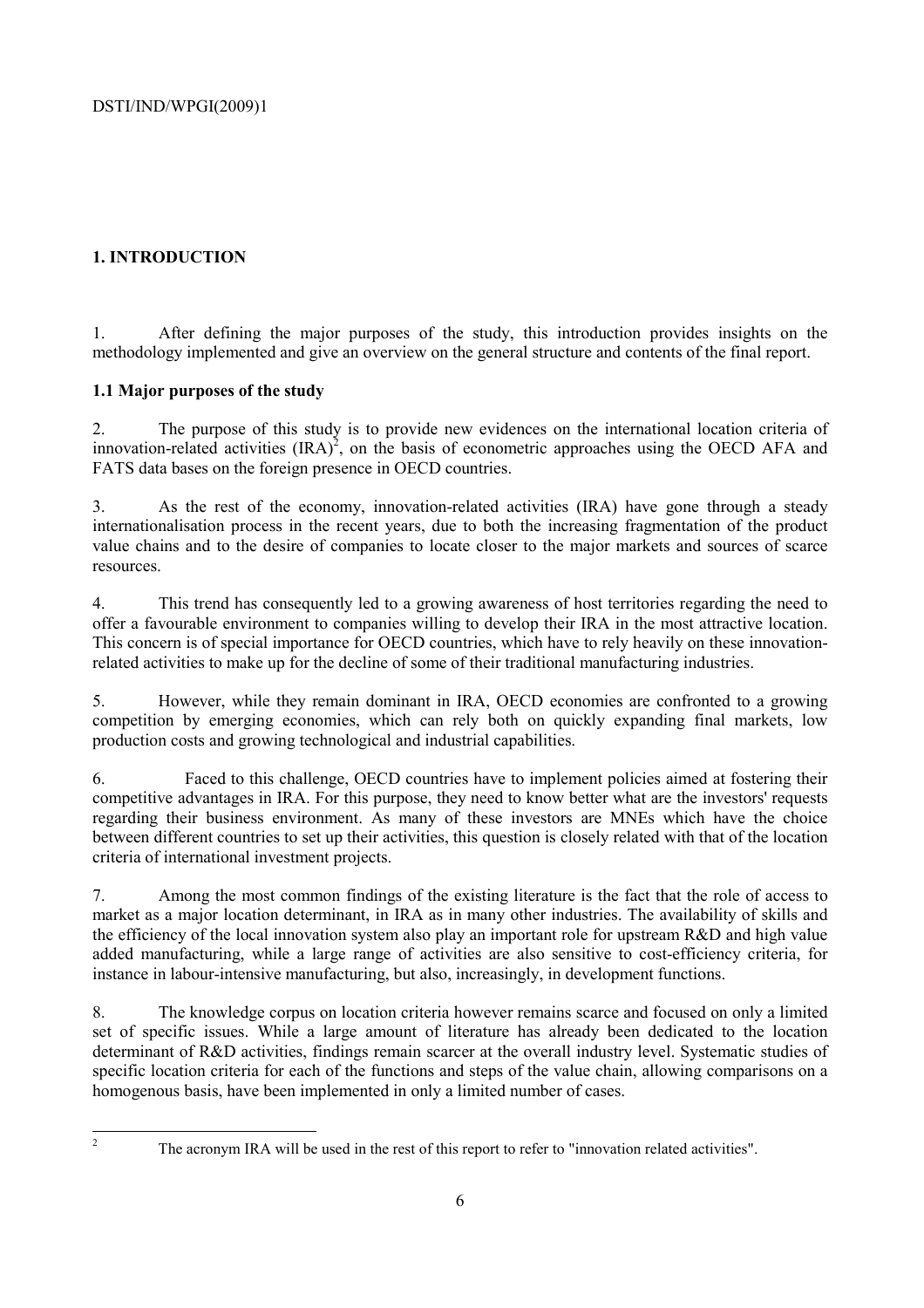9. Another shortcoming of the existing literature is the scarcity of comparative analysis regarding the sensitiveness of the results to the way the explained variable is measured (foreign controlled employment, production, value added, flows of new projects, number of existing subsidiaries, FDI flows and stocks, etc.). Though, there are obvious reasons to believe that the hierarchy of location criteria may differ substantially, in the same industry, depending upon the nature of the activity carried out abroad and the way it is measured.

10. There is thus a need for additional studies to identify various hierarchies of location criteria depending on the nature of activities located abroad and the measurement modalities. Four major dimensions may be distinguished in this regard: 1) type of industry; 2) nature of the functions<sup>3</sup> (globally as well as industry-specific); 3) variable measured (employment, assets, sales, production, value added, etc); 4) nature of the measurement (level of activity in monetary value, number of existing subsidiaries, and flow of new projects…).

## **1.2 Methodology and statistical issues**

### *1.2.1 Statistical issues*

11. Innovation-related activities (IRA) are defined here following a two-dimensional approach (OECD, 2007): on the one hand, they include innovation related industries  $\text{(IRI)}^4$  defined as those with a high of medium-high content in direct and indirect R&D (table 1). On the other hand, they include all business R&D activities, whatever the industry in which they are carried out.

12. According to OECD criteria, IRI manufacturing industries can be divided in two groups: high tech (C2423, C30, C32, C33 in the ISIC code, revision 3, level 2) and medium to high tech (all other manufacturing industries considered in table 1). In addition, some services industries, considered as innovation-intensive, are also included in the study (C64, C65T67, C72, C73, C74). All together, these activities account for not less than 34%, 26.1%, and 75.6% of value added, employment and R&D expenditures, respectively, in OECD economies.

13. Due to various limiting factors (especially the low availability of data in services industries); the study will be mainly focused on manufacturing industries.

3

4

In this study, we shall put a special focus on two of these functions : R&D and production As a matter of facts, it can be assumed a an initial hypothesis (to be later tested and confirmed of course) that location criteria in a number of administrative and technical support functions (such as headquarters, internal administrative functions, customer contact centres and logistics), as neither industry-specific nor particularly related to the problematic of innovation, and can thus be excluded, at least in the initial stage, from the scope of this study.

The acronym IRI will be used in the rest of this report to refer to "innovation related industries".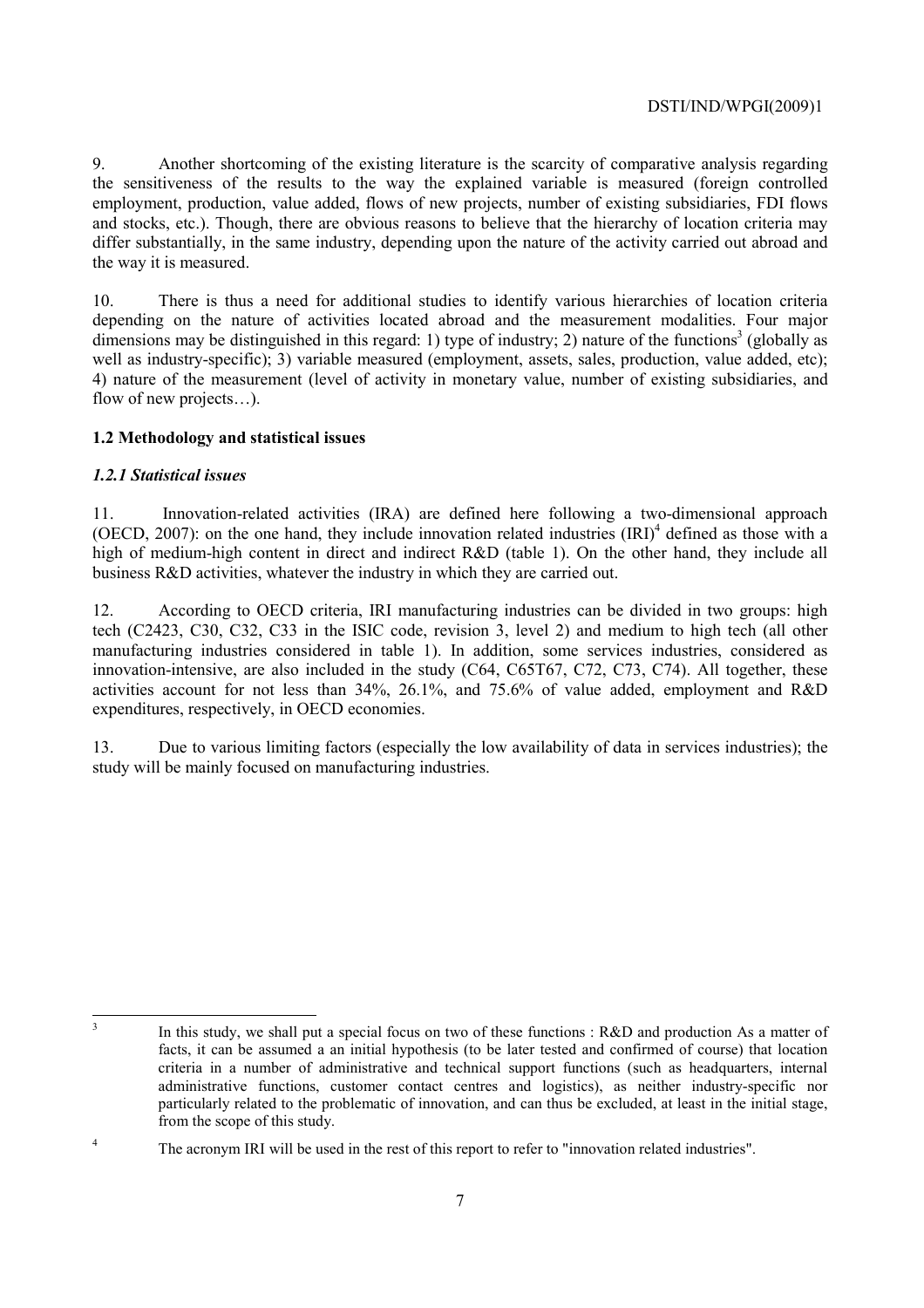| <b>ISIC</b> | <b>Definition</b>                           | <b>R&amp;D status</b> | Share in OECD countries' economies |                   |                |
|-------------|---------------------------------------------|-----------------------|------------------------------------|-------------------|----------------|
| <b>CODE</b> |                                             |                       | Value added                        | <b>Employment</b> | <b>R&amp;D</b> |
|             |                                             |                       |                                    |                   | expenditures   |
| C24M2423    | Chemicals<br>exc.                           | Medium-high           | 1                                  | 0.5               | 4.9            |
|             | pharmaceuticals                             | tech                  |                                    |                   |                |
| C2423       | Pharmaceuticals                             | High tech             | 0.6                                | 0.2               | 11.6           |
| C29         | Machinery and equipment.                    | Medium-high<br>tech   | 1.5                                | 1.5               | 5.9            |
| C30         | Office<br>computing<br>and<br>machinery     | High tech             | 0.1                                | 0.1               | 4.7            |
| C31         | machinery<br>Electrical<br>and<br>apparatus | Medium-high<br>tech   | 0.6                                | 0.6               | 3              |
| C32         | &<br>Electronic<br>equipments<br>components | High tech             | 0.7                                | 0.6               | 13.8           |
| C33         | medical<br>Precision<br>and<br>instruments  | Medium-high<br>tech   | 0.4                                | 0.4               | 6.5            |
| C34         | Motor vehicles and trailers                 | Medium-high<br>tech   | 1.3                                | 1.1               | 11.8           |
| C353        | Aircrafts and spacecrafts                   | High tech             | 0.3                                | 0.2               | 5.9            |
| C64         | Post and telecommunications                 | Medium-high<br>tech   | 2.6                                | 1.4               | 1.2            |
| C65T67      | Financial intermediation                    |                       | 6.7                                | 3.4               | 1.1            |
| C72         | Computer related activities                 |                       | 1.8                                | 1.3               |                |
| C73         | Research and development                    |                       | 0.3                                | 0.4               | 5.2            |
| C74         | Other business activities                   |                       | 8.7                                | 9.6               |                |
| Total       | Innovation related industries               |                       | 34                                 | 26.1              | 75.6           |

#### **Table 1.** Innovation related industries (IRI) considered in this study

*Source*: OECD, Stan data base. Data for the C73 industry only refer to the companies and/or subsidiaries the main activity of which is R&D. It thus does not include all the R&D activities of the business sector.

For value added, data are for the year 2005 and for 19 countries.

For employment, data are for the year 2005 and for 20 countries.

For R&D, data are for the year 2005 for 19 countries. Data for C353 include all transport equipments (C3500). Data for C64 include transports (C60TC64). Data for C72 to C74 also include real estate (C70)).

#### *1.2.2 Methodology*

14. As shown by a recent review of literature (Hatem & Py, 2008), studies on location criteria in IRA have been based on a very large array of methods and data: survey among decision makers, case studies, econometric studies on global FDI data or on individual data (regarding either exiting establishments or new location decision). The literature also includes a large range of geographical and industry scope, some studies being focused on very specific regions and/or activities, while other have a larger geographical or sector scope.

15. However, very few – if none – studies have so far been focused on a systematic comparison of location criteria for a large range of industries, with a broad international approach including a large list of host and home countries, and on the basis of long and detailed times series providing *aggregate* information on the overall level of foreign-controlled activities by country and industry.

16. The existence of the OECD's AFA and FATS data bases (table 2) makes it possible to overcome some of these shortcomings, at least for OECD countries. These data base provide internationally comparable time series on the foreign presence in each of the OECD countries, by year (since 1985 onwards) and industry (up to level 2 of the ISIC rev. 3 classification). In addition, a large set of variables on the foreign presence (value added, employment, R&D expenditures, production, etc.) are available in these data bases, which allows interesting comparisons on the relative importance of location criteria depending on the kind activity carried out abroad and/or the way it is defined.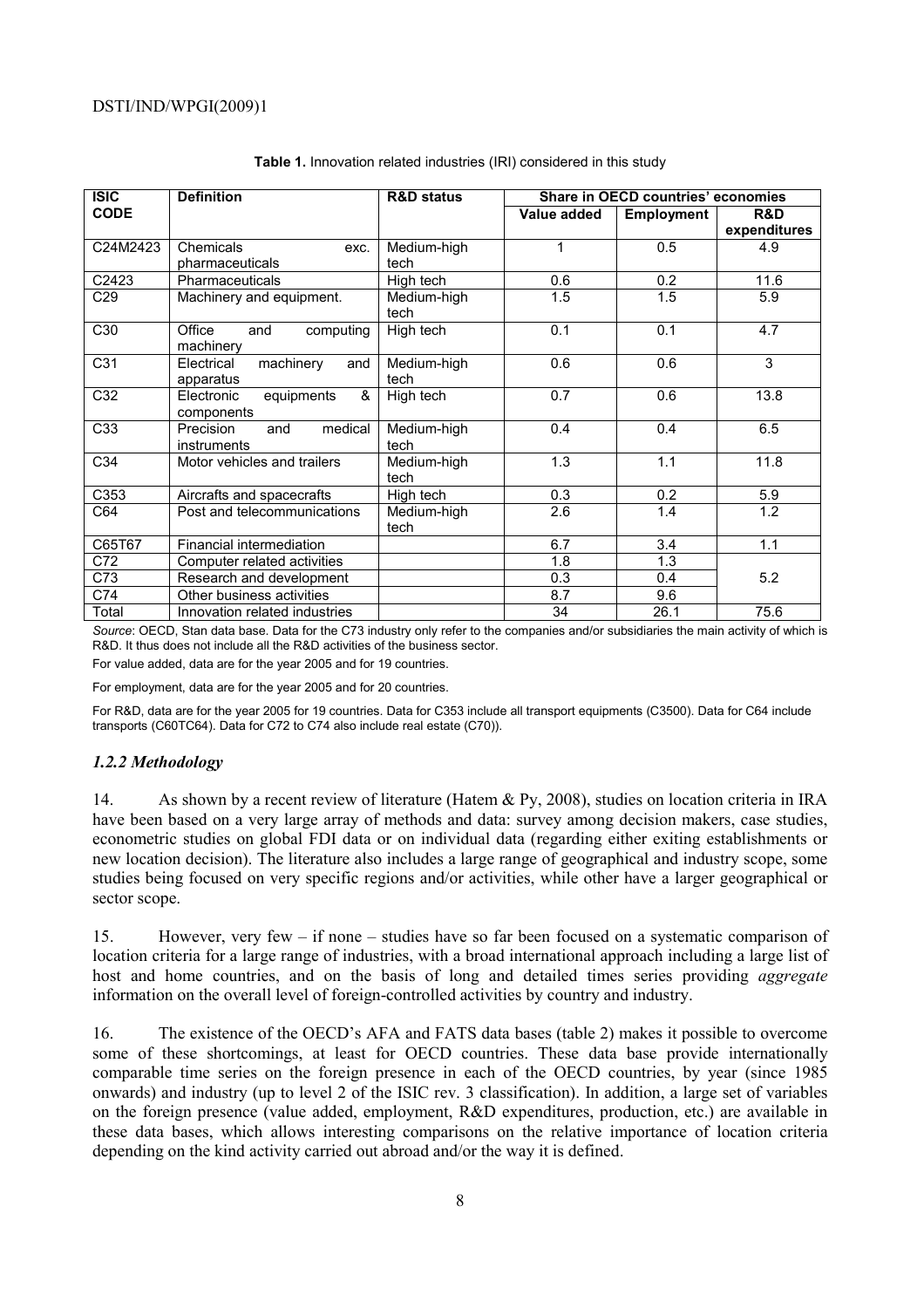| <b>Name</b>                                          | Developer/<br>owner                       | <b>Contents</b>                                                                                                                                                                                                                   |
|------------------------------------------------------|-------------------------------------------|-----------------------------------------------------------------------------------------------------------------------------------------------------------------------------------------------------------------------------------|
|                                                      |                                           | Data bases specific to internationalisation and international investment                                                                                                                                                          |
| <b>AFA</b>                                           | <b>OECD</b>                               | Aggregate data on foreign presence in OECD countries, by<br>industries in the manufacturing and primary sectors (around 15<br>variables by industry, ISIC rev. 3, level 2).                                                       |
| <b>FATS</b>                                          | OECD                                      | Aggregate data on foreign presence in OECD countries, by<br>industries in the services sector (around 15 variables by industry,<br>ISIC code rev. 3 level 2).                                                                     |
| Thomson<br>One<br><b>Banker</b>                      | <b>Thomson Reuters</b>                    | Data base on individual companies accounts worldwide, including<br>foreign assets, sales, employment and affiliates                                                                                                               |
| Thomson<br>Financial                                 | <b>Thomson Reuters</b>                    | Data base on individual M&A operations, including cross-borders.                                                                                                                                                                  |
| FDI markets                                          | OCO Consulting/<br><b>Financial Times</b> | Data base in individuals international greenfield investment<br>projects worldwide (each projects being described by around 15<br>parameters (home and host country, date, number of jobs,<br>industry, business function, etc.). |
| <b>UNCTAD</b><br><b>FDISTAT</b>                      | <b>UNCTAD</b>                             | Aggregate data on FDI flows and stocks times series worldwide, by<br>home and host country, and by industry.                                                                                                                      |
|                                                      |                                           | General data bases                                                                                                                                                                                                                |
| U-Klems<br>data<br>base                              | U-Klems project                           | Data base on measures of economic growth, productivity,<br>employment creation, capital formation and technological change<br>at the industry level for all European Union member states from<br>1970 onwards                     |
| World<br>Competitiveness<br>Yearbook<br>data<br>base | <b>IMD</b>                                | Data base on national competitiveness criteria (around 200 criteria<br>for 60 countries, with time series since 1989).                                                                                                            |
| <b>STAN</b>                                          | <b>OECD</b>                               | Structural aggregated data at the industry level for each OECD<br>country (around 20 parameters by industry).                                                                                                                     |

**Table 2.** Various data base used to analyse internationalisation trends and location criteria

17. The major purpose of this study is to take advantage of these possibilities by implementing a panel econometric study aimed at identifying, for each of the major innovation-related industries, the major location criteria of foreign activities, on the basis of aggregate data on foreign presence by host country in the OECD area. For each industry, this analysis will be implemented for five different indicators of foreign presence (value added, FDI stocks, number of foreign affiliates, employment, R&D expenditures), in order to identify specific location behaviour depending on the nature of the activity carried out abroad by MNEs.

18. In each of these five cases, a specific explanatory model will be built and tested in order to give insights on questions of obvious interest, such as: is the location of R&D abroad especially sensitive to the quality of the host country's innovation system and the availability of scientific infrastructures? Is the location of jobs (in term of headcounts, no withstanding their level of qualification) especially sensitive to labour costs and/or qualification? Is the location of value added (vs FDi stock or foreign affiliates) more sensitive of the presence of a market, of existing industries of the same kind, or to the overall business environment of the country?

19. The findings of this initial econometric approach will be then be put into a larger perspective, integrating in particular an analysis of the growing competition by emerging economies for the location of IRA and of the potential impact of the on-going worldwide crisis on internationalisation strategies and location decisions.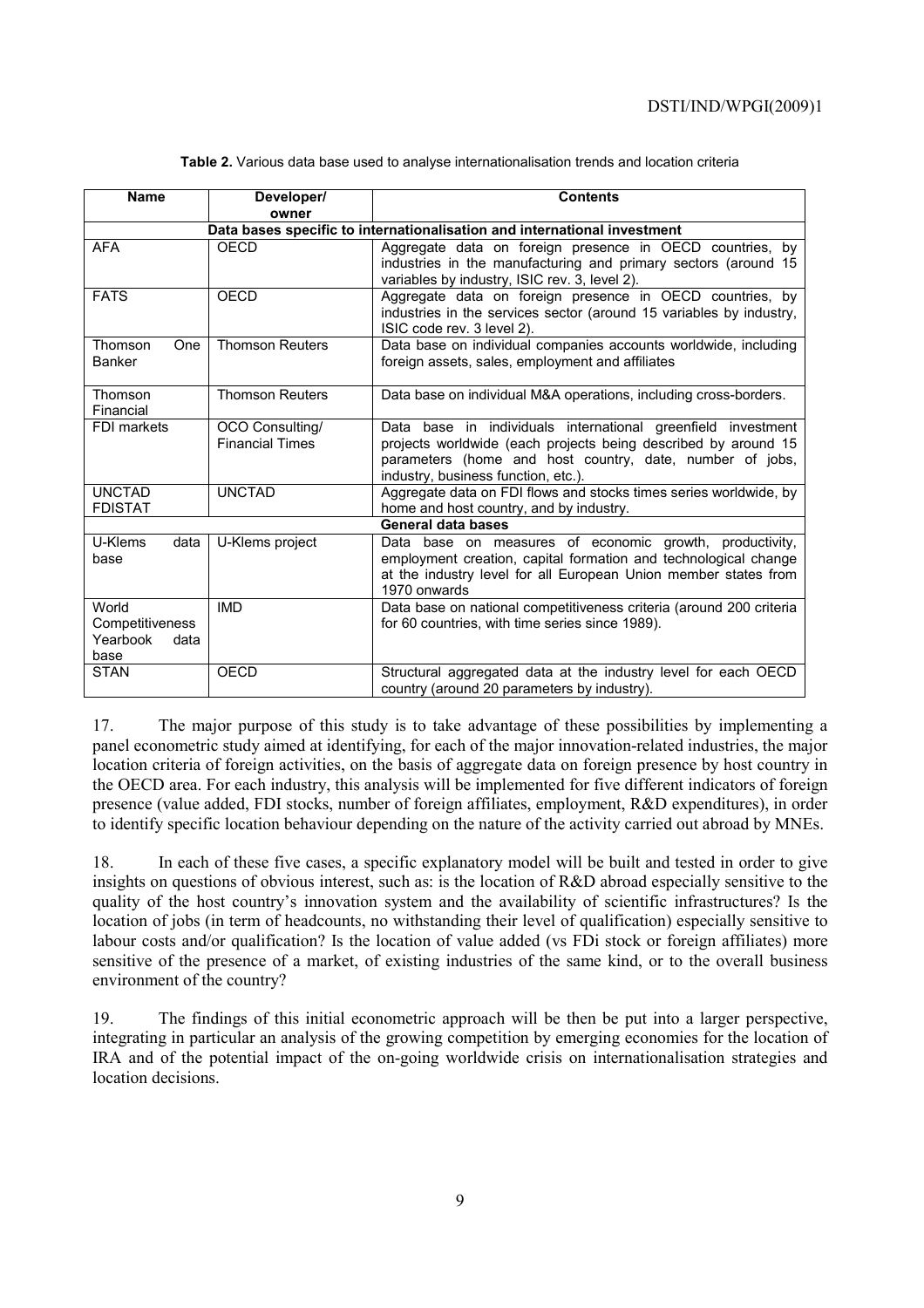# **1.3 Contents and structure of the report**

20. *The first section* of the report shortly presents some stylised facts and analysis regarding the internationalisation trends presently at work in IRA (motives, modalities, recent evolutions and present levels) and the way they affect the development dynamics and prospects of host and home countries economies, especially in the OECD area.

21. Among the major issues studied are: the general feature of the internationalisation trend (why companies set up activities abroad, and under which major modalities? How do they set up and manage international networks in R&D, production and sales?) 2) The measurement of this internationalisation (international investment flows and stocks; degree of companies internationalisation, in terms of production, employment, sales and assets); 3) the analysis of the present structure of the supply (what is the size and role of transnational corporation? How is organised the international division of labour, both at the geographical and companies level)? 4) The description of the major geographical features of international investment (host and home countries).

22. A particular importance is also given to the notion of "attractiveness", in the context of a growing international mobility of productive assets, involving a growing competition between host territories for the location of these assets. The importance of this stake justifies the basis methodological choice of this study, focused on the identification of the major criteria influencing the location decision of MNEs.

23. *The second section* presents the overall research methodology implemented in this study. Its basic aim is to identify the location criteria of foreign controlled activities in IRA, mainly on the basis of an econometric approach. After a general discussion on the major findings and shortcomings of the existing literature on location criteria in IRI, a general research strategy is defined, mainly based on the possibilities opened by the existence of the AFA and FATS data bases.

24. A standard model including all of the possible explanatory variables at the country level (market size, costs, availability of skills, labour costs, R&D intensity, industrial output, etc.) has been set up for this purpose. On this ground, a data base containing various indicators for each of these variables has been built. Tests have been carried out on these data using the econometric panel method, for about 10 various high and medium-high tech industries in services and manufacturing. For each of them, five explained variables have been tested (value added, FDI stocks, number of foreign affiliates, employment, and R&D expenditures under foreign control).

25. *The third section* of the report presents the major results of the econometric study carried out on the AFA and FATS data base, and build upon them a stylised "generic location model", relying upon the basic idea that MNE try to optimise the location of each step of the product value chain in order to internalise the specific competitive advantages of the various potential host countries.

26. A discussion on the limits of this model is then carried out. As a matter of facts, the value of the findings displayed in section three is limited by some methodological weaknesses and shortcomings. Among the most troublesome is the scarcity of data available in some industries, especially in services, which reduce the reliability of some of the econometric results and makes it impossible to carry out some more in-depth analysis, for instance on bilateral international investment data.

27. Another weakness of this work is that it is limited to OECD host countries, which bears two major shortcomings. On the one hand, the growing share of emerging economies for the location of IRA is not explicitly taken into account. On the other hand, result are only based on intra-OECD comparisons, *e.g*. between countries with sometimes very similar structural characteristics. The importance of some location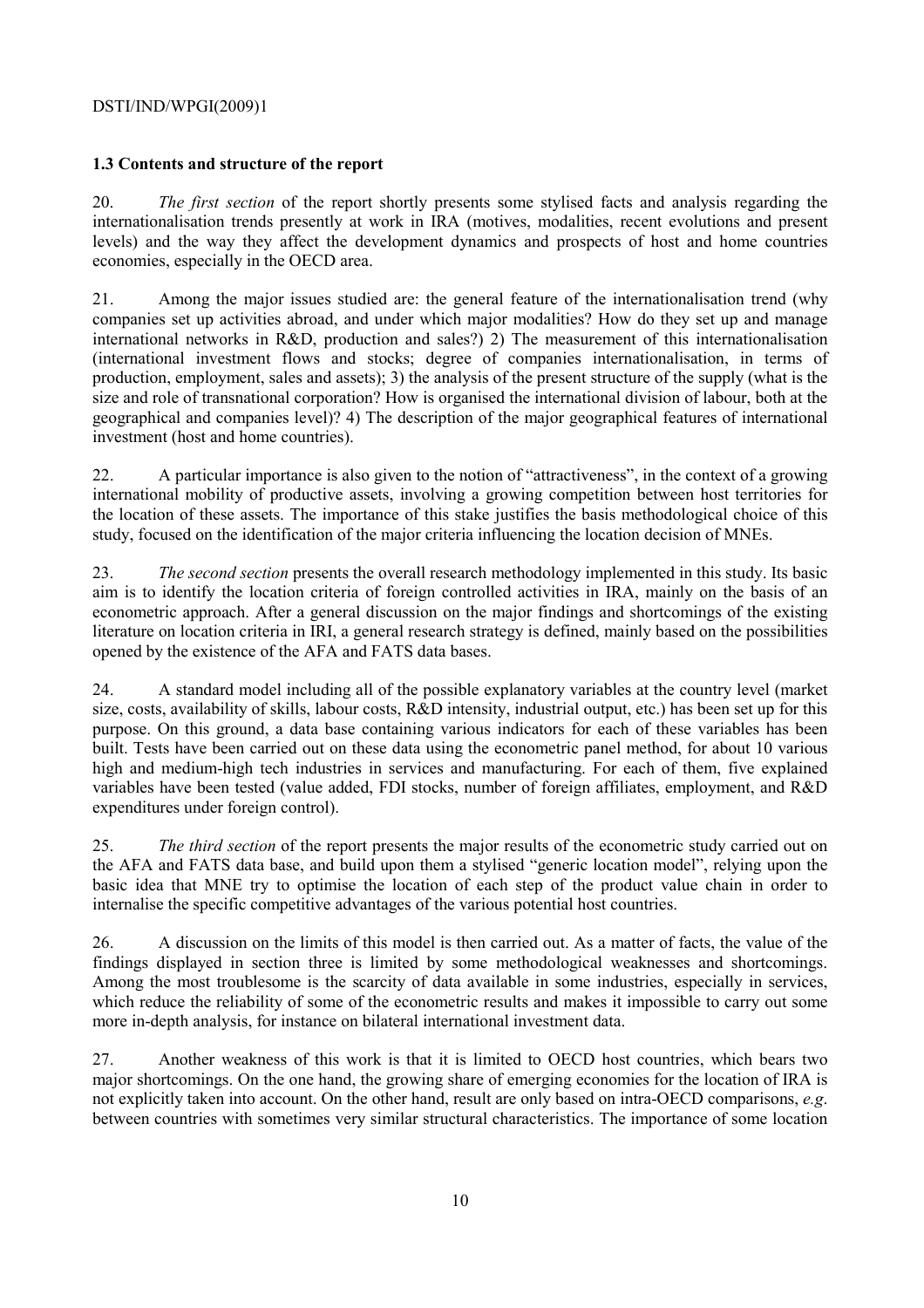determinants, such as labour costs and market growth, for which emerging market offer very different conditions, might thus be underestimated.

28. To make up for these weaknesses, a complementary descriptive study has been carried out to assess empirically the pertinence of the standard model on a broader geographical scope than OECD only. This approach relies mainly on the use of *the FDI markets* data base, which provides data on international greenfield investment projects at the world level, *e.g*. including both developed and developing economies (table 2). Findings confirm both the growing share of emerging economies as regards the location of innovation-intensive projects and the specific role of the availability of large pools of manpower with a good quality/efficiency ratio for the location of labour-intensive projects.

29. *The fourth section* tries to assess the consequence of the previous findings in terms of economic policy for OECD countries. As the present crisis might accelerate the restructurings in IRA at the world level, mainly to the benefit of emerging economies, OECD countries must implement policies aimed at preserving their challenged competitive advantage in these industries.

30. The on-going economic and financial crisis seems to bear impacts not on the location criteria themselves, but on the rhythm and dynamics of internationalisation. In particular, the crisis seems to be presently acting as a catalyst for the international restructuring of MNEs, with large cuts made in their less efficient and/or profitable locations and an accelerated adaptation of their cross-border production and distribution networks to take more advantage of the geographic structure of costs, resources and markets.

31. These on-going evolutions can be globally considered more as a threat than as an opportunity for most of the OECD countries, as both market growth and the availability of cheap labour, with already large pools of qualified staff, are major assets of emerging markets. This is true in IRA as well as in other parts of the economy.

32. However, the size of existing markets, the quality of the scientific infrastructure, as well as the efficiency of the overall innovation systems, remains major competitiveness advantages for many OECD countries. In terms of industrial policies, it is of vital importance that these assets be further strengthened in order to confront the risk of a loss of predominance in IRA.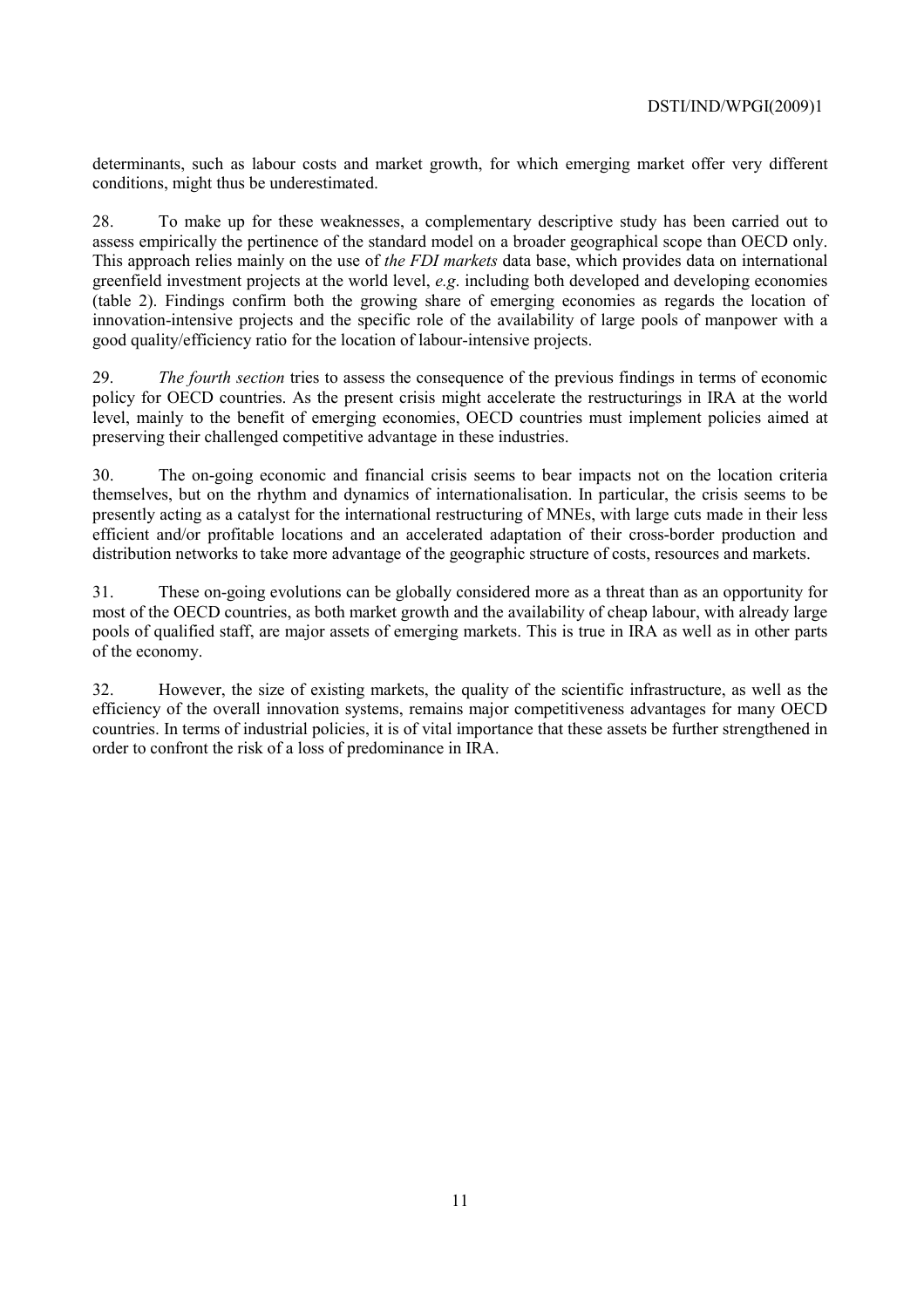# **2. INTERNATIONALISATION OF INNOVATION-RELATED ACTIVITIES: WHY, HOW AND WHERE?**

33. After presenting some basis facts regarding the internationalisation trend in IRA, this section will discuss the major stakes and opportunities it involves for OECD countries and explain why a good knowledge on location criteria and host country attractiveness is important for policy makers.

## **2.1 Some stylised facts on internationalisation determinants and trends**

### *2.1.1 A marked trend to internationalisation*

34. Internationalisation is not a new reality for industries related to innovation (IRI). Examples abound of companies having subsidiaries abroad, including overseas, as early as the late XIXth century, especially in pharmaceuticals and electric equipments. For instance, Siemens had already established a Japanese subsidiary in 1923. Philips has been operating in Brazil since 1924 and in India since 1930. It had acquired UK electric equipment manufacturer Mullard in 1927, and the German tube manufacturer Valvo in 1932.

35. After WWII, a growing number of manufacturing companies developed their international presence on a large scale. For instance, during the 1950s, Pfizer established subsidiaries in Belgium, Brazil, Canada, Cuba, Iran, Mexico, Panama, Puerto Rico, Turkey and the United Kingdom.

36. This trend has accelerated in the past 25 years, while extending to new activities. While manufacturing IRI have been the first to set up activities abroad on a large scale, services IRI have followed this trend more recently, taking advantages of new opportunities created in the 90's by the opening of new services industries to foreign investors and by privatisations, especially in telecommunications. In practically all IRI, available internationalisation indicators – such as international trade, FDI flows and stocks, technology transfers – have grown more rapidly during this period than their overall activity. This is true both at the country and at the company levels.

37. At the country level, the share of foreign control has grown steadily on most of OECD countries and for most of IRI (see Annex 3 table A3.1).

38. In a symmetric way, at the company level, a significant growth in the geographical spread of MNEs active in IRI has been observed over the recent year. For instance, the UNCTAD's transnationalisation index of most of the largest of these companies has increased markedly since 1993 (Annex 3 figure A3.1).

39. This trend has been fuelled by both pulling and pushing driving forces (UNCTAD, 2007). The main pushing factors are the necessity for companies to access to foreign markets, to rare resources, and to control costs. The main pulling forces are the growing openness of countries around the world to foreign investment and trade, the growing cost/efficiency ratio in long distance transport and telecommunication activities, the privatisation process which took place in many industries (especially telecommunication), and the possibility to implement large-scale cross-border M&As opened both by the liberalisation of financial markets and the development of innovative financing techniques (LBOs…).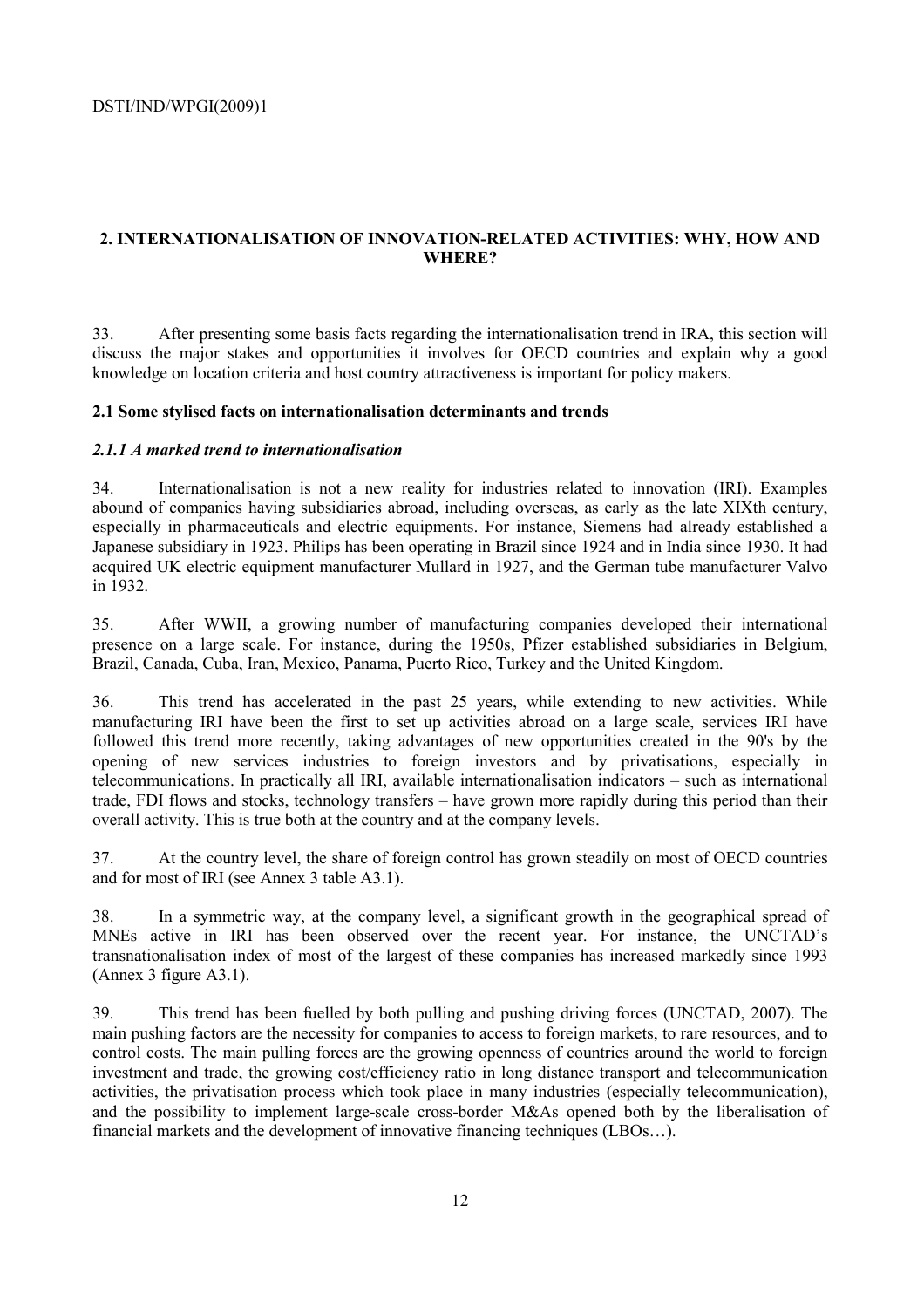40. By the same token, the growing fragmentation of the value chain in many industries has facilitated a growing geographical dispersion of its various components. Coupled to the growing openness of many countries in the world to international investment and trade, this has made possible the implementation by MNEs of cross-border production, distribution, and sometimes innovation networks, as illustrated by the case of the PC and semi-conductors industries (Dedrick and Kraemer, 2008).

41. Not all business functions have internationalised at the same speed however. While distribution, sales and production have been the first to lead the way, R&D and decision-making activities have been slower to locate abroad (Unctad, 2007). An internationalisation trends is however now at work in R&D activities, as shown by the increasing share of foreign-controlled R&D in many industries and OECD countries (Annex 3 Table A3.2).

42. This internationalisation has been carried out through a very large array of modalities. Equity investments probably still remain today the major modes of internationalisation, and will be the major focus of this study. These equity investments can be themselves divided in two categories: mergeracquisitions and greenfield projects. M&A, in particular, have played a key role in the internationalisation process of many IRI, such as pharmaceuticals and electronics, in the past  $20$  years<sup>5</sup> (see industry examples in Annex 1).

43. Non-equity investments nevertheless also play an important role as internationalisation channels. They include a vast array of modalities such as outsourcing, licensing and various forms of partnerships and strategic alliances. First limited to the production of non-strategic components, outsourcing strategies have in particular gained momentum in the past years, expanding not only to a wider range of manufacturing activities (such as the assembly of PC by Asian companies for the large US PC sellers), but also to various business support functions, notably logistics, customer support services and internal administrative activities such as payrolls, billing and accountancy. A more recent trend is the growing recourse to the outsourcing of some R&D activities, in the context of so-called "open innovation networks" (Sachwald, 2008).

# *2.1.2 An important role in the globalisation process*

44. IRI presently play a key role in the globalisation process. They account for 55.8 %, 56.3 %, and 56.6% of FDI stocks, recent cross-borders M&AS and greenfield projects respectively (table 3).

 $\frac{1}{5}$ 

It should be noted that cross-border M&A have historically played an important role since the beginning in the internationalisation process of some major IRI, especially in the pharmaceutical industry, were the first major operations where implemented *more than one century ago* (annex 1).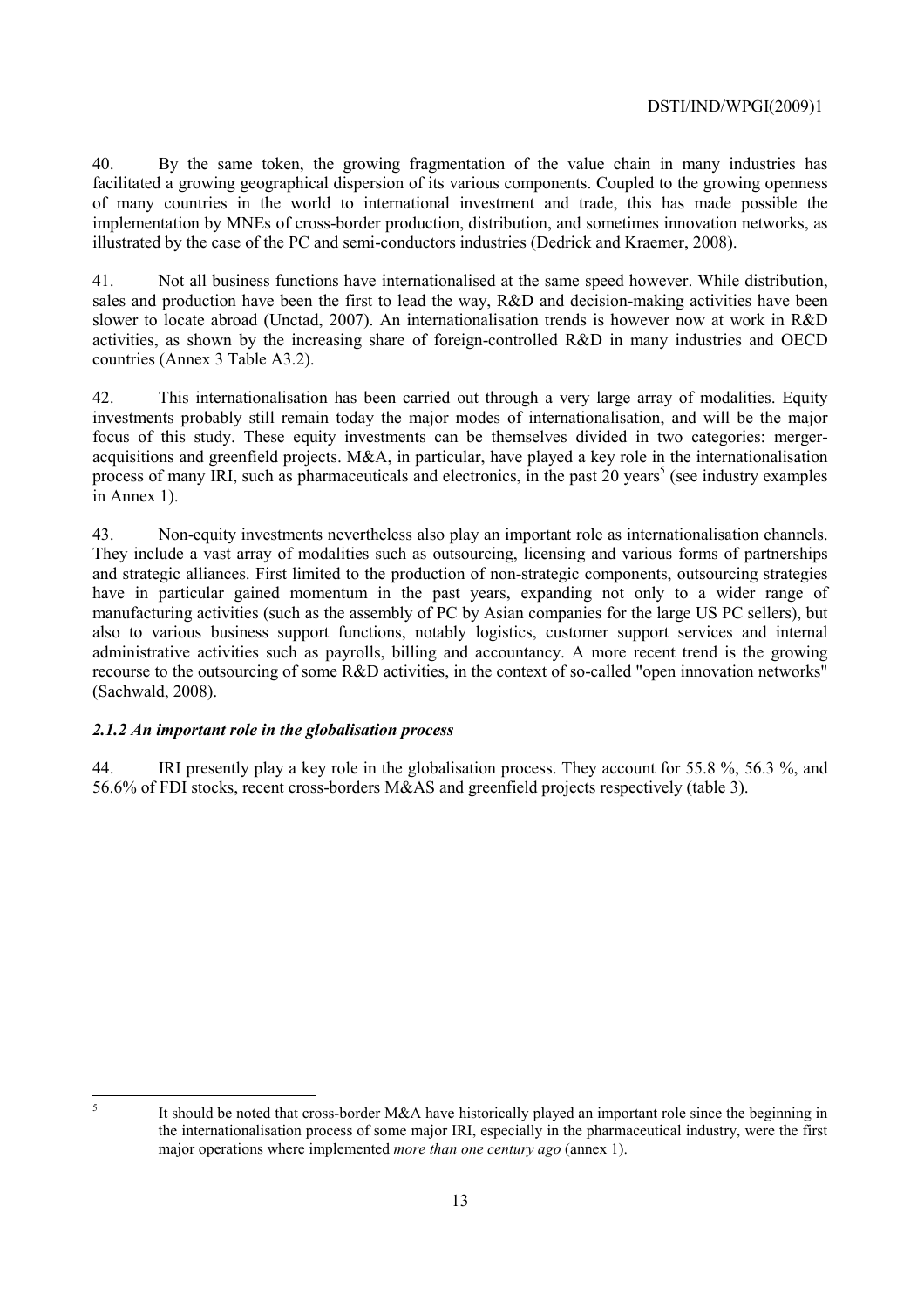|                                            | <b>FDI inward stocks</b><br>(1) |      | Cross border M&As,<br>2006-june 2009 (2) | <b>Greenfield projects</b><br>2003-2009 (3) |             |
|--------------------------------------------|---------------------------------|------|------------------------------------------|---------------------------------------------|-------------|
| <b>Industry</b>                            | 1990                            | 2007 | <b>Sales</b>                             | <b>Number</b>                               | <b>Jobs</b> |
| Chemicals excl. pharmaceuticals            | 8.9                             | 5.4  | 10.1                                     | 3.2                                         | 1.8         |
| Pharmaceuticals                            |                                 |      |                                          | 2.5                                         | 0.9         |
| Machinery and equipment.                   | 3.3                             | 1.6  | 2.1                                      | 4.6                                         | 2.2         |
| - Office and computing machinery           | 4.6                             | 2.5  |                                          | 1.3                                         | 1.8         |
| - Electrical machinery and apparatus       |                                 |      |                                          | 0.6                                         | 1.0         |
| - Electronic equipments & components       |                                 |      | 3.2                                      | 6.4                                         | 8.4         |
| Precision and medical instruments          | 0.6                             | 0,6  | 0.6                                      | 0.9                                         | 0.4         |
| Motor vehicles and trailers                | 2.8                             | 2.4  |                                          | 6.0                                         | 9.5         |
| Aircrafts and spacecrafts                  |                                 |      | 0.9                                      | 1.4                                         | 0.9         |
| Post and telecommunications                | 1.5                             | 5.9  | 9.1                                      | 4.0                                         | 2.7         |
| Financial intermediation                   | 19.8                            | 19.4 | 18.4                                     | 8.4                                         | 3.7         |
| Computer related activities                | 7,2                             | 18.6 | 11.9                                     | 10.9                                        | 4.4         |
| Research and development                   |                                 |      |                                          |                                             |             |
| Other business activities                  |                                 |      |                                          | 6.5                                         | 2.7         |
| <b>Total innovation related industries</b> | 41.5                            | 55.8 | 56.3                                     | 56.6                                        | 40.5        |

### **Table 3.** Contribution of IRI to overall internationalisation indicators

*Source*: (1) UNCTAD, (2) Thomson Financial; (3) FDI markets. For M&As and FDI, data for C64 include transport and storage. For C71 to C74, data are for all business service.

45. Companies active in IRI also play an important role among the top MNEs in the world. 49.4 % of the top 5000 non-financial companies belong to the IRI industries, accounting for 43 % of their assets. Among the UNCTAD's top 100 non financial TNCs list, 47 belong to IRI (Annex 3 table A3.5).

### **2.2 New threats and opportunities for OECD economies**

### *2.2.1 A growing importance of emerging economies*

46. This internationalisation trend has gone together with a growing competitive pressure on industrialised countries in Western Europe and North America which had historically been the cradle of IRI. As a matter of facts, a number of new competitors have appeared during the past 30 years, both inside and outside OECD, as evidenced by various data on production, international trade or investment.

47. First, while a handful of industrialised countries (USA, Germany, France, the UK and Japan) accounted for the bulk of production and exports on IRI in the late 70's, their share has significantly decreased since then, first to the profit of other West-European countries, then to the profit of emerging countries, notably in Asia. This is especially true for the automotive and ITC manufacturing industries $\delta$ (Macher and Mowery, 2008).

48. This evolution is due to two complementary trends. First, companies form developed countries have relocated since the late 60's a growing part of their production in new economies, initially for costcutting reasons, then, and more recently, a order to access to new markets. This was done through two major modalities: on the one hand, through outsourcing to local companies (subcontracting abroad); on the other hand, through direct presence in the country. As a consequence, the share of developing countries in inward FDI stocks has significantly risen over the past twenty years (Annex 3 table A3.3).

6

In other industries such as pharmaceuticals and telecommunication, the domination of large developed countries has not been challenged to the same extend.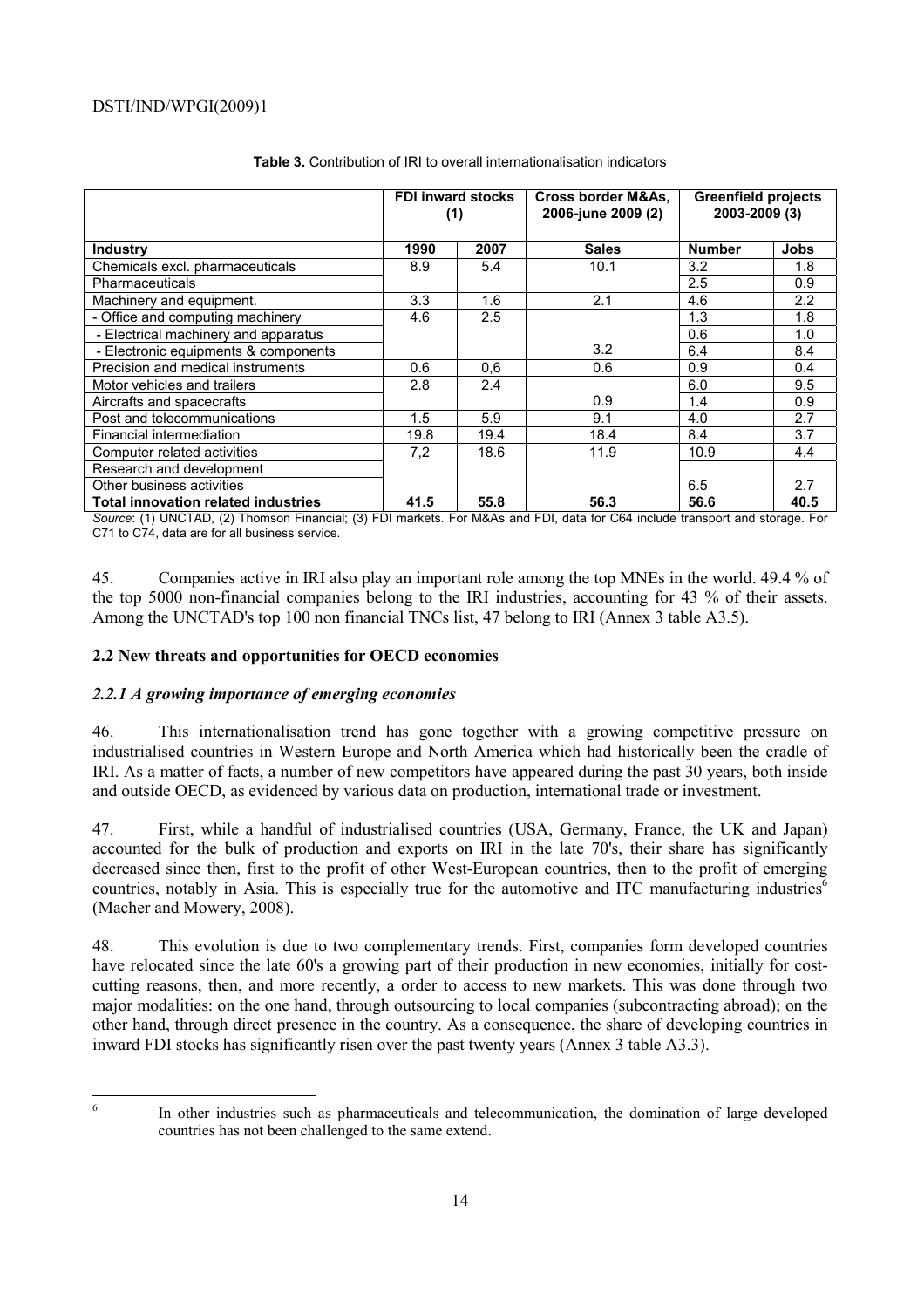49. This trend explains for instance the emergence of the PC assembly activity in Taiwan in the 70's then to China in the late 90's, due to the strategies of US PC sellers, or of the automotive and electronic components manufacturing activities in South-East Asia in the 80's, under the impulse of large Japanese companies (Annex 2). More recently, West European car makers have played an important role in the emergence of a competitive automotive industry in the former socialist countries in Eastern Europe (Sachwald, 2005).

# *2.2.2 A possible shift in the world balance of industrial power?*

50. This growing role of emerging economies in IRI has gained momentum over the recent years, due to three simultaneous evolutions.

51. First, an endogenous network of domestic firms has developed. Some of them (such as Taiwanese ACER) took steps on their role as a subcontractor/OEM for developed countries companies (mainly US and Japanese companies) to further develop more independent activities, Others, such as some Indian pharmaceutical companies directly targeted their final home market, sometimes with products licensed to them by developed countries companies.

52. As a result, a significant share of the largest companies in IRI is now housed in developing countries (Annex 3 table A3.6). This share, however, may differ widely depending on the industries. While developed countries companies remain dominant in pharmaceuticals, biotechs, chemicals and aircrafts, developing Asia now accounts for a significant share of the largest companies in electronics.

53. These companies from developing countries have themselves begun to implement internationalisation strategies by setting up a growing amount of activities abroad. Samsung begun for instance its rise as a major MNE in the 80's, through the building of large manufacturing plants in Europe and the US. It became the largest mobile phone marker in the US in 2008. As a consequence, the share in developing countries in outward FDI stocks has substantially increased over the past twenty years (Annex 3 table A3.4). These countries are also substantial players in terms of outward greenfield investments, even if companies from developed countries still remain dominant in this regard (figure 2).

54. Second, international companies in IRI have dramatically increased their direct investments on emerging markets (especially India and China), which now appear in particular as a major destination for greenfield projects (Annex 3 figure A3.1). Various recent surveys (JBIC, 2008) suggest, than albeit labour cost remain an important motive for investing in these region, access to markets (especially in China) plays a growing role in this regard.

55. Third, some emerging countries, especially in developing Asia, are engaged in a process of technological take off. While they had initially based (with the notable exception of India) their economic expansion on the development on low-tech, labour intensive manufacturing (including at some step of the IRI value chain), they are turning to more innovation-intensive activities. They can rely for this on three major sources of competitive advantages: large pools of qualified engineers and technicians, the importance of both their industrial and customer base, and a rapidly expanding scientific and academic infrastructure.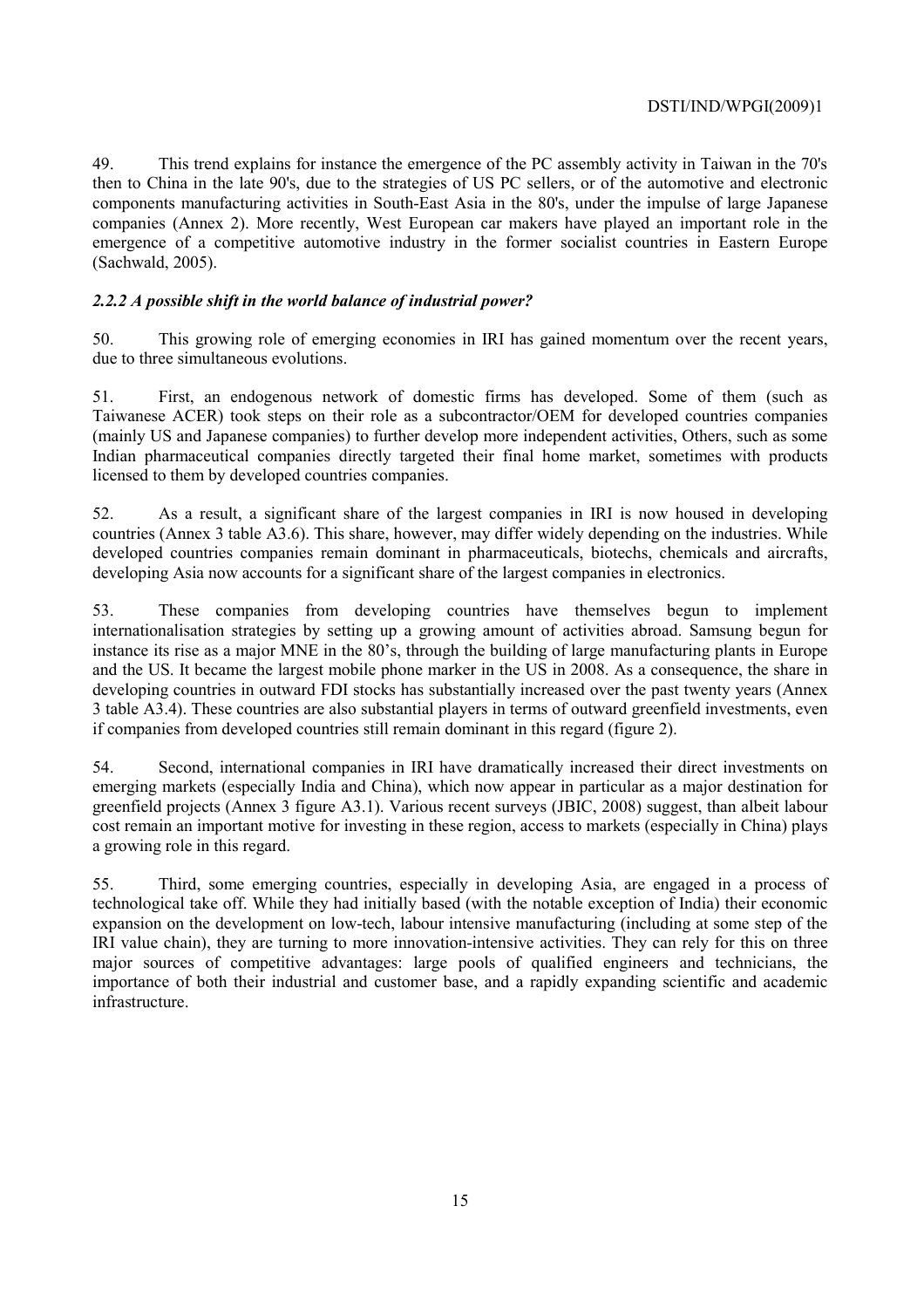

**Figure 1.** Greenfield projects by industry and home region, 2003-July 2009

*Source*: OCO Consulting, FDi Markets

56. In consequence, they account for a growing, even if still modest, share of business R&D worldwide (UNCTAD, 2005). India is for instance is very active in software development, while Taiwan plays an important role in the development of electronic components and platforms (Arora and al., 2008). These activities are being carried out either by domestic companies or by local subsidiaries of foreign MNEs, which have significantly increased their R&D investment in emerging countries (especially in Asia) over the past years (Annex 3 figure A3.3).

57. This increase, however, remains mainly focused on downstream R&D (clinical tests, adaptation and support activities, etc.), while developed countries has so far remained dominant at the upstream stages (fundamental research). By the same token , this last group of countries remains home to the overwhelming share of R&D expenditures and patents granted to residents worldwide and also of R&D investment abroad (Annex 3 figure A3.4).

### **2.3 Understanding MNEs location criteria, a key issue for policy makers**

58. For OECD countries, the trends described above carry out four major consequences, most of which can be considered as threats rather than opportunities:

59. *First,* a new kind of competition between countries is gaining momentum, beyond the more traditional one in terms of market share for final products. This new kind of competition regards the location of their production capabilities and business support function by MNEs, which select for each project the most attractive one, after a comparison of the relative strengths and weaknesses of the various territories in competition (Hatem, 2008).

60. *Second,* a growing number of countries are involved in this competition for the attraction of international investment in IRI, inside as well as outside OECD. Emerging countries in Asia, and, to a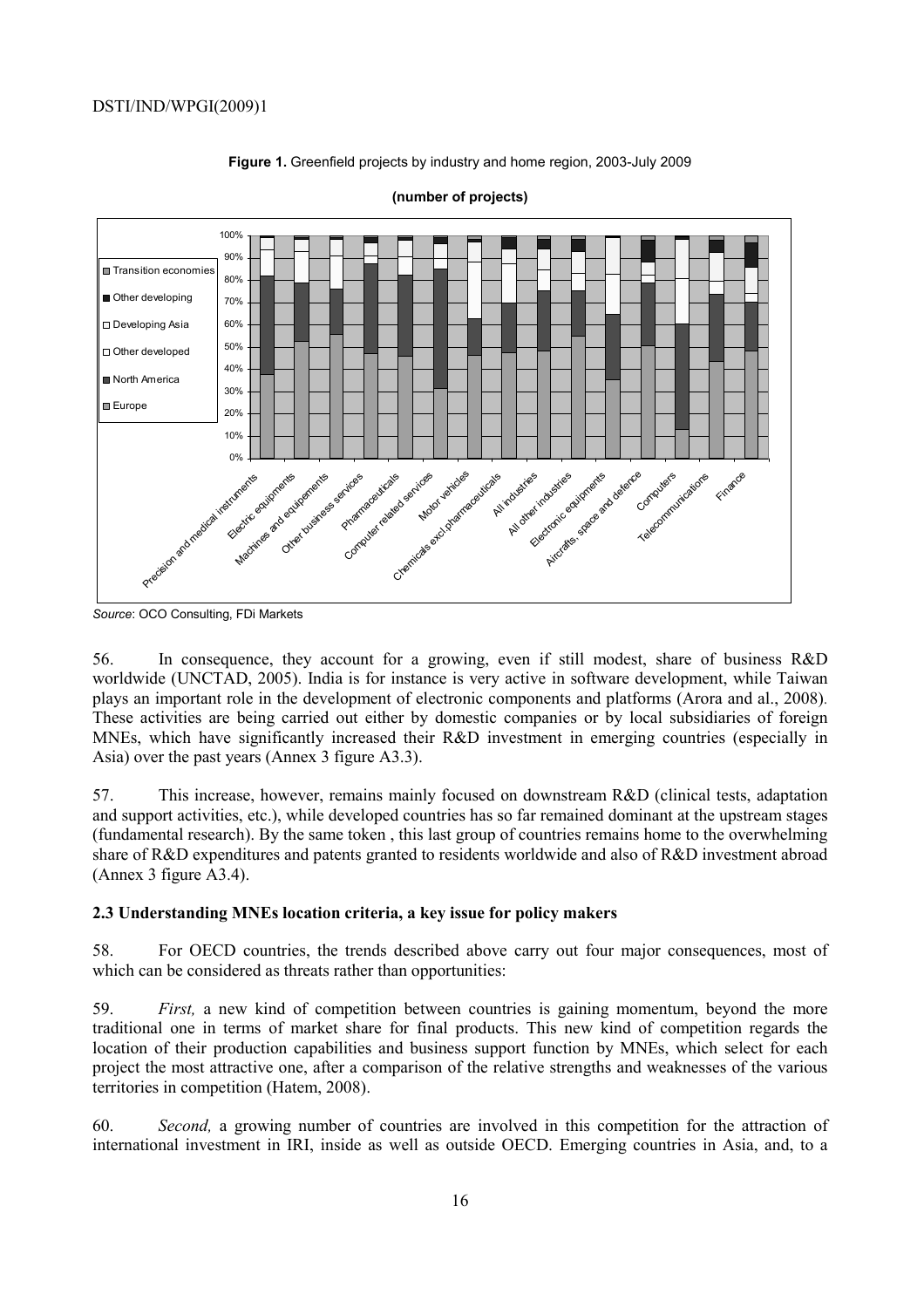lesser extend, former planed economies in Eastern Europe, have performed quite well to this regard in the most recent years. The existence of low cost resources and fast growing market has led many MNEs to locate there, rather than in traditional industrialised countries, their large-scale manufacturing activities.

61. *Third,* emerging economies are presently engaged in a very quick catch up process in terms of innovation capabilities. This in turn enhance their attractiveness for FDI in innovation-intensive projects (such as products design, clinical research centres, software development, tests and research support centres, high-tech manufacturing facilities, etc.). In consequence, the major industrialised countries are confronted to the competition of these new comers not only at the low-end, low-technology side of the value chain, but also for more technology or knowledge-intensive components.

62. As developed countries are confronted too much sharper difficulties in low and medium low technology industry, where the competition of low labour cost countries has had dramatic consequences on the local industries, it is absolutely vital for them to preserve their already dwindling competitive advantages in innovation-intensive activities. For this, they need to implement policies aimed at improving the local environment for these businesses.

63. In order to do this, however, they must have a clear view on the needs and request and investors. As most of them are MNEs, which have the choice between various host countries for the location of most of their activities, this question is directly related to that of the criteria used by investors to set up the various components of their international businesses. This is the question will be addressed the main focus of the rest of this study.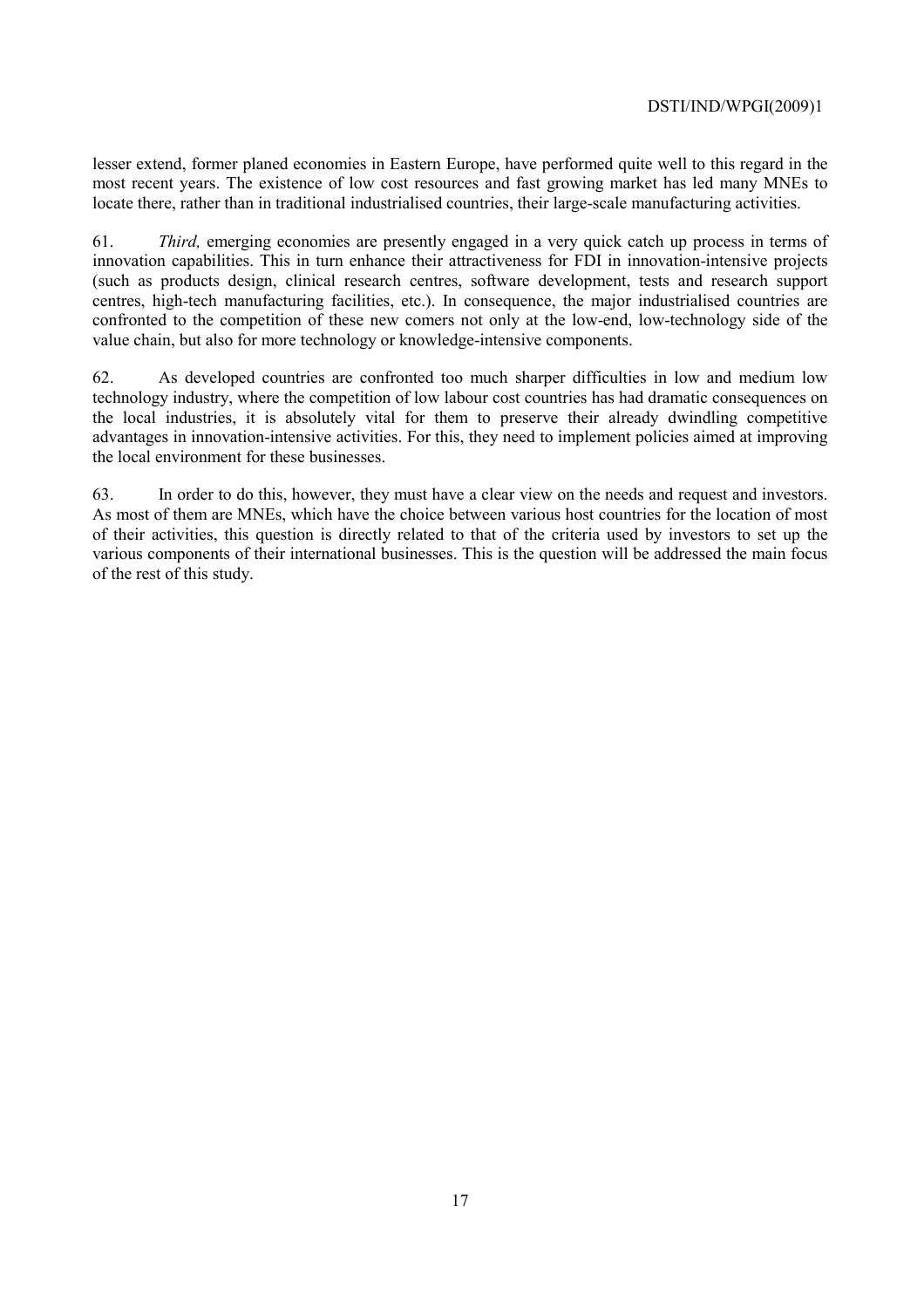# **3. LOCATION CRITERIA: A STRATEGY TO EXTEND THE EXISTING KNOWLEDGE**

64. A survey of literature, implemented at the request of the OECD, has pointed out the shortcoming of the existing knowledge on location criteria at the industry level. Following the recommendations of this survey, a study has been carried out on the basis of the AFA and FATS data base, which provide detailed insight on the foreign presence in OECD countries. After a general presentation of the objective and methodology of this study, this section introduces the econometrical model which has been tested, as well as the data base build on this purpose.

### **3.1 Main results of the existing literature**

65. A literature survey on location criteria has been implemented in 2008 at the request of OECD (Hatem and Py, 2008a). Its main findings are that, despite the existence of interesting results, there is still a need or additional studies at the industry level, using new types of data describing the level of foreign presence in various host countries.

66. *A significant amount of literature* has already analysed the internationalisation trends and location determinants in activities related to innovation. In addition to scientific works by academics, a large share of the available literature stems from studies carried out by consulting companies and public reports. Studies are especially numerous regarding internationalisation motives and location determinants for R&D activities, and to a lesser extend, headquarters. Analyses are scarcer regarding location determinants in specific high-tech industries.

67. *Regarding the motives for R&D internationalisation*, two major driving forces have traditionally been identified. Firms invest abroad either *i*) to adapt their product and process to foreign consumer's requirements or *ii*) to augment their specific capabilities by tapping into foreign knowledge and techniques. The recent expansion by MNEs of their international R&D activities outside the Triad, particularly in emerging Asian countries, suggests that cost and availability of large pools of scientific personnel are becoming important motives for R&D internationalisation as well.

68. *Regarding location determinants in R&D activities,* the most frequently mentioned general factors are market size, agglomeration forces, access to scientific and technical capabilities, and, increasingly, cost considerations, while there is more uncertainty about the impact of intellectual property right regimes. Beyond these general determinants, location behaviours differ depending on the nature of the activities carried out abroad. Adaptive R&D facilities are more prone to locate closer to the final market, while the location of innovative R&D is driven by proximity to poles of technical and scientific excellence. Besides, while firms are prone to locate their adaptive R&D close to their existing production facilities, this effect is much more limited in the case of innovative R&D activities.

69. *High-tech industries* as a whole are particularly sensitive to the availability of high- quality resources (skilled labour, scientific infrastructure, etc.), while factors relative to labour cost considerations appear less influential than in the average of other industries (see examples in table 4). Studies on location determinants in high-tech activities, however, remain too heterogeneous and incomplete to allow us to point to definitive conclusions, especially at a detailed industry level.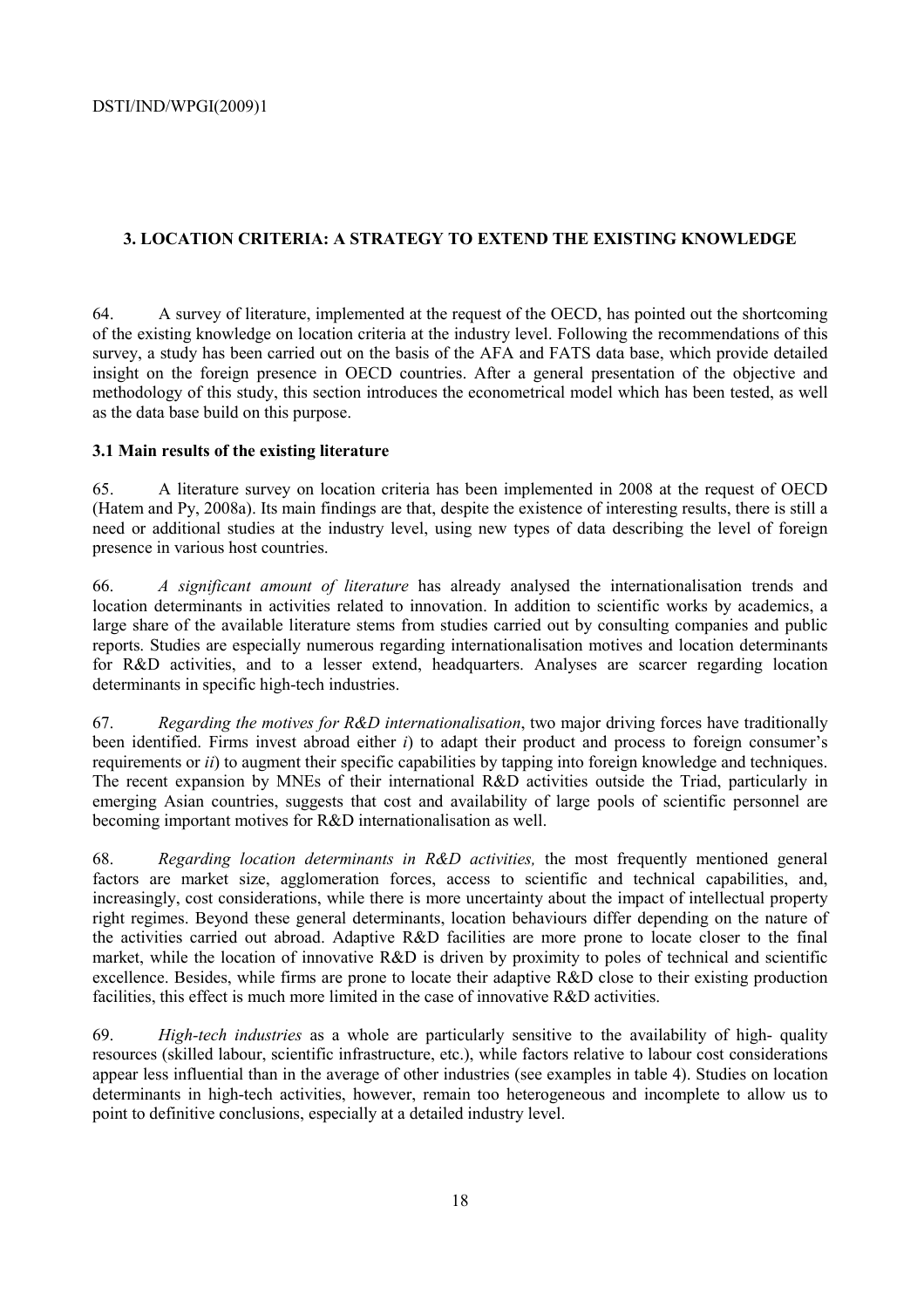#### **Table 4.** Importance of location factors, by industry, 2009-2011

| Sector/industry                              | Presence of<br>suppliers and Follow your<br>partners | competitors              | Availability<br>of skilled<br>labour and<br>talents | Cheap<br>labour | Size of<br>local<br>market | Access to<br>international/<br>regional<br>market | Growth<br>of market | Access to<br>natural<br>resources | Access to<br>capital market Government<br>(finance) | effectiveness | Incentives               | Quality of<br>infrastructure environment | Stable and<br>business-<br>friendly |
|----------------------------------------------|------------------------------------------------------|--------------------------|-----------------------------------------------------|-----------------|----------------------------|---------------------------------------------------|---------------------|-----------------------------------|-----------------------------------------------------|---------------|--------------------------|------------------------------------------|-------------------------------------|
| Primary                                      | 8.8                                                  | 2.9                      | 9.4                                                 | 4.1             | 10.5                       | 7.6                                               | 9.9                 | 19.3                              | 1.8                                                 | 7.0           | 0.6                      | 7.0                                      | 11.1                                |
| Manufacturing                                | 10.1                                                 | 5.0                      | 8.1                                                 | 6.5             | 17.5                       | 10.0                                              | 15.8                | 3.4                               | 2.4                                                 | 4.0           | 2.9                      | 6.1                                      | 8.1                                 |
| Chemicals and chemical products <sup>a</sup> | 9.5                                                  | 2.9                      | 5.1                                                 | 5.5             | 18.2                       | 12.4                                              | 18.6                | 6.2                               | 0.7                                                 | 4.4           | 1.5                      | 5.1                                      | 9.9                                 |
| Electrical and electronic equipment          | 10.9                                                 | 6.3                      | 8.9                                                 | 7.6             | 17.1                       | 10.9                                              | 19.1                | 1.0                               | 2.0                                                 | 2.6           | 2.6                      | 5.3                                      | 5.9                                 |
| Food, beverages and tobacco                  | 12.6                                                 | 7.3                      | 6.6                                                 | 4.6             | 18.5                       | 9.9                                               | 16.6                | 0.7                               | 6.6                                                 | 2.6           | 2.6                      | 4.6                                      | 6.6                                 |
| Motor vehicles and transportation equipment  | 9.8                                                  | 7.0                      | 6.0                                                 | 7.4             | 17.7                       | 8.8                                               | 12.6                | 2.8                               | 2.8                                                 | 3.7           | 6.5                      | 7.4                                      | 7.4                                 |
| Other heavy industry <sup>b</sup>            | 9.5                                                  | 2.5                      | 6.9                                                 | 7.9             | 16.7                       | 8.8                                               | 13.9                | 8.8                               | 2.5                                                 | 5.4           | 0.9                      | 6.3                                      | 9.8                                 |
| Other manufacturing                          | 8.8                                                  | 8.8                      | 8.8                                                 | 7.7             | 17.6                       | 6.6                                               | 6.6                 | ٠                                 | 4.4                                                 | 8.8           | 3.3                      | 7.7                                      | 11.0                                |
| Pharmaceuticals                              | 9.6                                                  | 9.6                      | 9.6                                                 | 2.7             | 17.8                       | 15.1                                              | 16.4                | ٠                                 | 2.7                                                 | 6.8           | 1.4                      | 4.1                                      | 4.1                                 |
| Professional equipment goods                 | 10.2                                                 | 3.3                      | 13.5                                                | 5.8             | 17.5                       | 8.8                                               | 16.8                | 1.1                               | 0.7                                                 | 2.2           | 4.4                      | 7.7                                      | 8.0                                 |
| <b>Services</b>                              | 9.5                                                  | 3.7                      | 8.6                                                 | 3.7             | 17.5                       | 9.2                                               | 17.5                | 1.5                               | 5.1                                                 | 5.8           | 1.8                      | 6.8                                      | 9.2                                 |
| <b>Business services</b>                     | 10.3                                                 | 2.6                      | 12.1                                                | 10.3            | 15.5                       | 12.9                                              | 16.4                | ٠.                                | 2.6                                                 | 4.3           | 3.4                      | 4.3                                      | 5.2                                 |
| Electricity, gas and water                   | 11.9                                                 | $\overline{\phantom{a}}$ | 5.2                                                 | 2.2             | 13.3                       | 5.2                                               | 11.1                | 5.9                               | 8.9                                                 | 8.1           | $\overline{\phantom{a}}$ | 13.3                                     | 14.8                                |
| Other services                               | 11.6                                                 | 1.4                      | 10.9                                                | 2.2             | 19.6                       | 6.5                                               | 19.6                | 0.7                               | 4.3                                                 | 8.7           | 4.3                      | 2.2                                      | 8.0                                 |
| Trade                                        | 11.7                                                 | 8.1                      | 9.0                                                 | 2.7             | 17.1                       | 9.9                                               | 19.8                | 0.9                               | 3.6                                                 | 3.6           | 1.8                      | 5.4                                      | 6.3                                 |
| Telecommunications                           | 5.4                                                  | 2.7                      | 6.8                                                 | 2.7             | 25.7                       | 10.8                                              | 27.0                | ٠                                 | 6.8                                                 | 4.1           | $\overline{\phantom{a}}$ | 2.7                                      | 5.4                                 |
| Transportation                               | 1.3                                                  | 10.4                     | 6.5                                                 | 1.3             | 16.9                       | 13.0                                              | 14.3                | ٠                                 | 3.9                                                 | 3.9           | ٠                        | 13.0                                     | 15.6                                |
| Total                                        | 9.9                                                  | 4.5                      | 8.3                                                 | 5.6             | 17.1                       | 9.6                                               | 15.9                | 4.0                               | 3.0                                                 | 4.7           | 2.5                      | 6.3                                      | 8.6                                 |

(Per cent of companies' responses to an UNCTAD survey for each industry)

*Source:* UNCTAD, 2009b. <sup>a</sup> Excludes pharmaceuticals.

<sup>b</sup> Includes metal and metal products, non-metallic mineral products, and wood and wood products.

70. One of the main recommendations of the survey is thus to make use of the OECD's AFA and FATS data bases in order to carry out additional studies on location criteria at a detailed industry level. This approach would bear five major advantages.

71. *First,* the use of data on the level of foreign controlled activities in host countries would probably give a more accurate view on the real magnitude of MNEs presence abroad than most of the data used in this kind of study. For instance FDI flows and stocks have only an indirect an ambiguous relation with the real level of foreign activity in a given country, due to the fact that they include many other capital flows than those directly related to gross fixed capital formation. Data on individual investment projects or foreign affiliates may involve, depending on the cases, problems of weighting – a "small" project being given the same importance as a "big" one – or of data quality control – especially the case of so-called "announced" projects, the implementation of which being not always checked properly afterwards.

72. *Second,* AFA and FATS data bases provide homogenous data for all OECD countries at a detailed industry level, allowing the completion of studies bearing both the advantages of a large scope (all industries at the OECD level) and of detailed comparisons between industries and countries (see also box 1)

73. *Third,* those data bases offer quite long time series (from 1985 onwards), thus allowing the tracking of changes in location patterns over time through the use of econometric panel approaches.

74. *Fourth,* the AFA and FATS data base use standard nomenclatures and statistical concepts. This simplifies the use of other data bases set up by intergovernmental organisations such as OECD or the European Union to select explanatory variable at the detailed industry level. In contrast, data bases on international projects set up by consultants such as OCO as Ernst and young rely upon specific nomenclatures, with is sometimes hardly compatible with standard ones such as ISIC.

75. *Fifth,* the AFA and FATS data base aim at providing indicators for a large range of foreign controlled activities for each industries and each country: employment, value added, production, R&D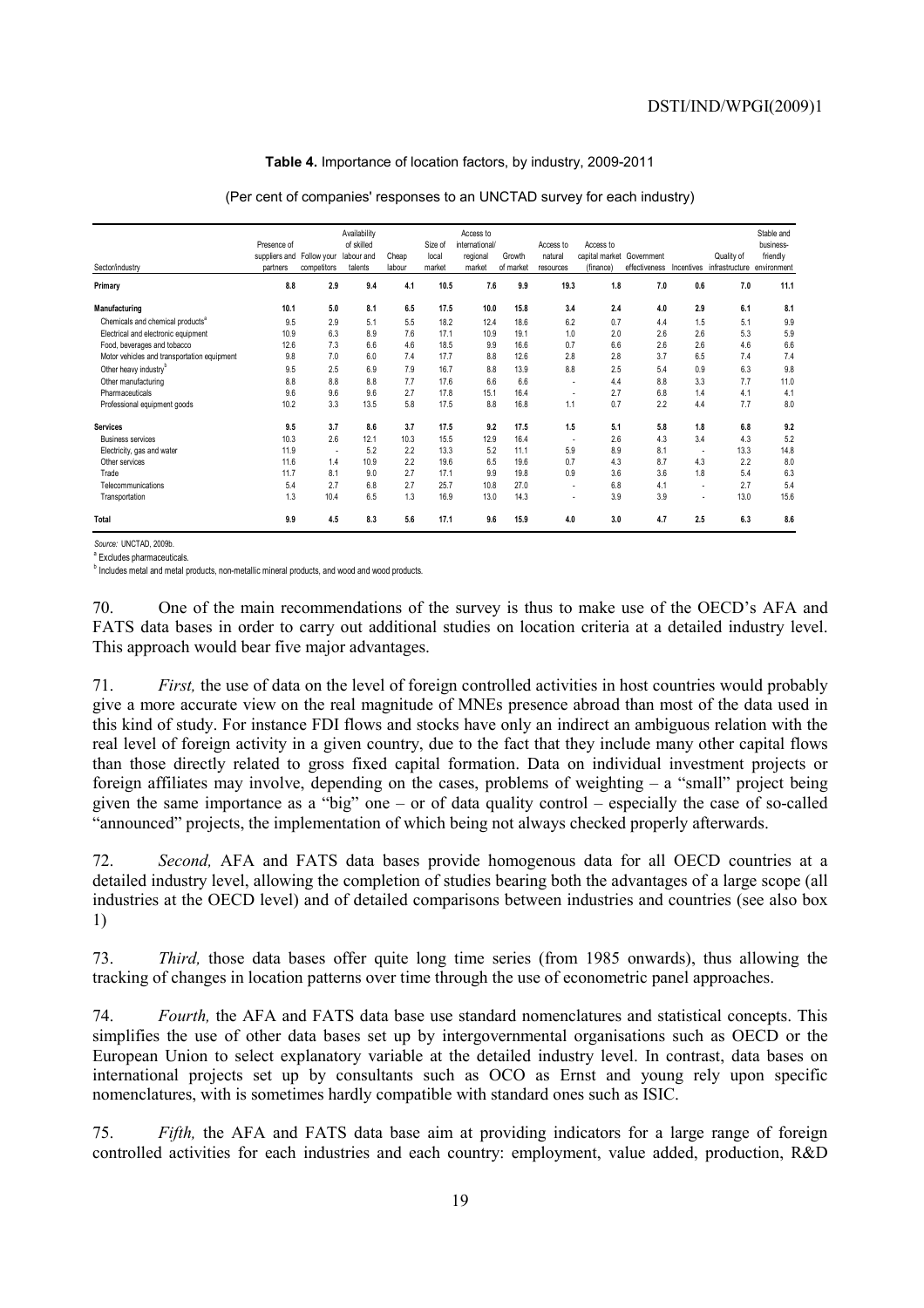expenditures, etc. This allows testing the existence of specific location criteria for each of these indicators. For instance, there are obvious reasons to believe than there might be significant differences between the criteria explaining, for a given industry, the location of foreign employment (in terms of headcounts, all qualifications mixed) and the level of R&D expenditures. Testing this hypothesis will be one of the main purposes of our study.

76. In order to take advantage of theses potentially, a specific research methodology has been built, and will be presented in the following section.

#### **Box 1.** Major findings on the internationalisation of IRA (AFA and FATS data bases)

#### *a) High Tech*

#### *Goods*

• The high-tech production of foreign affiliates in the EU-15 is proportionate to the total manufacturing output of foreign affiliates. However, it is disproportionately high in the United States and Japan.

• The Central European countries and Canada attract less in the way of high-tech activities from foreign multinationals than the United States, Japan or the EU-15 as a whole.

• Within the EU-15, however, there are some major discrepancies. In 2003, high-tech sales percentage of the aggregate turnover of foreign-controlled affiliates was highest in Ireland and lowest in Poland.

• Foreign affiliates' sales in electronics, pharmaceuticals and scientific instruments were much greater in the United States than in other OECD countries.

*Services* 

• Sales of other business services in the OECD area as a whole are twice as high as sales of computer services, while the figure for R&D is one-tenth that for computer services.

• The United Kingdom is the most attractive country for computer services and R&D (from outsourcing).

• In the case of other business services and in particular that of finance and insurance, foreign affiliates are far more predominant in the United States than they are in other countries.

#### *Research and development*

• The United States and Japan appear overall to be the most attractive countries for the R&D, and more specifically high-tech, activity of multinational firms.

• The R&D activity of foreign affiliates in the OECD area is mainly concentrated in three sectors, which account for some 70% of all industrial R&D, namely pharmaceuticals, motor vehicles and electronics.

• Germany is the primary pole of attraction for manufacturing R&D in Europe, while the United Kingdom is more successful in attracting knowledge-intensive services (computer services, R&D, financial services).

*Source*: OECD, 2007

#### **3.2 Presentation of the research methodology**

77. The research methodology used in this study is of empirical rather than theoretical nature. First of all, a standard explanatory model is designed on the basis of the finding of the existing literature. A data base is then built in order to provide various proxies for the conceptual variable represented in the standard model. Various combinations of these different proxies are then econometrically tested for each of the explained variables, respecting the structure of the standard model. On the basis of the results, the final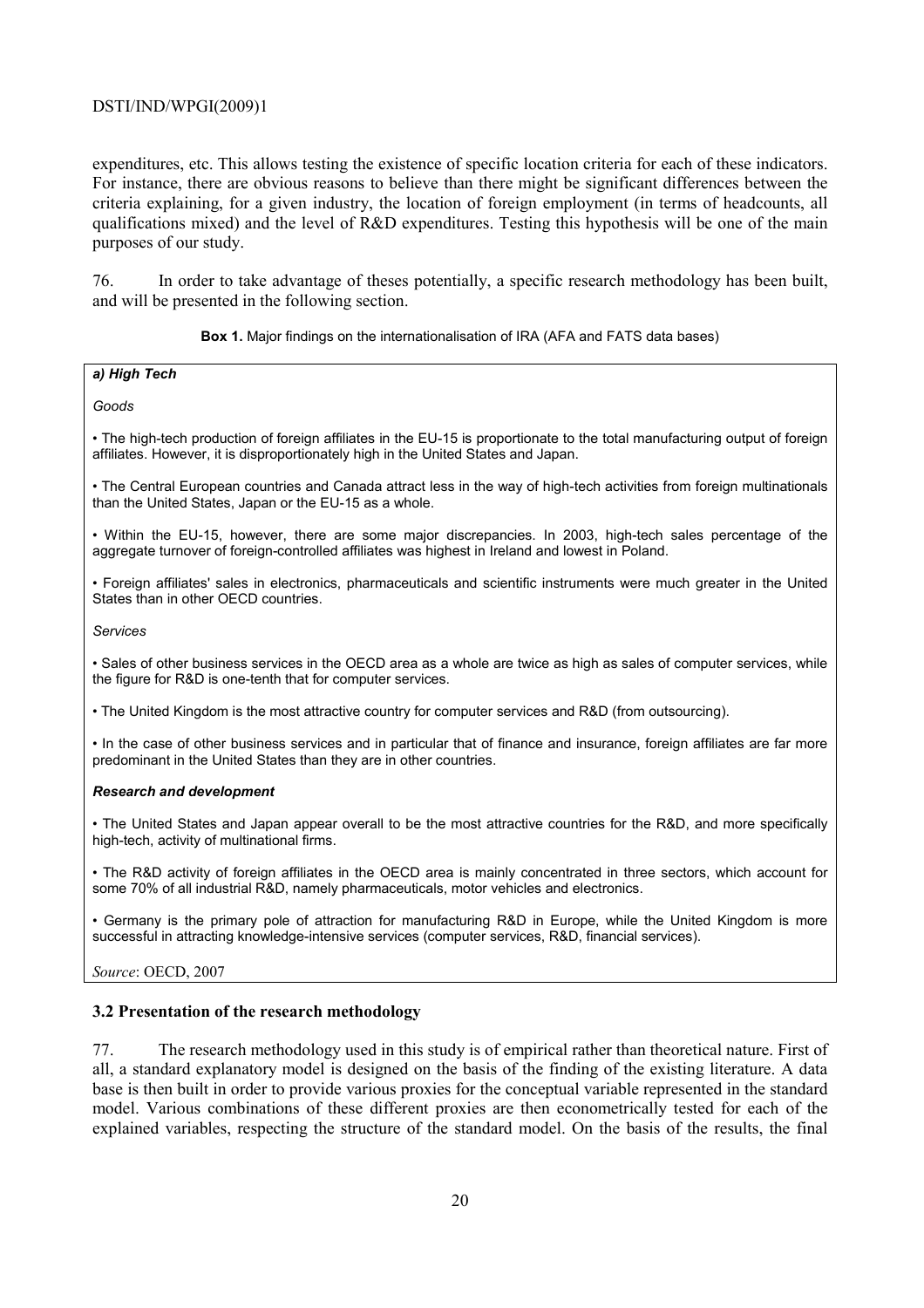explanatory variables are selected, and some components of the standard model are dropped if none of the proxies for this component is considered significant.

78. The components of the standard model are directly retrieved from the findings of the existing literature (see UNCTAD, 2009a, page 23 and figure 2). Three major motives for investing in a given country are generally identified: access to market (market-seeking or MS), access to resources (resourcesseeking or RS), access to low costs (efficiency-seeking or ES). A large set of literature also insist on the existence of specific agglomeration effects (AG). In addition, the quality of the business environment (BE) and the openness of the country to foreign investment (OC) are also considered as favourable factors for the location of investment.

#### **Figure 2.** Major location factor, all industries, by order of importance, 2009



#### (Per cent of companies' responses to an UNCTAD survey

*Source*: UNCTAD, 2009b

 7

- 79. More precisely, the specific importance of various location criteria is as follow:
	- **Market.** Proximity to the customer is in general an important location determinant in IRA at various stages of the product value chain (figure 3. At the upstream stage, it meets the need of a strong interaction between the supplier and its customer for the conception of the product. In semi conductors, for instance, due among others to the wide variety of applications, a close cooperation between developer of chip (components) and of systems is necessary in many cases  $(Macher, 2008)^7$ . At a more downstream stage, the location of production facilities close to the final market also bears many advantages (lower transport costs, better reliability of the supply chain, by-passing tariff and non-tariff barriers, better adaptation of the product to local regulations or customers' request, etc.). These factors explain in particular why pharmaceuticals companies tend to divide the worldwide production of each of their major products between various manufacturing sites located on different continents, close to each of their major markets. However, in some industries - especially electronics and computers – the location of mass production facilities may be more sensitive to the availability of low cost and efficient labour force than to the proximity to market.

The same is true for software products (Arora and al., 2008)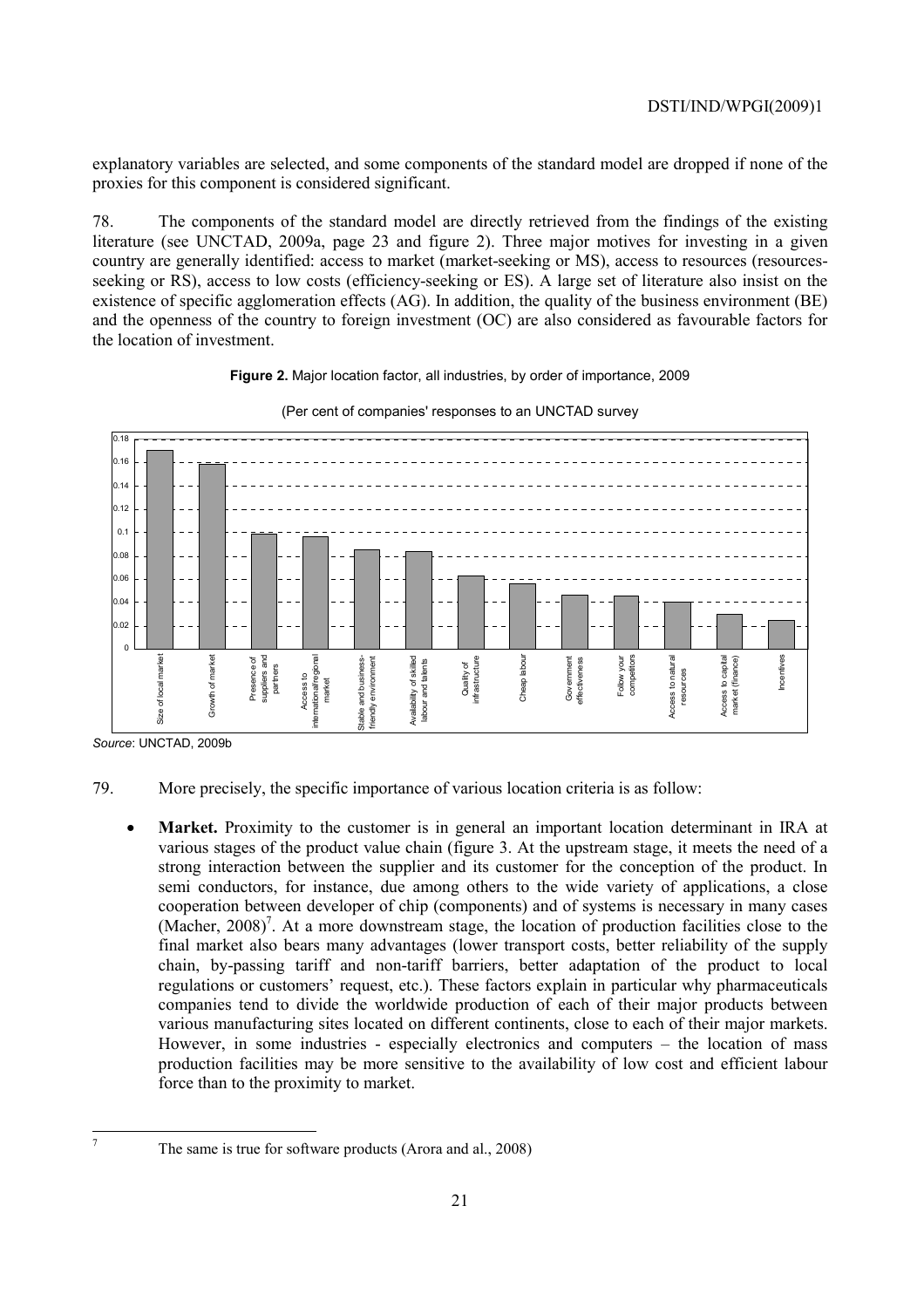- **Human resources (quality).** This location criteria play an important role, especially for the upstream part of the product development process (R&D, design, pilot production…). This explains in particular why there has been so far only limited off shoring in upstream R&D activities motivated by pure cost-related issues<sup>8</sup>. This criteria is also important, but to a minor extend, for other segments of the value chain, such as the most technologically advanced production facilities.
- **Human resources (costs).** In some IRA, the manufacturing of standard/mature components and assembled products (notably micro-computer) can be very cost-sensitive and thus prone to be located in cheap-labour countries. A large share of the world production of notebooks is for instance carried out in the Shanghai area, in many cases by Taiwanese-owned plants (Dedrick and Kraemer, 2008). Production related activities in the flat panel display industry, which originated in the US, quickly migrated to Japan, followed by Korea and Taiwan, and new are expanding in China for cost reasons (Hart, 2008). Some development and R&D support activities can also be sensitive to the existence of large pool and qualified and cheap labour. This is one of the reasons (together with access to markets) of the relocation of part of their development activities to developing Asia by US firm engaged in flat panel display components manufacturing. There is also an increasing (albeit limited) trend of OECD companies to relocate R&D for cost-effectiveness reasons in engineering, software, industrial design, and projects management.
- **Co-location effects** Development and application centres are frequently located close to production facilities in some industries. For instance, in the flat panel display industry, innovation activity has tended to follow production investment in the industry because of high demands for process innovation (Hart, 2008). Production can also attract some last-phase development activities (as is presently the case in China), such as production engineering, sustaining engineering, pilot production, testing, design review, prototype processes. But the dominant trend is the fragmentation of the value chain, allowing a separate location of each of its components into different sites. For instance, the value chain in the PC industry is quite fragmented worldwide (Dedrick and Kraemer, 2008)<sup>9</sup>.
- **Presence of suppliers and industrial agglomeration effects.** The overall quality of the industrial environment is an important location criteria for manufacturing activities in most of the IRA. This includes the existence of a large labour market, the presence of skills, activities and infrastructures necessary to the completion of the activity, and of a high-level technical environment (including the presence of suppliers, competitors, and potential partners). This leads to the existence of strong agglomeration and specialisation effects. Examples are the Glenn Valley for semi-conductors manufacturing in Scotland, the Grenoble area for opto-electronics in France, the Penang peninsula for the manufacturing of electronic components in Malaysia, and the Shanghai area for notebooks manufacturing.
- **Scientific infrastructures.** The intrinsic quality of public and academic research institution, but also the potential for partnership that they may offer to companies, are important overall for the location of fundamental and upstream research. For instance, there is an important clustering

 $\frac{1}{8}$  Examples however already exist in downstream R&D and this trend could get momentum in the coming years, as already mentioned in section 1.

<sup>9</sup> It should also be mentioned that a large share of production abroad, especially in electronics and computers, is not made through FDI but outsourced to contract manufacturers or ODMs, sometimes located very far away from their final customer.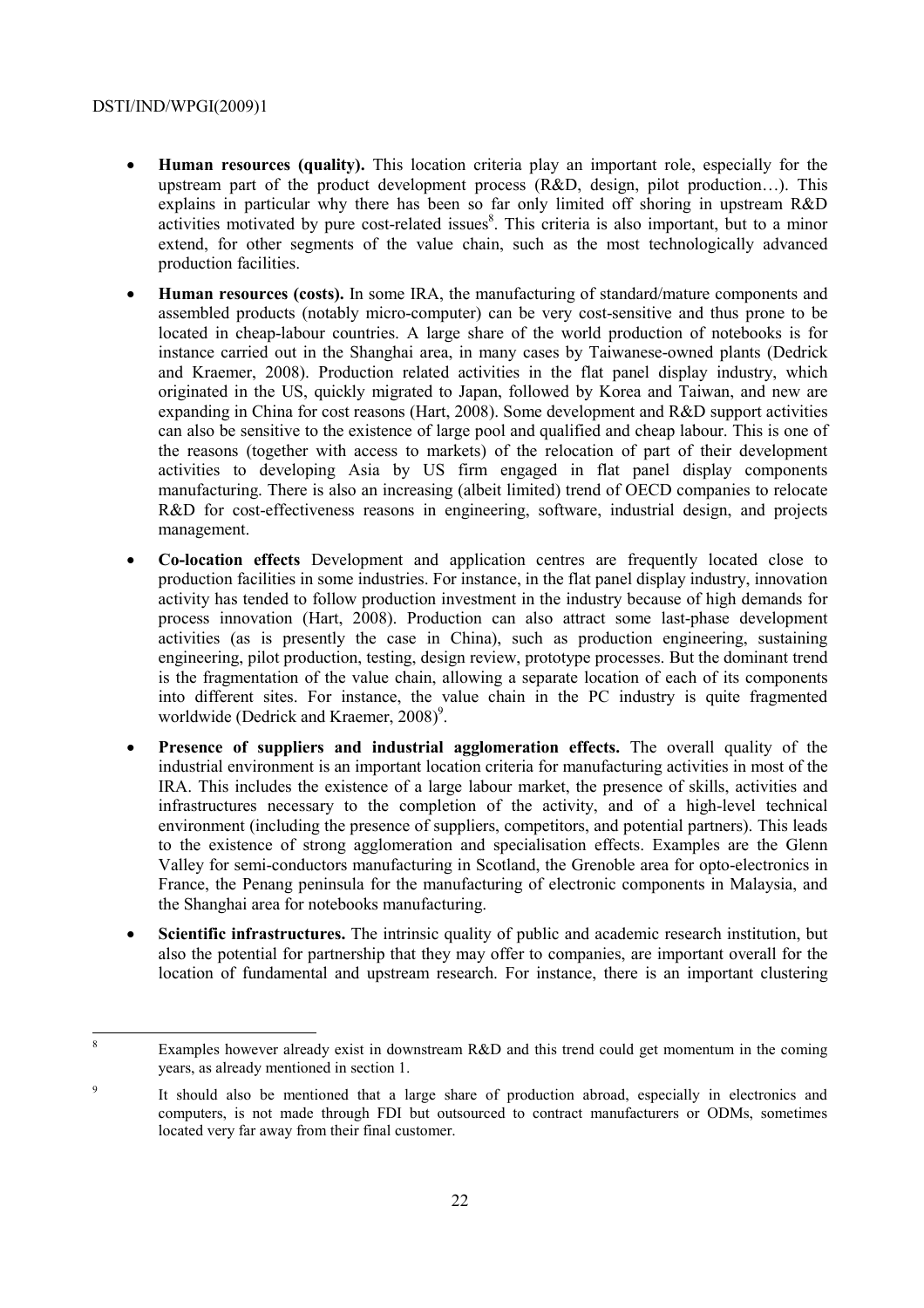effect for the location of  $R&D$  in the semi-conductors industry (proximity to universities) in such areas as the Silicon Valley, the Boston 101 road, and Austin (Texas).

- **Other infrastructures and public policies.** General infrastructure may play a role in particular for the location of high-tech production capabilities: quality of water, power, logistics… Public policies regarding research, education, innovation, the development of large ITC infrastructure (Web, broadband, telecommunication) may play in particular an important role to stimulate innovation in the related industries. A more advanced Internet infrastructure development in the US was for instance a major source of competitiveness for US firms based in internet- related products and services. The opposite was true for broad band and mobile industries, for which Asia has gained leadership over the US due to a better endowment in telecommunication infrastructures (Macher and Mowery, 2008).
- **Administrative and legal environment.** Innovation-intensive industries are quite sensitive to various aspects of these matters: 1) as being highly dependent on patterns, they give much importance to IPR protection issues; 2) as they are very capital intensive and need the construction of very specialised buildings<sup>10</sup>, construction permits are a major issue to many of them (ex: pharmaceuticals, chips, chemicals).
- **Incentives and taxes.** Incentives are not a very important location determinant in general, but: 1) companies may be sensitive to the existence of favourable tax rules on R&D; 2) the overall level of fiscal pressures is always an important determinant of costs; 3) incentives may play an important role in the final stages of the decision-making process for the location of international activities.
- **Capital market.** Venture capital may be an important factor for the development of some innovative products, but this regards much more endogenous development than FDI. The existence of an active capital market in a country is thus not a major direct determinant of FDI in innovation - intensive industries.
- **Openness to FDI.** They are a prerequisite for all activities, but not especially for ITCs.
- **Natural resources.** They are not a very important location determinant in most of IRA.

80. On the basis to this general approach, various presentations of the explained variable could be considered. The most interesting one, at first sight, would be to explain the share of a given country in total foreign presence in the OECD (FP<sub>ij</sub>(t)/ $\Sigma$ FP<sub>i</sub>(t)) by its relative competitive advantages, compared to OECD average. The basic structural formulation would then be:

# (1) FPij (t)/ $\Sigma$ FPi (t) = F(MSij(t)/ $\Sigma$ MSi(t), RSij(t)/M\_RSi(t), ESij(t)/M\_ESi(t), BEij(t)/M\_BEi(t), **OCij(t)/M\_OCi(t))**

Where:

- FP is the level of foreign presence,
- MS the indicator of market size,
- RS the indicator of quality of resources,
- ES the indicator of costs level.
- BE the indicator of quality of business environment,

 $10$ 

<sup>10</sup> Often submitted to very strict regulations regarding safety and environmental protection.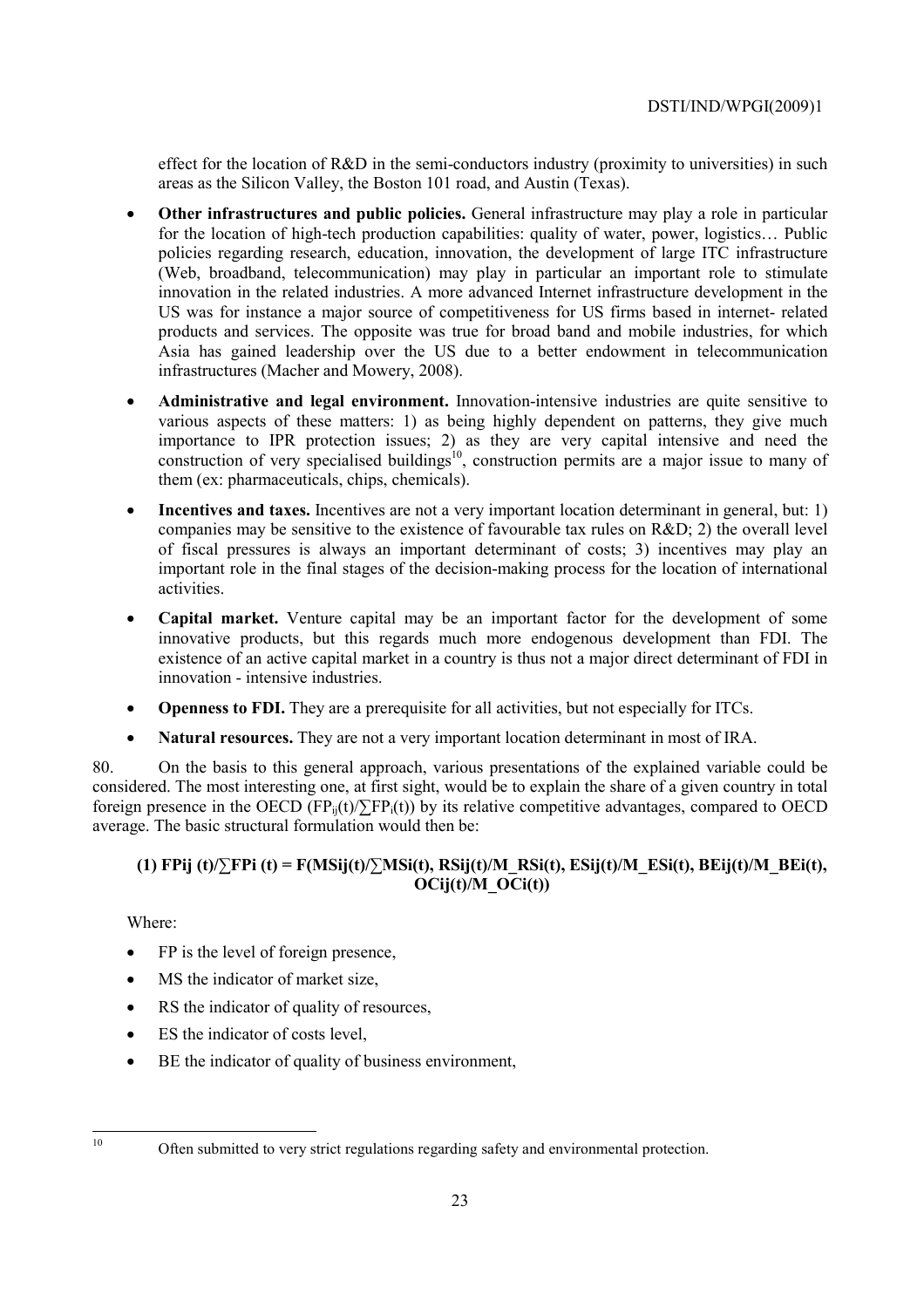• OC the indicator of openness to international investment $11$ .

81. The major interest of this formulation is that it fits well to the notion of "market share" intimately related to the concept of attractiveness. However, this approach also bear three major weakenesses:1) it does explain neither the overall growth or the actual level of the global foreign activities of MNEs in a given industry; 2) it is limited to OECD countries and does not explain (or even keeps track of ) of the overall lose of market share by this group of countries to the benefit of emerging economies; 3) it supposes that data on foreign presence are available for all OECD countries for all years. As this last hypothesis is far from being true, it is impossible in practice to rate a reliable  $\Sigma F$ <sub>i</sub> (t) variable (*e.g.* sum of foreign presence on all OECD countries for a given industry and a given year). The  $FP_{ii}(t)/\sum FP_i(t)$  ratio (measuring the market share of country j in the total foreign presence in industry i for OECD countries) can thus not be measured in a proper way.

82. For these reasons, we prefer to try to explain the absolute value of the presence of foreign activities for each OECD in a given industry. The structural equation is then:

# **(2) FPij (t) = F(MSij (t), RS ij(t), ESij(t), BE ij(t), AGij(t), OC ij(t))**

83. Where the variables have the same meaning than in equation (1). For each of these variables,  $X_{ii}(j)$  represents the value of the given variable X (resp. FP, MS, ES, OC, etc.) for industry i in country j, year t.

84. Using the log form as usually done the literature<sup>12</sup>, we find as a testable functional form:

# **(3) log(FPij (t)) = log(MSij (t))+log(RS ij(t))+log(ESij(t))+ log(BEij (t))+log(AGij(t))+log(OCij(t)) +Cj**

85. Where the variables have the same meanings than in equations (1) and (2). The constant term C takes different value depending on countries (due to the use of panel econometric with fixed effect) in order to reflect country specificities not taken into account in the generic formulation (2). This generic functional form will thus be the one tested in our study.

86. The tests were carried out for three different explained variables: 1) foreign controlled value added; 2) foreign controlled employment and 3) foreign controlled R&D expenditures<sup>13</sup>. Each of these three approaches is aimed at analysing location determinants at different steps of the value chain of for different aspects of the companies' activities. In particular, the second series of test sheds light on specific location determinant for the most labour intensive activities, while the third one will help to understand better how companies locate their R&D activities abroad.

 $11$ In this formulation, indices have to be read as follows: for each of the preceding variables,  $X_{ii}(t)$  represents the value of the given variable X (resp. FP, MS, ES, OC, etc.) for industry i in country j, year t,  $\sum X_i(t)$ represents the value of the given variable X (resp. FP, MS, ES, OC, etc.) for industry i for all OECD countries, year t, and M  $X_i(t)$  represent the average value of the given variable X (resp. FP, MS, ES, OC, etc.) for industry i in all OECD countries, year t.

<sup>&</sup>lt;sup>12</sup> We drop in this empirical approach the theoretical and mathematical developments justifying this very common formulation. To get an idea of these standard developments, see (Hatem and Py, 2008b).

<sup>13</sup> Two additional series of tests were finally added for the two following explained variables: FDI stocks and the number of foreign subsidiaries.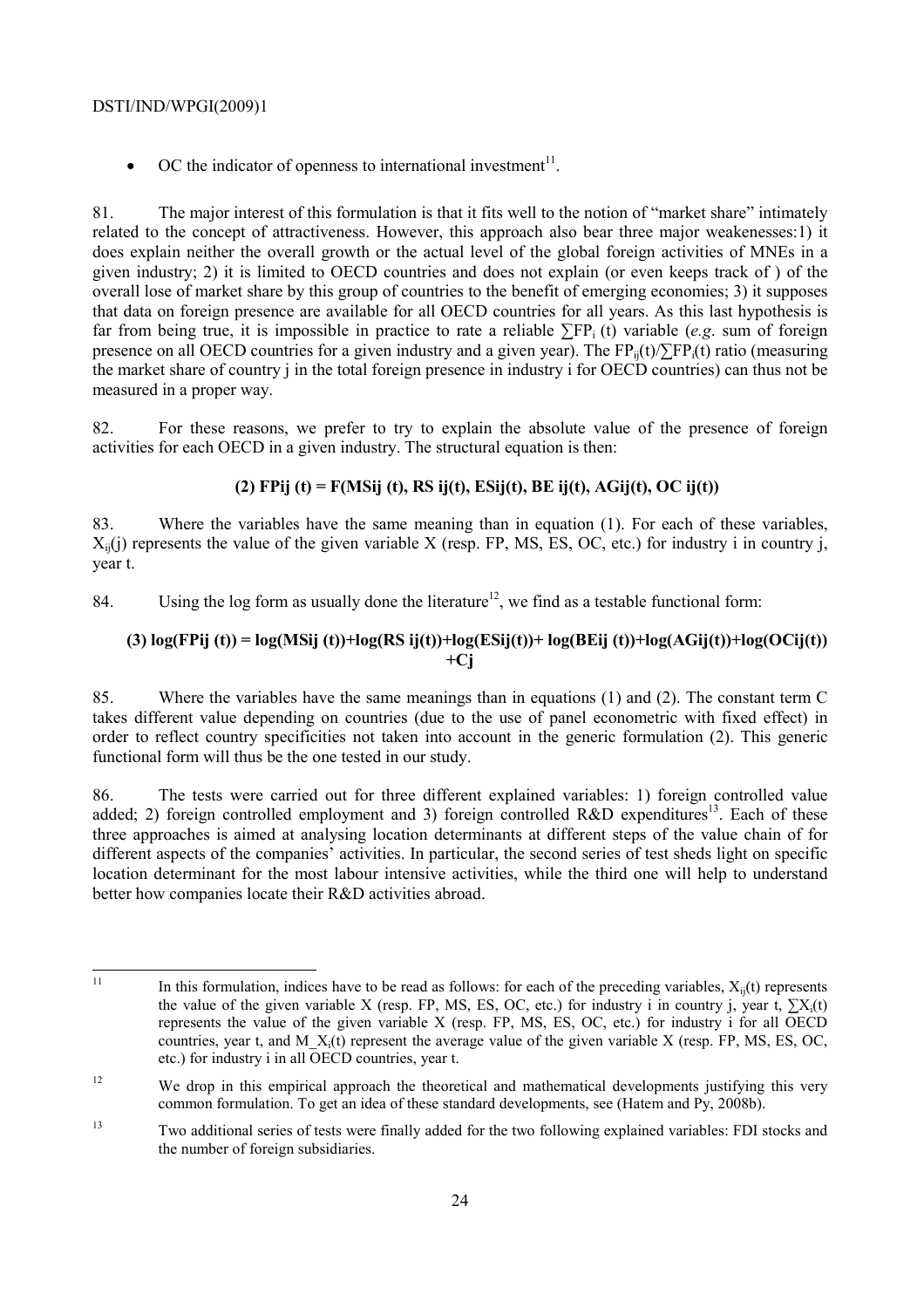87. It was chosen to carry out these tests separately for each industry, rather than implementing a double-dimension panel study by industry and country. One of the major reasons of this choice was the desire to identify a specific set of values (including eventually a nil value) for the potential explanatory variables in each industry in order to allow cross-industry comparisons.

88. The tests were carried out only for the IRI mentioned in table 1, and thus not implemented for low and medium-low tech industries. This choice is explained by: 1) the specific focus of the study on IRI; 2) the very large amount of work necessary to carry out tests in all other industries. It however does not allow the identification of industry specific location criteria for IRI as compared other industries, thus reducing the overall interest of the study. To remedy this, tests have been carried systematically on the overall manufacturing sector, in order to offer global elements of comparison.

89. Another choice was not to introduce, at that step, lagged or moving average variables, not withstanding the fact that the actual level of foreign activities in a given country is the result of past location decisions, made on the basis on past value of the explanatory variables. One of the major reasons for this is that, due to the existence of many missing data in the time series used, this would have dramatically reduced the number of complete available observations, thus impacting negatively the quality of the econometrical tests.

90. Finally, as we shall see later, some of the explanatory variables (for instance those measuring the agglomeration effects or the market size) are described in the data base as industry-specific, while others (for instance those relating to the business environment or the overall degree of openness of the economy to foreign investment) have the same value whatever the industry. There are three reasons for this last choice: 1) the fact that some of these variables (*e.g*. business environment) are of general nature and do not refer to an industry in particular; 2) the fact that, even in the case of variables which might be considered as industry-specific (for instance labour costs), the inter-country variance of average value (all industries included) explains much of the inter-country variance at the industry level, thus reducing the interest to use industry-specific data<sup>14</sup>; 3) the lack of data at the industry level<sup>15</sup>

### **3.3 Building the model and the data base**

91. As mentioned earlier, three major explained variables have been selected (table 5): foreign controlled value added, foreign controlled employment and foreign controlled R&D expenditures<sup>16</sup>. While these variables are generally expressed in national currency in the AFA and FATS data base, we converted them in current US\$ for the sake of the econometric tests.

92. Regarding indicators of market-seeking behaviours, two major explanatory variables have been tested: the national GDP and the regional accessible market (measured by potential GDP<sup>17</sup>).

 $14<sup>°</sup>$ In clearer terms: most of the difference of wage levels in electronics between Portugal and Germany is explained by the overall difference in average wage levels between these two countries. Factors specific to the Portuguese or German electronic industries only play a limited role to explain this difference.

<sup>&</sup>lt;sup>15</sup> In the specific case of patents, for instance, detailed nomenclatures by technological categories are not always easily comparable with industry nomenclatures (ISIC codes).

<sup>16</sup> Two additional series of tests were carried out on FDI stocks and the number of foreign affiliates.

<sup>&</sup>lt;sup>17</sup> For a given country, the potential GDP is defined, using the Harris approach, as the sum of all markets in the world, weighted by their distance to the country considered. The distance indicator used is CEPII's distw (distance between the major cities of the countries weighted by their population. In the study, it was however decided to put a cap on the distance of the country to itself, in order to avoid unexpected effect such as having the USA accounting for more than 50% of Australia's potential GDP, or Austria's potential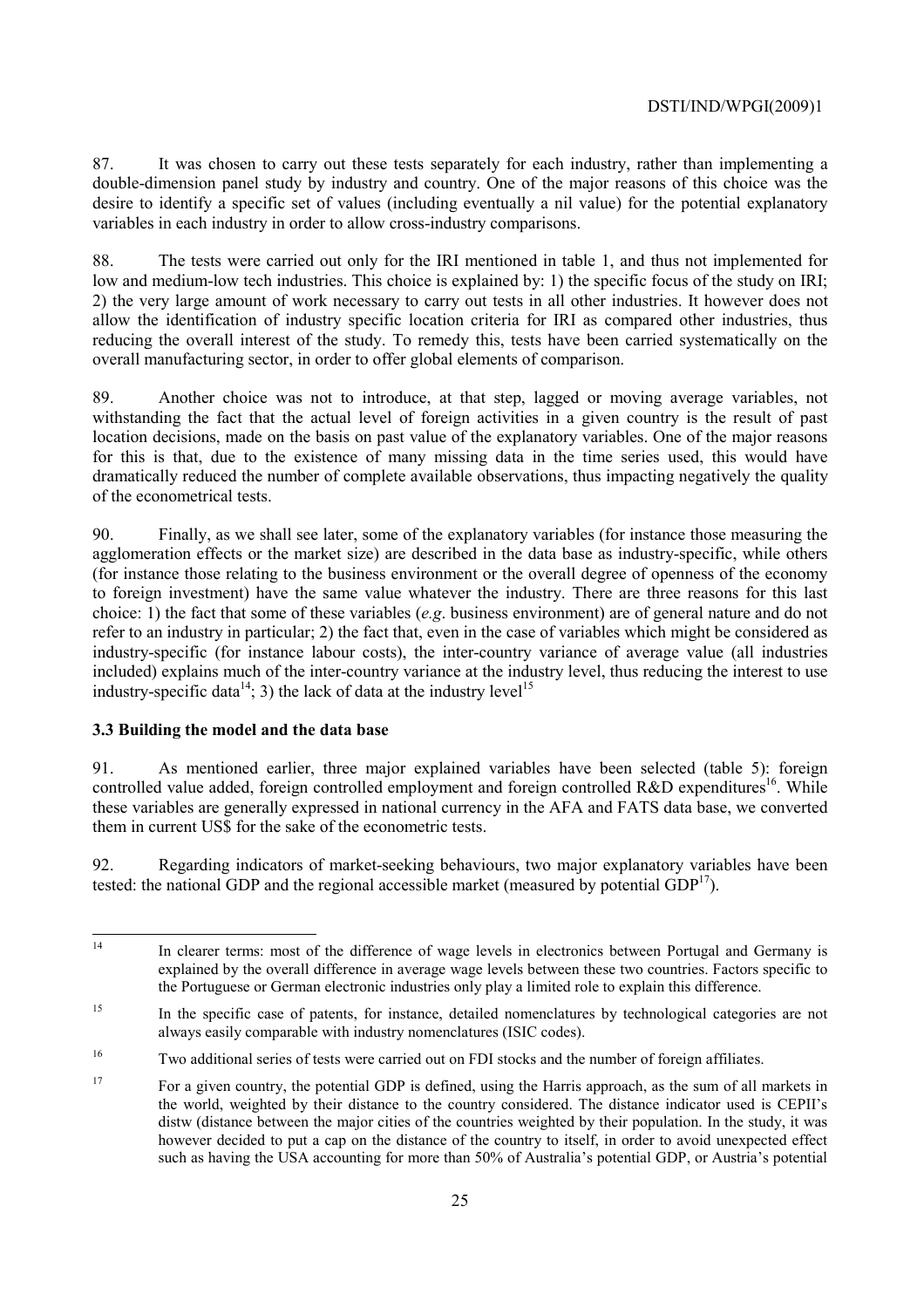1

| <b>Name</b>                        | <b>Contents</b>                                                                          | <b>Source</b>                             |
|------------------------------------|------------------------------------------------------------------------------------------|-------------------------------------------|
| $VAE_{i,j}(t)$                     | Foreign controlled value added in industry I for country j, year t, current value in     | OECD (AFA and FAST data                   |
|                                    | national currency                                                                        | bases)                                    |
| $EMPE_{i,j}(t)$                    | Foreign controlled employment in industry I for country j, year t, current value in      | OECD (AFA and FAST data                   |
|                                    | national currency                                                                        | bases)                                    |
| $RDE_{i,i}(t)$                     | Foreign controlled R&D expenditures in industry i for country j, year t, current         | OECD (AFA and FAST data                   |
|                                    | value in national currency                                                               | bases)                                    |
| $FDI_{i,j}(t)$                     | Foreign direct investment in industry i for country j, year t, current value in national | OECD (AFA and FAST data                   |
|                                    | currency                                                                                 | bases)                                    |
| $NUMBE_{i,j}(t)$                   | Foreign controlled subsidiaries in industry i for country j, year t number of units      | OECD (AFA and FAST data                   |
|                                    |                                                                                          | bases)                                    |
| VA <sub>i.i</sub> (t)              | Value added in industry i for country j, year t, current value in national currency      | OECD (STAN data base)                     |
| $EMP_{i,j}(t)$                     | Employment in industry i for country j, year t, current value in national currency       | OECD (STAN data base)                     |
| $RD_{i,i}(t)$                      | Total domestic R&D expenditures in industry I, country j, year t, current value in       | OECD (AFA and FAST data                   |
|                                    | national currency                                                                        | base)                                     |
| GDP <sub>i</sub> (t)               | GDP in country j, year t, current value in national currency                             | <b>OECD</b>                               |
| $FRAT_i(t)$                        | Total FDI inward stocks/GDP ratio, country j, year t                                     | OECD, UNCTAD                              |
| $PIBPOT_i(t)$                      | Potential GDP, current US\$ value, country j, year t (see calculation method in the      | Author's calculation, based               |
|                                    | main text)                                                                               | on OECD and CEPII data                    |
| TXCH <sub>i</sub> (t)              | Exchange rate of the national currency against US\$, country j, year t                   |                                           |
| BREV <sub>i</sub> (t)              | Number of patents granted to residents in country j, year t                              | OECD (STAN data base)                     |
| $RD_i(t)$                          | Total R&D expenditures in the business sector in country j, year t, current value in     | OECD (STAN data base)                     |
|                                    | national currency                                                                        |                                           |
| $NUMB_{i,j}(t)$                    | Total number of companies in industry i for country j, year t                            | OECD (STAN data base)                     |
| $\overline{\text{STOCK}_{i,j}}(t)$ | Fixed capital stocks in industry i for country j, year t, current value in national      | OECD (national accounts                   |
|                                    | currency                                                                                 |                                           |
| $INDSSAL_i(t)$                     | Hourly wage compensation costs, current US\$ value, country j, year t                    | <b>US</b><br><b>Bureau</b><br>of<br>Labor |
|                                    |                                                                                          | <b>Statistics</b>                         |
| $HQ_i(t)$                          | Share of highly qualified workers in the total working population in the business        | U-KLEMS data base                         |
|                                    | sector, country j, year t                                                                |                                           |
| MQ <sub>i</sub> (t)                | Share of medium qualified workers in the total working population in the business        | U-KLEMS data base                         |
|                                    | sector, country j, year t                                                                |                                           |
| EDUCj(t)                           | Capability of the local workforce to meet the needs of the business sector, country      | IMD, Global competitiveness               |
|                                    | j, year t. (response to an opinion survey among local business executives)               | Yearbook data base                        |
| $\overline{ENVj}(t)$               | Government efficiency ranking index, country j, year t. (composite index of around       | IMD, Global competitiveness               |
|                                    | 15 quantitative and qualitative variables). The higher the index, the lower the          | Yearbook data base                        |
|                                    | government efficiency.                                                                   |                                           |

#### **Table 5.** Main variables used in the econometric study

93. Regarding indicators of resource-seeking behaviour, the following variables have been tested: 1) total global R&D expenditures, both at the global and industry levels; 2) total number of patents filled in by country's residents; 3) share of highly and medium skilled worker in the total working population in the business sector; 4) judgement of the country's business executives on the capability of the local workforce to meet the needs of the business sector.

94. Regarding indicators of efficiency-seeking behaviours, the only variable tested has been the hourly labour compensation costs for workers in the manufacturing sector, expressed in current US\$ terms (source: US Bureau of Labor Statistics). Data were also available at the industry level, but have not been tested as the time series were quite short (since 1997) thus reducing dramatically the already limited number of observations available for econometric tests.

95. Regarding indicators of business environment and openness to foreign presence, two variables have been tested: 1) the overall index of government efficiency, rated yearly by IMD on the basis of

GDP equivalent to the US one, as would be the case if the usual way of rating Harris' potential GDP had been followed. The cap chosen was the auto-distance of the smallest OECD country (*e.g*. Luxembourg) according to the Distw variable (Mayer, 2008). This allows, in clear, to give more weight to the country's own GDP in the rating of its potential GDP than would be the case in the usual "Harris" approach, especially in the case of very large countries such as the US or Australia.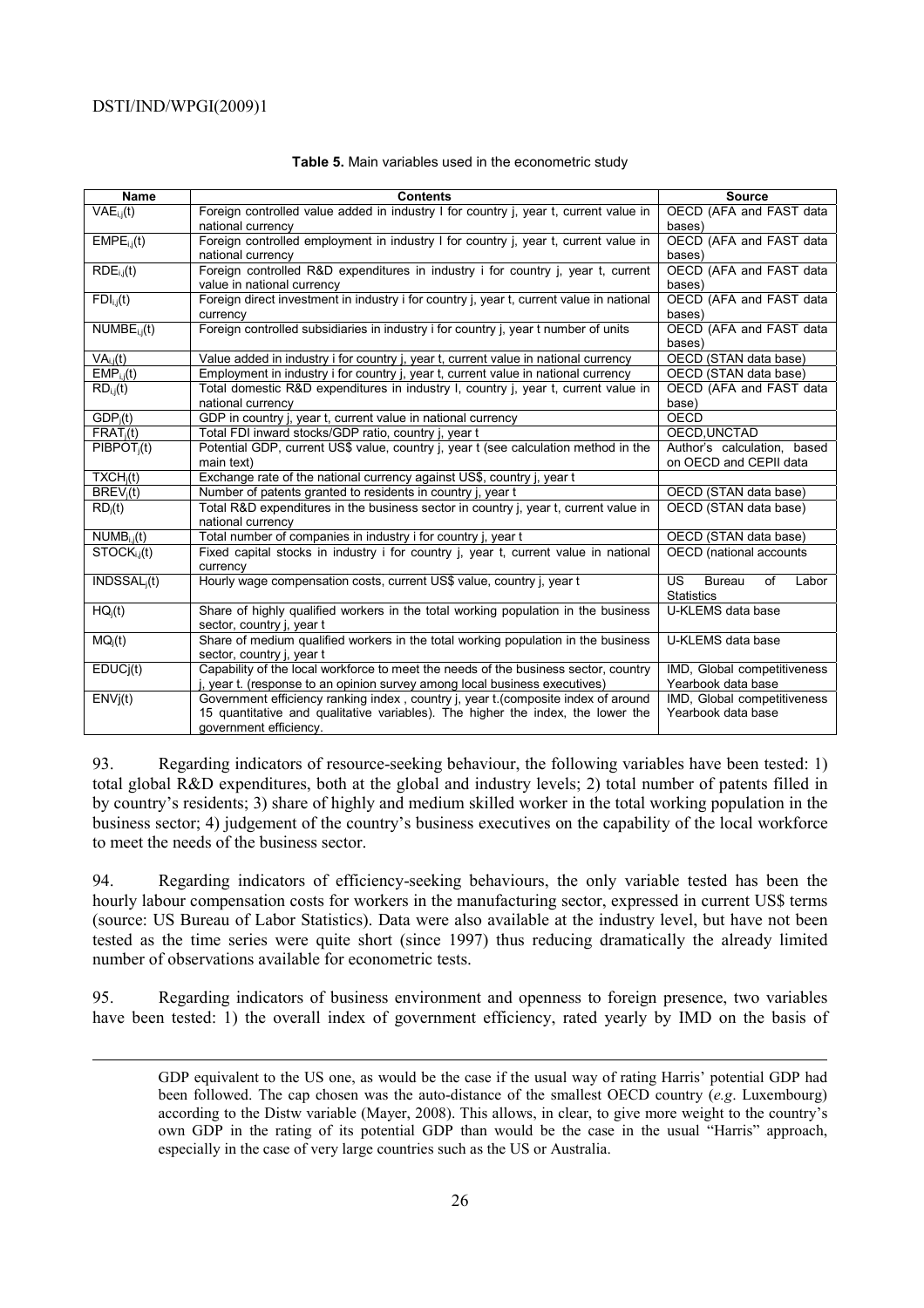around 15 indicators, for the preparation of the Global Competitiveness Report; 2) the ratio of FDI inward stocks to GDP.

96. Regarding indicators of agglomeration effects and country's specific capabilities in the concerned activities, various specific explanatory variables have been chosen depending on the explained variable, *e.g*: domestic value added in industry i (either in absolute term or as a share of total GDP) in the equation explaining the location of foreign-controlled value added in industry i; total gross capital stocks in industry i in the equation explaining the location of FDI stocks in industry i; the number of domestic firms in industry i in the equation explaining the number of foreign affiliates in industry i; and various variables referring to domestic R&D expenditures (either global or in industry i) in the equation explaining the location of foreign-controlled R&D expenditures.

97. All variables originally expressed in national currency have been converted in current US dollars using the TXCHj(t) variable (table 5). *In consequence, all variables used in the equation displayed below are expressed in current US dollars terms.*

98. Tests have been carried out using the e-views software. The validity of the panel specification – as compared to ordinary least squares - has been systematically tested, with positive results in practically all cases. All the tests presented in this paper are thus based on the panel approach with fixed effects for the constant variables, using white period standard errors & covariance, with no d.f. correction.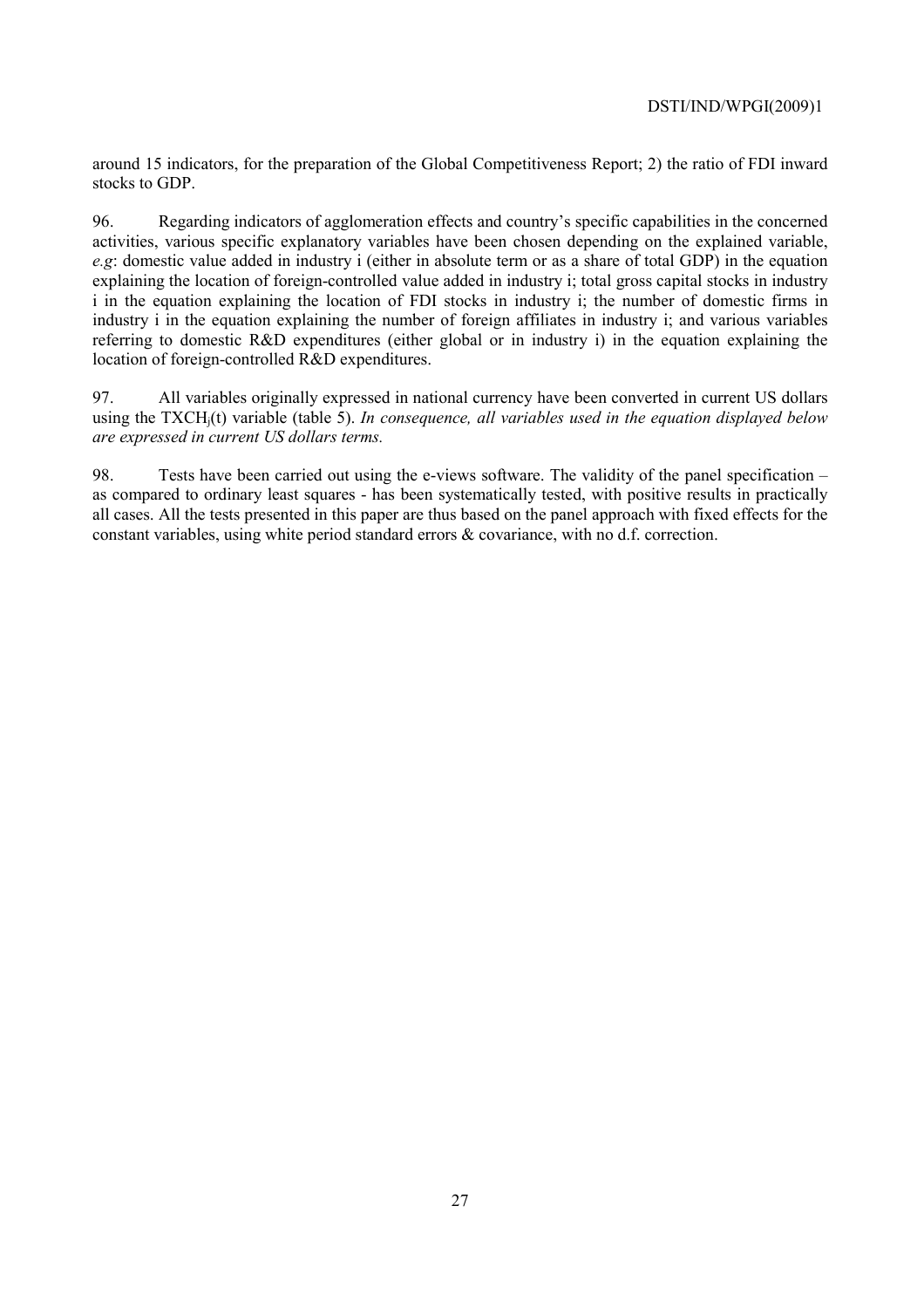# **4. THE RESULTS: HOW COMPANIES OPTIMISE THE GEOGRAPHICAL LOCATION OF THEIR VALUE CHAIN?**

99. Results of the econometric study point out the existence of different location criteria depending not only on industry, but also on the nature of the business function. This result suggests the existence of a standard location behaviour by MNEs, which try to optimise the location of the various stages of their value chain in order to take advantage of the specific advantages of each host country or region for each kind of activities. This conclusion seems to be comforted by the examination of other sources of data at the world level.

## **4.1 Specific location criteria depending on the nature of activity**

100. The standard model (3) has been tested for three major explained variables (value added, employment and R&D expenditures), plus two additional ones in order to comfort these findings (FDI stocks and number of foreign affiliates). The results show that, beyond some common determinants (notably the access to market), the location of R&D expenditures is more sensitive to the overall R&D propensity of the host country, while the location of employment (in terms of headcounts) is significantly influenced by labour costs.

101. Regarding industries, results differ widely depending on the activities as could be expected. It should however be already mentioned that the low number of observations weakens the reliability of the results obtained for some activities, especially aircrafts, financial services and telecommunications.

# *4.1.1 Foreign-controlled value added*

102. Regarding the location of value added, various empirical tests have finally led to select the following formulation as the one giving the most satisfactory results (table 6):

# (4)  $log(VAE_{i,j}(t)) = F(log(PIBPOT_{i}(t)), log(FRAT_{i}(t)), log(VA_{i,j}(t)/GDP_{i,j}(t)), C)$

 $(F = linear equation, panel regression with fixed effects)<sup>18</sup>$ 

103. It should be noted in particular that all reference to production costs have been dropped, as wages levels have not been identified as a significant location criteria in any of the formulation tested. The "government efficiency index" variable appeared with the expected sign in most of the cases (see below) but was not very significant, and was thus dropped from our "standard model". As for the "labour quality" variables, they were found to be quite significant in some formulation (see below), but turned out to be insignificant each time the VA or VA/GDP variables were introduced, the latter probably capturing most of the explanatory power of the former one.

104. One of the most reliable findings is the very strong explanatory power of the "access to market" variable, which turns out to be significant for a very large array of specifications (including or not labour costs and qualifications, for instance). This is true whatever the variable used to measure the market

 $\overline{18}$ 

<sup>18</sup> For the definition of the variables mentioned in equation (4), please refer to table 5.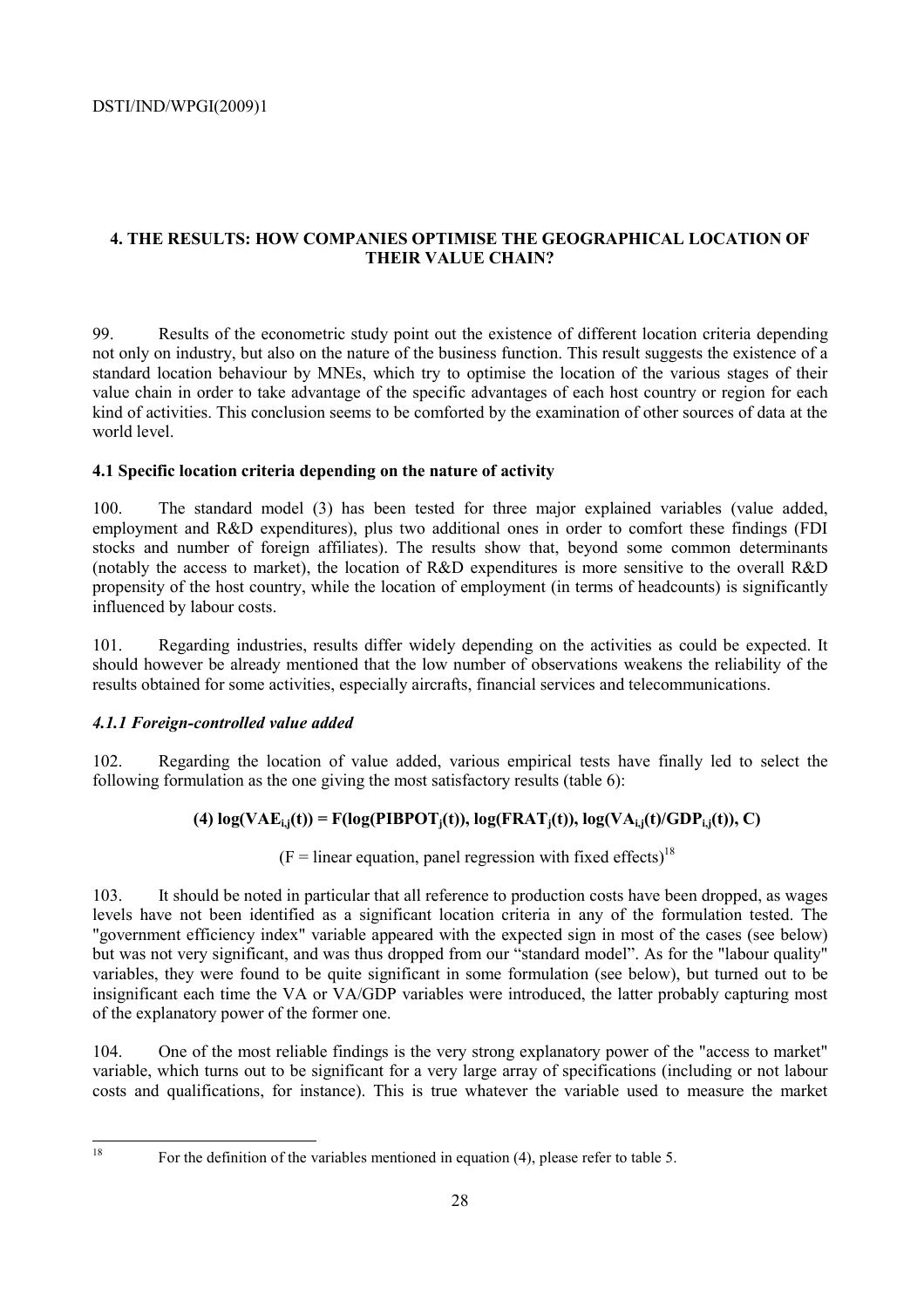(national GDP19 or potential GDP). In other terms, foreign investors are clearly attracted by the market prospects, whatever the industry considered.

105. Another important finding is the importance of "agglomeration" and/or "country specialisation" effects. All things being equal, investors in IRI are more prone to create value added in countries where there is already a high level of activity and/or which are very specialised in their industry. As for the previous explanatory variables, this result seems to be quite resilient to the overall formulation of the econometric equation as well as to the choice of the variable used to measure the agglomeration effect<sup>20</sup>. As mentioned earlier, this variable probably captures some of the potential explanatory effect of the "quality of resources" and "quality of public governance" variables. This result is very interesting, but also somewhat frustrating as it reveals to be rather tautological (as nothing in our equation explains why the domestic industry itself has reached its present level).

#### **Table 6.** Determinants of foreign controlled value added location in OECD countries

|                | VA <sub>i</sub> /GDP | <b>PIBPOT</b>    | <b>FRAT</b>      | C           | OBS.            | <b>LK FCT</b> | ADJ R <sub>2</sub> |
|----------------|----------------------|------------------|------------------|-------------|-----------------|---------------|--------------------|
| VAE_           | $\overline{1.2}$     | 1.6              | 0.4              | $-29.0$     | 168             | 14.6          | 0.97               |
| C15T37         | $(0.5)$ **           | $(0.3)***$       | $(0.1)***$       | $(10.0)$ ** |                 |               |                    |
| VAE_           | 1.8                  | 0.7              | 0.3              | $-21.6$     | 104             | 5.1           | 0.96               |
| C24-2423       | $(0.2)***$           | (0.5)            | $(0.1)$ ***      | $(8.6)***$  |                 |               |                    |
| VAE            | 1.9                  | 0.6              | 1.0              | $-20.3$     | 109             | $-86.3$       | 0.89               |
| 2423           | $(0.5)$ ***          | (0.6)            | $(0.4)$ **       | $(7.7)$ *** |                 |               |                    |
| VAE            | 1.0                  | $\overline{1.3}$ | 0.1              | $-21.8$     | $\overline{73}$ | 32.2          | 0.98               |
| C29T33         | $(0.4)$ **           | $(0.2)$ ***      | (0.1)            | $(8.1)***$  |                 |               |                    |
| <b>VAE_C29</b> | 0.3                  | 1.9              | $-0.2$           | $-23.2$     | 119             | $-38.1$       | 0.93               |
|                | $(0.3)^*$            | $(0.4)$ **       | (0.5)            | $(4.8)***$  |                 |               |                    |
| $VAE_$         | 0.3                  | 0.9              | 0.3              | $-9.8$      | 85              | 12.1          | 0.96               |
| C30T33         | $(0.2)^{*}$          | $(0.2)$ ***      | $(0.2)^{*}$      | $(4.4)$ **  |                 |               |                    |
| VAE_           | $-0.3$               | $-0.2$           | $-0.5$           | 13.7        | 95              | $-138.2$      | 0.64               |
| C30            | (0.8)                | (1.2)            | $(0.2)$ **       | (21.6)      |                 |               |                    |
| VAE_           | 0.2                  | 0.9              | 0.4              | $-9.4$      | $\frac{135}{1}$ | $-96.9$       | 0.83               |
| C31            | (0.6)                | (0.7)            | (0.4)            | (12.9)      |                 |               |                    |
| <b>VAE</b>     | 0.8                  | 1.1              | 0.2              | $-17.1$     | 126             | $-73.7$       | 0.90               |
| C32            | $(0.3)***$           | $(0.5)$ **       | (0.3)            | $(9.2)^{*}$ |                 |               |                    |
| VAE_           | $0.\overline{7}$     | 2.1              | $\overline{0.3}$ | $-31.2$     | 131             | $-8.7$        | 0.97               |
| C33            | $(0.3)***$           | $(0.3)***$       | $(0.1)$ **       | $(5.6)***$  |                 |               |                    |
| VAE_           | 0.5                  | 0.6              | 1.6              | $-11.6$     | 116             | $-100.4$      | 0.89               |
| C34            | (0.4)                | (0.9)            | $(05)$ ***       | (15.7)      |                 |               |                    |
| VAE            | 0.4                  | 1.6              | 0.8              | $-23.4$     | 32              | $-36.1$       | 0.84               |
| C353           | (0.9)                | (1.4)            | (1.0)            | (15.4)      |                 |               |                    |
| VAE_           | $-0.2$               | $\overline{1.8}$ | 1.7              | $-27.5$     | 40              | $-8.2$        | 0.81               |
| C64            | (1.1)                | $(0.9)$ **       | $(1.0)^*$        | $(8.6)***$  |                 |               |                    |
| VAE_           | 0.6                  | 2.5              | 1.8              | $-34.6$     | $\overline{11}$ | 43.0          | 0.95               |
| C65C67         | $(0.0)$ ***          | $(0.0)$ ***      | $(0.0)$ ***      | $(0.0)$ *** |                 |               |                    |
| VAE_           | 1.6                  | 1.6              | 0.4              | $-11.4$     | 87              | $-47.4$       | 0.92               |
| C72            | $(0.2)***$           | $(0.2)$ ***      | (0.2)            | $(2.7)***$  |                 |               |                    |
| VAE_           | $0.\overline{5}$     | 2.3              | 0.9              | $-30.5$     | 73              | $-58.4$       | 0.91               |
| C73            | $(0.1)$ ***          | $(1.1)$ **       | (0.7)            | $(14.4)$ ** |                 |               |                    |
| VAE_           | 0.2                  | 1.7              | $\overline{0.7}$ | $-19.4$     | 88              | $-60.0$       | 0.87               |
| C74            | (0.2)                | $(0.3)***$       | $(0.2)$ ***      | $(5.4)***$  |                 |               |                    |

(standard model)

Standard deviation between brackets. \*: 10% significant. \*\*: 5% significant. \*\*\*: 1% significant.

19 Results are not shown for this explanatory variable.

<sup>20</sup> In the results presented here an indicator of country specialisation  $VA_{ii}/GDP_i$  was used, but the results remain quite good when using an indicator of industry activity in absolute levels, such as VAij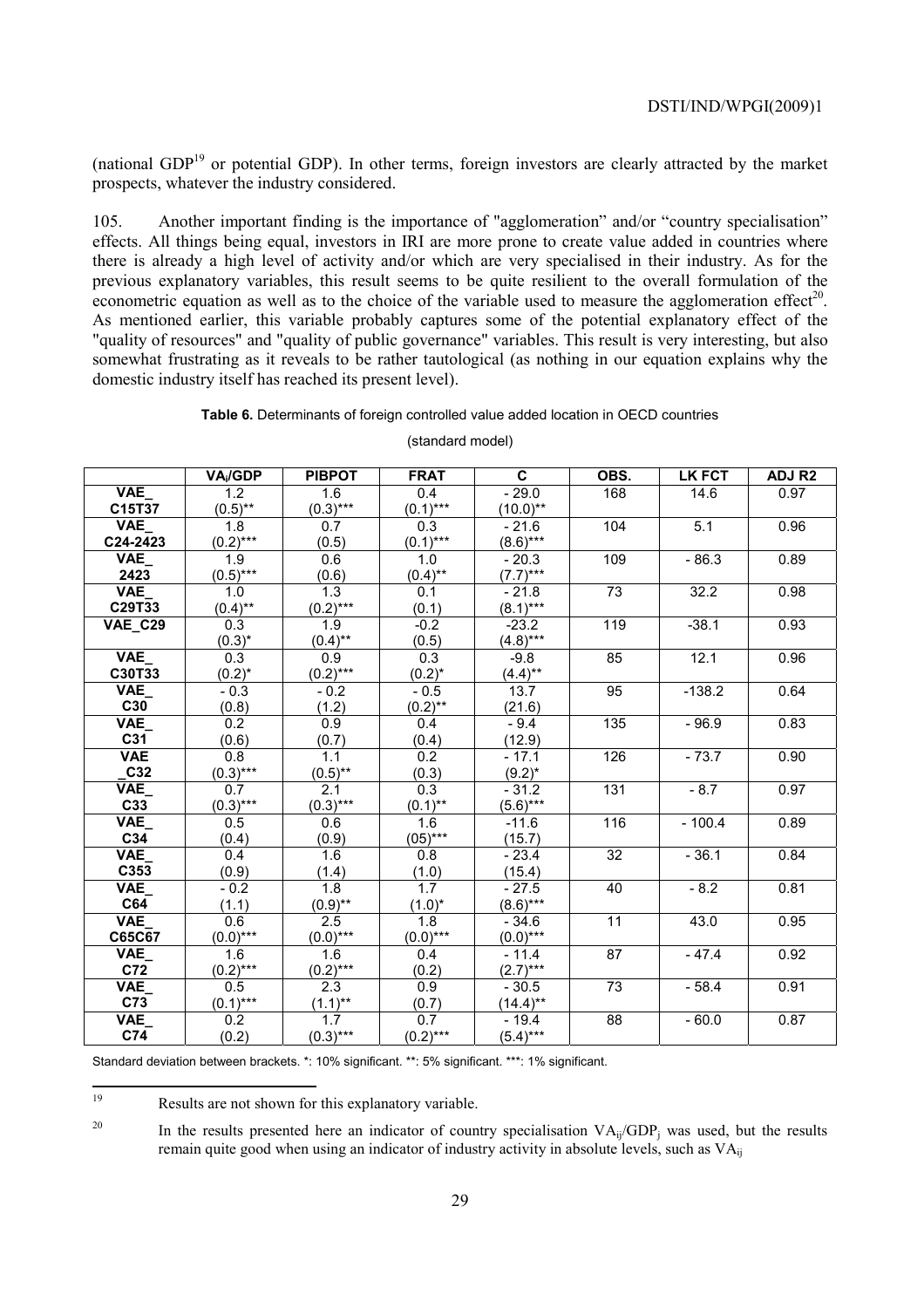106. The third quite significant explanatory variable is the overall openness of the country to foreign investors, measured in our equation by the ratio FRAT<sub>i</sub>(t) (Total inward FDI stocks/GDP). All things being equal, a country globally opened to FDI will attract more projects in a given industry than a more closed one. This variable is especially helpful to take into account the case of small countries, very opened to the international economy, and located at the very heart of large regional markets, such as Belgium or the Netherlands.

107. By industries, results are satisfying for most of the manufacturing activities, with the exception of C353 and C30. For C353, It should be noted that location decisions in the aircraft and space industries are submitted to strong political influence due to the their nature of "sovereignty industries". They might be not fully explained by mere economic approaches such as the ones that we shall implement in the present study. For C30, an analysis of country data show the existence of many statistical breaks, due to either large M&As, or to a brutal change in the industry classification of some foreign subsidiaries (see also detailed industry analysis below).

## *4.1.2 Foreign-controlled R&D expenditures*

108. Various empirical tests have finally led to select the following econometric formulation (equation  $(5)$  and table 7):

# (5)  $log(RDEi, j(t)) = F (log(PIBPOTi(t)), log(RDi, j(t)/VAi, j(t)), log(VAEi, j(t)/VAi, j(t)),$ **log(VAi,j (t)/GDPj(t)), C)**

## $(F = linear equation, panel regression with fixed effects)<sup>21</sup>$

109. This equation has been tested for manufacturing industries only, due to the lack of data on R&D foreign-controlled expenditures in the services sector.

110. As in the case of value added, the PIBPOT variable, indicator of market potential, has a very positive and significant impact on the location of R&D expenditures in most of the IRI. This finding is resilient to the choice of the market indicator, as the national GDP also appeared as very significant in alternative formulations<sup>22</sup>. This confirms a very common finding of the existing literature on the importance of proximity to market for the location of R&D (especially downstream R&D: development and support).

111. The existence of co-location effects between R&D and production activities was tested by introducing the VAi/GDP and VAEi/VA variables. As expected, these two variables have a positive and quite significant impact in a majority of the industries for which the equation was tested. This means that, the more a country is specialised a certain industry in terms of value added or production, and the more this industry is foreign controlled, the more it will also attract foreign controlled R&D.

112. The RDi/VAi ratio was introduced in the equation in order to control the impact of the innovation-intensity of the industry on the results. As could be expected, this variable has a positive and significant impact of the overall level of foreign controlled R&D, leading to a quasi-tautological (but necessary) result: all things being equal, the absolute level of foreign-controlled R&D is higher when the industry is more technology-intensive.

 $21$ 21 For the definition of the variables mentioned in equation (5), please refer to table 5.

<sup>22</sup> Results are not reproduced here.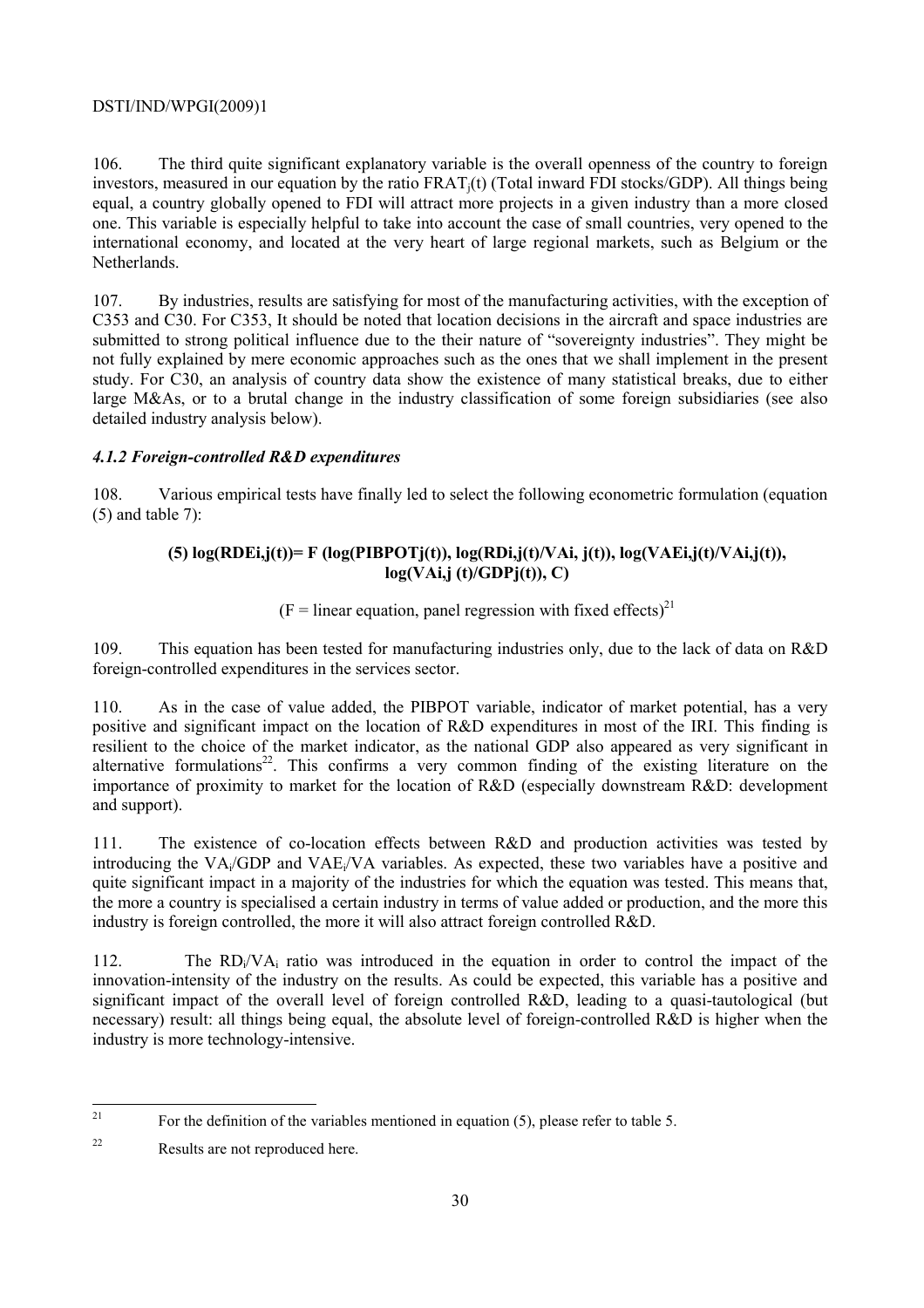113. Other significant explanatory variables gave interesting results, but were finally not selected in the final formulation presented here. This is the case, in particular, of the indicators of global R&D intensity of the country (number of patents granted to residents and business RD/GDP ratio). It would thus be possible to display in this paper some results showing that, the more R&D and innovation oriented the country is, the more foreign R&D expenditures will be made in a given high or medium-tech manufacturing industry. However, the significance of these variables disappear if they are added to the equation (5) displayed above, probably because the impact of the overall technology-intensity of the country is "captured" by such variables as  $VA_i/GDP$  or  $RD_i/VA_i$ .

114. Other explanatory variables were not significant and thus dropped from the final formulation: this is the case, on the one hand of labour costs, and on the other hand - maybe more surprisingly - of the indicators of quality and/or qualification levels of the working population<sup>23</sup>.

|            | $RD_i/VA_i$ | VA <sub>i</sub> /GDP | VAE <sub>i</sub> /VAi | <b>PIBPOT</b> | C.          | OBS. | <b>LK FCT</b> | ADJ R <sub>2</sub> |
|------------|-------------|----------------------|-----------------------|---------------|-------------|------|---------------|--------------------|
| RDE        | 0.7         | 0.9                  | 1.2                   | 1.2           | 10.1        | 80   | 34.5          | 0.99               |
| C15T37     | $(0.2)$ *** | $(0.3)***$           | $(0.2)$ ***           | $(0.1)$ ***   | $(5.4)^*$   |      |               |                    |
| <b>RDE</b> | 0.5         | 0.6                  | 1.2                   | 0.8           | 13.0        | 61   | $-7$          | 0.96               |
| C24-2423   | (0.3)       | (0.6)                | $(0.4)$ **            | $(0.5)^*$     | (9.5)       |      |               |                    |
| <b>RDE</b> | 0.5         | 0.6                  | 1.6                   | 1.7           | 5.8         | 61   | $-19.2$       | 0.98               |
| 2423       | $(0.3)^*$   | $(0.2)$ ***          | $(0.05)***$           | $(0.1)$ ***   | $(3.4)^*$   |      |               |                    |
| <b>RDE</b> | $-0.3$      | 0.2                  | 0.9                   |               | $-3.2$      | 57   | $-9.0$        | 0.95               |
| C29T33     | (0.4)       | (0.5)                | $(0.5)$ $*$           | $(0.3)$ ***   | (11.2)      |      |               |                    |
| RDE_C29    | 0.3         | $-0.3$               | 0.9                   | 1.2           | 9.2         | 70   | $-21.0$       | 0.95               |
|            | (0.3)       | (0.2)                | $(0.1)$ ***           | $(0.3)$ ***   | (6.2)       |      |               |                    |
| <b>RDE</b> | 0.2         | 1.0                  | 0.9                   | 2.1           | $-19.5$     | 50   | 1.2           | 0.94               |
| C30T33     | (0.3)       | $(0.4)$ **           | $(0.2)$ ***           | $(0.4)$ ***   | $(6.7)$ *** |      |               |                    |
| <b>RDE</b> | 0.5         | 1.1                  | 1.4                   | 1.4           | 1.4         | 48   | $-65.8$       | 0.89               |
| C30        | $(0.3)^*$   | (0.7)                | $(0.3)***$            | (1.8)         | (26.7)      |      |               |                    |
| <b>RDE</b> | 0.8         | 1.3                  | 1.2                   | 1.6           | 1.0         | 58   | $-49.5$       | 0.91               |
| C31        | (0.5)       | (0.9)                | $(0.1)$ ***           | $(0.6)$ **    | (14.3)      |      |               |                    |
| <b>RDE</b> | $-0.3$      | 0.8                  | 1.4                   | 1.1           | $-1.6$      | 53   | $-46.9$       | 0.92               |
| C32        | (0.6)       | (0.7)                | $(0.3)$ ***           | (0.8)         | (11.4)      |      |               |                    |
| RDE        | 0.6         | 1.9                  | 1.2                   | 1.7           | $-9.0$      | 67   | $-56.2$       | 0.93               |
| C33        | $(0.2)$ *** | $(0.4)$ ***          | $(0.5)***$            | $(0.6)$ ***   | (9.5)       |      |               |                    |
| <b>RDE</b> | 1.1         | 1.1                  | 1.5                   | 1.9           | 6.0         | 54   | $-27.99$      | 0.95               |
| C34        | $(0.4)$ *** | $(0.2)$ ***          | $(0.1)$ ***           | $(0.3)$ ***   | (4.8)       |      |               |                    |
| RDE        | 0.1         | 0.3                  | 0.2                   | 1.0           | - 11.3      | 14   | 24.6          | 1.0                |
| C353       | (0.2)       | (0.3)                | $(0.0)$ ***           | $(0.1)$ ***   | $(1.1)$ *** |      |               |                    |

| Table 7. Determinants of foreign controlled R&D expenditures location in OECD countries (standard model) |  |  |
|----------------------------------------------------------------------------------------------------------|--|--|
|----------------------------------------------------------------------------------------------------------|--|--|

Standard deviation between brackets. \*: 10% significant. \*\*: 5% significant. \*\*\*: 1% significant.

### *4.1.3 Foreign-controlled employment*

115. After various empirical tests, the following econometric formulation has been selected as our "standard model" (equation 6 and table 8):

### **(6) log( EMPEi,j(t)) = F(log(VAEi,j (t), log(ENVTj(t)), log(INDSSALj (t), C)**

 $(F = linear equation, panel regression with fixed effects)<sup>24</sup>$ 

 $23$ 

<sup>23</sup> An empirical analysis of data shows that this last indicator is in fact not very much correlated with the overall R&D intensity of the country, as illustrated by the case of Germany (high level of R&D expenditures, but quite limited share of highly educated workers in the total population).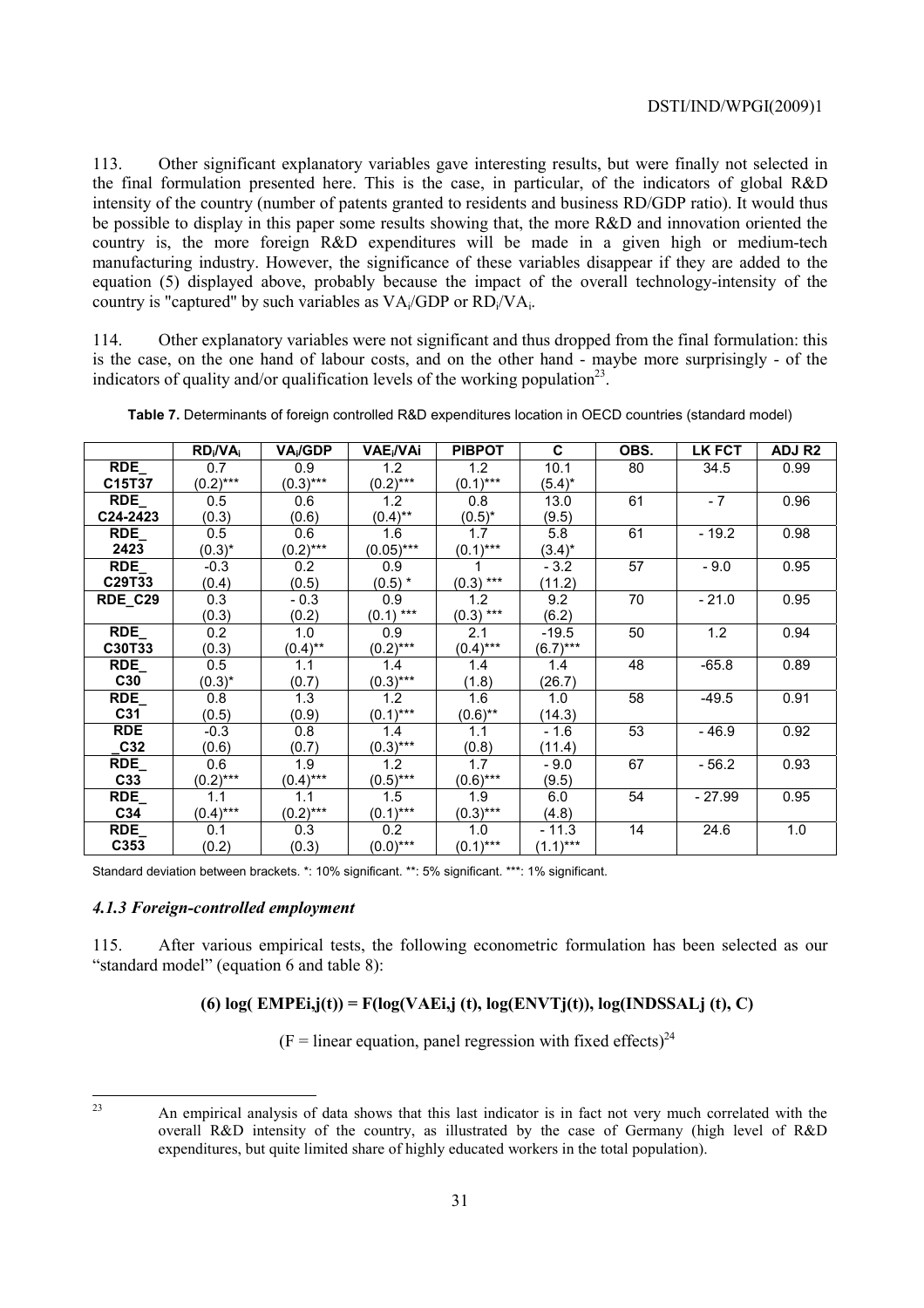116. One of the major findings here is that, for a given level of foreign-controlled value added in the country, the level of employment in foreign affiliates is negatively and significantly correlated to the wages costs. In other terms, it shows that companies tend to locate the most labour-intensive segments of their value chain in countries with relatively lower labour costs.

117. Another interesting finding is the positive and rather significant impact of government effectiveness in the location of foreign controlled jobs<sup>25</sup>.

**Table 8.** Determinants of foreign-controlled employment location in OECD countries

|                  | <b>ENVT</b>          | <b>INDSSAL</b>            | <b>VAE</b>               | C                | OBS.            | <b>LK FCT</b> | ADJ R <sub>2</sub> |
|------------------|----------------------|---------------------------|--------------------------|------------------|-----------------|---------------|--------------------|
| $EE_{-}$         | $-0.1$               | $-0.3$                    |                          | 6.0              | 132             | 145.7         | 0.99               |
| C15T37           | (0.1)                | $(0.1)$ ***               | $0.6$<br>(0.1) ***       | $(1.0)$ ***      |                 |               |                    |
| EE               | $-0.1$               | $-0,3$                    |                          | 8.4              | $\overline{82}$ | 89            | 0.995              |
| $C24-2423$       | $(0.0)*$             | $(0.1)$ **                | $\frac{0.2}{(0.1)***}$   | $(0.6)$ ***      |                 |               |                    |
| EE               | $\overline{0.0}$     | $-0.7$                    | 0.5                      | 5.2              | $\overline{82}$ | 69.7          | 0.995              |
| 2423             | (0.1)                | $(0.2)$ ***               | $(0.1)$ ***              | $(0.4)$ ***      |                 |               |                    |
| EE               | $-0.2$               | $-0.6$                    | 0.5                      | 6.7              | 78              | 86.6          | 0.99               |
| C29T33           | $(0.1)^*$            | $(0.1)$ ***               | $(0.1)$ ***              | $(0.7)$ ***      |                 |               |                    |
| EE               | 0.0                  | $-1.1$                    | $\overline{0.8}$         | 3.7              | 122             | 108.0         | 0.99               |
| C <sub>29</sub>  | (0.1)                | $(0.1)$ ***               | $(0.1)$ ***              | $(0.4)$ ***      |                 |               |                    |
| EE_<br>C30T33    | $-0.1$               | $-1.0$                    | 0.6                      | 5.8              | 89              | 78.8          | 0.99               |
|                  | $(0.0)$ **           | $(0.2)$ ***               | $\frac{(0.1)***}{0.7}$   | (1.0)            |                 |               |                    |
| EE_              | $-0.1$               | $-1.0$                    |                          | 3.9              | $\overline{76}$ | $-17.8$       | 0.94               |
| C30              | (0.2)                | $\frac{(0.5)^{**}}{-1.5}$ | $(0.1)$ ***              | $(0.5)$ ***      |                 |               |                    |
| EE               | $-0.1$               |                           | 0.7                      | 4.1              | 108             | 20.1          | 0.97               |
| C31              | (0.1)                | $(0.3)$ ***               | $(0.0)$ ***              | $(0.2)$ ***      |                 |               |                    |
| EE               | $-0.2$               | $-1.3$                    | 0.6                      | 4.7              | 100             | 38.8          | 0.98               |
| C32              | (0.1)                | $(0.2)$ ***               | $(0.1)$ ***              | $(0.4)$ ***      |                 |               |                    |
| EE               | $-0.1$               | 0.0                       | 0.5                      | 6.0              | $\overline{98}$ | 57.8          | 0.98               |
| C33              | $(0.0)$ ***          | (0.3)                     | $(0.1)$ ***              | $(0.6)$ ***      |                 |               |                    |
| EE               | $-0.2$               | $-1.0$                    | 0.8                      | 4.0              | 94              | 40.6          | 0.99               |
| $C3\overline{4}$ | (0.1)                | $(0.1)$ ***               | $(0.0)$ ***              | $(0.4)$ ***      |                 |               |                    |
| EE               | $\overline{0.0}$     | $-0.1$                    | 0.8                      | $\overline{3.5}$ | $\overline{35}$ | 21.2          | 0.99               |
| C353             | (0.2)                | (0.2)                     | $\frac{(0.0)$ ***<br>1.0 | $(0.3)$ ***      |                 |               |                    |
| EE               | $-0.2$               | $-1.5$                    |                          | 1.7              | 38              | 10.3          | 0.91               |
| $C6\overline{4}$ | $\frac{(0.5)}{-0.7}$ | $\underline{(0.5)}$ ***   | $(0.1)$ ***              | $(0.6)$ ***      |                 |               |                    |
| EE_<br>C65T67    |                      | $-0.4$                    | (0.7)                    | 4.4              | 19              | 2.53          | 0.95               |
|                  | $(0.1)$ ***          | (0.4)                     | $(0.1)$ ***              | $(1.4)$ ***      |                 |               |                    |
| EE               | 0.1                  | 0.0                       | 0.5                      | 6.1              | 75              | 15.6          | 0.98               |
| C <sub>72</sub>  | (0.1)                | (0.3)                     | $(0.1)$ ***              | $(0.6)$ ***      |                 |               |                    |
| EE               | $-0.6$               | $-0.7$                    | $\overline{1.2}$         | $\overline{1.4}$ | 62              | $-91.3$       | 0.81               |
| C <sub>73</sub>  | (1.0)                | (1,8)                     | $(0.1)$ ***              | (1.4)            |                 |               |                    |
| EE               | 0.2                  | $-0.8$                    | 0.7                      | 5.5              | 80              | $-0.33$       | 0.99               |
| C74              | (0.2)                | $(0.4)$ **                | $(0.1)$ ***              | $(0.8)$ ***      |                 |               |                    |

(Standard model)

Standard deviation between brackets. \*: 10% significant. \*\*: 5% significant. \*\*\*: 1% significant.

118. The skills and qualifications variables (HQ and EDUC), however, give quite disappointing results. A positive, even if limited, impact, could have been expected. This is not the case, and in some industry, this variable even takes the unexpected sign (negative). It thus unfortunately had to be dropped

<sup>&</sup>lt;sup>24</sup> For the definition of the variables mentioned in equation (6), please refer to table 5.

<sup>&</sup>lt;sup>25</sup> This positive impact was already noted in the case of the added value, but finally dropped from the standard model due to its low significance.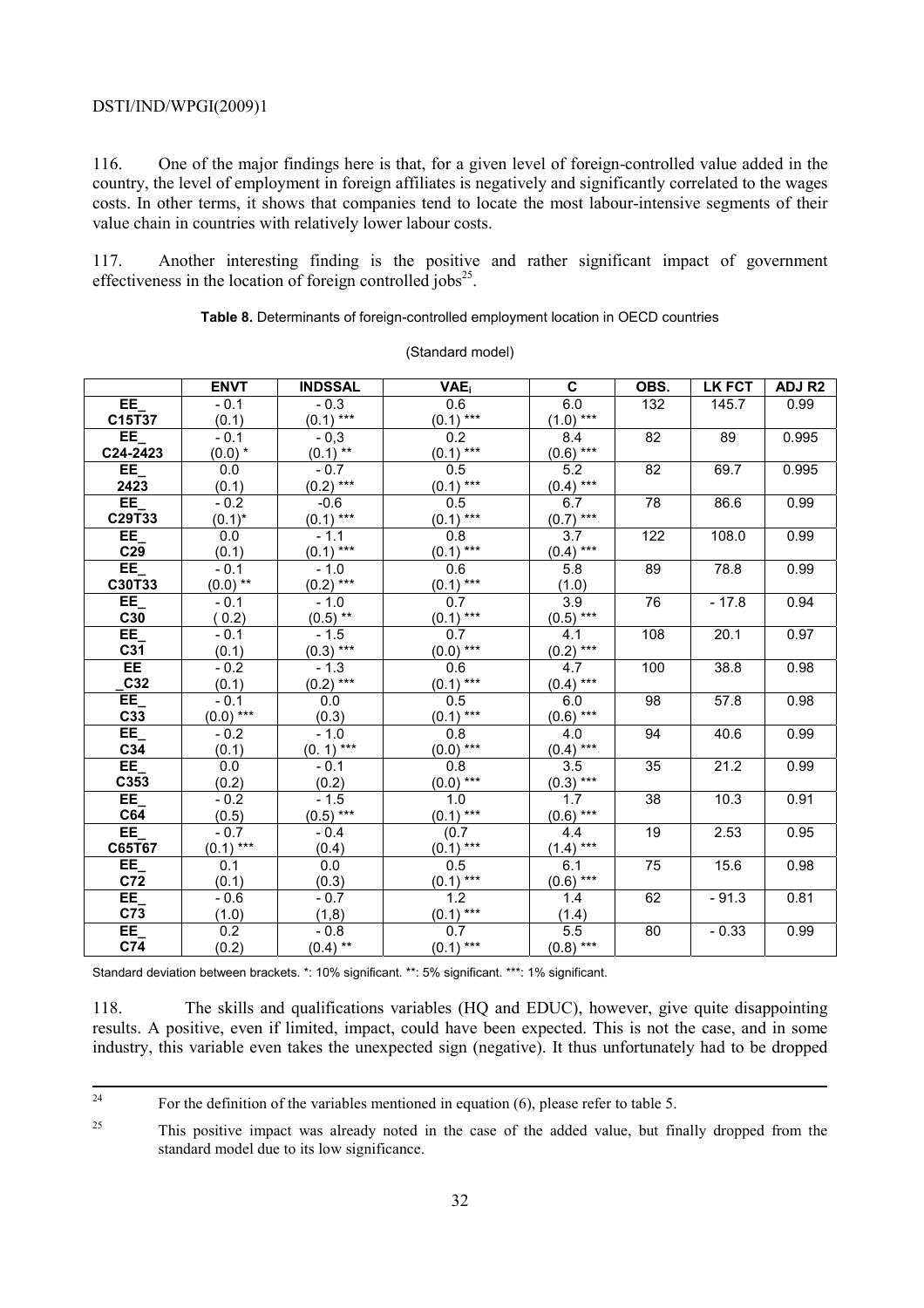form the standard model. However, they appear as quite significant, in a number of industries, and with the expected sign, in various alternative formulation, as will be showed below (see also Annex 2).

# *4.1.4 Two additional tests: FDI stocks and number of foreign affiliates*

119. In order to confirm the results obtained in the three major series of econometrical tests described above, and also to take advantage of the possibilities opened by the AFA and FATS data bases, two additional series of tests have been carried out on the two following explained variables: FDI stocks (expressed in current dollars terms) and the number of foreign affiliates.

120. The "standard model" tested in these two cases is directly inspired from the ones used in the case of foreign controlled value added. However, in each of theses cases, we tried to introduce a supplementary explanatory variable, of the same nature as the explained variable: total capital stocks in the FDI equation; and number of total domestic firms in the foreign subsidiaries equation. However, the variable "Total capital stocks" was finally dropped from the "standard model" for FDI stocks, due to its low level of significance in most industries (see equations 7 and 8)

# **(7) log (FDIi,j (t)) = F(log(PIBPOTj(t), log(FRATj(t)), log(VAi,j(t)/GDPi,j(t)), C)**

 $(F = linear equation, panel regression with fixed effects)<sup>26</sup>$ 

# **(8) log(NUMBEi,j(t)) = F(log(PIBPOTj (t), log(FRATj(t), log(ENVT j(t), log(NUMBi,j(t), C)**

 $(F = linear equation, panel regression with fixed effects)$ 

121. Globally, these two sets of equation give satisfying results, with a generally good explanatory power and a good level of significance for most of the parameters (tables 9 and10). They thus confirm some of the major findings of our standard model of "value added" location: positive and significant impact of the size of the potential market, of the overall openness of the country to FDI and of "agglomeration" and/or "country specialisation" effects. In particular, there is a significant and positive impact of total number of companies in industry i on the number of foreign affiliates in the same industry.

 $26$ 

For the definition of the variables mentioned in equation (7) and (8), please refer to table 5.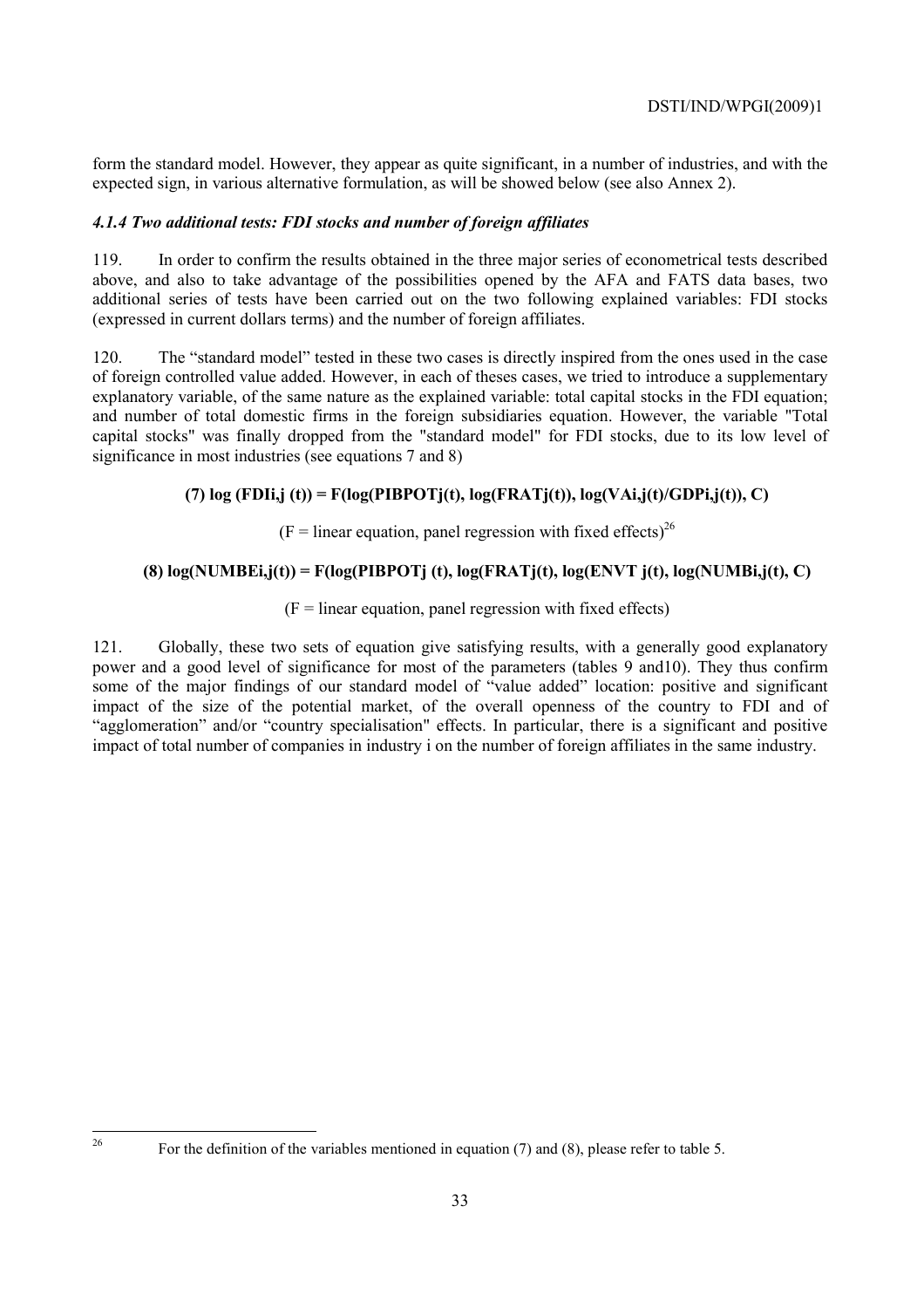|                    | VA <sub>i</sub> /PIB            | <b>PIBPOT</b>             | <b>FRAT</b>                     | $\overline{\mathbf{c}}$ | OBS.            | <b>LK FCT</b> | ADJ R <sub>2</sub> |
|--------------------|---------------------------------|---------------------------|---------------------------------|-------------------------|-----------------|---------------|--------------------|
|                    |                                 |                           |                                 |                         |                 |               |                    |
| C15T37             | 0.3<br>(0.4)                    | 1.1<br>$(0.1)$ ***        | $\overline{0.8}$<br>$(0.1)$ *** | $-12.2$<br>$(5.9)$ **   | 357             | 8.6           | 0.98               |
| C24M2423           | 0.9<br>$(0.2)$ ***              | 1.2<br>$(0.2)$ ***        | 0.6<br>$(0.2)$ ***              | $-20.6$<br>$(3.3)$ ***  | 49              | 23.3          | 0.99               |
| $\overline{C}2423$ | $\overline{0.7}$<br>(0.7)       | 1.3<br>$(0.3)$ ***        | 0.4<br>$(0.0)$ ***              | $-20.6$<br>$(9.0)$ **   | 53              | 7.3           | 0.99               |
| C29t33             | 0.9<br>$(0.5)^*$                | 0.4<br>(0.3)              | $\overline{0.8}$<br>$(0.1)$ *** | $-10.0$<br>$(3.1)***$   | 56              | 27.9          | 0.99               |
| C <sub>29</sub>    | 1,0<br>(1.0)                    | 1.6<br>$(0.4)$ ***        | 0.4<br>(0.4)                    | $-27.8$<br>$(11.8)$ **  | 249             | $-316.5$      | 0.88               |
| C30t33             | $-0.1$<br>(0.4)                 | 0.6<br>$(0.3)$ *          | $\overline{0.8}$<br>$(0.1)$ *** | $-2.0$<br>(4.0)         | 56              | 7.1           | 0.98               |
| C30                | 0.1<br>(0.3)                    | 0.7<br>(1.2)              | 1.3<br>$(0.4)$ ***              | $-10.3$<br>(16.3)       | 109             | $-133.4$      | 0.91               |
| C <sub>31</sub>    | <b>NA</b>                       | <b>NA</b>                 | <b>NA</b>                       | <b>NA</b>               | <b>NA</b>       | <b>NA</b>     | <b>NA</b>          |
| C <sub>32</sub>    | 0.6<br>$(0.3)$ *                | $\overline{0.2}$<br>(0.5) | 0.8<br>(0.6)                    | $-4.3$<br>(8.4)         | 154             | $-216.0$      | 0.81               |
| C <sub>33</sub>    | $-4.2$<br>$(1.2)$ ***           | 3.3<br>$(1.1)$ ***        | 0.0<br>(0.2)                    | $-8.9$<br>(13)          | 65              | $-46.2$       | 0.95               |
| C <sub>34</sub>    | 0.4<br>(0.8)                    | 2.3<br>$(0.8)$ ***        | $\overline{0.0}$<br>(0.6)       | $-31.4$<br>(11.3)       | 177             | $-261.0$      | 0.79               |
| C352               | 0.5<br>$(0.2)$ **               | 1.6<br>(1.0)              | 0.0<br>(0.4)                    | $-22.8$<br>$(13.1)^*$   | $\overline{24}$ | 8.0           | 0.995              |
| C64                | $10.\overline{1}$<br>$(3.6)$ ** | 20.2<br>$(4.4)$ ***       | $-1.8$<br>(1.8)                 | $-251.1$<br>$(54.0***$  | 26              | $-38$         | 0.71               |
| C65T67             | 0.1<br>$(0.0)$ ***              | 1.9<br>$(0.2)$ ***        | 1.0<br>$(0.1)$ ***              | $-22.1$<br>$(3.3)$ ***  | $\overline{15}$ | 11.7          | 0.98               |
| C <sub>72</sub>    | 0.0<br>(0.0)                    | 2.7<br>$(0.6)$ ***        | 1.4<br>$(0.3)$ ***              | $-38.3$<br>$(8.1)$ ***  | $\overline{36}$ | $-22.2$       | 0.95               |
| C <sub>73</sub>    | 0.0<br>(0.1)                    | 3.0<br>(2.0)              | 2.1<br>$(0.6)$ ***              | $-47.8$<br>$(28.1)^*$   | 42              | $-44.6$       | 0.9                |
| C <sub>74</sub>    | 0.0<br>(0.0)                    | 1.7<br>$(0.9)$ **         | 1.5<br>$(0.2)$ ***              | $-20.5$<br>$(12.1)^*$   | $\overline{59}$ | $-29.7$       | 0.95               |

**Table 9.** Determinants of FDI location in OECD countries (Standard model)

Standard deviation between brackets. \*: 10% significant. \*\*: 5% significant. \*\*\*: 1% significant.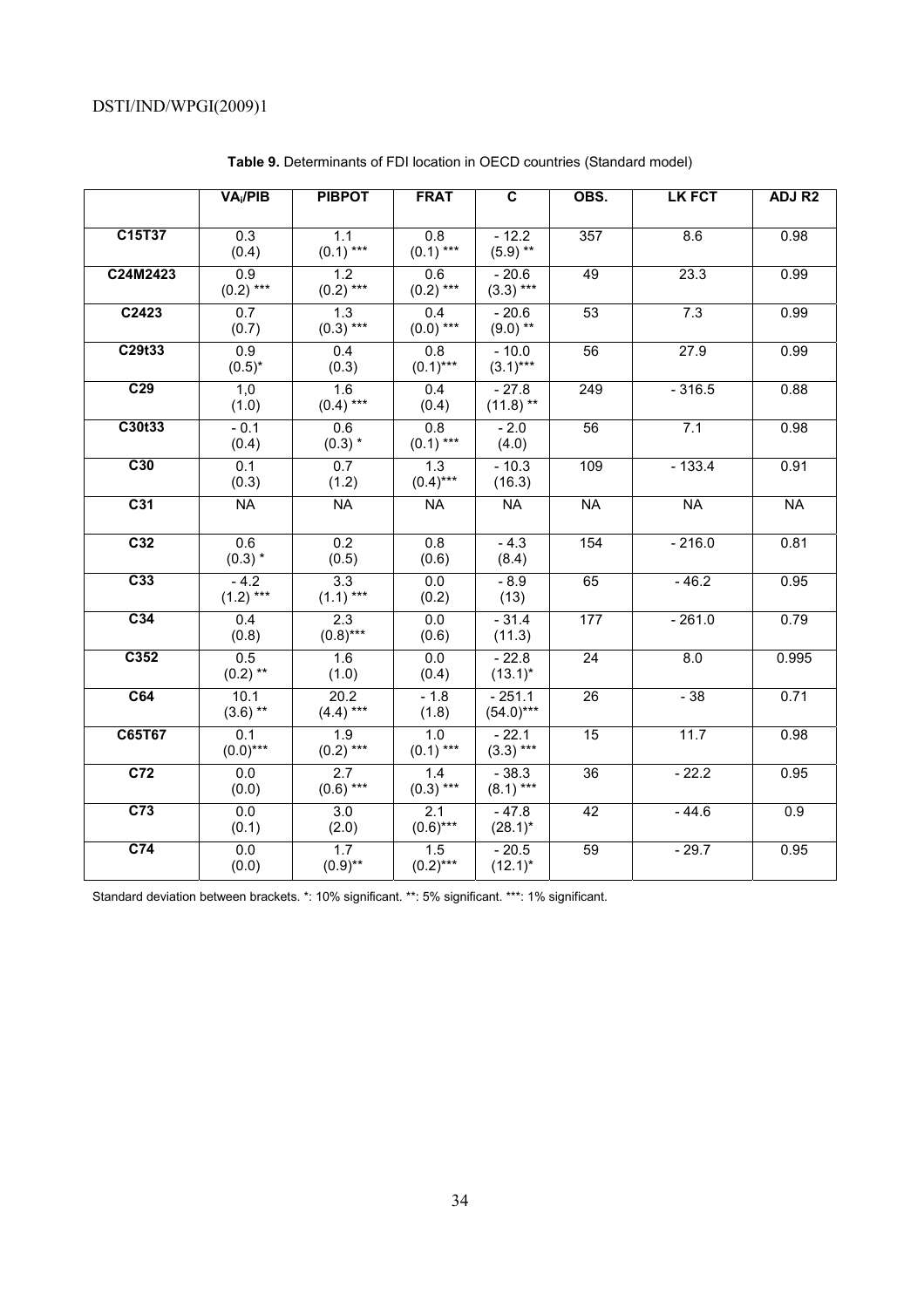|                 | <b>PIBPOT</b>    | <b>FRAT</b>            | <b>ENVT</b>      | NE <sub>i</sub>  | $\overline{\mathbf{c}}$ | OBS.             | LK FCT    | ADJ R <sub>2</sub> |
|-----------------|------------------|------------------------|------------------|------------------|-------------------------|------------------|-----------|--------------------|
|                 |                  |                        |                  |                  |                         |                  |           |                    |
| C15T37          | 0.0              | 0.5                    | $-0.1$           | 0.0              | 5,4                     | 147              | $-16.0$   | 0.92               |
|                 | (0.3)            | $\frac{(0.2)***}{0.2}$ | (0.1)            | (0.1)            | (5.4)                   |                  |           |                    |
| C <sub>24</sub> | 0.1              |                        | $-0.1$           | $\overline{0.2}$ | $\overline{2.0}$        | 86               | 56.5      | 0.97               |
| M2423           | (0.1)            | $(0.1)$ **             | (0.0)            | $(0.1)^*$        | (1.9)                   |                  |           |                    |
| C2423           | $-0.2$           | 0.3                    | $\overline{0.0}$ | 0.7              | 1.1                     | $\overline{86}$  | 32.0      | 0.98               |
|                 | (0.2)            | 80.2)                  | (0.2)            | $(0.1)$ ***      | (2.1)                   |                  |           |                    |
| C29t33          | 0.8              | 0.1                    | $-0.1$           | 0.1              | $-7.6$                  | 94               | 28.3      | 0.96               |
|                 | $(0.3)***$       | $(0.1)^*$              | (0.1)            | (0.1)            | $(4.2)^{*}$             |                  |           |                    |
| C <sub>29</sub> | 0.4              | 0.4                    | $-0.1$           | 0.1              | $-2.2$                  | $\overline{129}$ | 44.5      | 0.97               |
|                 | $(0.2)^{*}$      | $(0.1)***$             | $(0.0)$ ***      | (0.1)            | (2.7)                   |                  |           |                    |
| C30t33          | 1.1              | 0.2                    | $-0.1$           | 0.1              | $-12.2$                 | 94               | $-67.8$   | 0.76               |
|                 | $(0.5)$ **       | $(0.1)$ **             | (0.1)            | (0.1)            | $(7.6)^*$               |                  |           |                    |
| C30             | 0.1              | $\overline{0.1}$       | $\overline{0.2}$ | 0.0              | 1.5                     | 102              | $-11.8$   | 0.93               |
|                 | (0.3)            | (0.2)                  | (0.2)            | (0.1)            | (4.9)                   |                  |           |                    |
| C <sub>31</sub> | 0.1              | $\overline{0.3}$       | 0.0              | 0.2              | $-0.4$                  | 119              | 19.9      | 0.94               |
|                 | (0.3)            | $(0.1)$ ***            | (0.1)            | $(0.1)$ ***      | (3.7)                   |                  |           |                    |
| C <sub>32</sub> | 0.4              | 0.5                    | $-0.1$           | $\overline{0.1}$ | $-4.6$                  | 116              | $-1.4$    | 0.92               |
|                 | $(0.2)$ **       | $(0.2)***$             | (0.2)            | $(0.1)$ **       | (3.5)                   |                  |           |                    |
| C <sub>33</sub> | $\overline{0.8}$ | $\overline{0.3}$       | $-0.2$           | 0.1              | $-9.6$                  | 114              | 8.9       | 0.96               |
|                 | $(0.4)$ **       | $(0.1)***$             | $(0.1)$ ***      | (0.1)            | $(4.9)$ **              |                  |           |                    |
| C <sub>34</sub> | 0.6              | 0.4                    | 0.2              | 0.2              | $-8.1$                  | 108              | 0.3       | 0.95               |
|                 | $(0.2)***$       | $(0.2)$ **             | (0.2)            | (0.4)            | (3.7)                   |                  |           |                    |
| C352            | 0.2              | 0.5                    | $\overline{0.1}$ | 0.3              | $-4.4$                  | $\overline{71}$  | 12.6      | 0.97               |
|                 | (0.4)            | $(0.2)***$             | $(0.1)$ **       | $(0.1)$ ***      | (4.9)                   |                  |           |                    |
| C64             | <b>NA</b>        | <b>NA</b>              | <b>NA</b>        | <b>NA</b>        | <b>NA</b>               | <b>NA</b>        | <b>NA</b> | <b>NA</b>          |
| C65T67          | <b>NA</b>        | <b>NA</b>              | <b>NA</b>        | <b>NA</b>        | <b>NA</b>               | <b>NA</b>        | <b>NA</b> | <b>NA</b>          |
| C <sub>72</sub> | <b>NA</b>        | <b>NA</b>              | <b>NA</b>        | <b>NA</b>        | <b>NA</b>               | <b>NA</b>        | <b>NA</b> | <b>NA</b>          |
| C <sub>73</sub> | <b>NA</b>        | <b>NA</b>              | <b>NA</b>        | <b>NA</b>        | <b>NA</b>               | <b>NA</b>        | <b>NA</b> | <b>NA</b>          |
| C74             | <b>NA</b>        | <b>NA</b>              | <b>NA</b>        | <b>NA</b>        | <b>NA</b>               | <b>NA</b>        | <b>NA</b> | <b>NA</b>          |

**Table 10.** Determinants of foreign-controlled foreign subsidiaries location in OECD countries (Standard model)

Standard deviation between brackets. \*: 10% significant. \*\*: 5% significant. \*\*\*: 1% significant.

### **4.2 Analysis by industry**

122. So far, we have not very much insisted, in the presentation of the results, on the existence of specificities by industry. However, there are major reasons to believe that location criteria may differ, sometimes largely, depending on the activities. This intuition is evidenced by the results of our econometric regressions. It can also happen that some equation specifications, although not giving good results for most of the industries, and thus not selected as our "standard models", may work quite well for a limited number of activities. This section is dedicated to a presentation and discussion of these specificities.

#### *4.2.1 Chemicals and pharmaceuticals*

#### *Pharmaceuticals industries*

123. A review of literature shows that the location of pharmaceutical activities is very sensitive to both markets, the availability of skills and a favourable industrial environment (box 2). The results of the UNCTAD's WIPS survey (UNCTAD, 2009b, table 4) show for instance that location decision in pharmaceuticals are especially sensitive to the presence of skills and talents, to access to the regional market and to government effectiveness (pricing, licensing, IPR). Agglomeration effects also appear to be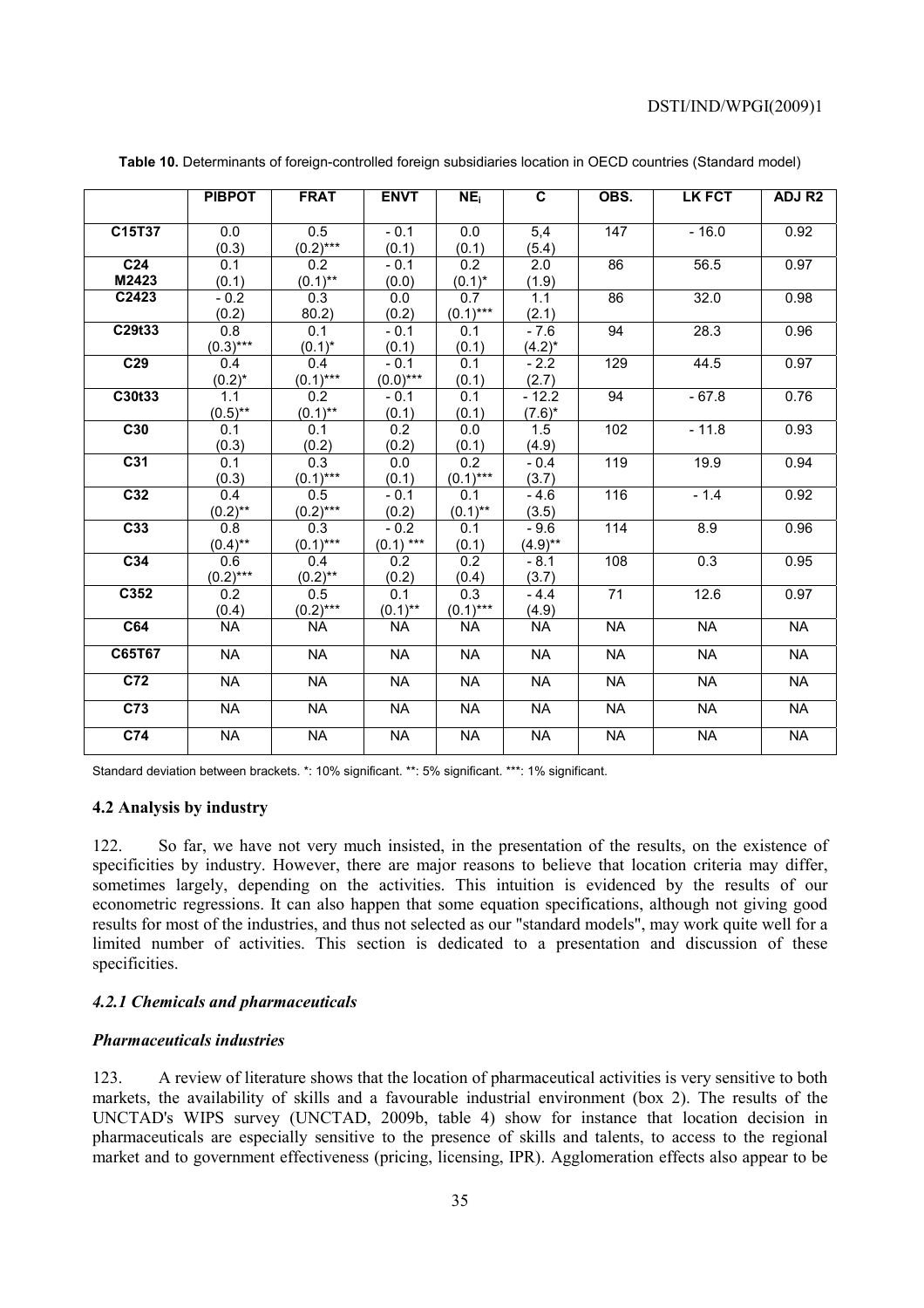playing an important role. This is evidenced by the fact that, inside OECD, countries with large domestic pharmaceutical R&D and production activities are also the most attractive to FDI in this activity (OCDE, 2007).

124. Location criteria, however, differ significantly depending on the business function involved (R&D or production).

125. Regarding R&D, pharmaceutical is one of the industries where research activities are the most internationalised. The overall quality of the national innovation system (availability of skills and talents, quality of academic research and scientific infrastructure, existence of leading clusters, etc.) seems to be a major location determinant for fundamental R&D (box 2). For adaptation and support R&D, other factors can also play an important role, such the existence of a production base, a favourable business environment (IPR regime, and drug price policy as well as the safety regulations and the licensing regime of new products), the size and growth of the market. In particular, final stages of the innovation process (ex. clinical tests) may be located on the final market to facilitate licensing procedures. The presence of a fiscal regime supportive of R&D may be a plus. Finally, R&D location is not very sensitive overall to labour costs. Some cost cuts-seeking off shoring has been observed in specific segments of the innovation chain such as clinical trials, but the impact of this trend remains limited (Cockburn, 2008).

**Box 2.** Some evidences on location determinants of foreign R&D in pharmaceuticals

The scientific level of university research departments has a very positive impact on the location of private sector R&D labs in pharmaceutical (Abramowsky, Harrison and Simpson, 2007).

- The location of the pharmaceutical industries seems also very sensitive to the presence of scientific excellence centres. Serapio and Dalton (1999) find that the foreign R&D presence in the United States is especially high in pharmaceuticals and biotechnologies, and that the quality of scientific infrastructure is especially influential for the location of theses activities.

- Madhok and Osegowitch (2000) point out the special importance of the home-base augmenting motive in the internationalisation of R&D.

- Florida (1997) find that the internationalisation of biotechnology is motivated by the access to foreign science and technology to a greater degree than other industries, such as automotive, where market consideration have more impact.

126. Regarding production and value added, it may be interesting to classify location factors in pharmaceuticals depending on the geographical level for which they are pertinent On this question, see also AFII, 2007, pages 20-21). Access to market is an important location determinant for production facilities, especially at a continental-wide level, as pharmaceutical companies tend to set up a production facility for a given product on each large market (=continent) of the planet. At the national level, the quality of business environment (especially drug price regulation, licensing procedures, absence of red tape, easiness to open a new business) is important. At a more local level, pharmaceutical production is highly dependent on the existence of high quality infrastructures (water, power, logistics), and very sensitive to clusters effects (presence of suppliers and coo-petitors, a large skilled labour market). Incentives may be a plus, but are not a major location factor. Labour costs are not generally mentioned as an important location determinant in most of the cases, due among other to the fact that manufacturing accounts only for a limited share of total cost of the product (as compared to R&D, marketing and distribution costs). However, the manufacturing of generic drugs, where production costs are a more important issue than for new products protected by patents, could be an exception to this (Cockburn, 2008).

127. Most – but not all - of the results of our econometric regression confirm these hypotheses (Annex 2). First, the location of value added is significantly influenced by the presence of a market, the overall openness of the economy to FDI and the specialisation of the country in pharmaceuticals. Another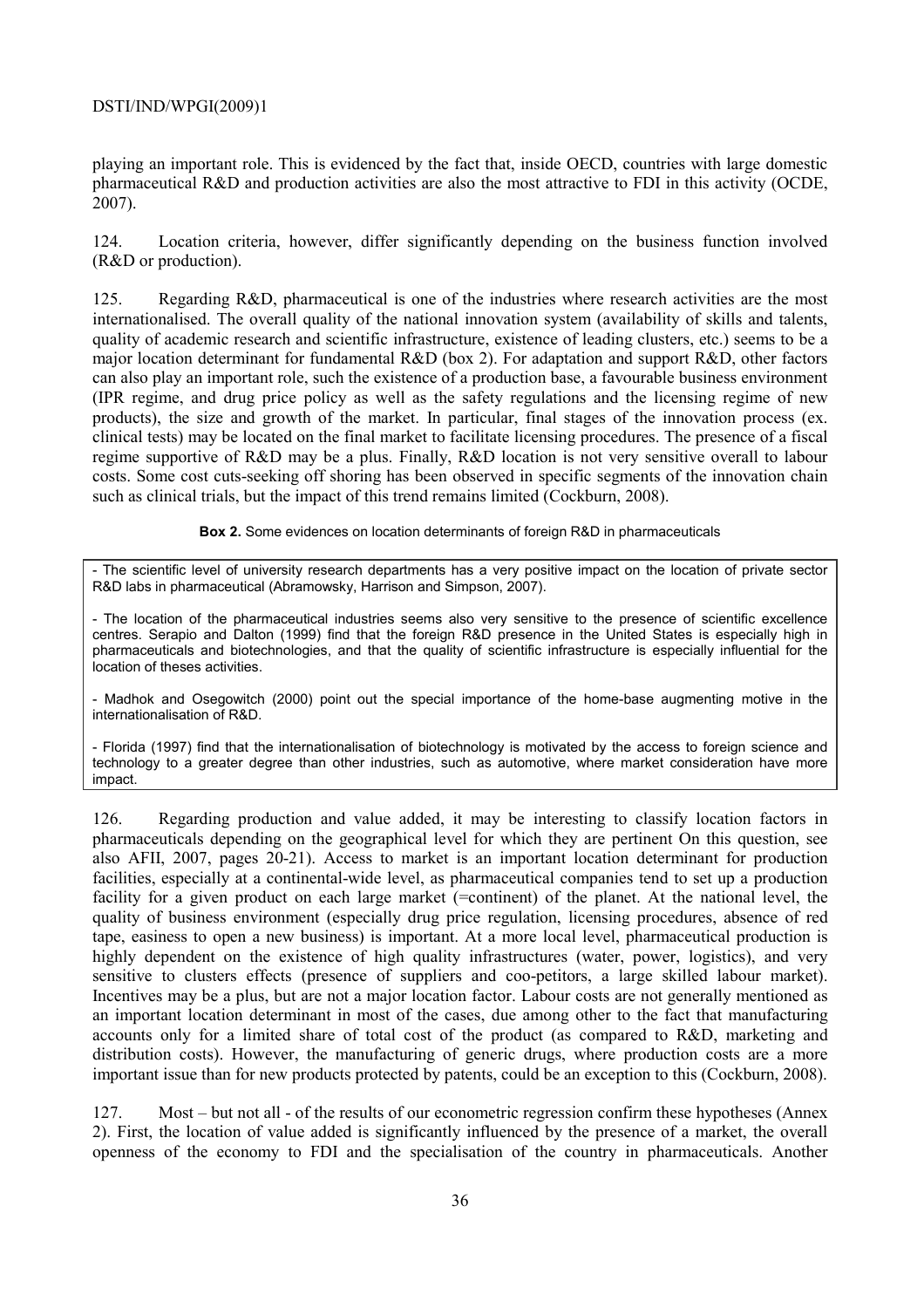evidence of the presence of agglomeration effects is the fact that the number of foreign affiliates in the country is positively and significantly correlated to the number of domestic companies. The quality of the local labour force also has a positive, although not vey significant, impact on the location of foreign controlled value added.

128. On the other hand, the quality of public governance, although having the positive expected sign, does not appear to be very significant in our own findings. This does not fit perfectly with other sources, such as surveys among pharmaceutical companies executives, who generally mention regulatory issues (such as licensing procedures, price policies, protection of intellectual property, construction licences) as key location determinants in their business.

129. Another surprising finding is that wages cost seems to have a significantly negative impact on the location of jobs by multinational companies in pharmaceuticals. This does not confirm our initial hypothesis that, due to the very capital intensive and high labour productivity of the pharmaceutical industry, labour costs might have only a limited impact on location decisions.

130. For foreign controlled R&D, The usual explanatory variables of our standard model are significant with the expected sign.

## *Chemicals (others than pharmaceuticals)*

131. Chemical industries encompass a broad scope of very specialised and interdependent activities, against the background of complex value chains. Some of these products (especially in intermediate goods) are not very easy to transport on the long distance. It is also a very capital-intensive industry, employing a very high share of medium to highly skilled people, but with a limited share of labour compensation in total production costs, as compared to other manufacturing industries. It is thus expected that location decisions will be influenced by the proximity to markets, the existence of agglomeration effects, the qualification of labour, as well as the quality of the industrial and administrative environment, but that labour cost will not appear as a significant deterrent.

132. Results of our econometric regressions confirm these hypotheses in broad terms (Annex 2). The location of foreign controlled value added is positively and significantly influenced by the size of market (potential GDP), the level of specialisation of the country in chemicals, the quality of government and the overall openness of the country to FDI.

133. Regarding employment, results also confirm our hypothesis. As expected, the location of jobs is significantly influenced by the overall quality to the labour force, but the impact of labour costs is not very significant.

134. For foreign controlled R&D, the usual explanatory variables of our standard model are significant with the expected sign.

## *4.2.2 Electric and electronic industries*

135. In these activities, especially in electronics and computers, a global division of labour is taking shape, with upstream R&D being located mainly to the proximity of major scientific clusters in developed countries, while, the most labour intensive of mass production is relocating to low wages countries, mainly in developing Asia. It is thus not surprising that a review of the existing literature points out to the existence of various location factors depending in the value chain segments (box 3):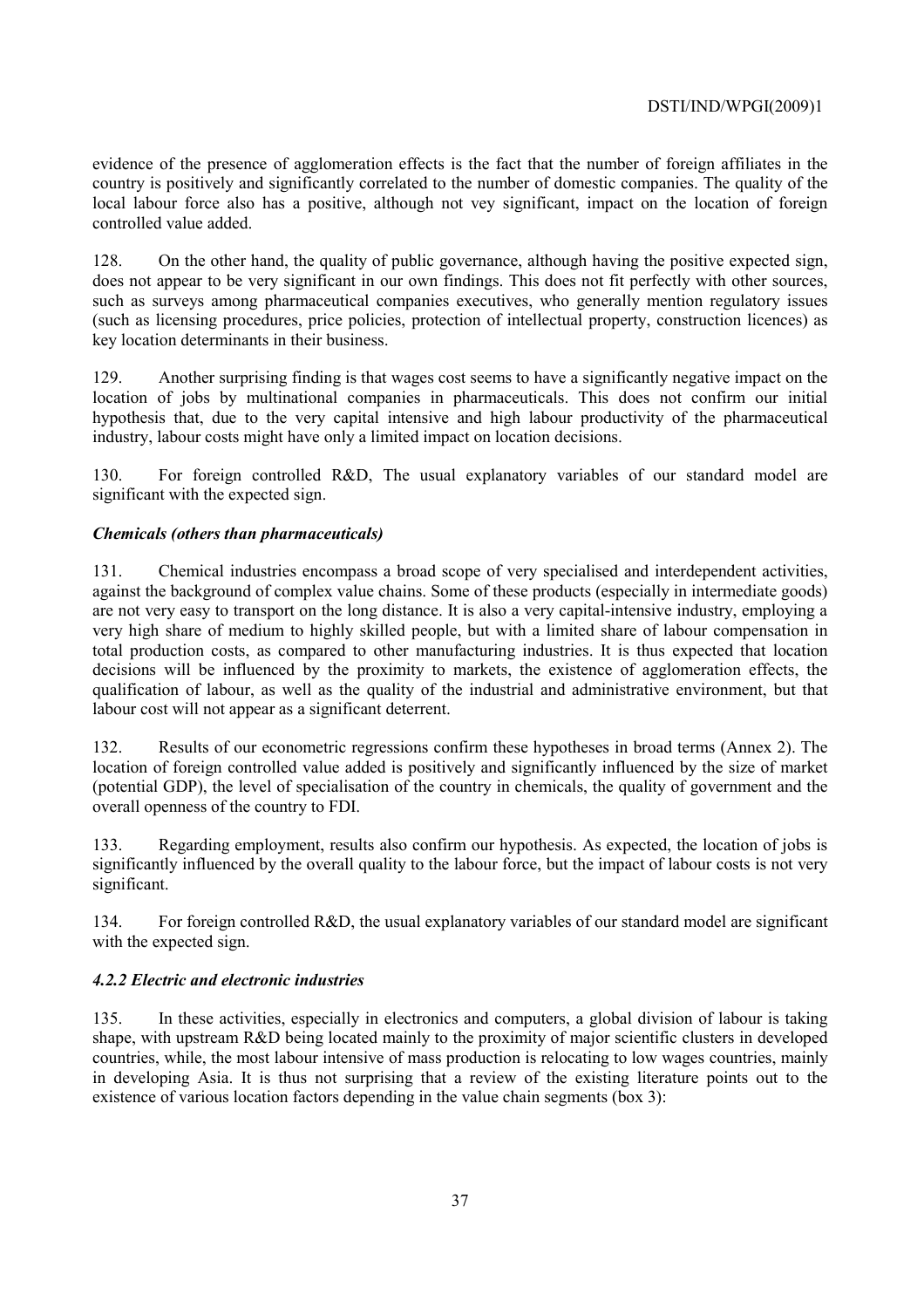- Regarding upstream R&D, agglomeration effects around technological and scientific excellence centres, the availability of skilled labour, but also the proximity to market and customers, are major location determinants.
- Regarding downstream R&D activities and process innovation, there is also a co-location effect with production capacities. Some development and R&D support activities can also be costsensitive (availability of cheap and skilled labour).
- Regarding production activities, the quality of the technical and legal environment, the proximity to markets, but also in many cases the availability of large polls of labour with a good quality/cost ratio are major location determinants.

### **Box 3. Evidences about location factors in ITCs: some findings of the literature**

- A report by Barrios & al. (2008) for the European commission finds that major location determinants for ICTs inside the EU are: the level of regional GDP, the degree of industrial specialisation, the level of education and the density of SMEs established in a particular region. The level of industrial specialisation appears to be especially important in the case of the computing service industry while the presence of SMEs appear to be more influential for ICT manufacturing.

- Barry and Curran (2004) find that the computer-assembly activity, very sensitive to labour cost, is likely to relocate from Western towards Eastern Europe, while segments more in need of skilled labour and high quality industrial environment, such as the production of electronic components and R&D activities, are less likely to migrate.

- Regarding the French case, a study by Le Gall (2008), on the basis of a survey among French subsidiaries of foreign companies, identifies three sets of location determinants in ICT industries: the proximity to market and consumers, the existence of technological and scientific resources, and the possibility to collaborate with local partners on innovative projects.

- UNCTAD's WIPS results (table 4) show that, in addition to access to markets, two other location determinants seem to be especially important for ITC industries: cheap labour (for the manufacture of mature products) and skilled labour (for the conception and development of new, innovative products).

136. The results of the econometric regressions carried out for the whole electric and electronic industries are rather in line with the findings of the existing literature. The location of value added is found to be positively and significantly influenced by the presence of markets, the overall openness of the country to FDI and its specialisation in these industries, and well as the overall quality of public governance. Foreign-controlled employment is negatively influenced by wages costs and positively (albeit not very significantly) by the quality of the labour force. All the explanatory variables of our "Standard R&D location model" have the expected sign, even if their significance level is not very high.

137. Each industry, however, displays specific characteristics, with a direct influence on location criteria.

138. *The business machine industry* is one of those where multinational companies have implemented the most extensive globalisation strategies, with a functional specialisation assigned to various regions in the world. For instance, in the personal computer industries, which "operates as a global network of independent suppliers of systems, components, peripherals and software" (Dedrick and Kraemer, 2008), the international division of labour is as follow : "component-level R&D is implemented in the US and Japan; applied R&D for new platform (including notebook computers) takes place in Taiwan; and product development for mature products takes (such as desktop computers) as well as a major share of production and sustaining engineering takes place in China. Practically all the increase in computer hardware production since 1995 has taken place in developing Asia, which is now by far the leading region in the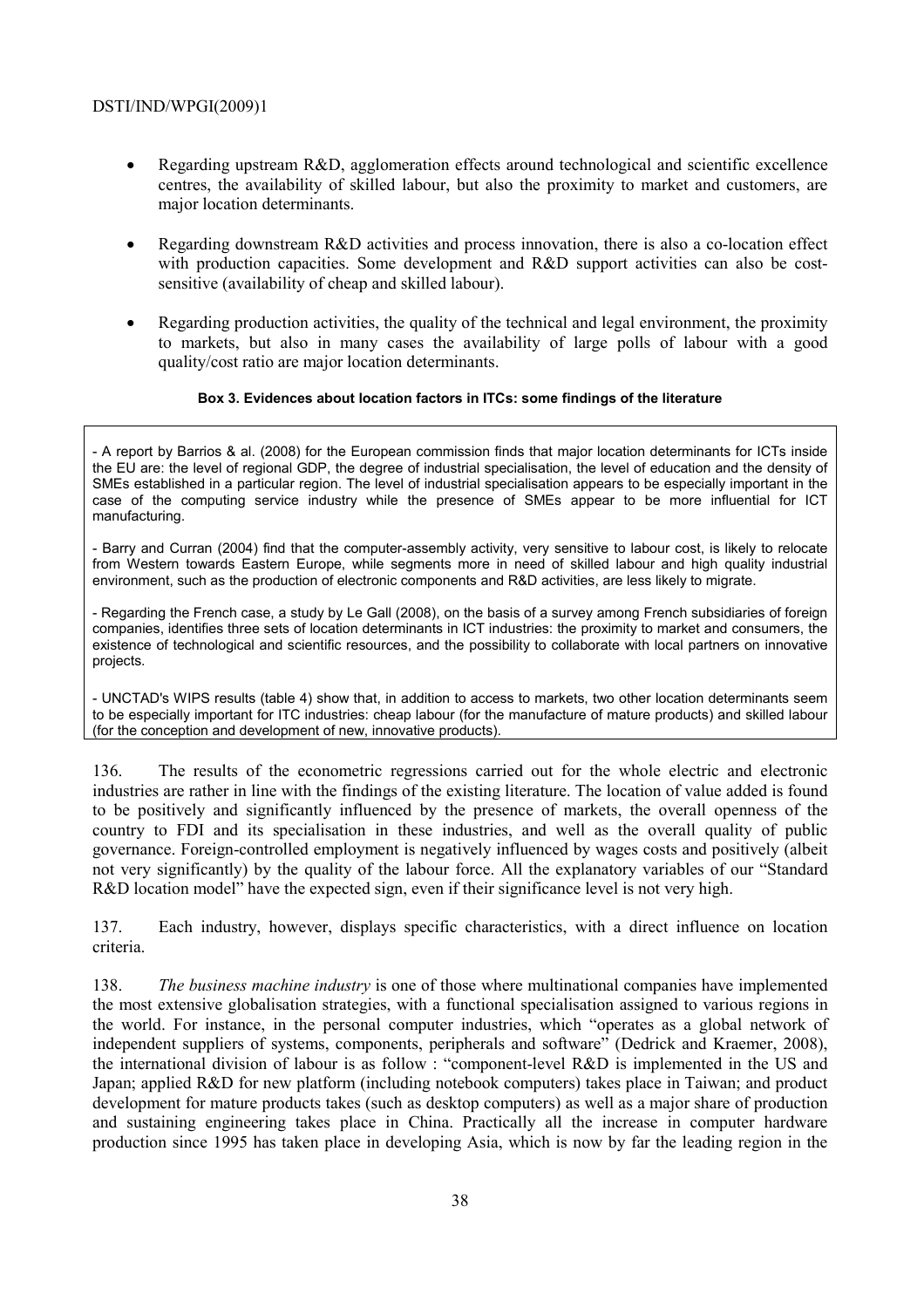world for this activity". However, most of the design jobs have so far remained located in the OECD area, especially in the US (due essentially to activities carried out by domestic US companies).

139. Inside of the OECD, the location pattern of foreign controlled activities is very much influenced by the fact that a large part of foreign investors in this activity are US companies. This explain why the position of the US as a host country in this industry is quite low, while most of the foreign controlled activities – mostly subsidiaries of US firms – take place in Western Europe with Ireland at the first position (OCDE, 2007). The presence of foreign activities in East-European countries, although still low, has increased much over the past last years.

140. As suggested by the preceding review of literature, it could have been expected that our standard model would display a high explanatory power, with both market, agglomeration and cost effects being identified as significant location variables. However, results of our econometric tests in this industry have been rather disappointing, with most of the tested variable being not significant (Annex 2). This may be due, among other causes, to the limited number of observation available. In addition, time series show many breaks, most probably due to the implementation of major cross border M&As which may have a brutal impact on the level of foreign presence, as this industry is characterised by a strong concentration of activities among a limited number of large-scale players.

141. Another possible explanation of these mediocre results might be that FDI and foreign-controlled activities might not be a good or complete enough approach to capture the internationalisation of production and R&D. As a matter of facts, there is a growing trend in the PC industry to outsource development to Original development Manufacturers (ODMs) or to set up partnerships between PC seller and ODMs to develop products. These key issues cannot be ignored in a discussion on the geographical location of activities.

142. *In electric industries***,** all the explanatory variables of our "standard model" appear with the expected sign, but are not in general very significant, for value added as well as for R&D. Wage costs seem to have, as expected, a significant negative impact on the location of foreign controlled jobs.

143. *In electronic equipment and components*, a growing vertical specialisation at both companies and countries level has been taking place during the past twenty years. The innovation value chain is thus rather segmented, with a decreasing role of integrated device manufacturers and a growing role of the fabless/contract manufacturers partnerships, and also a growing integration with softwares industries. This segmentation has favoured the development of international production networks, with a specialisation of various countries depending on the nature of their location advantages. In particular, a wide relocation trend has been observed to the benefit of low wages developing Asia in mass production activities, to the detriment of OECD countries. In contrast R&D activities, which remain by far less internationalised than in other industries like pharmaceuticals<sup>27</sup> (Macher, 2008), are also still carried out in their vast majority in developed countries $^{28}$ .

144. These elements raise high expectations regarding the capability of our "standard location models" to provide evidence of various hierarchies of location criteria depending on the nature of the explained

 $27$ 27 Only a small share of US and Japanese TNCs' R&D is carried out abroad and the innovation process remains "homebound", including for development fabs. European companies' R&D however, seems to be slightly more internationalised. In the recent years, there has been only a modest growth of off shore R&D activities by US fabless companies (largely focused on the Asian-Pacific region).

<sup>&</sup>lt;sup>28</sup> The continuous progress in production and design capabilities in South East Asia is however likely to result in expanded off-shore product design and development activities by US firms in this region and the entry of new firms based in this region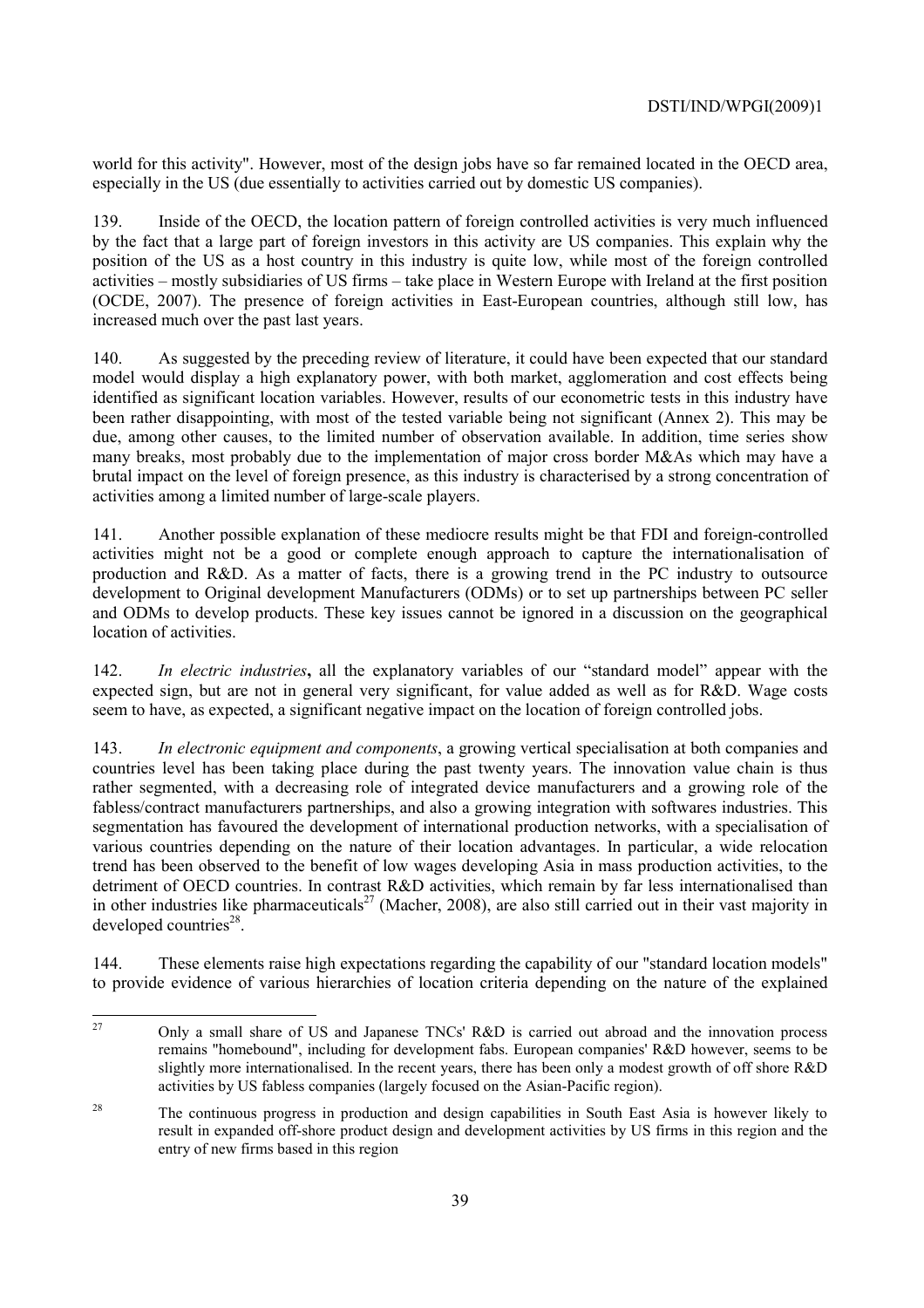variable (employment, R&D, production, etc.) in the electronic industry. The result of our econometric regression partially meet these expectations, but with some important limitations (Annex 2). On the one hand, most of the variables of our "standard location models" are significant, with the expected sign, for the location of FDI, number of subsidiaries, and employment. This provides evidence of the importance of market access, agglomeration effects, and public governance, among others, for the location of these activities abroad. Employment is also proven to be sensitive, as expected, to wages costs. On the other hand, it has not been possible to find evidence of the positive impact of the quality of the labour force on the location of employment. In addition, the explanatory power of our standard models is quite limited in the cases of value added and R&D, with many variables appearing as not significant, although with the expected sign.

145. *In the scientific instruments sector***,** most of the variables of our standard location model are significant with the expected sign, for value added as well as R&D and employment, with a significant impact of labour costs.

## **4.2.3 Other equipments, including transport**

### *Machines and mechanical equipments*

146. In this industry, based on very specialised skills it could be expected that the location of foreign controlled activities will be especially sensitive to the existence of a favourable technical and industrial environment.

147. As a matter of fact, our econometric estimates show a strong positive impact of the country's specialisation in machines production on location decisions in these activities. The proximity to market also appears to be a key location determinant. The openness of the country to FDI or the quality of the public governance also has a significant positive impact in many cases (Annex 2).

148. Regarding employment, the quality of the workforce and labour cost are also found to have a significant impact (with the expected sign) on location decisions.

149. For foreign controlled R&D, the usual explanatory variables of our standard model are significant with the expected sign.

### *Automotive industry*

150. This industry with a very long product value chain (from components and equipment manufacturing to car assembly) is also characterised by complex location decision process taking into account a large number of sometimes conflicting criteria. For instance, wages costs play an important role in this very labour-intensive industry, but the access to market (including to the downstream of automotive industry for equipment manufacturers) is also influential, as well as the existence of a good industrial and technical environment. It is thus expected that all the variables of our "standard model" will appear as significant in our regressions.

151. Results of our econometric regression fit quite well to these expectations. First of all, the location of value added is extremely sensitive to both market size (as proxied by potential GDP) and variables related to agglomeration effects and country specialisation in the automotive industry. Overall openness to FDI also appears as having a significant positive influence on location decisions. Employment level is, as expected, extremely sensitive to labour costs.

152. For foreign controlled R&D, The usual explanatory variables of our standard model are significant with the expected sign.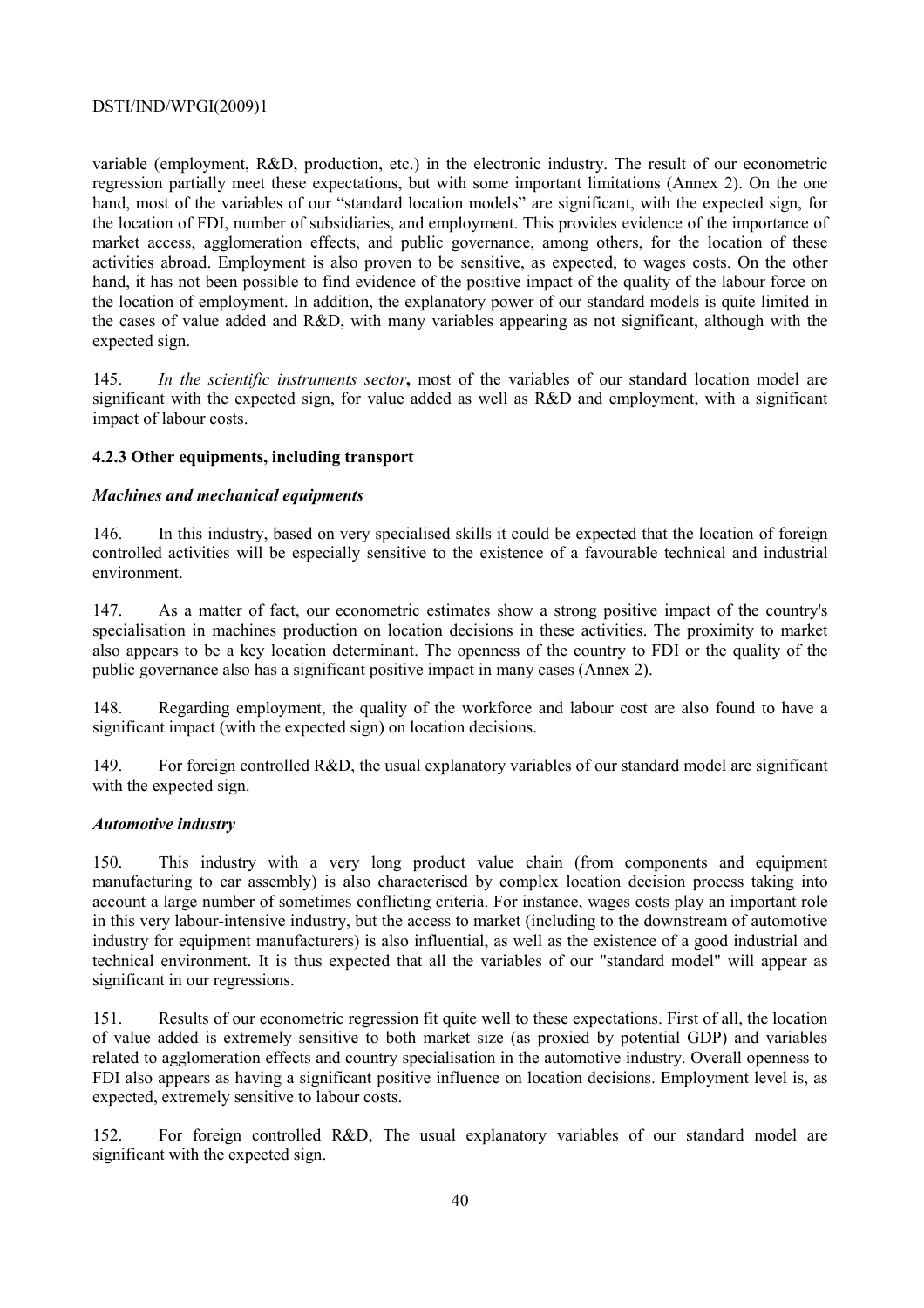### *Aerospace industries*

153. At first sight, it could be considered that location decision in the aerospace industry would be somewhat difficult to analyse in strictly economic terms, as they might be influenced, more than in other activities, by political factors stemming from their key role in national security issues. This is also one of the major reasons which have constrained so far the internationalisation of this industry in terms of FDI. One additional complication stems from the fact that the market of large segments of this industry is global in nature, and thus not clearly related to the size of the local market.

154. As expected, the low value of the  $R^2$  test in our regressions show that our model has basically a quite limited explanatory power. However, many of the explanatory variables of our "standard models" have been found to have the expected sign, with a good level of significance. For instance, the location of foreign controlled value added appears to be strongly influenced by the specialisation of the domestic economy in aerospace activities and the global openness of the country to FDI. As expected, the size of the local market (as measured by potential GDP) does not seems to play an influential role in location decision, which might be explained, in particular, by the fact that these industries are in a position of easily exporting their products worldwide.

155. Regarding the location of employment, aerospace appears to be one of the manufacturing industries where the wages costs variable are be the less significant for the location of jobs abroad. This result is not counter-intuitive, but should not hide the fact that in the recent years, some labour-intensive equipments and components manufacturers (such as seats) have decided to locate in cheap labour countries for cost-efficiency reasons.

156. It should be finally stressed that the low number of observations available in this industry hampers the reliability of our econometric results.

### **4.2.4 Services industries**

### *Post and telecommunication*

157. This industry is a good example of a "multi-domestic activity" (Porter, 1986), where location strategies are mainly focused on access to market, with relatively limited influence of local costs and access to resources. It should be thus expected that labour costs and agglomeration effects will be of less significance in our results that variables related to the size of market and openness of the country to foreign investment.

158. Our findings fit quite well to these guesses. For instance, the level of foreign-controlled value added is significantly influenced only by the market size and the overall level openness of the economy to FDI, and not by other variables of the standard model. There is also a negative influence of the level of wages and a positive influence of the overall education level in the country, but with a low level of significance.

### *Financial intermediation*

159. Given the nature of this industry, it could be reasonably guessed the level of foreign presence in the country should be strongly influenced by three major factors: the size of the local market of financial products, itself related to the overall size of the domestic economy; the relative specialisation of the country in financial activities; and the openness of this activity to foreign investors. On the other hand, it is not expected that the level of wages will play a significant role in location decisions.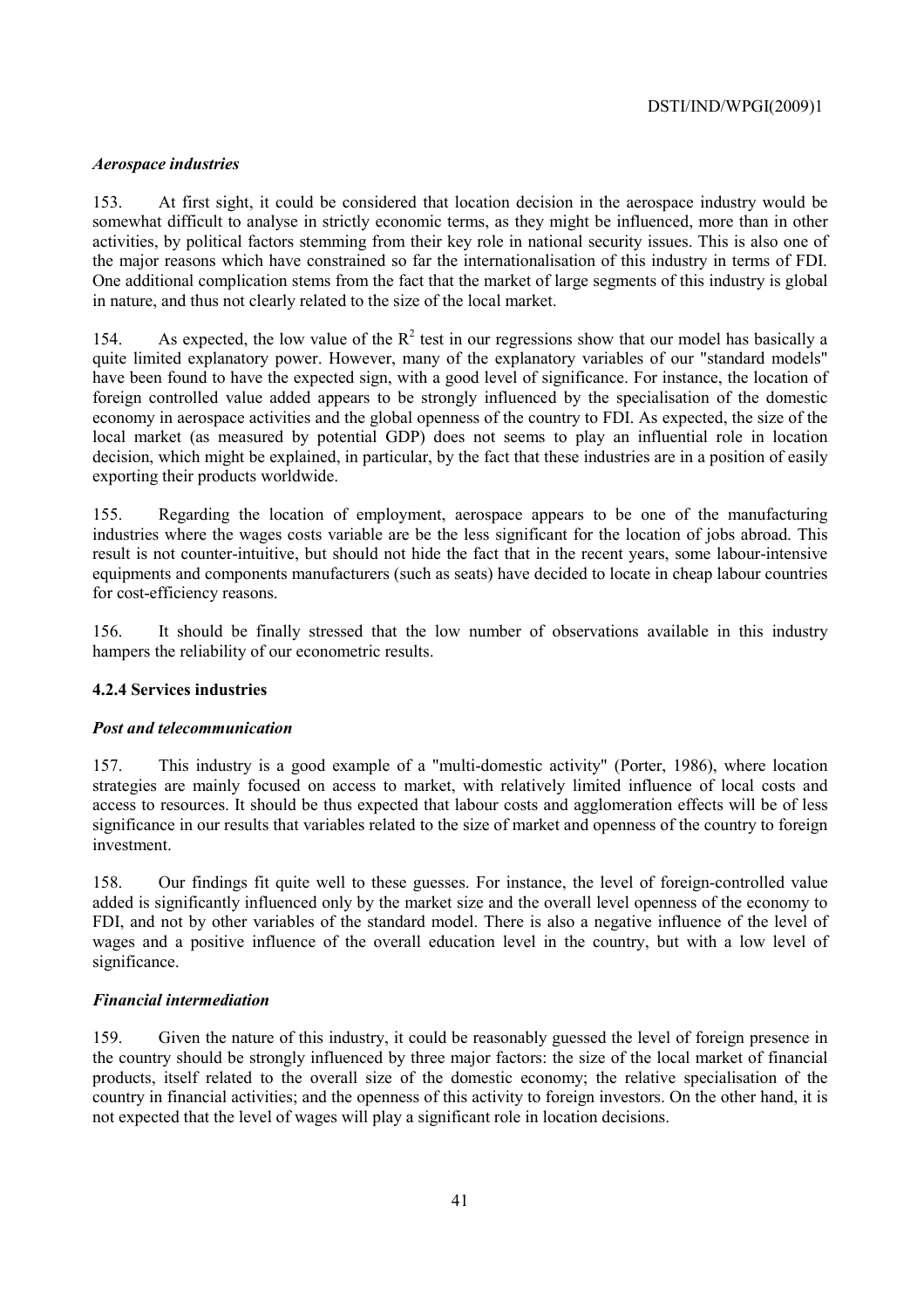160. Findings of our econometric study fit quite well to these expected results. The level of foreign controlled value added is significantly influenced by the size of potential GDP, the specialisation of the country in financial services and the overall openness of the country. There is no significant impact of labour costs on the location of jobs, but decisions regarding employment levels seem to be influenced by the share of high and medium qualified staff in the total working population.

#### *R&D, computer related activities and other business activities*

161. It is expected that these activities very intensive in skilled labour will be especially sensitive to the level of qualifications/education level, as well as, for at least some of them (R&D in particular), to criteria related to innovation capabilities and overall R&D efforts. In addition, proximity to market is also supposed to play an important role as a location determinant. For instance, software developers need to be located close to their final users, due to the importance of interaction with them "in the early stages of complex projects" (Arora and alii, 2008). However, the role of labour cost may also become more and more significant in some activities. For instance, some software development activities are shifting "to off shore sites characterised by low cost and highly skilled manpower" (op. cit.).

162. Results of our econometric tests fit relatively well with these hypotheses, especially regarding the role of market access and the positive impact of the domestic economy's specialisation. However, there are some differences depending on the industries. For instance, while the location of employment in computerrelated and other business activities seem to be sensitive to labour costs, this does not seem to be the case for R&D activities, which on the other hand have been found to be more sensitive to variables related to labour qualification.

#### **4.3 An underlying generic location model**

#### *4.3.1 Shaping the model*

163. The results of our five sets of econometric tests must not be considered separately from each others, but as illustrating various aspects of a generic location strategy of the various components of a MNE company value chain. A stylised representation of this value chain might be as follows (figure 3):



**Figure 3.** MNE product value chain: a stylised representation

164. In other terms, a standard company value chain is composed of the following elements: 1) R&D (with three components: upstream/fundamental research; midstream/global product development; downstream/product adaptation and support R&D activities); 2) production (with two components: upstream/intermediate products, downstream/assembly of final product, and two levels of technologyintensity in each); 3) distribution, sales and customer support services. In addition, business support functions are also featured in the figure, although they are not explicitly taken into account in this study.

165. Results of the *value added equations* show that the location of this last type of variable is very sensitive to the size of market, the openness of the country as well as agglomeration effects. Such component of the value chain as distribution, customer support services, as well as R&D adaptation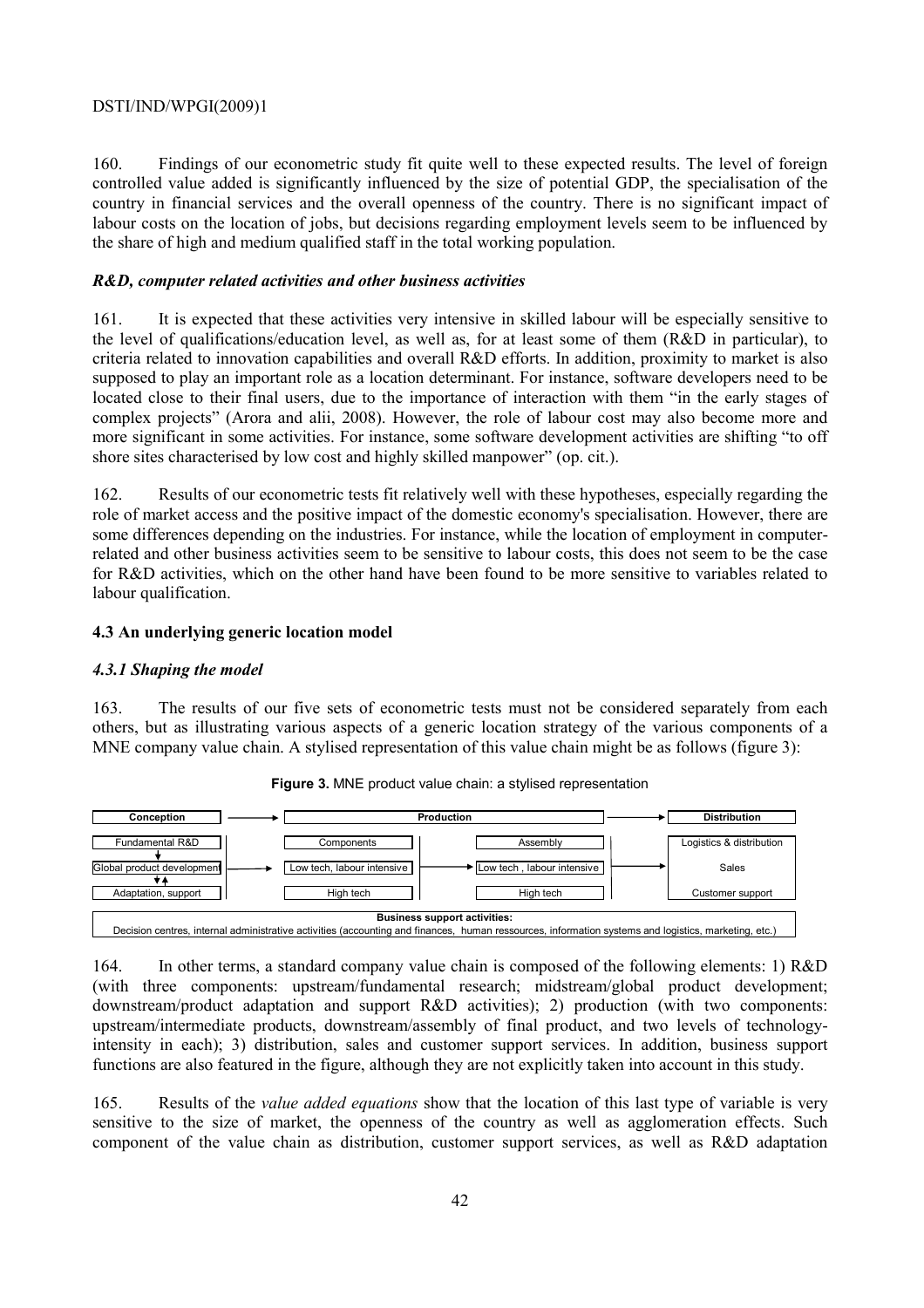activities, might in particular be located close to the final markets. In addition, a big deal of downstream production and development R&D could also be located close to the main markets and customers, with a special focus on countries offering an attractive environment due to the presence of a large industrial base and a good level of openness to international investment.

166. The results of the *employment equations* show, however, that the location of jobs (in terms of headcounts) is sensitive to labour costs. This might be particularly the case of the most labour intensive components of the value chain, especially in mass production activities. Some very large factories producing either components or final products, and with a quite low technological intensity, might thus be located in countries offering a good wage/productivity ratio, especially if these countries also benefit from other advantage, such as a large and fast growing market and an overall openness to international investment.

167. Finally, the results of the *R&D expenditures equations* show that the location of foreign R&D activities is very sensitive to the existence in the host country of a good scientific infrastructures and an efficient national innovation system. This may be especially the case for upstream R&D, while other segments of this activity (such as product development) might also be sensible to other factors, such as the proximity to an industrial base and a final market.

168. On the basis of this analysis, it is possible to build a stylised representation of what could be the optimal location of the various components of the value chain of a MNE operating in IRI, in the context of a totally globalised world economy, and with limited coordination, transaction and transportation costs (table 11).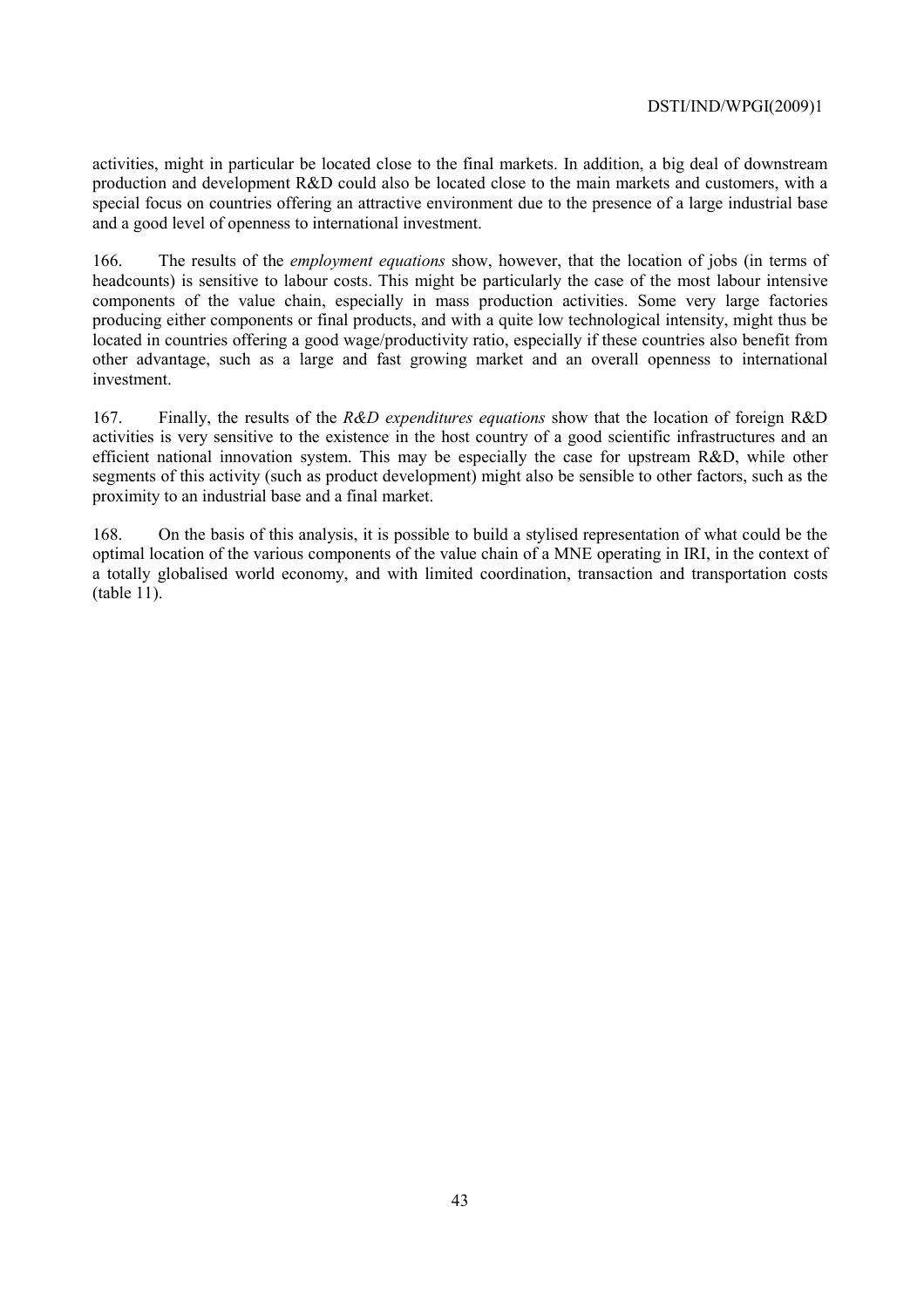|                                       | Component of the value chain        | <b>Optimal location</b>                                                                                                         |
|---------------------------------------|-------------------------------------|---------------------------------------------------------------------------------------------------------------------------------|
| R&D                                   | Upstream (fundamental R&D)          | Close to scientific and industrial excellence centres<br>(very developed countries, with availability of skills and<br>talents) |
|                                       | Midstream<br>(Global development)   | Close to large industrial centres and final markets. Not<br>indifferent to labour cost/quality ratio.                           |
|                                       | Downstream<br>(adaptation, support) | Close to large industrial centres and final markets.                                                                            |
| Production                            | High tech                           | Close to final markets; in countries offering a good<br>industrial and technical environment.                                   |
|                                       | Labour intensive,<br>low tech       | Mostly in countries offering low production costs, with a<br>part close to large final markets.                                 |
| Distribution, sales, customer support |                                     | Close to the large final markets                                                                                                |

Table 11. Optimal location of the various components of the value chain

169. Many articles in the academic literature give a description of the geographical breakdown of the value chain, especially in various components of the ITC industries, very similar to that presented in the previous section of this paper. This is the case, in particular, of the PC and electronic components industries (Macher and Mowery, 2008).

# *4.3.2 Limits of the model*

170. This very simplified presentation however bears many limits and shortcomings, due to five main factors: 1) the existence of high transaction and coordination costs which might be an obstacle to the geographical fragmentation of the value chain; 2) the non global nature of the value chain in some industries; 3) the unequal importance of various inputs depending on the industry; 4) the role of externalisation and outsourcing; 5) the existence of business support function not taken into account in this model.

171. *The existence of high transaction and coordination costs.* Due to various reasons (existence of tariff barriers, desire to keep some strategic activities close to the home country headquarters, high transport cost for ponderous goods, loss of efficiency stemming from the high distance between various complementary activities), MNE may be reluctant to fragment too extensively the value chain, and/or to internationalise some of its components. Those limitative factors have for example been instrumental in slowing down the internationalisation of R&D functions and the creation of cross-border R&D networks (Hatem and Py, 2008a). They may thus limit the explanatory power of our model, by underestimating the restraining forces to internationalisation. This might however be only a minor limit to our analysis, which is focused on explaining the geographical location of MNEs activities abroad, *e.g*. once these restraining forces have been overcome.

172. *The non global nature of some product value chain.* In some industry, especially in services, most of the products are not internationally tradable<sup>29</sup>. There is thus no room for in-depth geographical fragmentation of the value chain. Complete or quasi-complete integrated value chains must thus be located, independently from each other, close to each of the major markets of the companies. This model, called "multi-domestic" by Michael Porter (Porter, 1986), is for instance clearly dominant in the telecommunication services.

 $29$ 

Or are subject to tariff and non-tariff barriers.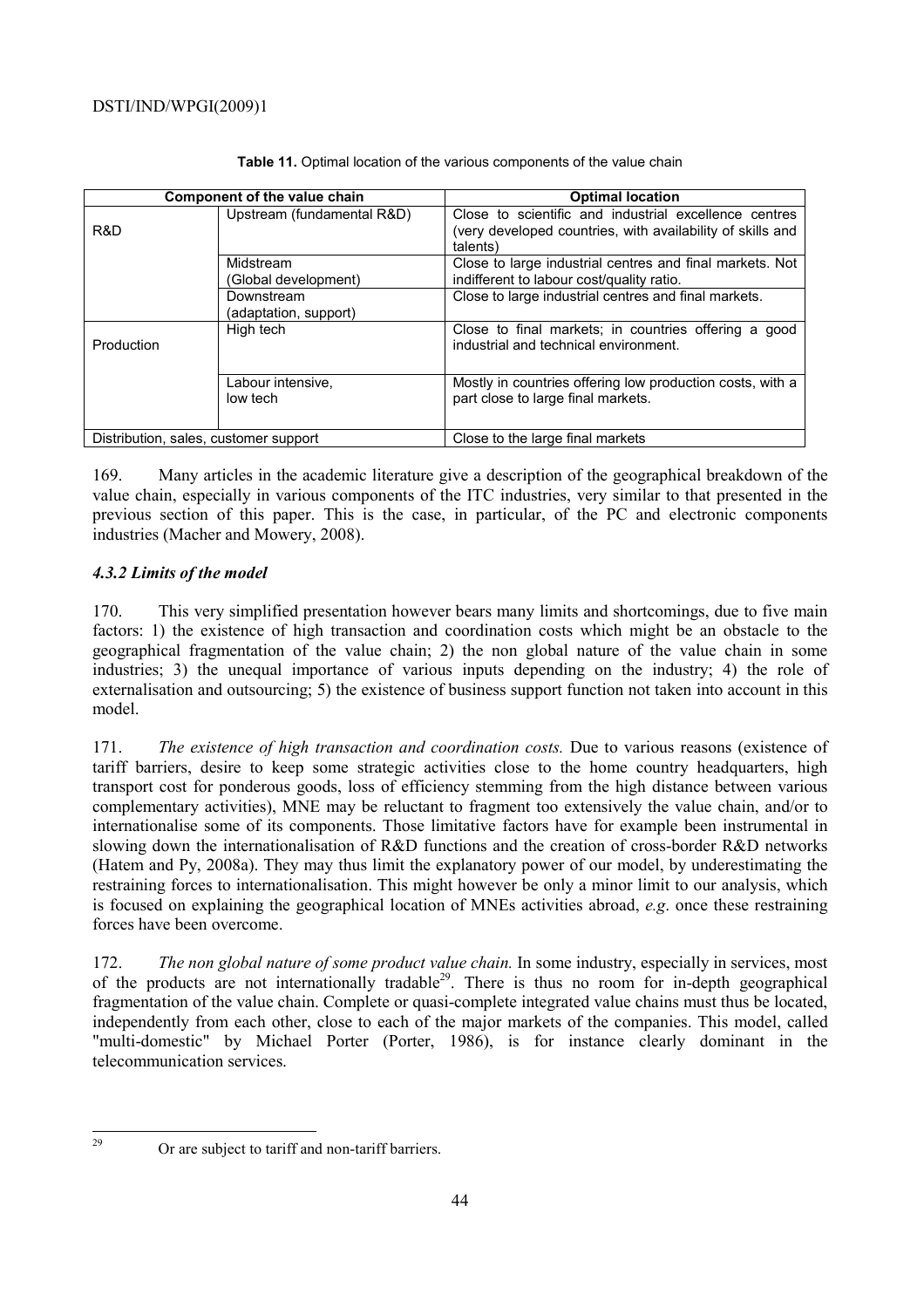173. *The unequal importance of various factors in the production function depending on the industry.* In some IRI, especially in pharmaceuticals, labour cost issues play only a limited role as location determinants, including for the manufacturing activities dedicated to mass production. The access to market, the quality of business environment (both technical and regulatory), the co-location with R&D activities, play a much more important role (AFII, 2007, pages 20-21). So there is not much impetus for a large-scale relocation of labour-intensive segments in low cost countries.

174. *The role of externalisation and outsourcing.* In order to control cost and develop more resilience to markets cycles, MNEs in many industries, including IRI, are implementing large-scale externalisation strategies. For instance, as already mentioned in section 1, the largest share of PCs sold by US PC sellers are in fact assembled by Asian OEM, and include components which are themselves produced by Asian fabs (Dedrick and Kramer, 2008). Even a large share of the MNEs R&D is now subcontracted, including to foreign partners, in the context of so-called "open-innovation networks" (Sachwald, 2008). Our study, however, is only focused on activities carried abroad in-house by MNEs through their foreign subsidiaries: It thus cannot provide any evidence on the trade-off between internalisation and externalisation, which is in fact a major aspect of the underlying choices of internationalisation strategies. However, this limit might also be a minor one, as the criteria behind the choice of a subcontractor might be quite similar to those influencing the location decision of a fully-owned subsidiary.

175. *The existence of business support function not taken into account in our location model.* Some major components of the companies' activities, such as decision centres, internal administration, logistics, etc. have not been explicitly analysed in our study. There are three major reasons for this lack of focus: 1) these transversal functions do no constitute a specific step of the product value chain, but support globally the whole activity of the company; 2) AFA and FATS data base provide no element to measure and explain their specific geographical location pattern; 3) their location determinant might be less related to the industry to which they belong, than to the specific features of the function itself. In other terms, their absence from our study might be finally justified by the fact that their location determinant and patterns are not different in IRI that those in other industry $30$ .

## *4.3.3 Comforting our model with some empirical observations on greenfield projects*

176. Despite its overall simplicity and the fact it has been based on test carried out only on a limited geographical scope (*e.g*. OECD countries), the locational model described above fits quite well with some empirical observations, carried out at the world level on the basis of *FDi Markets* data base, regarding the location of new greenfield projects.

177. First, in all functions and industries, developing countries' markets shares are higher in terms of job created than in terms of number of projects (figure 4 and Annex 3 figure A3.5). In other terms, the average size of projects in terms of jobs is larger in these economies than in the OECD. This is evidence that labour cost have, as expected, a significant negative impact on the location on labour-intensive projects.

 $30$ 

<sup>30</sup> However, this hypothesis - which still has to be proven - would also lead to an interesting finding if confirmed. It should thus be tested in future works.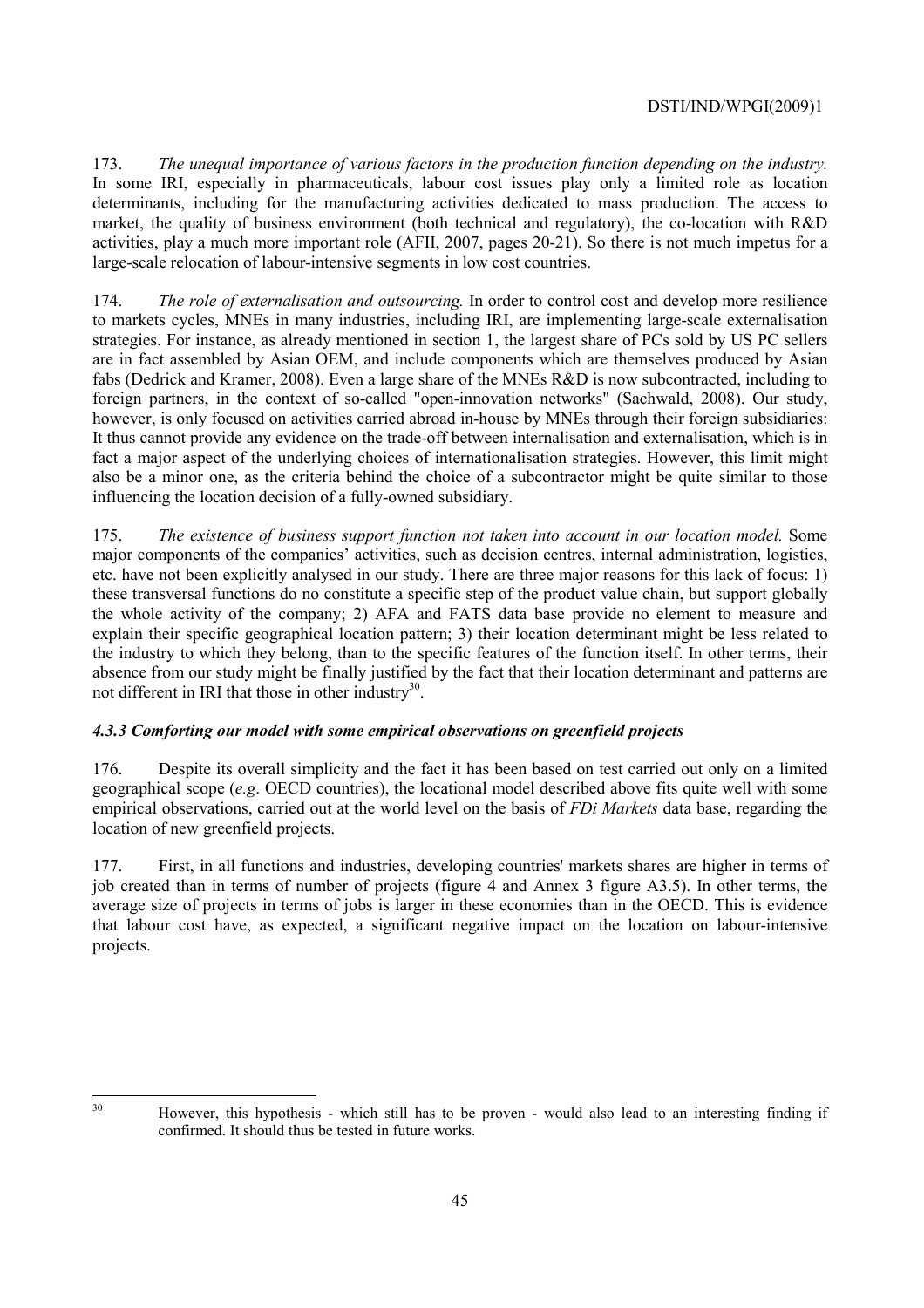

**Figure 4.** Job creation related to international greenfield projects by host region according to the industry, 2003-July 2009

*Source*: FDi Markets

178. Second, OECD countries' market shares in IRI remain globally superior to those observed in some other industries, such as in light manufacturing production (Annex 3 figure A3.2). The more technologically advanced a country is, the more attractive it remains for IRI. In particular, developed countries still hold a dominant share of the international projects markets in such industries as biotechnologies, healthcare, aerospace, pharmaceuticals, medical devices and alternative energies. In contrast, the share of developing countries is by far dominant for mining, oil and gas, many heavy industries, real estate, beverages, consumer electronics and even automotive assembly.

179. Third, as regards business functions, developed countries remain more attractive for headquarters, business services and customers contact centres, than for manufacturing, extraction, and shared services centres (Annex 3 figure A3.3). It should also be noted that the market share of developed countries is higher for the upstream of the innovation value chain (R&D) than for the downstream section (design and development). As expected, innovation-intensive and market oriented functions are thus more attracted by OECD countries than more cost-sensitive functions such as production.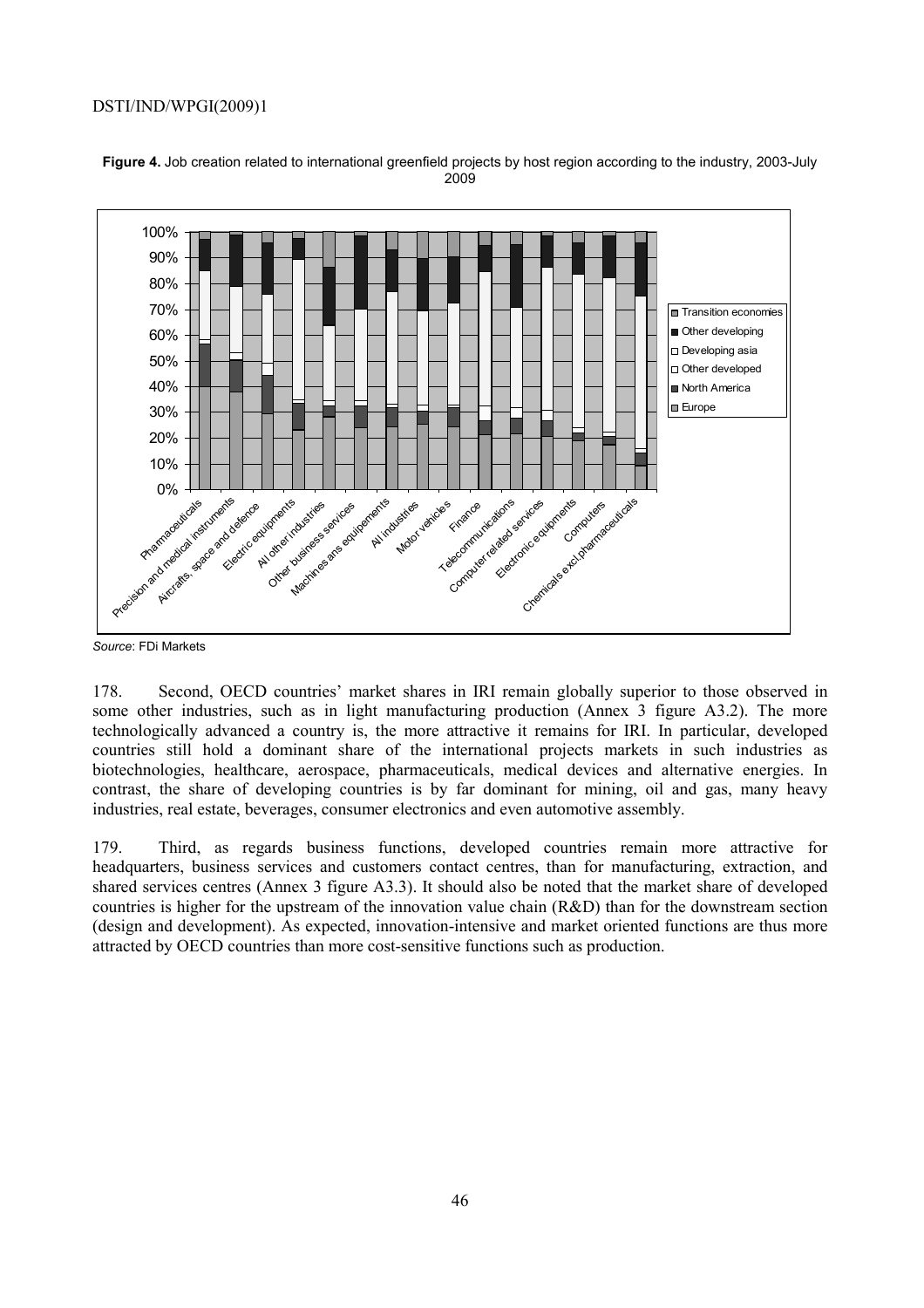## **5. POLICY IMPLICATIONS: HOW TO ENHANCE OECD COUNTRIES' ATTRACTIVENESS FOR IRA?**

180. The on-going economic an financial crisis, by playing a catalyst role in the worldwide restructuring of many IRI, might accelerate the migration of some of its components to emerging countries to the detriment of the industrialised ones. This give even more momentum to the implementation of policies aimed at fostering the attractiveness of OECD countries to IRI, as these countries are confronted to the risk of a progressive weakening of some of their traditional competitive advantages.

#### **5.1 The impact of the economic and financial crisis**

181. Since late 2008, the world is going through the worst economic and financial crisis in the post WWII period. Due to a slower growth in markets, a squeeze on both external and internal financial resources and a growing perception of uncertainty, this reduces both the propensity and the capability of MNEs to invest, including abroad. In particular, the on-going crisis might encourage MNEs, for costsaving reasons, to give more priority, when possible, to non-equity modes of internationalisation (such as outsourcing, licensing, etc.), to the detriment of M&As and greenfields. In consequence, FDI flows have been sharply declining since the last quarter of 2008 onwards, on the context of an overall downward reassessment of MNEs FDI programmes (UNCTAD, 2009b). While M&As have been the most early and massively impacted, greenfield projects have also begun to decline more recently and less markedly since the end of 2008 onwards.

182. While this decline in FDI has been observed in IRI as well as in the rest of the economy, the impact has taken different magnitudes depending on the industry. On the one hand, investment flows in the automotive, chemicals and electronic industries, as well as in financial services have been heavily affected, due to a sharp drop in markets as well as companies profitability. On the other hand, FDI plans some other industries, such as pharmaceuticals and telecommunication services, have showed more resilience, due, among others, to a more sustained growth in markets (UNCTAD 2009b).

183. In addition to this short-term negative impact, many voice have advocated the idea that the unusual magnitude of the crisis might trigger and/or reveal more structural changes in the world economy. The reliant dynamism of emerging economies, contrasting with the sharp recession taking place in most of the OECD countries, might for instance be the sign of the acceleration of the on-going shift in world economic power to the detriment of the latter.

184. It thus could be questioned to what extend these changes might structurally affect MNEs' investment strategies, including in IRAs. On the basis the some recent studies, it is possible to propose here there elements of reply: 1) there is no evidence of a specific major impact of the crisis on FDI location criteria strictly speaking; 2) Despite a short-term decline in investment projects, FDI by MNES in the IRAs might pick up again as early as 2010, due to the reliance of companies' internationalisation trends, provided of course that the on-going world crisis will progressively come to an end. 3) The crisis might however contribute to accelerate some on-going trends in the geographical restructuring of MNES cross-border networks, at all steps of the value chain (research, production, distribution).

185. First, there is no evidence that the on going economic and financial crisis has had a significant impact on the hierarchy of criteria influencing IRAs' decisions on the location of their foreign investment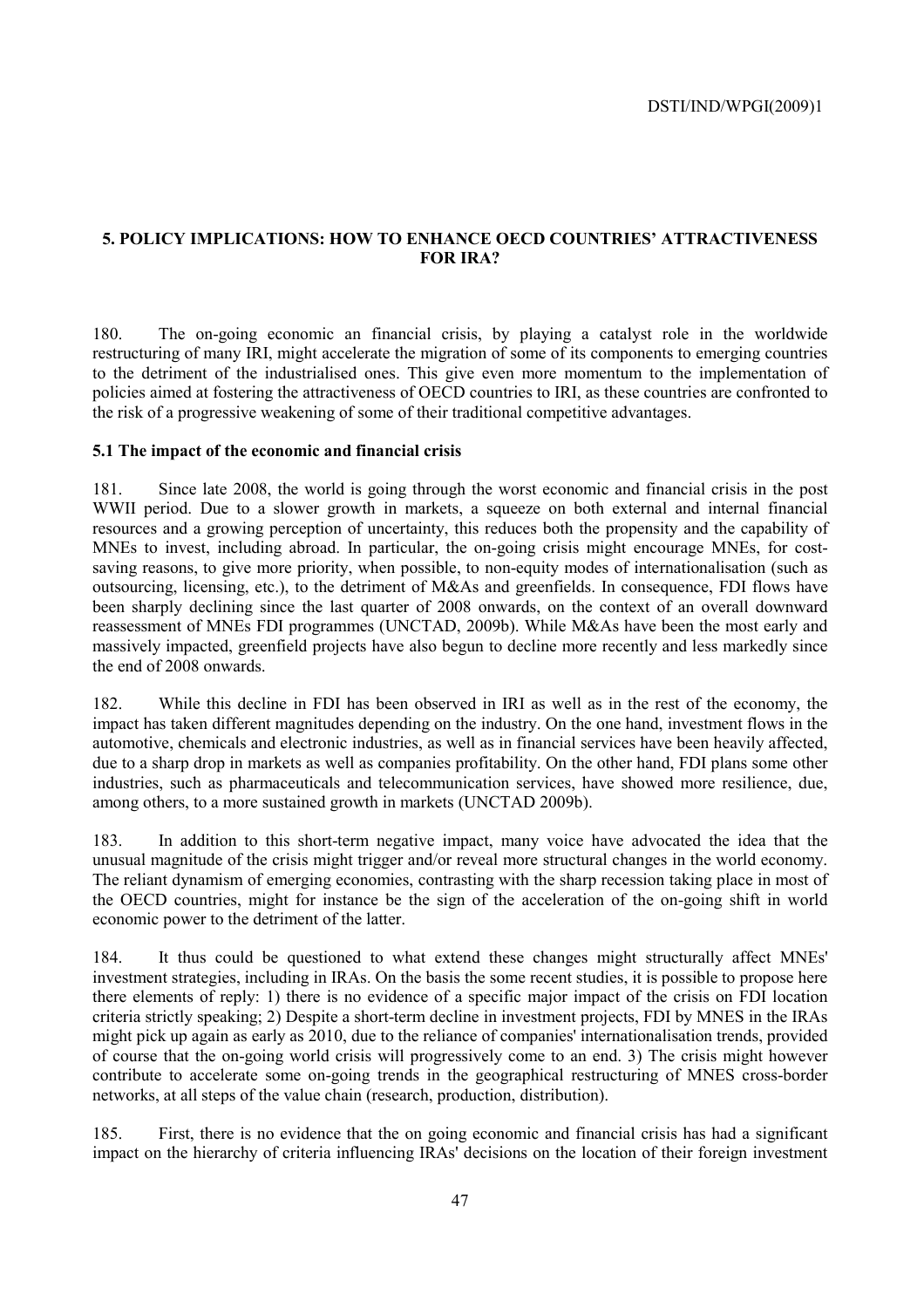projects. For instance, the results of two successive yearly surveys among MNEs, carried out by UNCTAD in mid-2008 and mid-2009, respectively, and following the same methodology, show a quite stable pattern investment criteria (figure 5). Access to local and regional market remains in the first place, followed by the quality of the technical and administrative business environment. In particular, the sensitiveness to cost issues (especially to labour costs and incentives) does not seem to have increased, as could have been expected due to the existence of tightest financial constraints. This result is quite coherent with the fact that location criteria are structurally related to the technical and industrial nature of projects, which do not change significantly on the short-term, even in the midst of a very strong world recession.

#### **Figure 5.** Location criteria for international investment, 2007 2008 and 2009



(all industries, percent of respondents)

Source: UNCTAD WIPS 2007, 2008 and 2009

186. Second, provided of course that the global crisis will come to an end and that no major structural change - such as a rise in anti-FDI protectionism - will take place in their environment, MNE seem committed to pursue their internationalisation strategies (UNCTAD, 2009b). This is true for all industries, including IRI, and for all business functions, including R&D.

187. In consequence, MNEs international investment flows could pick up again as early as 2010, to reach levels superiors to those observed in 2011. Many IRI non-financial services industries, in particular, benefit both from sustained medium-term market prospects and from a catch-up process in their internationalisation levels (UNCTAD, 2009b).

188. The most striking feature of the present period, however, is that the on-going crisis might accelerate some underlying trends to the international restructuring of IRI, through three major channels: *i)* efficiency-seeking and cost-cutting strategies*, ii)* adjustment to the geographical evolution of markets, and *iii)* restructuring of the supply side through major M&As.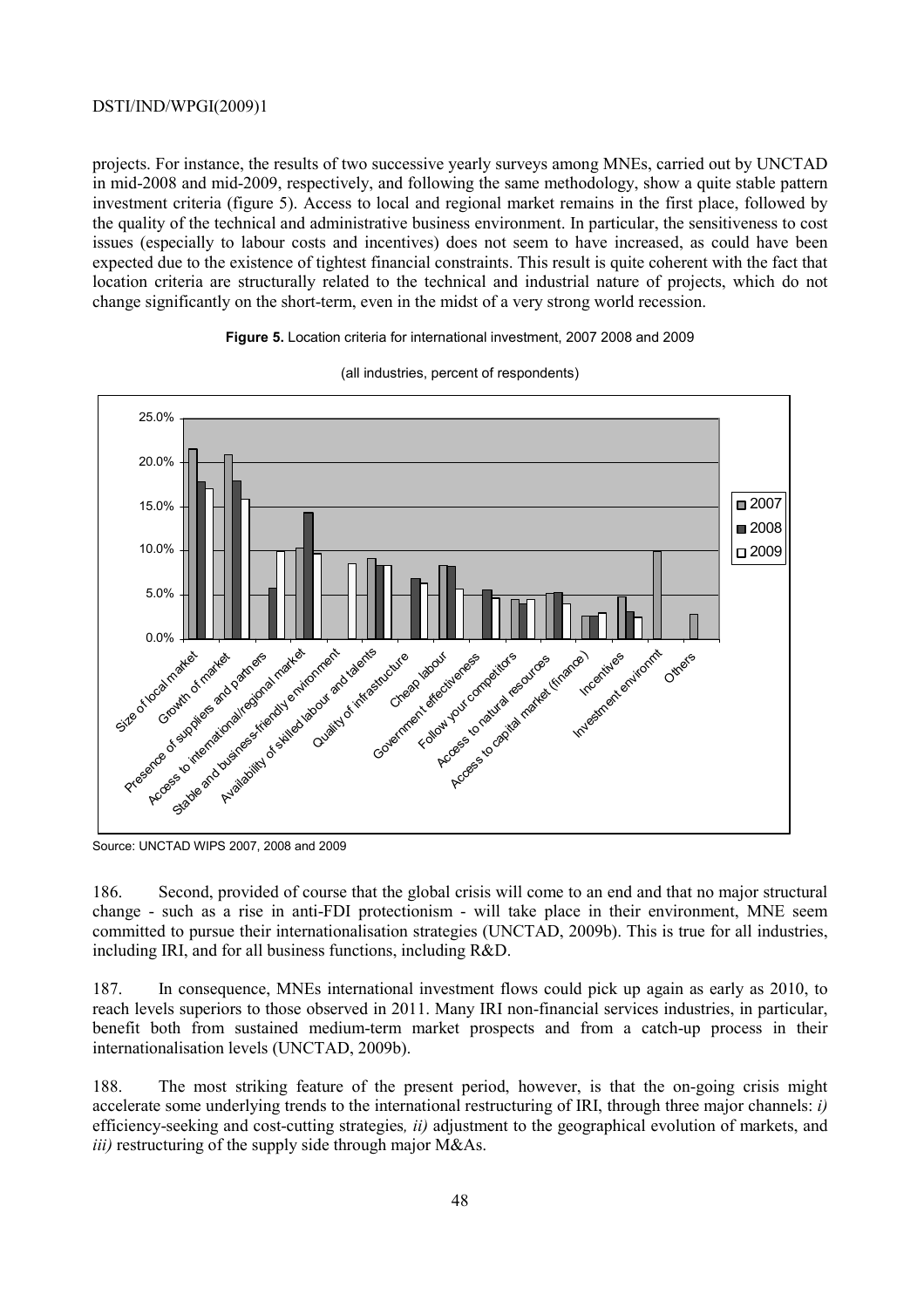189. In order to weather the dire financial consequences of the crisis, many MNES, especially in IRI, have implemented large-scale cost-cutting strategies (UNCTAD, 2009b). This has mainly taken the form of divestments in the less profitable, and/or cost efficient geographical areas. While some of these divestment have hit developing economies where profits have been disappointing and/or where the level of risks is high, most of them have resulted in site closures and layoffs programmes in OECD countries where cost are high and markets prospects are sluggish.

190. Second, in the context of a decline in their overall new investments, MNEs in IRI might try to preserve the growth of the activities on the most promising markets. The search for low cost production areas may give an additional impetus to this trend. So far, however, the most recent data on greenfied projects by host regions do not show a growing share of emerging economies, to the detriment of developed countries (figure 6).





*Source*: FDI markets data base. Data for 2009 are until end to July.

191. Third, despite a sharp drop in the value and even number of cross-border  $M\&As^{31}$  since the last quarters of 2008 onwards, the crisis might trigger new opportunities for this kind of operations (see UNCTAD, 2009a and b). This is mainly due to three factors: *i)* the existence of a large number of ailing companies vulnerable to a possible take-over (as illustrated by the examples of the US automotive and financial industries); *ii)* divestment strategies carried out by MNES willing to get rid of some of their assets in order to restore their financial situation (as illustrated by the examples of Rio Tinto or Cemex); and *iii)* the fact that some cash rich companies or investment funds will take advantage of these opportunities to boost their international expansion (as illustrated by the examples of Volkswagen or some Chinese manufacturers in a large array of industries).

192. In conclusion, despite a temporary setback in FDI flows, the present crisis might trigger an acceleration in the international restructuring process of IRI, with three major aims: *i)* adjusting better the

 $31$ 

This decline is itself imputable to two major causes: due to *i*) a squeeze in financial resources available for purchase operations and *ii)* a decline in the value of the purchased assets due to the crisis on the stockexchange market.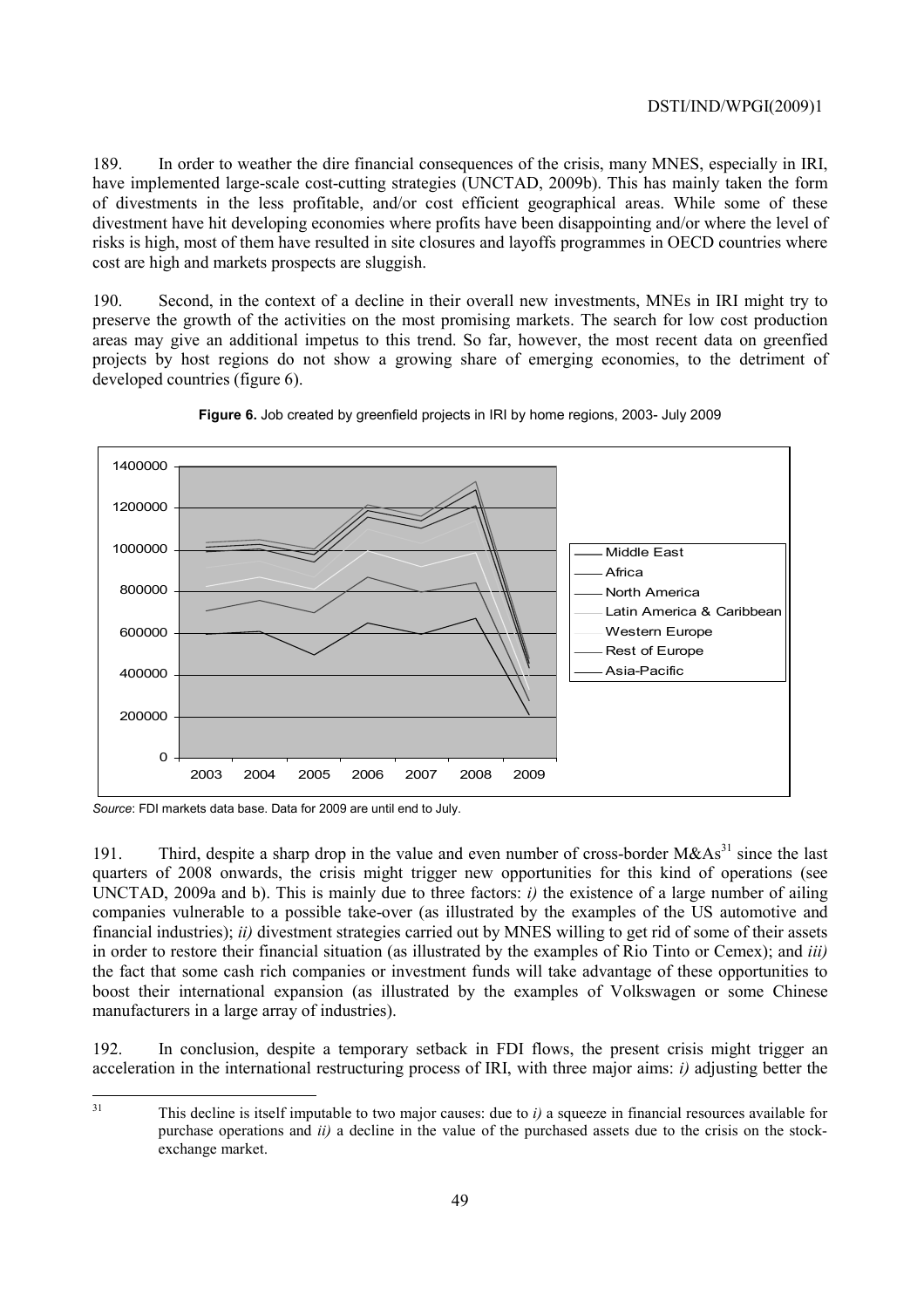geographical breakdown of activities to the location of markets; *ii)* taking advantages of the locations offering the best cost/efficiency ratios, for each stage of the companies' value chain, and when a location at the immediate proximity of the market is not necessary ; *iii)* adjusting dynamically the companies' frontiers (both in terms of products and internalisation vs externalisation of various components of its value chain) in order to maximise the profitability/risks policy mix.

#### **5.2 Major strengths and weaknesses of OECD countries for the attraction of IRAs**

193. As shown by various studies (UNCTAD, 2009b), OECD countries and emerging economies are characterised by quite different patterns in terms of attractiveness assets (table 12). The former can rely mainly on the size of their regional market, on the quality of their technical and business environment, as well on the efficiency of their public governance. Emerging countries (as well as some recent OECD members in Eastern Europe and Central America) are mostly favoured by the growth of their market and their cheap labour costs.

#### **Table 12. Fifteen most attractive countries for FDI, by factors favouring investment, 2009-2011**

| Host country /<br>Location criteria | Presence of<br>suppliers and Follow your<br>partners | competitors | Availability<br>of skilled<br>labour and<br>talents | Cheap<br>labour | Size of<br>local<br>market | Access to<br>international/<br>regional<br>market | Growth<br>of market | Access to<br>natural<br>resources | Access to<br>capital market<br>(finance) | Government<br>effectiveness | Incentives     | Quality of<br>infrastructure | Stable and<br>business-<br>friendly<br>environment |
|-------------------------------------|------------------------------------------------------|-------------|-----------------------------------------------------|-----------------|----------------------------|---------------------------------------------------|---------------------|-----------------------------------|------------------------------------------|-----------------------------|----------------|------------------------------|----------------------------------------------------|
| China                               | 10                                                   | 6           |                                                     | 11              | 19                         | g                                                 | 21                  | $\overline{c}$                    |                                          |                             |                |                              |                                                    |
| <b>United States</b>                | 11                                                   |             | 10                                                  |                 | 17                         |                                                   | 9                   |                                   |                                          |                             |                |                              |                                                    |
| India                               | 11                                                   |             | 11                                                  | 13              | 19                         |                                                   | 24                  |                                   |                                          |                             |                |                              |                                                    |
| Brazil                              | 10                                                   |             | ĥ                                                   | 9               | 20                         | 10                                                | 19                  | 3                                 |                                          |                             |                |                              |                                                    |
| Russian Federation                  | 11                                                   |             |                                                     |                 | 31                         | g                                                 | 31                  |                                   |                                          |                             |                |                              |                                                    |
| United Kingdom                      | 9                                                    |             | 12                                                  |                 | 17                         | 10                                                | g                   |                                   |                                          |                             |                |                              |                                                    |
| Germany                             | 12                                                   |             | 13                                                  |                 | 21                         | 11                                                |                     |                                   |                                          |                             |                | 12                           |                                                    |
| Australia                           | 9                                                    |             |                                                     |                 | 14                         | 8                                                 | 9                   | 12                                |                                          |                             | 3              | 11                           | 12                                                 |
| Indonesia                           | 10                                                   |             |                                                     | 13              | 16                         | 10                                                | 20                  | 15                                |                                          |                             |                |                              |                                                    |
| Canada                              | 10                                                   |             |                                                     |                 | 19                         | 6                                                 | 12                  |                                   | 6                                        |                             |                |                              |                                                    |
| Viet Nam                            | 10                                                   |             |                                                     | 16              | 14                         | 6                                                 | 22                  |                                   |                                          |                             |                |                              |                                                    |
| Mexico                              | 9                                                    |             | 12                                                  |                 | 19                         | 16                                                | 16                  |                                   |                                          |                             |                |                              |                                                    |
| Poland                              | R                                                    |             | 5                                                   |                 | 24                         | 11                                                | 26                  |                                   |                                          |                             |                |                              |                                                    |
| France                              | 13                                                   |             | 11                                                  |                 | 18                         | 9                                                 | 11                  |                                   |                                          |                             |                | 13                           |                                                    |
| Thailand                            | 10                                                   |             | 10                                                  | 10              | 8                          | 12                                                | 20                  | $\overline{2}$                    |                                          |                             | 6              | 10                           |                                                    |
| World average                       | 10                                                   | 5           | 8                                                   | 6               | 17                         | 10                                                | 16                  | 4                                 | 3                                        | b.                          | $\overline{2}$ | 6                            |                                                    |

(Per cent of responses for a given country)

*Source:* UNCTAD, 2009b

194. Three findings however show that some of the competitive margin of OECD economies might be not as important as it could be expected for some key location criteria.

195. First, some of the largest emerging economies, such as China or Brazil, are ranked high by MNEs, in terms of future market growth as well in terms of actual market size. This is coherent with the fact that MNEs increasingly aim at developing their activities in these countries not for costs reasons, but in order to access to their large and expanding markets (JBIC, 2008). In the meantime, new low-wages countries such as Vietnam are the focus a growing interest from MNEs for efficiency-seeking reasons.

196. Second, some emerging economies, like India, are already considered as very attractive in terms of skills and talents. This finding is very important, as it shows that one of the supposedly major competitive assets of OECD countries might be increasingly challenged by other destinations.

197. Third, and consequently, emerging countries are quite well ranked in investor's view for the location on innovation-intensive industries (figure 7). This confirms once again the importance of risks and challenges to which OECD countries are confronted to in these activities.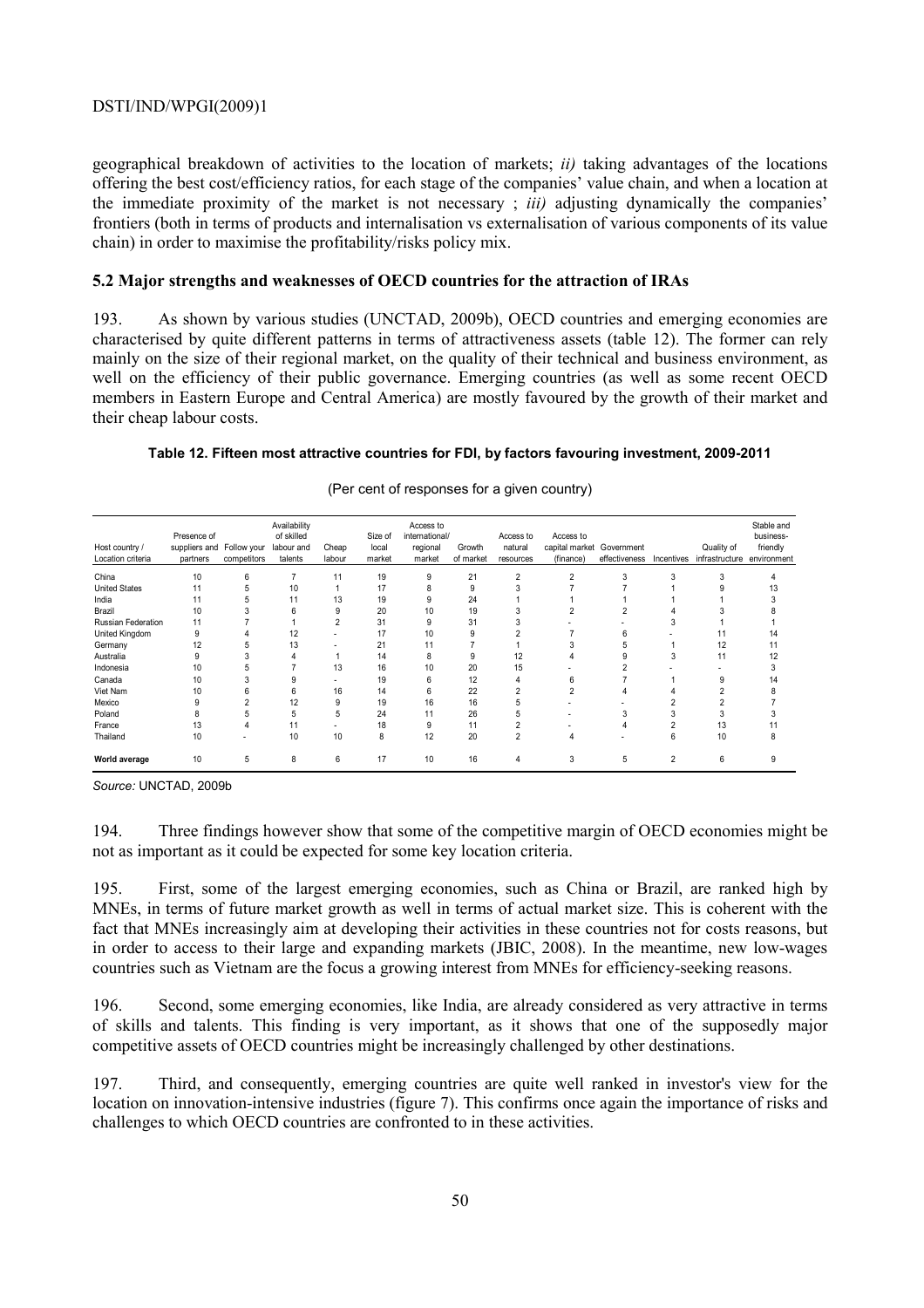#### **Figure 7.** Countries attractiveness rankings, IRA and all industries



(Number of responses to the survey)

### **5.3 Some implications in terms of economic and development policies**

198. As shown by the present study, the attraction of international investment has now become a major stake for the development of IRA in OECD, as companies in all of these activities are highly internationalised and have set up cross border networks for the conception, production and distribution of their product. They locate each components of their value chain in the countries/regions offering the best competitive advantage in order to optimise the overall cost/efficiency mix of these value chains.

199. This involves a fierce competition between potential host countries for the location of new projects and the preservation of existing sites. The on-going economic and financial crisis has dramatically sharpened this competition as companies accelerate the restructuring of their existing networks in order to save costs and adjust to the evolution of markets. As a consequence, a wave a divestments has recently been observed, involving the closing of many sites and layoffs, especially in developed countries, while the flow of new projects is slowing down.

200. In addition, industrialised countries are faced to a growing competition by emerging economies for the location of new activities in IRA. This growing attractiveness of emerging markets is not only related, as some years ago, to cheaper labour costs, but also to the existence of large and fast growing markets, and, increasingly of large polls of skilled manpower. Consequently it does not only affects the most labour-intensive, low value added components of the value chain, but, increasingly, more innovative and technology intensive activities - even if large OECD countries remain by far dominant in terms of R&D activities.

201. In order to avoid a further dwindling of their competitive advantage for the location of innovation-intensive activities, OECD countries must implement initiatives aimed at offering to companies a favourable environment for the development of their business. The findings of the present study regarding the location criteria for international projects may provide a road-map to assess the major priorities of these policies.

*Source:* UNCTAD 2009b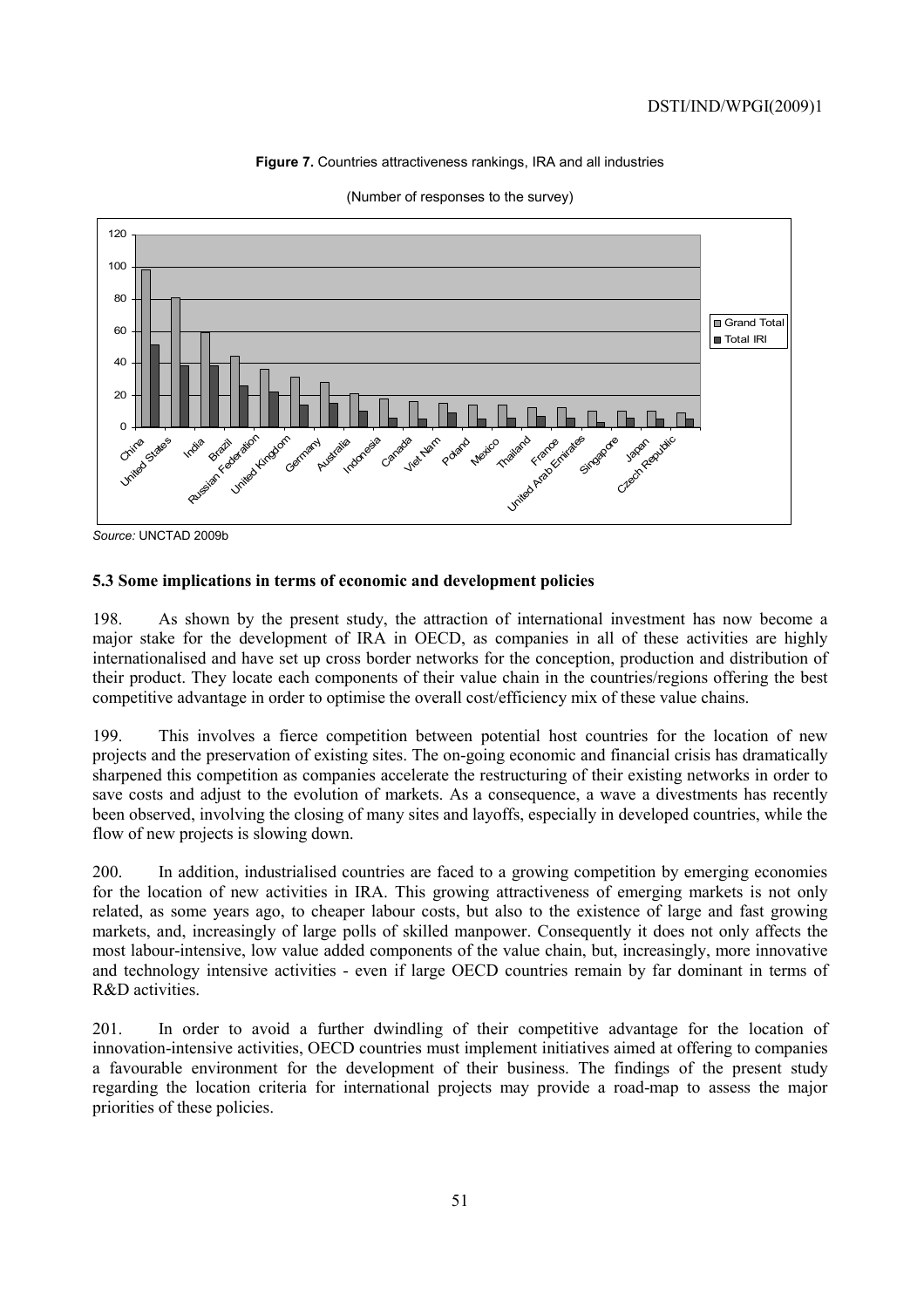202. First, market seeking remains by far the major location motives - including for R&D activities which often have to be carried in close interaction with the major customers - it thus seems appropriate to stimulate the conditions for the growth of local markets for IRA. These initiatives may include the launching of large public equipment or development programmes (for instance in telecommunications, space, military equipment), the creation of favourable market conditions (for instance regarding the pricing of drug), or the development of new infrastructures favouring the local development of new customers needs and consequently of innovative supply (as was experienced in the 80's with the internet in the US and in the 90's with broadband telecommunication in some Asian countries).

203. Second, the overall openness of a country to international investment appears to be an important location determinant in IRI. Anti-FDI protectionism should thus not be considered as a political option (UNCTAD/OECD/WTO, 2009). On the opposite way, OECD countries should implement targeted policies aimed at attracting investment in innovation-oriented activities, as has already been done by many of them (box 4).

204. Third, the existence of large scientific infrastructure and an efficient national innovation system is an important requisite for the location of R&D activities. OECD government should thus encourage more students to engage in research careers in scientific and technological fields (grants, entry-level research positions), promote the development of technological clusters offering a favourable environment for the launching of innovative projects (including through partnership), encourage R&D efforts in businesses (fiscal incentives,..), favour the creation of stronger links between public research laboratories and private business (R&D outsourcing, mobility of public researchers), strengthen the tolls aimed at financing innovation in SMEs and start up, etc.

205. Fourth, the wage costs plays an important role in the location of the most labour intensive activities (mostly, but not only, in low-value added segments). Any initiative aimed at limiting unnecessary costs should be welcomed, in IRA as in other industries. In particular, the question of the financing of social security systems should be addressed taking in consideration its impact of local businesses and workers competitiveness. Consequently, any initiative aiming at reducing its burden on wage cost should be welcomed.

206. Fifth, the location decisions regarding foreign activities in IRI are quite sensitive to the government efficiency. Any public initiative favouring the development of local businesses (including in particular the quality of local government and infrastructures, the decrease in red tape, an increased transparency and shorter delays in public decisions) will play a positive role in this regard.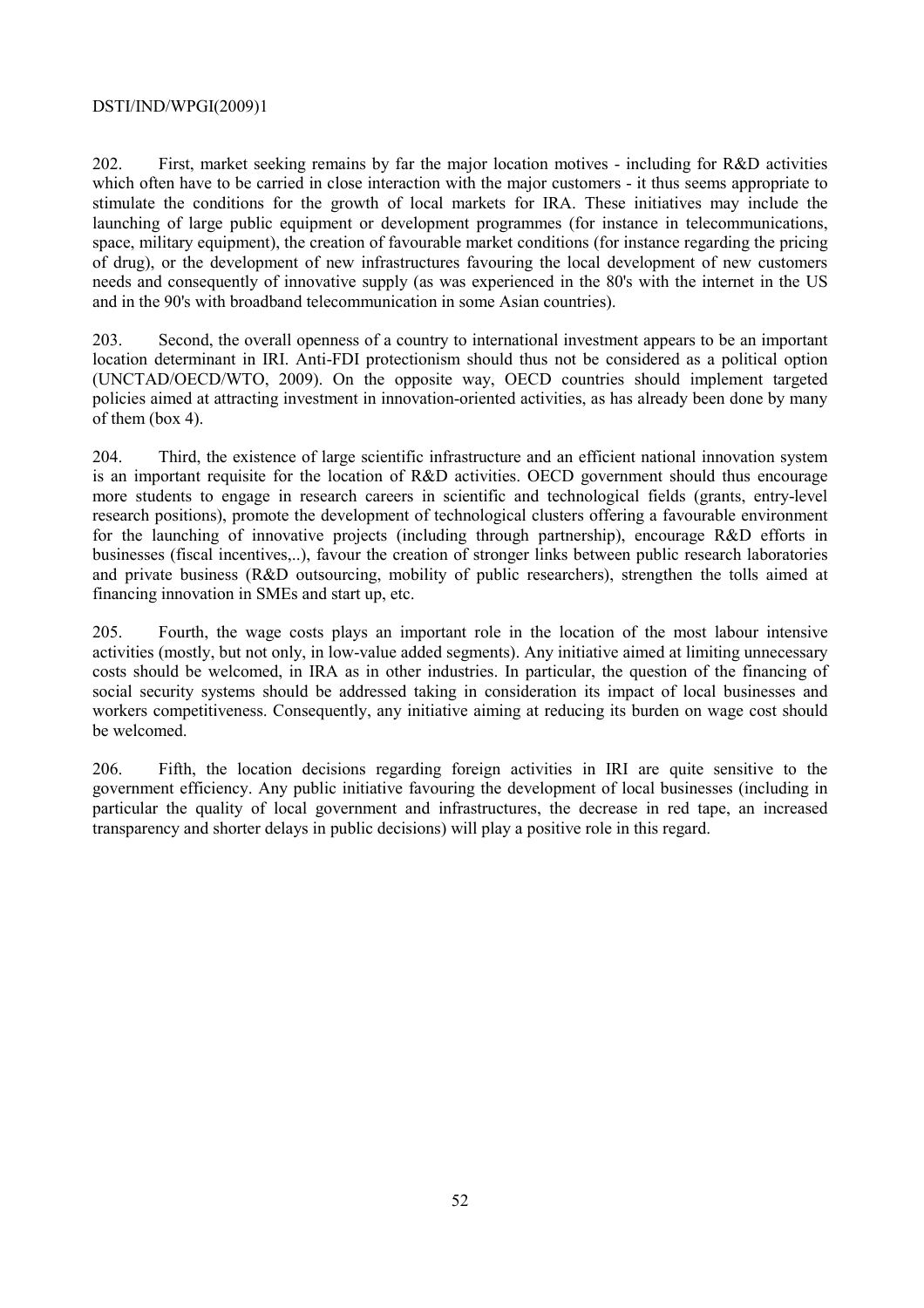#### **Box 4.** Some examples of targeted promotion policies implemented by OECD countries in innovation-intensive activities

**In the Netherlands,** The ministry of economic affairs has announced at spring 2006 a restart and a reorientation of its attractiveness policy in order to cope with the declining attractiveness of the country in traditional manufacturing activities**.** This initiative bear consequences in the following fields: 1) an increased promotion effort in activities where the Netherlands can take profit of strong assets, especially in fields where innovation is a major stake ; 2) and an increased focus on after-care, in order to face the risks of relocation of existing activities.

**In Ireland,** The Irish Development Agency (IDA) has gradually re-oriented during the 20 last years its attraction policy towards innovation-related and higher added activities, to the prejudice of traditional manufacturing activities, such as automotive and electronic assembly plants. The location of this later kind of activities had been major driving force of the initial industrial development process of the country in the 60's; but, as wages were increasing in Ireland, these projects have been progressively diverted to more attractive destination in terms of costs. By refocusing its promotion activities, Ireland has been able to take advantage of the rising wave of projects in call centres and shared services centres, as well as in ICT (software…). In the most recent years, it has developed successful promotion activities in such fields as biotechnologies, R&D centres, and finance management centres. The attraction of higher value added activities has thus made up for the relocation of labour-intensive industries, and has played a great part in the upgrading of the Irish economy as a whole. Consequently, the country position has evolved in 50 years from the situation of a semi-developed rural economy to that of a "high tech" economy the per-capita income of which are among the highest in Europe.

**In Sweden,** the Invest in Sweden Agency presently focuses its promotion activity on some key-sectors, most of them related to innovation: health, ICT (especially mobile telecommunications), activities related to the wood value-chain.

**In France,** the attraction of IRA is one of the major components of the attractiveness policy set up by the government since 2004. Among the 130 measures implemented since then, more than 30 are directly aimed at improving the attractiveness of the country for skills and talents (visiting fellowship programmes for high levels foreign researchers, adapted cursus for foreign students), as well as for decision-making centres and executives (more favourable tax system).Various incentives to R&D efforts have also been implemented or strengthened (clusters development policy, rebate on the corporate tax). Invest in France agency has focused 20% of its promotion efforts on 15 innovationrelated segments showing ac high potential, such as new materials or bio-production.

This priority given to IRA in the attractiveness policies can also be observed among the most advanced emerging and transition countries, such as South–Korea, the Czech Republic or Mexico. After having based their industrial policy on the attraction or local development of low then mid-tech manufacturing activities, those countries must now turn to more high-value added segments in order to make up for the decline of their competitiveness in labour-intensive activities, where their suffer in turn from the competition of countries with very low wages levels.

**In Northern Mexico,** the town of Mexicali, located in the state of Low-California, at the frontier between Mexico and the US, has attracted since the 60's many maquilladoras, with a strong specialisation in the manufacturing of TV screens. But, in the early 90's, it began to be confronted to the emergence of new technologies (such as flat plasma screens) and to the competition of new destinations for investment projects (Asian countries). The result has been a decline in the traditional manufacturing activities of the city. A recovery program has thus been devised in the early 2000's, based on the mastership of more innovative products and technologies: the manufacturing of components and the providing of logistic services are now being given priority as compared to the traditional assembly of TV Sets. On the longer term, the purpose of this policy is to manage a transition from a low-skill, labour-intensive manufacturing economy, to and economy based on services and innovation at all steps of the value chain. This means training programs for workers, upgrading of local suppliers, development of infrastructure, increased promotion efforts for foreign investors (including after-care for those already active in the city). According to the local development authorities, this policy might already have led to some achievements, such as the completion of investment projects in higher value added segments by firms already active in the region, and even by some new companies.

**In South Korea,** the priority publicised by Invest in Korea is « to help to turn Korea into a regional hub in North-East Asia, acting as a link between the Pacific and continental economies ». The national economy could thus rely upon new sources of growth, while the traditional powerhouse of the South Korean development (*e.g*. exports of low and medium value added manufactured products) is gradually fading off. High value added projects are considered as a priority target.

**In Singapore,** the attractiveness policy is strongly embedded in the global development model of the country. This model is not any more based in the expansion of manufacturing activities, but in information and knowledge technologies. This is why Singapore makes its best to attract R&D centres and even tertiary teaching activities, preferably to factories.

*Source*: Hatem, 2008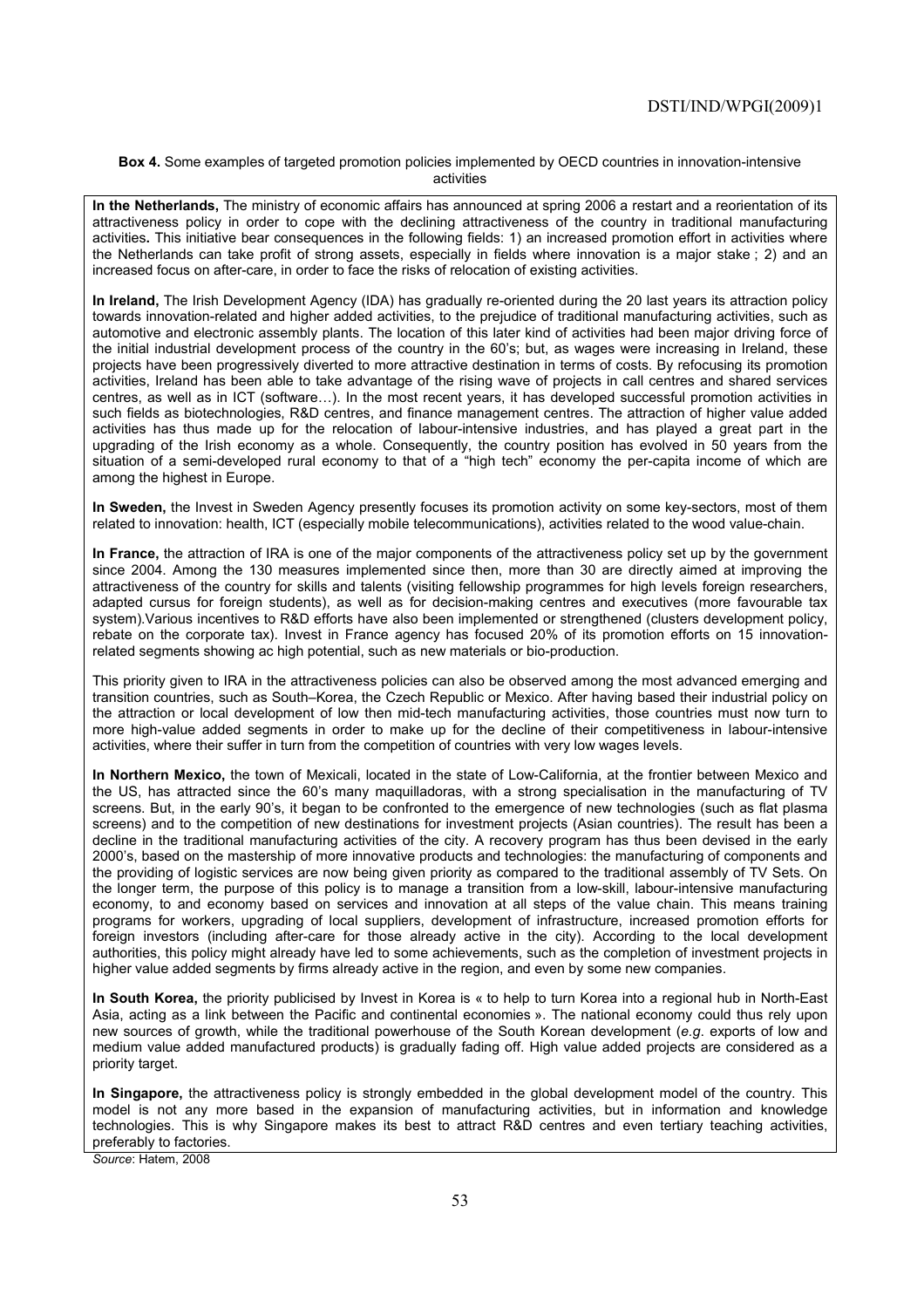### **6. CONCLUSION**

207. This study has highlighted the growing importance of MNEs' international location decision for the local development of IRAs, against the background of a quick internationalisation of these activities. In the meanwhile, the attractiveness of the most advanced countries for innovation related investment projects is increasingly challenged by emerging countries, not only for cost reasons, but also due to the quick growth of the latters' local markets and technological capabilities.

208. Using the data on the foreign presence in OECD countries available in the FATS and AFA data bases, this study has identified the size of markets, the agglomeration effects, and the openness of the country to FDI as the major generic location factors for international projects in IRI. In addition, the overall R&D and innovation-intensity of the country play a key role in the attraction of R&D activities of MNEs, while labour costs impact significantly the location decisions for the most labour intensive activities.

209. On the base of these findings, five priorities should be set in the action of OECD government to enhance their countries' attractiveness for international projects in IRI: 1) stimulate the local development of new markets for these activities; 2) foster the overall quality of the national innovation system and of each of its major components (education, R&D financing and incentives, promotion of clusters, publicprivate partnerships, etc.); 3) implement targeted promotion policies in IRA in order to attract new projects - and retain exiting activities; 4) address the question of costs (especially wages costs), in particular through fiscal reforms; and 5) improve the regulatory, administrative and technical business environment.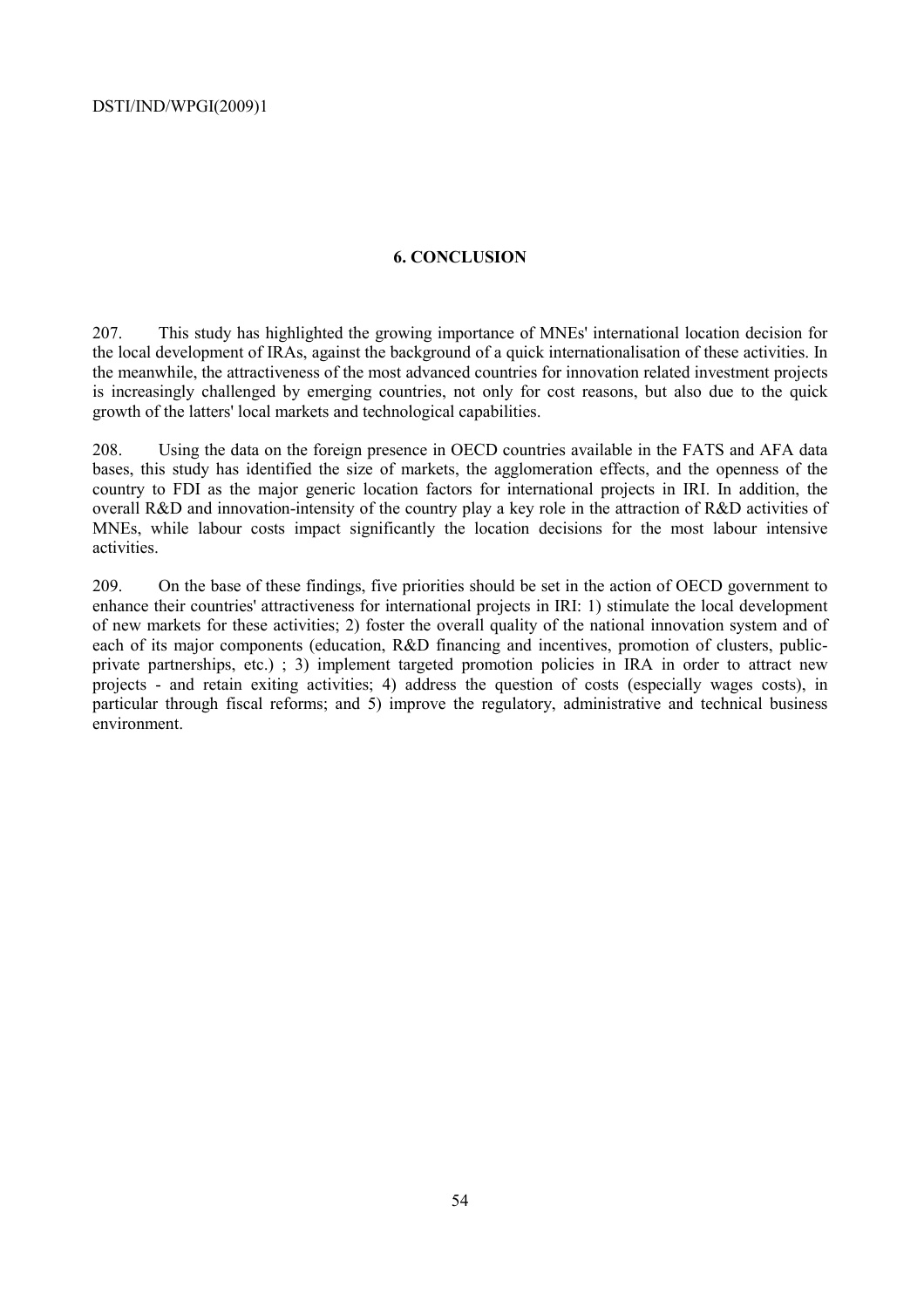#### **ANNEX 1.**

### **SOME EVIDENCES ON THE ROLE OF M&AS IN THE INTERNATIONALISATION OF INNOVATION RELATED INDUSTRIES**

#### **A. Telecommunication services industry**

Since 1995, more than 40 cross-border M&As with a value superior to 5 billion dollars have been registered worldwide in the telecommunication industry. They have been the major driving force in the build up of large multinational companies in this industry, as evidenced by the following four examples:

**Vodafone,** formed through the introduction on the stock exchange of 20% of Racal electronics, and named Vodafone in 1991, has become the world leader in mobile phone through a very active M&A strategy (acquisition of Air Touch in 1999 and Mannesmann in 2000, then Hutchinson Essar (Hong Kong) in 2007).

**France Telecom** which has been going through a privatisation process since 1997, has build up its international dimension through the purchase of Orange in 2000, then Auna in Spain in 2005. However, due to a period of financial trouble between 2002 and 2007, following the costly acquisition of Orange, it also had to divest from many companies since 2003 (Eutelsat, Telecom Argentina, Wind telecommunication, Noos, Pages Jaunes, Orange Pays-Bas, etc.).

**Deutche Telekom**, privatised in 1996, internationalised through the acquisition of One 2 One and Voice stream Wireless in the US, in 1999 and 2001 respectively.

**Telefonica** (Spain) has acquired Telecommunicacoes de Sao Paulo (Brazil) in 2000 and O2 plc (UK) in 2006.

#### **2. Pharmaceuticals**

Most of the largest MNEs active in the pharmaceutical industry have extensively relied upon crossborder M&As to build up their international presence, against the background of a concentration process, as evidenced by the following examples<sup>32</sup>:

Pfizer (USA), after having been very conservative on M&As until 2000, merged with Warner-Lambert (which had formerly acquired Parke Davis in 1970 and Agouron pharmaceuticals in 1999), then acquired Upjohn Pharmacia in  $2002^{33}$ , and finally Wyeth in 2009.

 $32$ 

Many of the information regarding the history of the build-up of large pharmaceutical MNEs through cross-border M&As hav been retrieved from the on-line Wikipedia encyclopedia.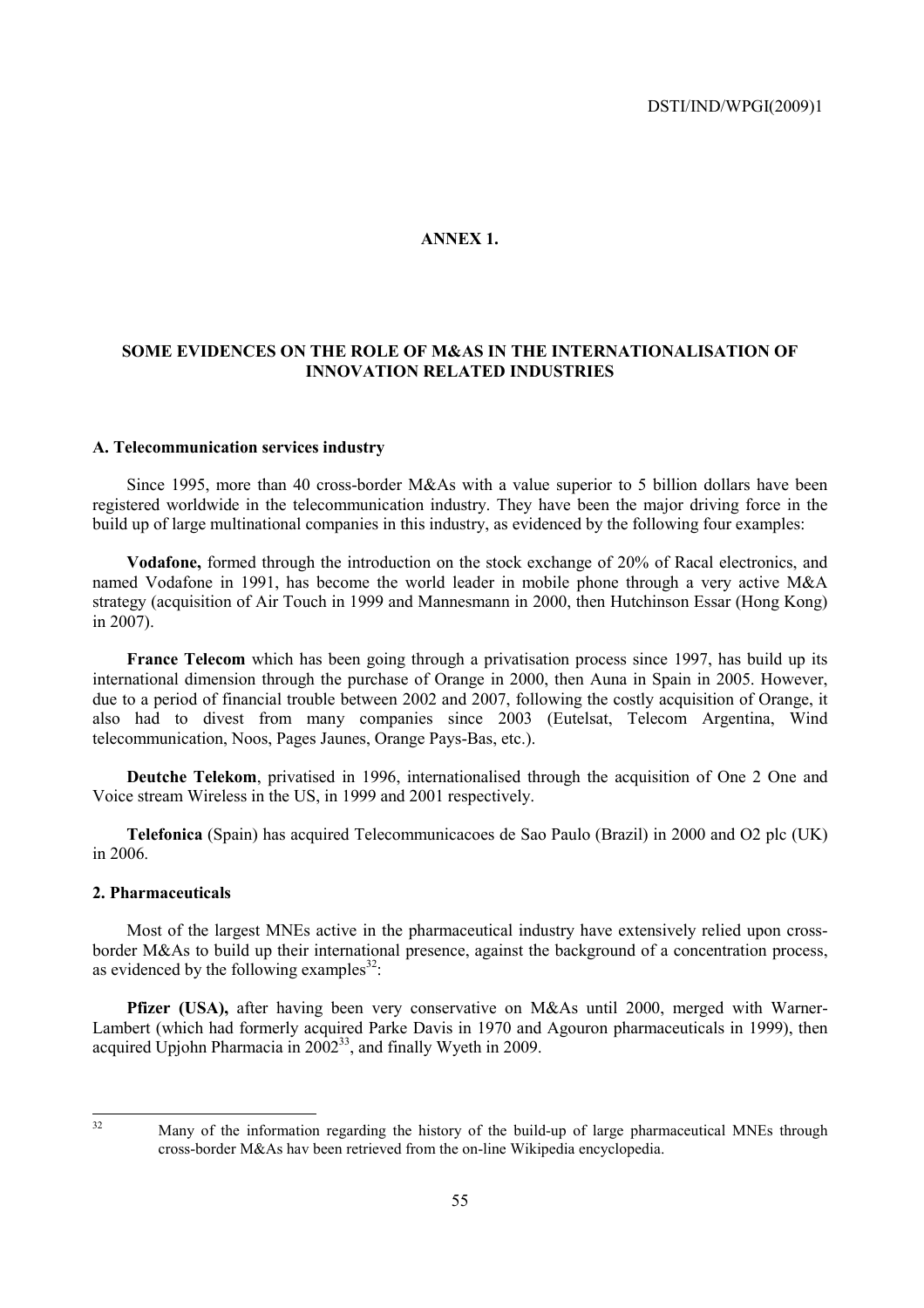**Sanofi Aventis (France)** was formed in 2004 when Sanofi-Synthelabo (itself formed by the merger between Sanofi, former subsidiary of Total, and Synthelabo, former subsidiary of L'Oreal, which also acquired Connaught form Pasteur-Merieux) acquired Aventis (formed by the merger of Rhone-Poulenc and Hoescht-Marion-Roussel, itself formed from the merger of Hoeschst, Roussel Uclaf and Marion Merrel Dow).

**Johnson & Johnson (USA)** was founded in 1886 as a company specialised in the production of bandages: It has then pursued a steady diversification since the 1900s, notably into consumer products (in the 1920s) and surgical products (in the 1940s). It also expanded into pharmaceuticals with the purchase of McNeil Laboratories, Inc., Cilag, and Janssen Pharmaceutica, and into women's sanitary products and toiletries in the 1970s and 1980s. In recent years, Johnson & Johnson has expanded into such diverse areas as biopharmaceuticals, orthopedic devices, and Internet publishing. In 2006, Johnson & Johnson has purchased Pfizer's Consumer Healthcare department.

**Astrazeneca (Sweden)** was formed in 1999 as a merger of Swedish Astra and UK Zeneca, the former pharmaceutical unit spun off in 1998 from ICI, which has long ago built its own pharmaceutical business through the acquisition of US firms. In the recent years, it has set up a large network of partnerships : with Astex for anti-cancer agents (2005), with Avanir on anti-cholesterol (2005), with Schering AG on selective glucocorticoid receptor agonists (2005), with Abbott Laboratories for the development of Crestor and TriCor (2006), with Bristol-Myers Squibb on investigational drugs (2007). It also acquired some companies, such as Cambridge Antibody Technology (2006) and MedImmune (2007).

**GSK (UK)** was formed in 2000 by the merger of Glaxo wellcome (itself formed in 1995 by the merger of Burroughs Wellcome (UK) and Glaxo Laboratories (New Zealand, then US) and Smithkline Beecham<sup>34</sup>.

**Bayer (Germany)** had already assets abroad in Europe and North America before 1914, but they were confiscated during WWI. With a few exception, such as the purchase of Miles Laboratories and 1978, it did not implement many cross-border M&as before the 90's. But things then changed somewhat, as, in 1994, Bayer AG purchased Sterling Winthrop's drug business from SmithKline Beecham and merged it with Miles Laboratories: It thereby reacquired the U.S. and Canadian trademark rights to "Bayer", as well as the ownership of the Aspirin trademark in Canada.

**Novartis** was formed in 1996 from the merger of Ciba Geigy (itself formed form the merger of the two eponym companies in 1971) and Sandoz laboratories. Novartis combined its agricultural division with that of AstraZeneca to create Syngenta in November 2000. In 2006, Novartis acquired the California-based Chiron Corporation.

**AkzoNobel (Sweden)** has a long and very rich history of mergers and divestments. Parts of the current company can be traced back to 17th century companies. The milestone mergers and divestments are the formation of AKZO in 1969, the merger with Nobel Industries in 1994 forming Akzo Nobel, the divestment of its pharmaceutical business<sup>35</sup> and the merger with ICI in 2007/2008 resulting in current day AkzoNobel. Since 1994 onwards, the company has implemented not less than 40 M&A and divestment operations.

<sup>&</sup>lt;sup>33</sup> Pharmacia & Upjohn Pharmacia was itself formed through the merger of Upjohn Pharmacia and Searle, followed by the acquisition of SUGEN.

<sup>&</sup>lt;sup>34</sup> Formed in 1995 from Beecham (UK) and Smithkline (US), Smithkline Beecham began to expand globally in the 1960's. It also bought international Clinical Laboratories in 1988.

<sup>35</sup> Which now make AkzoNobel more a chemical company than a pharmaceutical one: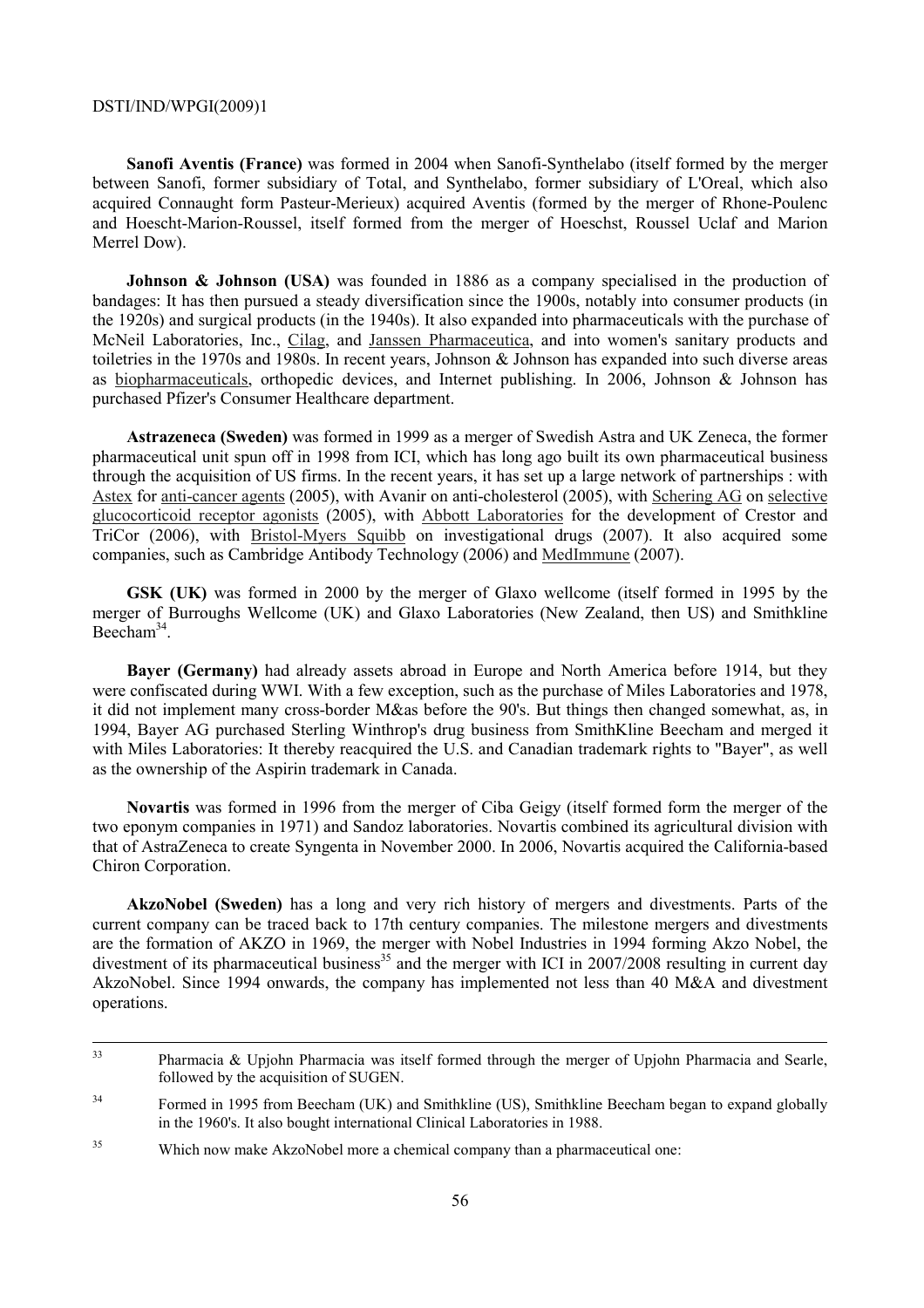#### **3. Electronics and software**

Historically, cross-border M&As have not been used as extensively in these industries as in pharmaceuticals. However, some companies, such as Philips and Sony, have a long record of using M&As as a major internationalisation modality.

**Philips (The Netherlands)** has a long record of external growth through M&As. Companies acquired by Philips through the years include Amperex, Magnavox, Signetics, Mullard, VLSI, Agilent Healthcare Solutions Group, Marconi Medical Systems, ADAC Labs, ATL Ultrasound, portions of Westinghouse Optiva Corporation, as well as the consumer electronics operations of Philco and Sylvania. Among the most recent operations are the acquisition of Lifeline Systems (2006, US), Ximis (2007, US), and Respironics (2007, US). In October 2007, it purchased a Moore Microprocessor Patent (MPP) Portfolio license from the TPL Group. But it has also filialised and sold its semi-conductors units, renamed NXP, to a consortium of investors (mainly foreign) in 2006.

**Sony (Japan/USA)** has also used extensively cross-border M&As and partnerships. After it alliance with Philips in CDs in 1982, it diversified to audio contents through the purchase of CBS Records Group in 1987, which was renamed "Sony Music Entertainment" in 1991 and merged with BMG in 2004. It acquired Columbia Pictures Entertainment, renamed "Sony Pictures Entertainment" in 1991. It also created many JV, in entertainment as well as in electronics (with Toyota industries in liquid crystal display in 1997; with Ericson in mobile phone in 2001; with Samsung electronics in LCD in 2004; with NEC in 2006 in optronics, with NXP in electronic components in 2007). It acquired MGM and United Artists (in 2005) and various start up in video games, as well as the Digital Single Lens Reflex cameras section from Konica Minolta in 2007.

Since 1995, the use of M&As has considerably grown in the electronics and software industries. 12 major cross border M&As with a value superior to 5 billion dollars have been recorded: Among the major ones – in addition to those mentioned above - were:

- The purchase of the computer peripheral equipment maker BCE (Canada) by Bay Network (USA) in 1998.
- The purchase of electronic components company AMP by Tyco International (Bermuda) in 1999.
- The merger between HP and Compaq in 2002 (Compaq had formerly bought Digital Equipment corp.) then with EDS in 2008.
- The merger between the mobile networks division of Siemens and Nokia's Network business group in 2006:
- The merger between Alcatel and Lucent in 2006.
- The purchase of software maker NAVTEQ (USA) by Nokia (Finland) in 2008.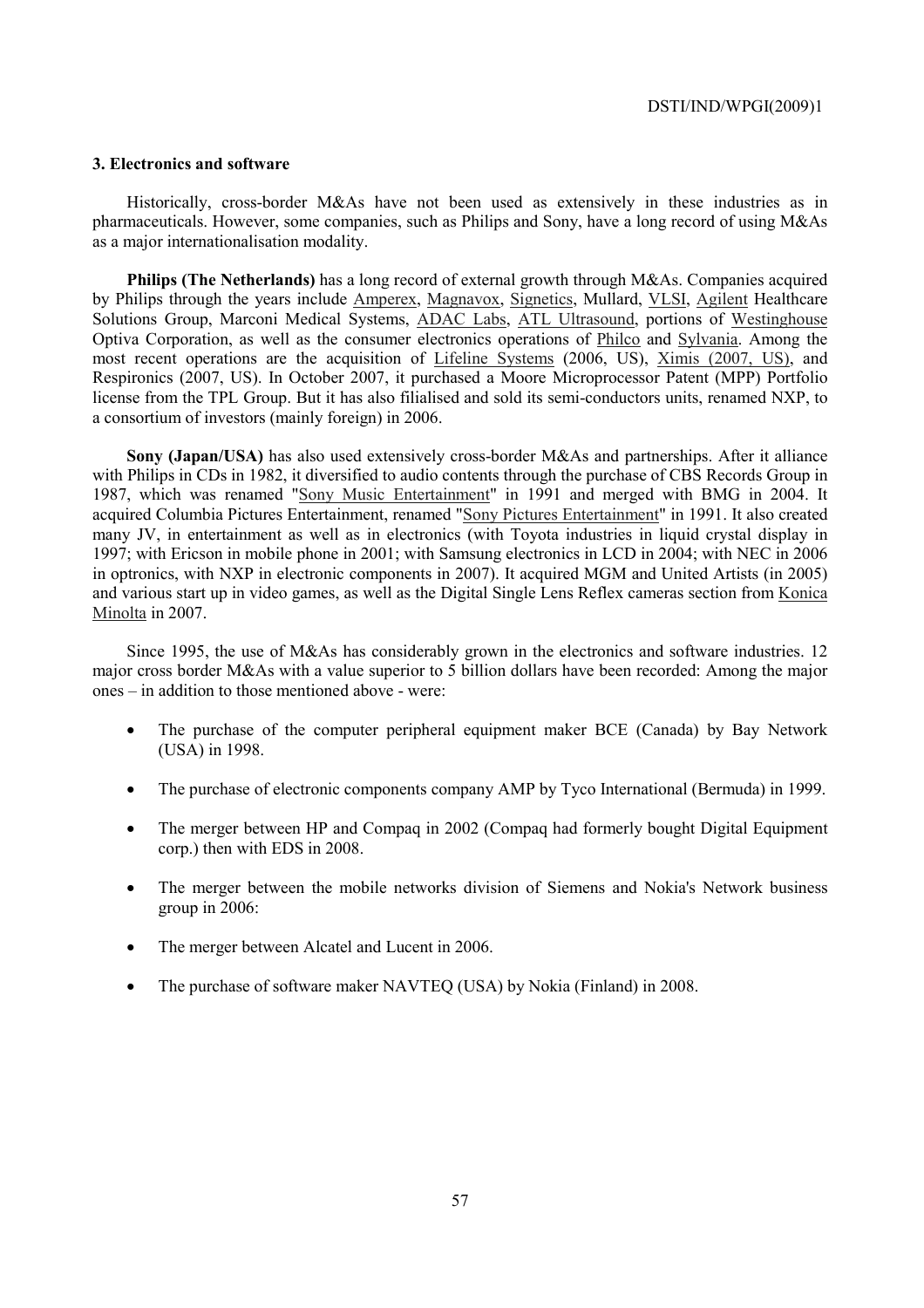## **ANNEX 2.**

### **SOME ADDITIONAL ECONOMETRIC RESULTS**

**Table A2.1.** Determinants of foreign-controlled value added location in OECD countries (additional results)

|                  | $\overline{VA_i}$ | VA <sub>i</sub> /PIB | <b>PIBPOT</b>           | <b>FRAT</b>        | <b>ENVT</b>      | HQ+MQ          | <b>EDUC</b> | PIB   | $\overline{\mathbf{c}}$                           | OBS.            | LK                       | <b>ADJ</b> |
|------------------|-------------------|----------------------|-------------------------|--------------------|------------------|----------------|-------------|-------|---------------------------------------------------|-----------------|--------------------------|------------|
|                  |                   |                      |                         |                    |                  |                |             |       |                                                   |                 | <b>FCT</b>               | R2         |
| C15tT7           |                   | 1.2<br>$(0.5)$ **    | 1.6<br>$(0.5)$ ***      | 0.4<br>$(0.1)$ *** |                  |                |             |       | $-29.0$<br>$(10)$ ***                             | 168             | 14.6                     | 0.97       |
| C <sub>24</sub>  |                   |                      | 1.1                     | 0.2                | $-0.1$           |                |             |       | $-16.*$                                           | 38:6            | $\overline{71}$          | 0.98       |
| M2423            |                   |                      | $(0.3)$ ***             | (0.0)<br>$***$     | $(0.0)$ **       |                |             |       | $(5.2)***$                                        |                 |                          |            |
| C2423            |                   | $\mathbf{1}$         | 1.4                     | 0.3                | $-0.1$           |                | 0.1         |       | $-22.5$                                           | 74              | 18.7                     | 0.98       |
|                  |                   | (0.4)<br>$***$       | (0.3)<br>$***$          | (0.2)              | (0.1)            |                | (0.4)       |       | $(\mathbf{5.1}) \\ast \ast \ast$                  |                 |                          |            |
| C29t33           |                   | 1.0                  | 1.3                     | 0.1                |                  |                |             |       | $-21.8$                                           | 73              | 32.2                     | 0.98       |
| C <sub>29</sub>  |                   | $(0.4)$ **<br>0.4    | $(0.2)$ ***<br>1.7(0.3) | (0.1)              | $-0.2$           |                |             |       | $(8.1)***$<br>$-22.2$                             | 119             | $-39.8$                  | 0.92       |
|                  |                   | (0.2)                | $***$                   |                    | (0.1)            |                |             |       | $\underset{***}{(4.9)}$                           |                 |                          |            |
|                  |                   | $***$                |                         |                    |                  |                |             |       |                                                   |                 |                          |            |
| C30t33           |                   | 0.3                  | 0.9                     | $\overline{0.3}$   |                  |                |             |       | $-9.8$                                            | 85              | 12.1                     | 0.96       |
| C30              | 0.3               | $(0.2)^{*}$          | $(0.2)***$              | $(0.2)^{*}$        |                  |                |             |       | $(4.4)$ **<br>$-0.7$                              | 95              | $\overline{\phantom{a}}$ | 0.64       |
|                  | (0.8)             |                      |                         |                    |                  |                |             |       | (17.5)                                            |                 | 139.7                    |            |
| $\overline{C31}$ |                   | 0.2                  | 0.5                     | 1                  | $-0.1$           |                |             |       | $-5.3$                                            | 102             | $-60.8$                  | 0.84       |
|                  |                   | (0.4)                | (0.6)                   | $(0.5)$ **         | (0.2)            |                |             |       | (9.6)                                             |                 |                          |            |
| C <sub>32</sub>  |                   | 0.7                  | 0.7                     | 0.3                | $-0.2$           |                |             |       | $-11.2$                                           | 95              | $-51.4$                  | 0.89       |
| C <sub>33</sub>  |                   | $(0.4)$ *<br>0.8     | (0.6)<br>1.5            | (0.5)<br>0.4       | (0.2)<br>$0.0\,$ |                |             |       | (10.8)<br>$-24.7$                                 | 91              | 7.2                      | 0.97       |
|                  |                   | $(0.3)$ ***          | $(0.2)$ ***             | (0.1)              | (0.1)            |                |             |       | (3.9)                                             |                 |                          |            |
|                  |                   |                      |                         | $***$              |                  |                |             |       | ***                                               |                 |                          |            |
| C <sub>34</sub>  |                   | 0.9                  | 1                       | 1.4                | 0.0              |                |             |       | $-19.2$                                           | 88              | $-54$                    | 0.91       |
|                  |                   | $(0.4)$ ***          | $(0.4)$ **              | (0.4)<br>$***$     | (0.2)            |                |             |       | $(\mathbf{6.5})$ ***                              |                 |                          |            |
| C352             |                   | 1.1                  |                         | 1.7                | $-0.2$           |                |             | 2.6   | $-45.0$                                           | 28              | $-17.2$                  | 0.94       |
|                  |                   | $(0.2)$ ***          |                         | $(0.9)$ *          | (0.7)            |                |             | (2.7) | (36.6)                                            |                 |                          |            |
| C64              |                   |                      | 2.2                     | 1.4                | $-0.8$           |                |             |       | $-30.4$                                           | 41              | $-7.2$                   | 0.82       |
|                  |                   |                      | $(0.6)$ ***             | $(0.6)$ **         | (0.6)            |                |             |       | (7.1)                                             |                 |                          |            |
| C65T67           |                   | 0.6                  | $\overline{2.5}$        | 1.8                |                  |                |             |       | $-34.6$                                           | 11              | 43.0                     | 0.95       |
|                  |                   | $(0.0)$ ***          | $(0.0)$ ***             | $(0.0)$ ***        |                  |                |             |       | $(0.0)$ ***                                       |                 |                          |            |
| C <sub>72</sub>  |                   | 1.4                  | 1.2                     | 0.4                |                  | 33             |             |       | $-20.3$                                           | 75              | $-42.5$                  | 0.92       |
|                  |                   | $(0.2)$ ***          | $(0.3)$ ***             | (0.3)              |                  | (1.1)<br>$***$ |             |       | (2.6)                                             |                 |                          |            |
| C <sub>73</sub>  |                   | $\overline{05}$      | $\overline{2.9}$        | $\overline{0.2}$   | $-0.1$           |                |             |       | $\overline{37.2}$                                 | 64              | $-45.8$                  | 0.92       |
|                  |                   | $(0.1)$ ***          | $(1.0)$ ***             | (0.5)              | (0.5)            |                |             |       | $(13.5)$ $\underset{***}{\scriptstyle\text{***}}$ |                 |                          |            |
| C <sub>74</sub>  |                   | 0.2                  | 1.7                     | 0.7                |                  |                |             |       | $-19.4$                                           | $\overline{88}$ |                          | 0.87       |
|                  |                   | (0.2)                | $(0.3)$ ***             | $(0.2)$ ***        |                  |                |             |       | $(5.4)***$                                        |                 | 59.98                    |            |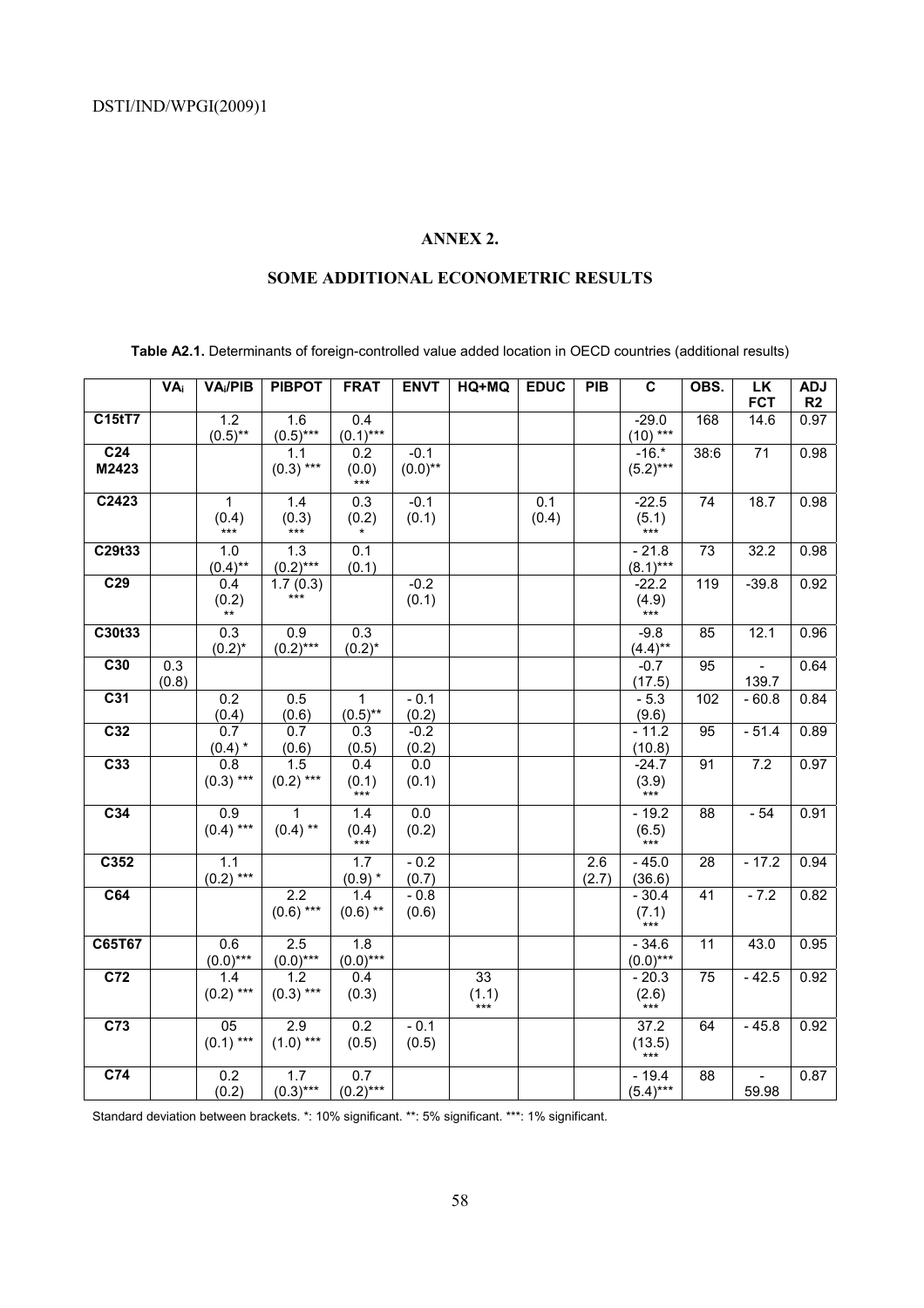|                          | <b>VA</b> <sub>i</sub>         | RD <sub>i</sub> | $RD_i/V$<br>$A_i$         | $VA_i/$<br>PIB                  | $VAE_i$<br>VAi        | <b>PIBPO</b><br>т                  | <b>ENV</b><br>т | PC<br>T                   | RD/<br>PIB                    | $\overline{\mathbf{c}}$  | <b>OBS</b>      | LK<br><b>FCT</b>         | <b>ADJ</b><br>R2 |
|--------------------------|--------------------------------|-----------------|---------------------------|---------------------------------|-----------------------|------------------------------------|-----------------|---------------------------|-------------------------------|--------------------------|-----------------|--------------------------|------------------|
| C15T3<br>$\overline{7}$  |                                |                 | 1.1<br>(0.3)<br>***       | 0.8<br>(0.4)<br>$^{\star\star}$ | 1.1<br>(0.2)<br>$***$ | 1.0<br>(0.2)<br>$***$              | 0.0<br>(0.0)    |                           |                               | 17.7<br>(5.0)<br>$***$   | $\overline{54}$ | 28.0                     | 0.99             |
| C <sub>24</sub><br>m2423 |                                |                 | 0.5<br>(0.3)              | 0.8<br>(0.7)                    | 1.0                   | 0.6<br>(0.4)                       |                 |                           | 1.0<br>(0.6)<br>$\frac{1}{1}$ | 11.1<br>(9.5)            | 54              | $-3.9$                   | 0.97             |
| C2423                    |                                |                 | 0.5<br>$(0.3)^*$          | 0.6<br>$(0.2)$ **               | 1.6<br>$(0.05)$ **    | 1.7<br>$(0.1)***$                  |                 |                           |                               | 5.8<br>$(3.4)^*$         | 61              | $\frac{1}{2}$<br>19.2    | 0.98             |
| C29t33                   |                                |                 |                           | 0.8<br>$(0.4)^*$                | 0.7<br>(0.6)          | 1.2<br>$(0.5)$ ***                 |                 |                           | 0.4<br>(0.8)                  | $-10.6$<br>(17.1)        | 61              | 15.2                     | 0.95             |
| C <sub>29</sub>          | 1.0<br>(0.3)<br>$^{\cdot}$ *** |                 | 0.5<br>(0.2)<br>***       |                                 | 1.0<br>$(0.1)$ ***    | 0.3<br>(0.6)                       |                 |                           |                               |                          | 70              | 19.2                     | 0.96             |
| C30t33                   |                                |                 | 0.2<br>(0.3)              | 1.0<br>$(0.4)$ **               | 0.9<br>$(0.2)$ ***    | 2.1<br>$(0.4)$ ***                 |                 |                           |                               | $-19.5$<br>$(6.7)$ **    | 50              | 1.2                      | 0.94             |
| C30                      |                                |                 | 0.5<br>$(0.3)^*$          | 1.1<br>(0.7)                    | 1.4<br>$(0.3)***$     | 1.4<br>(1.8)                       |                 |                           |                               | 1.4<br>(26.7)            | 48              | $-65.8$                  | 0.89             |
| C <sub>31</sub>          |                                |                 | 0.8<br>(0.5)              | 1.3<br>(0.9)                    | 1.2<br>$(0.1)***$     | 1.6<br>$(0.6)$ **                  |                 |                           |                               | 1.0<br>(14.3)            | $\overline{58}$ | $-49.5$                  | 0.91             |
| C <sub>32</sub>          |                                | 0.3<br>(0.4)    | 1.0<br>$(0.3)***$         | 1.3<br>(0.3)                    | 0.4<br>(1.1)          |                                    |                 |                           |                               | 7.4<br>(13.5)            | $\overline{53}$ | $\overline{a}$<br>46.9   | 0.92             |
| C <sub>33</sub>          |                                |                 | $\overline{1.7}$          | 1.9                             | 1.4                   | $\overline{3.0}$<br>(1.2)          | $-0.1$<br>(0.2) |                           |                               | $-7.4$<br>(12.7)         | 41              | 36.2                     | 0.92             |
| C <sub>34</sub>          |                                |                 | 1.1<br>$(0.4)$ ***        | 1.1<br>$(0.2)$ **               | 1.5<br>$(0.1)$ ***    | $\overline{1.9}$<br>$(0.3)***$     |                 |                           |                               | 6.0<br>(4.8)             | $\overline{54}$ | 27.9<br>$\boldsymbol{9}$ | 0.95             |
| C352                     |                                |                 | $\overline{0.1}$<br>(0.1) | $\overline{0.1}$<br>(0.2)       | 0.1<br>$(0.0)$ ***    | $\overline{1.0}$<br>(0.1)<br>$***$ |                 | 0.2<br>(0.1)<br>$\lambda$ |                               | $-13.1$<br>3.4)<br>$***$ | $\overline{14}$ | 27.4                     | 0.99<br>6        |
| C64                      |                                | <b>NA</b>       | <b>NA</b>                 | <b>NA</b>                       | <b>NA</b>             | <b>NA</b>                          | <b>NA</b>       | <b>NA</b>                 | <b>NA</b>                     | <b>NA</b>                |                 |                          | <b>NA</b>        |
| C65T6                    |                                | N <sub>A</sub>  | N <sub>A</sub>            | <b>NA</b>                       | N <sub>A</sub>        | <b>NA</b>                          | <b>NA</b>       | N <sub>A</sub>            | <b>NA</b>                     | <b>NA</b>                |                 |                          | N <sub>A</sub>   |
| C <sub>72</sub>          |                                | <b>NA</b>       | $\overline{NA}$           | <b>NA</b>                       | <b>NA</b>             | <b>NA</b>                          | <b>NA</b>       | <b>NA</b>                 | <b>NA</b>                     | <b>NA</b>                |                 |                          | <b>NA</b>        |
| C <sub>73</sub>          |                                | <b>NA</b>       | <b>NA</b>                 | <b>NA</b>                       | <b>NA</b>             | <b>NA</b>                          | <b>NA</b>       | <b>NA</b>                 | <b>NA</b>                     | <b>NA</b>                |                 |                          | <b>NA</b>        |
| C <sub>74</sub>          |                                | <b>NA</b>       | <b>NA</b>                 | <b>NA</b>                       | <b>NA</b>             | <b>NA</b>                          | <b>NA</b>       | <b>NA</b>                 | <b>NA</b>                     | <b>NA</b>                |                 |                          | <b>NA</b>        |

**Table A2.2.** Determinants of foreign-controlled R&D expenditures location in OECD countries (additional results)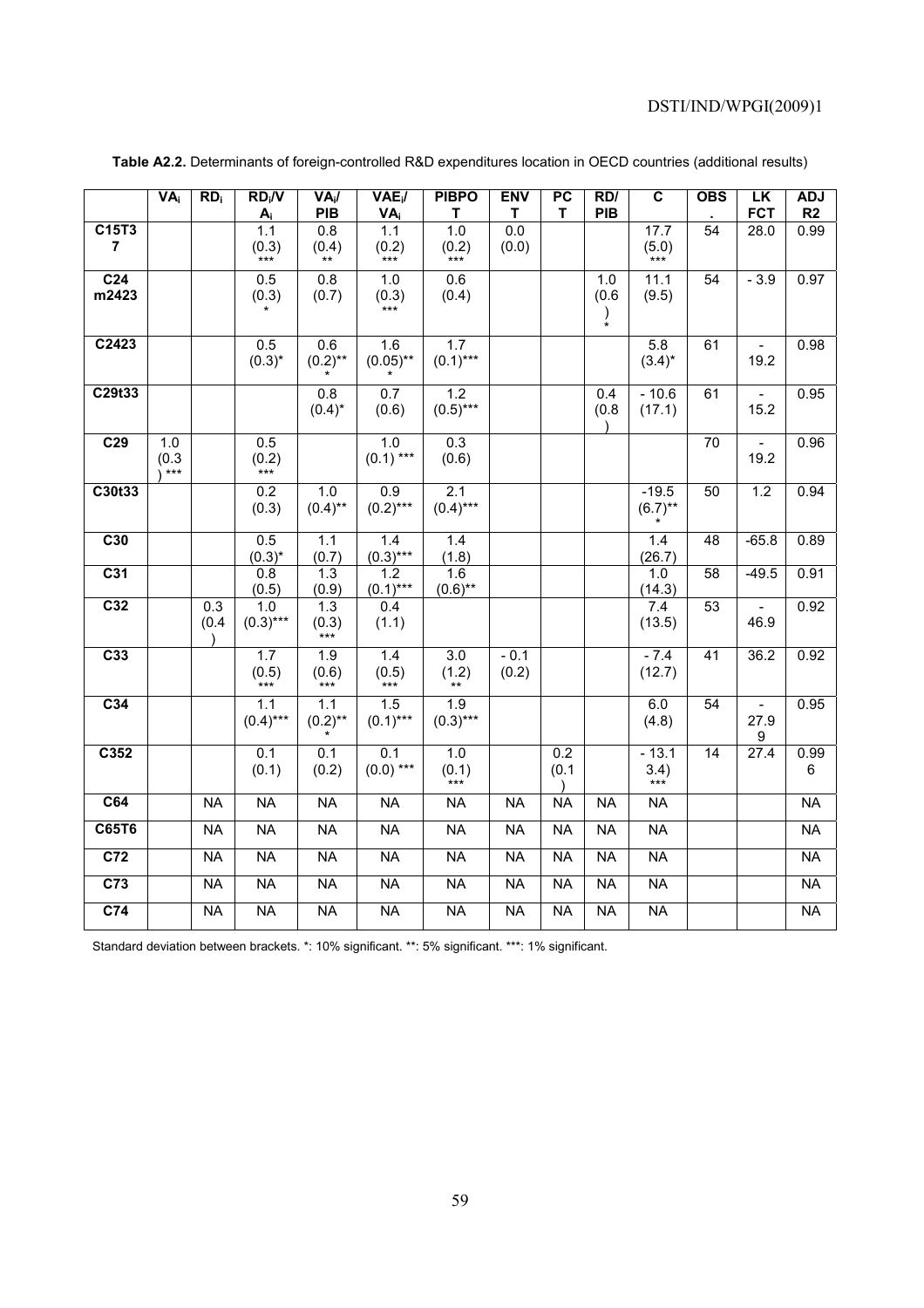|                          | <b>FRAT</b>        | HQ+MQ              | <b>ENVT</b>           | <b>INDSSAL</b>        | <b>VAE</b>            | <b>EDUC</b>               | $\overline{\mathbf{c}}$         | OBS. | <b>LK FCT</b> | <b>ADJ</b><br>R2 |
|--------------------------|--------------------|--------------------|-----------------------|-----------------------|-----------------------|---------------------------|---------------------------------|------|---------------|------------------|
| C15T37                   |                    |                    |                       | $-0.2$<br>$(0.1)$ **  | 0.5<br>(0.1)<br>***   | $\overline{0.0}$<br>(0.1) | 6.7<br>$(1.1)$ ***              | 151  | 142.9         | 0.99             |
| C <sub>24</sub><br>M2423 |                    |                    | $-0.1$<br>(0.0)       | $-0.3$<br>(0.2)       |                       | 0.1<br>(0.2)              | 8.3<br>$(0.5***$                | 82   | 89.2          | 0.995            |
| C2423                    |                    |                    |                       | $-0.8$<br>$(0.1)$ *** | 0.7<br>(0.1)<br>***   |                           | 3.5<br>$(0.4)$ ***              | 109  | 43.7          | 0.99             |
| C29t33                   |                    |                    | $-0.2$<br>$(0.1)^*$   | $-0.6$<br>$(0.1)$ *** | 0.5<br>(0.1)<br>$***$ |                           | 6.7<br>$(0.7)$ ***              | 78   | 86.6          | 0.99             |
| C <sub>29</sub>          |                    |                    |                       | $-0.7$<br>$(0.0)$ *** | 1.0<br>(0.0)<br>$***$ | 0.2<br>(0.1)              | 2.6<br>$(0.2)$ ***              | 141  | $-11.2$       | 0.95             |
| C30t33                   |                    |                    |                       | $-0.9$<br>$(0.2)$ *** | 0.6<br>(0.1)<br>$***$ | 0.0<br>(0.1)              | $\overline{5.7}$<br>$(0.9)$ *** | 101  | 85.3          | 0.99             |
| C30                      |                    |                    |                       | $-0.8$<br>$(0.3)$ *** | 0.8<br>(0.1)<br>$***$ |                           | $\overline{3.8}$<br>$(0.4)$ *** | 103  | $-28.2$       | 0.94             |
| C <sub>31</sub>          |                    |                    | $-0.1$<br>(0.1)       | $-1.5$<br>$(0.3)$ *** | 0.7<br>(0.0)<br>$***$ |                           | 4.1<br>$(0.2)$ ***              | 108  | 20.1          | 0.97             |
| C <sub>32</sub>          |                    |                    | $-0.2$<br>(0.1)       | $-1.3$<br>$(0.2)$ *** | 0.6<br>(0.1)<br>$***$ |                           | 4.7<br>$(0.4)$ ***              | 100  | 38.8          | 0.98             |
| $\overline{C33}$         |                    | 0.1<br>(0.4)       | $-0.2$<br>$(0.0)$ *** | 0.0<br>(0.2)          | 0.4<br>(0.1)<br>$***$ |                           | 6.0<br>$(4.1)$ ***              | 85   | 60.0          | 0.99             |
| C <sub>34</sub>          |                    |                    | $-0.1$<br>(0.1)       | $-1.0$<br>$(0.1)$ *** | 0.8<br>(0.0)<br>$***$ | 0.0<br>(0.1)              | $\overline{3.9}$<br>$(0.4)$ *** | 94   | 40.6          | 0.99             |
| C352                     |                    |                    | 0.0<br>(0.2)          | $-0.1$<br>(0.2)       | 0.8<br>(0.0)<br>$***$ |                           | $\overline{3.5}$<br>$(0.3)$ *** | 35   | 21.2          | 0.99             |
| C64                      |                    |                    |                       | $-1.5$<br>$(0.6)$ *** | 0.9<br>(0.1)<br>$***$ | 0.8<br>$(0.3)$ **         | 0.4<br>(0.6)                    | 38   | 12.1          | 0.91             |
| C65T67                   | 1.0<br>(0.4)<br>** | 8.7<br>$(0.6)$ *** | $-0.8$<br>$(0.1)$ *** |                       | 0.3<br>(0.1)<br>***   |                           | $-34.0$<br>(2.2)                | 17   | 9.2           | 0.98             |
| C <sub>72</sub>          |                    |                    |                       | $-0.1$<br>(0.3)       | 0.6<br>(0.1)<br>***   | 0.4<br>$(0.2)$ **         | 5.1<br>$(0.6)$ ***              | 80   | 9.4           | 0,97             |
| C <sub>73</sub>          |                    |                    |                       | $-0.5$<br>(1.7)       | 1.2<br>(0.2)<br>$***$ | 1.3<br>(2.0)              | $-0.6$<br>(2.9)                 | 66   | $-96.0$       | 0.83             |
| C <sub>74</sub>          |                    | 0.1<br>(0.5)       | $-1.0$<br>$(0.3)$ *** | 0.7<br>$(0.1)$ ***    |                       |                           | 4.6<br>$(1.7)***$               | 74   | $-3.3$        | 0.94             |

**Table A2.3.** Determinants of foreign-controlled employment location in OECD countries (additional results)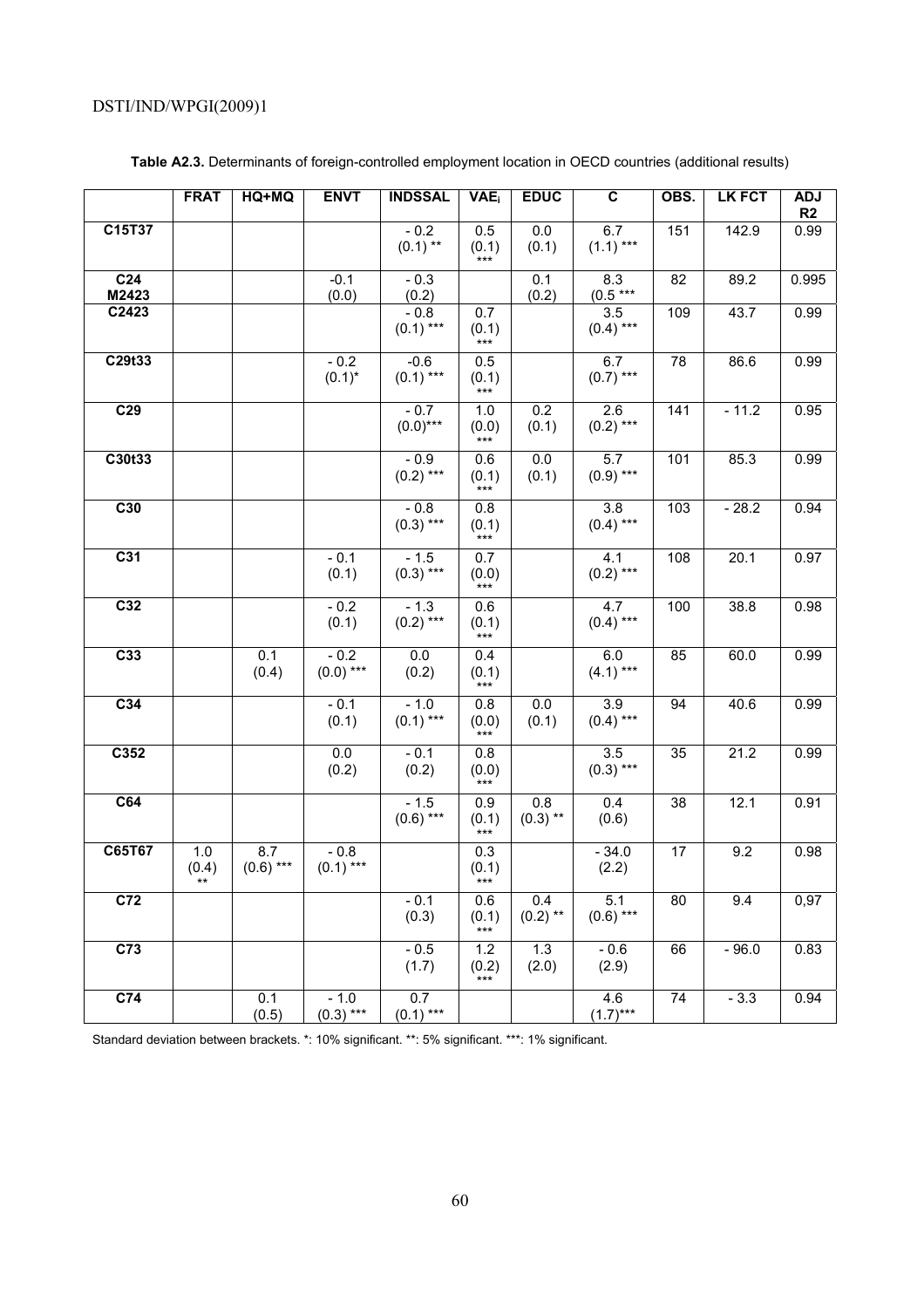|                  | $VA_i$    | VA <sub>i</sub> /PIB | <b>PIBPOT</b>    | <b>FRAT</b>               | <b>ENVT</b>      | <b>KSTO</b>      | C                | OBS.             | <b>LK FCT</b> | <b>ADJ</b><br>R2 |
|------------------|-----------|----------------------|------------------|---------------------------|------------------|------------------|------------------|------------------|---------------|------------------|
| C15t37           |           |                      | 0.4              | 0.8                       |                  | 0.6              | $-5.2$           | 163              | 79.7          | 0.99             |
|                  |           |                      | $(0.2)^{*}$      | $(0.1)***$                |                  | $(0.3)$ **       | $(1.6)***$       |                  |               |                  |
| C <sub>24</sub>  |           | 0.9                  | $\overline{1.2}$ | 0.6                       |                  |                  | $-20.6$          | 49               | 23.3          | 0.99             |
| M2423            |           | $(0.2)***$           | $(0.2)$ ***      | $(0.0)$ ***               |                  |                  | $(3.3)***$       |                  |               |                  |
| C2423            |           | 0.7                  | 1.3              | 0.4                       |                  |                  | $-20.6$          | 53               | 7.3           | 0.99             |
|                  |           | (0.7)                | $(0.3)$ ***      | $(0.0)$ ***               |                  |                  | $(9.0)$ **       |                  |               |                  |
| C29t33           |           | 0.9                  | 0.4              | 0.8                       |                  |                  | $-10.0$          | 56               | 27.9          | 0.99             |
|                  |           | $(0.5)^*$            | (0.3)            | $(0.1)$ ***               |                  |                  | $(3.1)***$       |                  |               |                  |
| C <sub>29</sub>  |           |                      | 0.6              | 0.7                       | $-0.1$           | 1.3              | $-16.2$          | $\overline{48}$  | $-16.2$       | 0.88             |
|                  |           |                      | $(1.2)***$       | $(0.3)***$                | (0.1)            | $(0.5)$ ***      | (13.0)           |                  |               |                  |
| C30t33           | 0.1       |                      | 0.3              | 0.7                       |                  |                  | $-2.7$           | $\overline{56}$  | 7.2           | 0.98             |
|                  | (0.4)     |                      | (0.8)            | $(0.1)$ ***               |                  |                  | (4.0)            |                  |               |                  |
| C30              | 0.4       |                      | 0.4              | 1.3                       | $-0.1$           |                  | $-13.4$          | 109              | $-132.6$      | 0.91             |
|                  | (0.3)     |                      | (1.4)            | $(0.4)$ ***               | (0.4)            |                  | (17.7)           |                  |               |                  |
| C31              | <b>NA</b> | <b>NA</b>            | $\overline{NA}$  | <b>NA</b>                 | <b>NA</b>        | <b>NA</b>        | <b>NA</b>        | <b>NA</b>        | <b>NA</b>     | <b>NA</b>        |
| C <sub>32</sub>  |           | 0.9                  | 0.6              | 1.2                       | $-0.4$           |                  | $-13.2$          | $\overline{113}$ | $-73.8$       | 0.95             |
|                  |           | $(0.3)$ ***          | (0.4)            | $(0.2)$ ***               | $(0.2)^{*}$      |                  | $(5.7)$ **       |                  |               |                  |
| C <sub>33</sub>  |           |                      | $\overline{2.7}$ | 0.1                       |                  |                  | $-34.7$          | 83               | $-83.4$       | 0.94             |
|                  |           |                      | $(1.0)$ ***      | (0.3)                     |                  |                  | $(15)$ **        |                  |               |                  |
| C <sub>34</sub>  |           | 0.4                  | 2.3              | 0.0                       |                  |                  | $-31.4$          | 177              | $-261.0$      | 0.79             |
|                  |           | (0.8)                | $(0.8)$ ***      | (0.6)                     |                  |                  | (11.3)           |                  |               |                  |
| C352             |           | $\overline{0.2}$     | $\overline{3.2}$ | $\overline{0.2}$          | $-0.5$           |                  | $-46.8$          | $\overline{23}$  | 10.8          | 0.995            |
|                  |           | (0.2)                | $(1.4)$ **       | (0.7)                     | (0.2)            |                  | $(18.3)$ **      |                  |               |                  |
| C64              |           | $\overline{9.1}$     | 18.7             |                           |                  |                  | $-238.6$         | 26               | $-38.2$       | 0.73             |
|                  |           | $(3.4)$ **           | $(3.9)***$       |                           |                  |                  | $(50)$ **        |                  |               |                  |
| C65T67           |           |                      | 0.7              | 1.4                       | $-0.2$           | $\overline{0.3}$ | $-8.0$           | 94               | 6.1           | 0.97             |
|                  |           |                      | $(0.3)***$       | $\frac{(0.2)^{***}}{1.2}$ | $(0.0)$ ***      | (0.4)            | $(1.5)***$       |                  |               |                  |
| $\overline{C72}$ |           | 0.2                  | 2.7              |                           | 0.3              |                  | 36.6             | 50               | $-17.0$       | 0.95             |
|                  |           | (0.3)                | $(0.6)$ ***      | $\frac{(0.2)^{***}}{1.2}$ | (0.2)            |                  | $(8.6)***$       |                  |               |                  |
| C <sub>73</sub>  |           | 0.2                  | 2.2              |                           | $\overline{1.7}$ |                  | $-30.8$          | 38               | $-26.2$       | 0.95             |
|                  |           | $(0.0)$ ***          | $(12)^{*}$       | $(0.5)$ ***               | $(0.6)$ ***      |                  | $(17.2)^*$       |                  |               |                  |
| C <sub>74</sub>  | 0.1       |                      | $\overline{2.0}$ |                           |                  |                  | $\overline{2.2}$ | 59               | $-36.9$       | 0.93             |
|                  | (0.9)     |                      | $(0.1)$ ***      |                           |                  |                  | $(0.9)$ **       |                  |               |                  |

**Table A2.4.** Determinants of FDI location in OECD countries (additional results)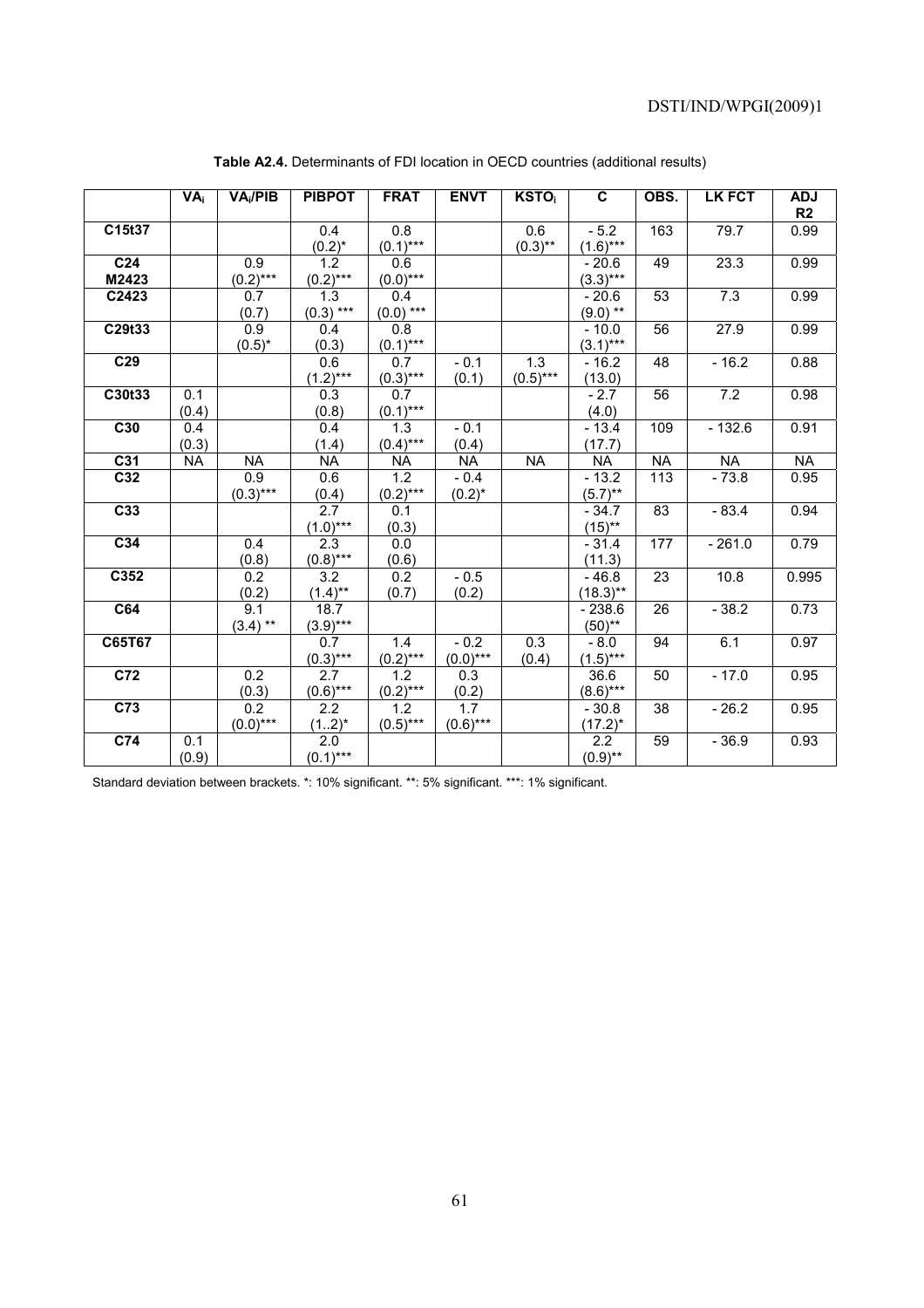|                 | <b>PIBPOT</b>    | <b>FRAT</b>      | <b>ENVT</b> | NE <sub>i</sub> | C          | OBS.      | <b>LK FCT</b> | ADJ R <sub>2</sub> |
|-----------------|------------------|------------------|-------------|-----------------|------------|-----------|---------------|--------------------|
| C15T37          |                  | 0.5              | $-0.1$      | 0.0             | 5.1        | 47        | $-16.0$       | 0.92               |
|                 |                  | $(0.1)$ ***      | (0.1)       | (0.1)           | $(1.3)***$ |           |               |                    |
| C <sub>24</sub> | 0.1              | 0.2              | $-0.1$      | 0.2             | 2.0        | 86        | 56.5          | 0.97               |
| M2423           | (0.1)            | $(0.1)$ **       | (0.0)       | $(0.1)^*$       | (1.9)      |           |               |                    |
| C2423           | $-0.2$           | 0.3              | 0.0         | 0.7             | 1.1        | 86        | 32.0          | 0.98               |
|                 | (0.2)            | 80.2)            | (0.2)       | $(0.1)***$      | (2.1)      |           |               |                    |
| C29t33          | $0.\overline{8}$ | 0.1              | $-0.1$      | 0.1             | $-7.6$     | 94        | 28.3          | 0.96               |
|                 | $(0.3)***$       | $(0.1)^*$        | (0.1)       | (0.1)           | $(4.2)^*$  |           |               |                    |
| C <sub>29</sub> | 0.4              | 0.4              | $-0.1$      | 0.1             | $-2.2$     | 129       | 44.5          | 0.97               |
|                 | $(0.2)^{*}$      | $(0.1)$ ***      | $(0.0)$ *** | (0.1)           | (2.7)      |           |               |                    |
| C30t33          | 1.1              | $\overline{0.2}$ | $-0.1$      | 0.1             | $-12.2$    | 94        | $-67.8$       | 0.76               |
|                 | $(0.5)$ **       | $(0.1)$ **       | (0.1)       | (0.1)           | $(7.6)^*$  |           |               |                    |
| C30             | 0.1              |                  |             | 0.1             | 1.1        | 145       | $-24.6$       | 0.94               |
|                 | (0.3)            |                  |             | (0.1)           | (4.0)      |           |               |                    |
| C <sub>31</sub> | 0.2              | 0.2              |             | 0.3             | $-1.5$     | 163       | $-8.0$        | 0.92               |
|                 | (0.3)            | $(0.1)$ **       |             | $(0.1)$ **      | (3.5)      |           |               |                    |
| C32             | 0.4              | $0.\overline{5}$ | $-0.1$      | 0.1             | $-4.6$     | 116       | $-1.4$        | 0.92               |
|                 | $(0.2)$ **       | $(0.2)***$       | (0.2)       | $(0.1)$ **      | (3.5)      |           |               |                    |
| C <sub>33</sub> | 0.8              | $\overline{0.3}$ | $-0.2$      | 0.1             | $-9.6$     | 114       | 8.9           | 0.96               |
|                 | $(0.4)$ **       | $(0.1***$        | $(0.1)$ *** | (0.1)           | $(4.9)$ ** |           |               |                    |
| C34             | 0.7              | $\overline{0.3}$ |             | 0.3             | $-10.2$    | 152       | $-4.7$        | 0.96               |
|                 | $(0.2)$ ***      | $(0.1)$ ***      |             | (0.3)           | $(3.3)***$ |           |               |                    |
| C352            | 0.5              | 0.3              |             | 0.2             | $-8.0$     | 97        | $-6.3$        | 0.95               |
|                 | $(0.3)^*$        | (0.2)            |             | (0.2)           | $(3.7)$ ** |           |               |                    |
| C64             | <b>NA</b>        | <b>NA</b>        | <b>NA</b>   | <b>NA</b>       | <b>NA</b>  | <b>NA</b> | <b>NA</b>     | <b>NA</b>          |
| C65T67          | <b>NA</b>        | <b>NA</b>        | <b>NA</b>   | <b>NA</b>       | <b>NA</b>  | <b>NA</b> | <b>NA</b>     | <b>NA</b>          |
| C72             | <b>NA</b>        | <b>NA</b>        | <b>NA</b>   | <b>NA</b>       | <b>NA</b>  | <b>NA</b> | <b>NA</b>     | <b>NA</b>          |
| C73             | <b>NA</b>        | <b>NA</b>        | <b>NA</b>   | <b>NA</b>       | <b>NA</b>  | <b>NA</b> | <b>NA</b>     | <b>NA</b>          |
| C74             | <b>NA</b>        | <b>NA</b>        | <b>NA</b>   | <b>NA</b>       | <b>NA</b>  | <b>NA</b> | <b>NA</b>     | <b>NA</b>          |
|                 |                  |                  |             |                 |            |           |               |                    |

**Table A2.5.** Determinants of foreign-controlled foreign subsidiaries location in OECD countries (additional results)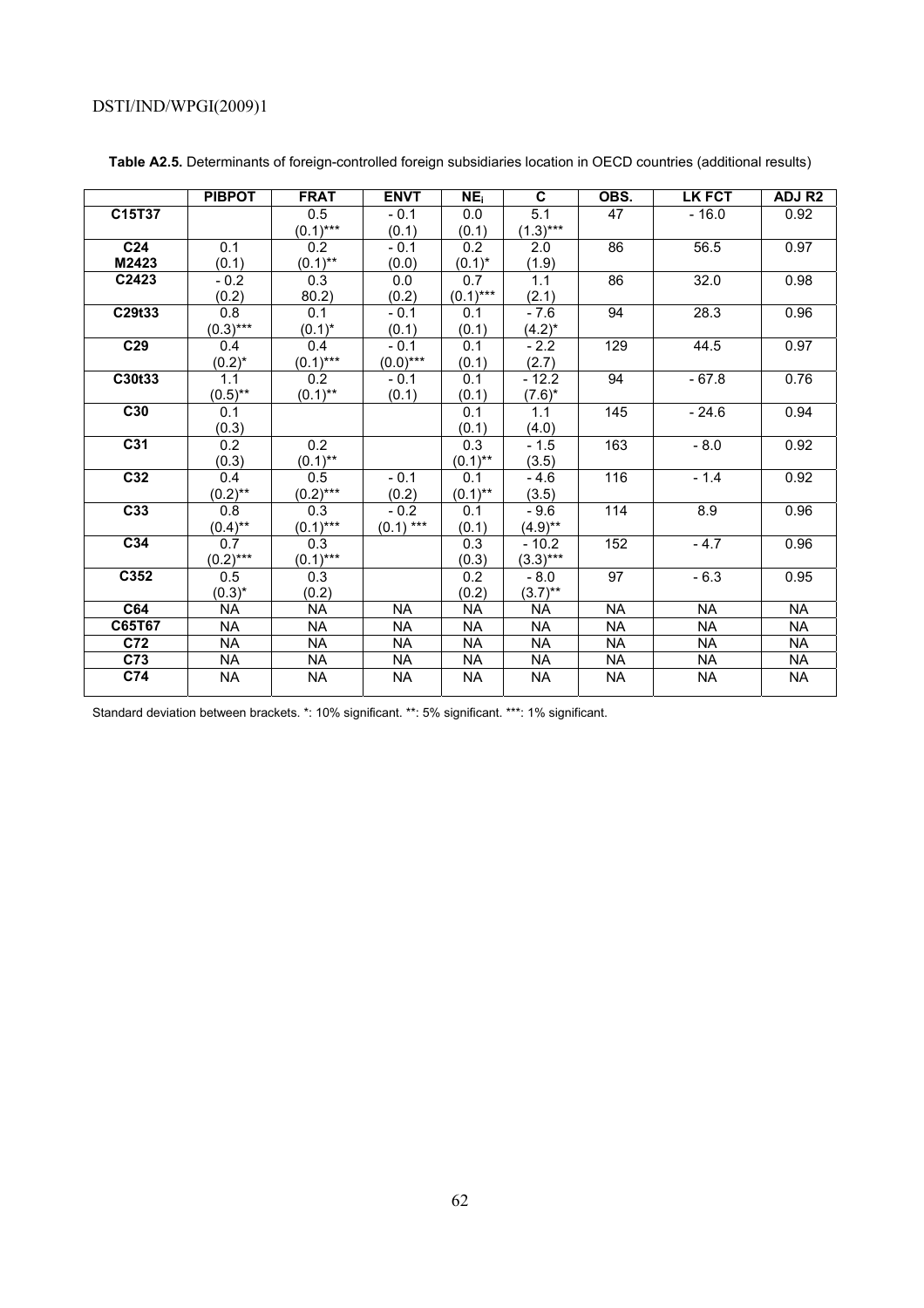# **ANNEX 3.**

# **TABLES AND FIGURES**

**Table A3.1.** Share of foreign control in turnover for a selected sample of OECD countries and industries, 1991-2006.

| Year        |                                  | 1991                        | 1992                        | 1994                        | 1995                        | 1997                 | 1999                        | 2000 | 2003                        | 2004                 | 2005 | 2006               |
|-------------|----------------------------------|-----------------------------|-----------------------------|-----------------------------|-----------------------------|----------------------|-----------------------------|------|-----------------------------|----------------------|------|--------------------|
| Czech       | Total machinery and              |                             |                             |                             |                             |                      |                             |      |                             |                      |      |                    |
| republic    | equipment<br>Motor vehicles      | аń.                         | $\sim$                      | $\sim$                      | $\mathcal{L}_{\mathcal{A}}$ | $\ddot{\phantom{a}}$ |                             | 40.8 | 59.9                        | 65.2                 | 63.4 | 63.9               |
| Finland     | Total machinery and              |                             |                             |                             |                             | 70.5                 | 81.3                        | 88.8 | 90.5                        | 93.1                 | 93.4 | 91.7               |
|             | equipment                        | $\ddot{\phantom{a}}$        | $\ddot{\phantom{a}}$        |                             |                             | ä,                   | 18.7                        |      | ä,                          | à.                   | 13.2 |                    |
|             | Motor vehicles                   | $\ddot{\phantom{1}}$        | $\mathcal{L}_{\mathcal{A}}$ | 6.7                         | $\ddot{\phantom{a}}$        | ä.                   | $\mathcal{L}_{\mathcal{A}}$ | 17.1 | $\mathbf{r}$                | $\ddot{\phantom{1}}$ | 29.7 | 34.8               |
|             | Post<br>and                      |                             |                             |                             |                             |                      |                             |      |                             |                      |      |                    |
|             | telecommunications               |                             |                             |                             |                             |                      |                             |      |                             |                      |      |                    |
| France      | All chemical products            | à.                          | $\mathcal{L}_{\mathcal{A}}$ | 44.5                        | 46.1                        | 45.4                 | 44.6                        | 44.6 | 45.4                        | 45.8                 | 45.8 | 42.2               |
|             | Total machinery and<br>equipment | $\ddot{\phantom{1}}$        | $\mathcal{L}_{\mathcal{A}}$ | 42.2                        | 44.9                        | 48.5                 | 50.4                        | 50.7 | 48.9                        | 47.1                 | 45.9 | 44.1               |
|             | Motor vehicles                   |                             | $\ddotsc$                   | 16.7                        | 18.4                        | 14.5                 | 13.2                        | 15.1 | 15.6                        | 12.4                 | 13.4 | 13.8               |
| Germany     | All chemical products            | 25.5                        | 25.5                        | 19.8                        | 19.8                        | 20.7                 | 16.1                        | 9.1  | 47.7                        | à.                   | 54.3 | 55.2               |
|             | Total machinery and              |                             |                             |                             |                             |                      |                             |      |                             |                      |      |                    |
|             | equipment                        | 14.4                        | 14.6                        | 12.1                        | 13.1                        | 11.1                 | 10                          | 12.4 | 25.8                        | à.                   | 26.3 | 24.9               |
|             | Motor vehicles                   | 20.7                        | 21.1                        | 22                          | 20.1                        | 18.8                 | 9.3                         | 8.5  | 17.4                        | 17.5                 | 17.8 | 17.2               |
| Japan       | All chemical products            |                             | 3.5                         | 5.1                         | 3.9                         | 5                    | 4.7                         | 4.7  | 5.5                         | 5.8                  |      | $\sim$             |
| Netherlands | Motor vehicles                   | $\ddot{\phantom{a}}$        |                             | $\sim$                      | 25.2                        | 10.5                 | 33.1                        | 36.6 | $\ddot{\phantom{a}}$        | 77.7                 | 76   | $\sim$             |
| Norway      | All chemical products            | ä,                          |                             |                             | $\sim$                      | $\ddot{\phantom{a}}$ | 41.8                        |      | ÷.                          |                      |      | 38.5               |
|             | Total machinery and              |                             |                             |                             |                             |                      |                             |      |                             |                      |      |                    |
|             | equipment<br>Motor vehicles      | $\ddot{\phantom{a}}$        |                             |                             | $\ddot{\phantom{a}}$        | 29.8                 |                             |      | $\ddotsc$                   |                      |      | 40                 |
| Poland      | All chemical products            | $\ddot{\phantom{1}}$        | $\ddot{\phantom{a}}$        | ä,                          | $\ddotsc$                   | 8.5                  | 21.1                        |      |                             |                      |      | 32.4               |
|             | Total machinery and              | $\mathbf{r}$ .              | $\mathbf{r}$ .              | $\sim$                      | $\ddot{\phantom{a}}$        | 13.4                 | 24                          | 21.8 | 29.4                        | 28.9                 | 30.2 | $\sim$             |
|             | equipment                        | $\ddot{\phantom{a}}$        | $\ddot{\phantom{a}}$        | $\mathcal{L}_{\mathcal{A}}$ |                             | 23.1                 | 40.1                        | 45.1 | 54.6                        | 54.7                 | 53.6 |                    |
|             | Motor vehicles                   | $\ddot{\phantom{1}}$        | $\bar{\mathbf{r}}$          | $\bar{\Omega}$              | $\ddot{\phantom{1}}$        | 46.3                 | 85.9                        | 86.4 | 88.3                        | 90.8                 | 86.6 | 86.2               |
|             | Motor vehicles                   | $\mathbf{r}$ .              | $\sim$                      | $\sim$                      | $\sim$                      | 41.5                 | 26                          | 26.9 | 68.8                        | 84.4                 | 84.1 | $\bar{\mathbf{r}}$ |
| Spain       | Motor vehicles                   |                             |                             |                             |                             |                      | 70.1                        | 81.1 | 75.3                        | 73.3                 | 73.7 | 74.3               |
| Sweden      | All chemical products            | 30.3                        | 28.7                        | 36.8                        | 49.5                        | 45.5                 | 62.1                        | 64   | 72.9                        | 65.9                 | 74.8 | 76.5               |
|             | Total machinery and              |                             |                             |                             |                             |                      |                             |      |                             |                      |      |                    |
|             | equipment                        | 35                          | 33                          | 25.4                        | 28.9                        | 18.5                 | 17.9                        | 24.7 | 32.1                        | 30.5                 | 34.1 | 34.5               |
|             | Motor vehicles                   | 2.8                         | 4.1                         | 2.7                         | 4.7                         | 5.5                  | 45.2                        | 54.2 | 53                          | 54.3                 | 54.5 | 52.5               |
| Turkey      | All chemical products            | Ω.                          | 15.9                        | 16.9                        | 18.9                        | 19.1                 | 19                          | 22.1 | $\mathcal{L}_{\mathcal{A}}$ | $\ddot{\phantom{1}}$ | Ω.   | $\sim$             |
|             | Total machinery and              |                             | 13.3                        | 19.8                        | 22                          | 26.2                 | 30.5                        | 27.7 |                             |                      |      |                    |
|             | equipment<br>Motor vehicles      | $\mathcal{L}_{\mathcal{A}}$ |                             |                             |                             |                      |                             |      | аś.                         | $\ddot{\phantom{1}}$ | Ω.   | $\sim$             |
| United      | All chemical products            | $\mathbf{r}$ .              | 35.7                        | 36.2                        | 34                          | 34                   | 37.7                        | 48.4 |                             |                      |      |                    |
| Kingdom     | Total machinery and              | $\sim$                      | $\mathbf{r}$                |                             | $\ddot{\phantom{a}}$        | 40.8                 | a.                          | ä,   | 53.1                        | 53.6                 | 53.9 | 47.1               |
|             | equipment                        |                             |                             |                             |                             | 43.4                 |                             |      | 50.3                        | 45.9                 | 46.5 | 48.1               |
|             | Motor vehicles                   |                             |                             |                             |                             | 73.3                 |                             |      | 70.5                        | 81.8                 | 80.9 | 85                 |

*Source*: OECD, AFA data base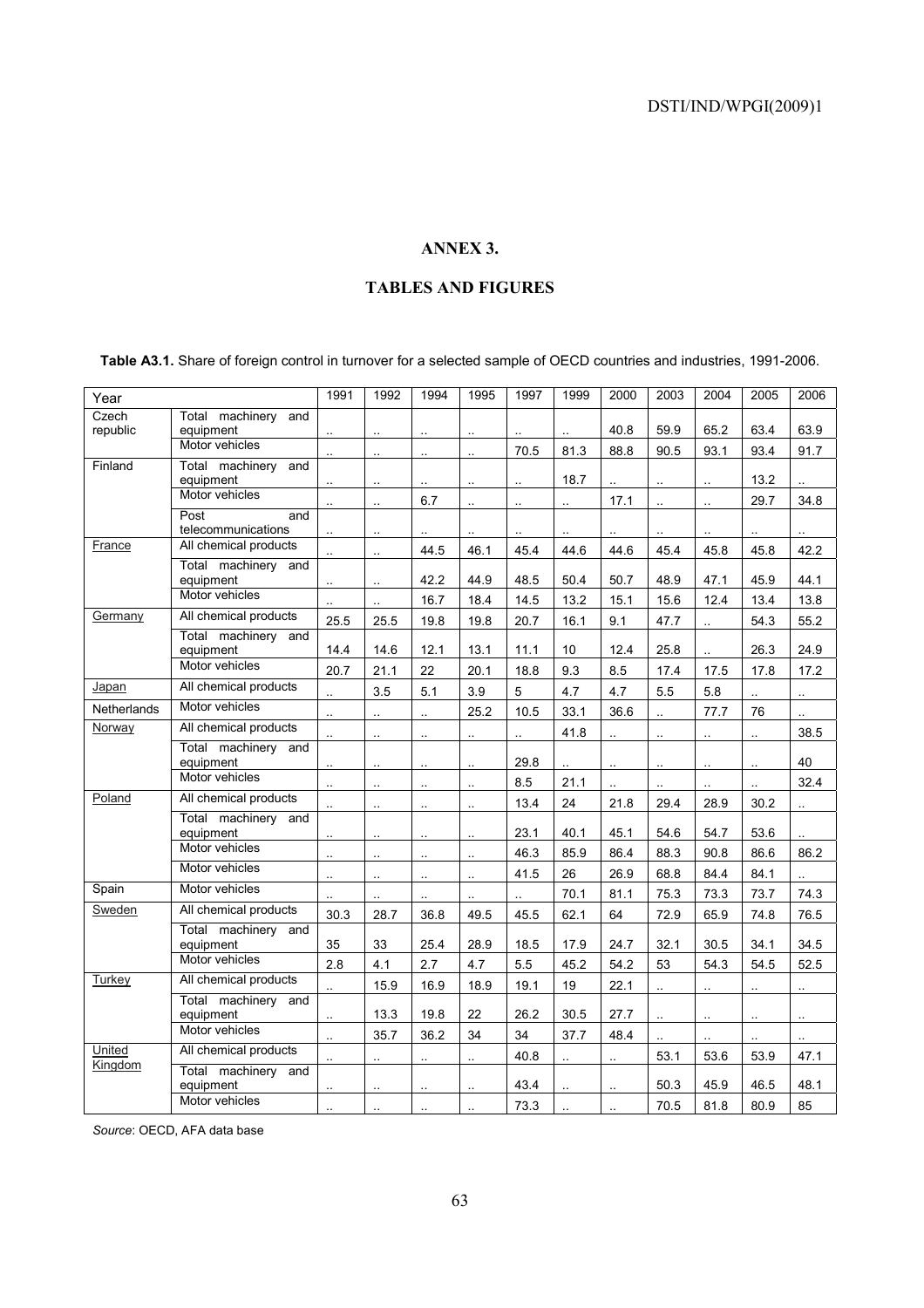#### Table A3.2. Share of foreign control in R&D expenditures for a selected sample of countries and industries<sup>36</sup>, 1985-2006

| Year          |                                              | 1985                 | 1990                 | 1995             | 2000      | 2005              | 2006                        |
|---------------|----------------------------------------------|----------------------|----------------------|------------------|-----------|-------------------|-----------------------------|
| <b>Sweden</b> | Manufacturing                                |                      | 14.5                 | 19               | 35.8      | 49.4              |                             |
|               | All chemical products                        | $\ddotsc$            | $\overline{8}$       | 34               | 94.5      | 94.3              | $\ddotsc$                   |
|               | Chemical products                            | $\ddotsc$            | 7.2                  | 34.1             | 95.5      | 95.5              | $\mathbb{R}^2$              |
|               | Drugs and medicines                          | Ω,                   | 0.1                  | 30.3             | 99.5      | $\overline{98}$   | $\ddotsc$                   |
|               | Total machinery and equipment                | $\ddotsc$            | 28.8                 | 19.8             | 7.7       | 25.5              | $\ddotsc$                   |
|               | Non-electrical machinery and equipment       | $\ddotsc$            | 38.7                 | 49.9             | 38.4      | 42.4              | $\mathcal{L}_{\mathcal{A}}$ |
|               | Machinery and equipment n.e.c.               | $\ddotsc$            | 45.7                 | 50               | 38.7      | 43.9              | $\ddot{\phantom{1}}$        |
|               | Office,<br>accounting<br>computing<br>and    |                      |                      |                  |           |                   |                             |
|               | machinery                                    |                      | 17.2                 | 48.4             | 32.1      | 11.6              |                             |
|               | machinery<br>electronic<br>Electrical<br>and |                      |                      |                  |           |                   |                             |
|               | equipment                                    | $\ddotsc$            | 23                   | $\overline{7}$   | 3.2       | 15.3              |                             |
|               | Electrical and optical equipment             | $\ddot{\phantom{a}}$ | 21.5                 | 13.3             | 6.2       | 19.4              | $\mathbb{R}^2$              |
|               | Electrical machinery and apparatus n.e.c.    | $\ddotsc$            | $\overline{74}$      | 90.6             | 57.5      | 86.8              | $\ddot{\phantom{a}}$        |
|               | Radio, TV and communication equipment        | $\ddotsc$            | $\overline{12.2}$    | $\overline{1.2}$ | 0.5       | $\overline{3.5}$  | $\mathcal{L}_{\mathcal{A}}$ |
|               | Medical, precision, opt. instruments         | ă,                   | 7.9                  | 38.2             | 50        | $\overline{37.9}$ | $\mathbb{Z}^2$              |
|               | Motor vehicles                               | $\ddotsc$            | 0.2                  | 0.9              | 64.1      | 52.9              | $\ddotsc$                   |
| <b>Unted</b>  | All chemical products                        | $\ddotsc$            | ă.                   | 25.7             | $\ddotsc$ | 39.8              | 35.2                        |
| Kingdom       | Chemical products                            | $\ddotsc$            | $\ddotsc$            | 28.2             | 33.1      | 39.4              | 37.6                        |
|               | Drugs and medicines                          | $\ddotsc$            | $\ddotsc$            | $\overline{27}$  | 33.3      | 39.7              | 37.1                        |
|               | Total machinery and equipment                | $\ddotsc$            |                      | 27.6             | 36        | 48.1              | 48.2                        |
|               | Non-electrical machinery and equipment       | $\ddotsc$            | $\ddot{\phantom{a}}$ | 32.5             | 30.9      | 43.1              | 45.7                        |
|               | Machinery and equipment n.e.c.               | $\ddot{\phantom{a}}$ | ä.                   | 23.2             | 28.7      | 43.4              | 46                          |
|               | Office,<br>accounting<br>and<br>computing    |                      |                      |                  |           |                   |                             |
|               | machinery                                    | $\cdot$ .            |                      | 68.7             | 44.2      | 39.7              | 36.7                        |
|               | machinery<br>Electrical<br>and<br>electronic |                      |                      |                  |           |                   |                             |
|               | equipment                                    | $\ddotsc$            | $\ddotsc$            | 24.3             | 38.9      | 51.4              | 50                          |
|               | Electrical and optical equipment             | $\ddotsc$            |                      | 31.2             | 32.9      | 50.8              | 48.5                        |
|               | Electrical machinery and apparatus n.e.c.    | $\ddot{\phantom{a}}$ | $\ddot{\phantom{a}}$ | 17.6             | 15.4      | 34.7              | 25.1                        |
|               | Radio, TV and communication equipment        | Ξ.                   | $\ddot{\phantom{a}}$ | 29.7             | 48.5      | 60.1              | 64.2                        |
|               | Medical, precision, opt. instruments         | $\ddot{\phantom{a}}$ | $\ddotsc$            | 37.6             | 12.1      | 51                | 45.3                        |
|               | Motor vehicles                               | $\ddotsc$            | $\ddot{\phantom{a}}$ | 61.5             | 73.4      | 87.9              | 87                          |
|               | Aircraft and spacecraft                      | $\ddotsc$            | $\ddotsc$            | 11.6             | 12        | 19.6              | 30.6                        |
|               | Computer and related activities              | $\ddotsc$            | $\ddot{\phantom{a}}$ | 55.4             | 30.4      | 44.2              | 41.3                        |
|               | Research and development                     | $\ddotsc$            | $\ddotsc$            | 14.6             | 11.9      | 30.4              | 32.1                        |
|               | Other services                               |                      |                      | 7.1              | 8.3       |                   | 7.1                         |
| <b>United</b> | Manufacturing                                | $\overline{5.9}$     | 11.4                 | 15               | 16.5      | 13.5              | 14.5                        |
| <b>States</b> | Chemical products                            | 30.8                 | 39.4                 | 46.9             | 35.1      | 23                | 27.5                        |
|               | Drugs and medicines                          | 16.2                 | $\overline{37.7}$    | 50.9             | 46.5      | $\overline{25}$   | 29.6                        |
|               | Total machinery and equipment                | 5                    | 10.8                 | 14               | 18.5      |                   | 6.8                         |
|               | Machinery and equipment n.e.c.               | $\ddot{\phantom{a}}$ | 14.4                 | 10.7             | 26.6      | 18.2              | $\overline{8}$              |
|               | Electrical machinery and apparatus n.e.c.    | $\ddotsc$            | 11.5                 | 26.8             | 22.8      |                   | 58.3                        |
|               | Medical, precision, opt. instruments         | 1.2                  | 6                    | 5.8              |           | 11.4              | 11.9                        |
|               | Motor vehicles                               | $\ddotsc$            | 0.7                  | 2.1              | 16.8      | 22.8              | 21.3                        |

*Source*: OECD, AFA and FATS data bases

 $36$ 

Selection based on the availability of time series.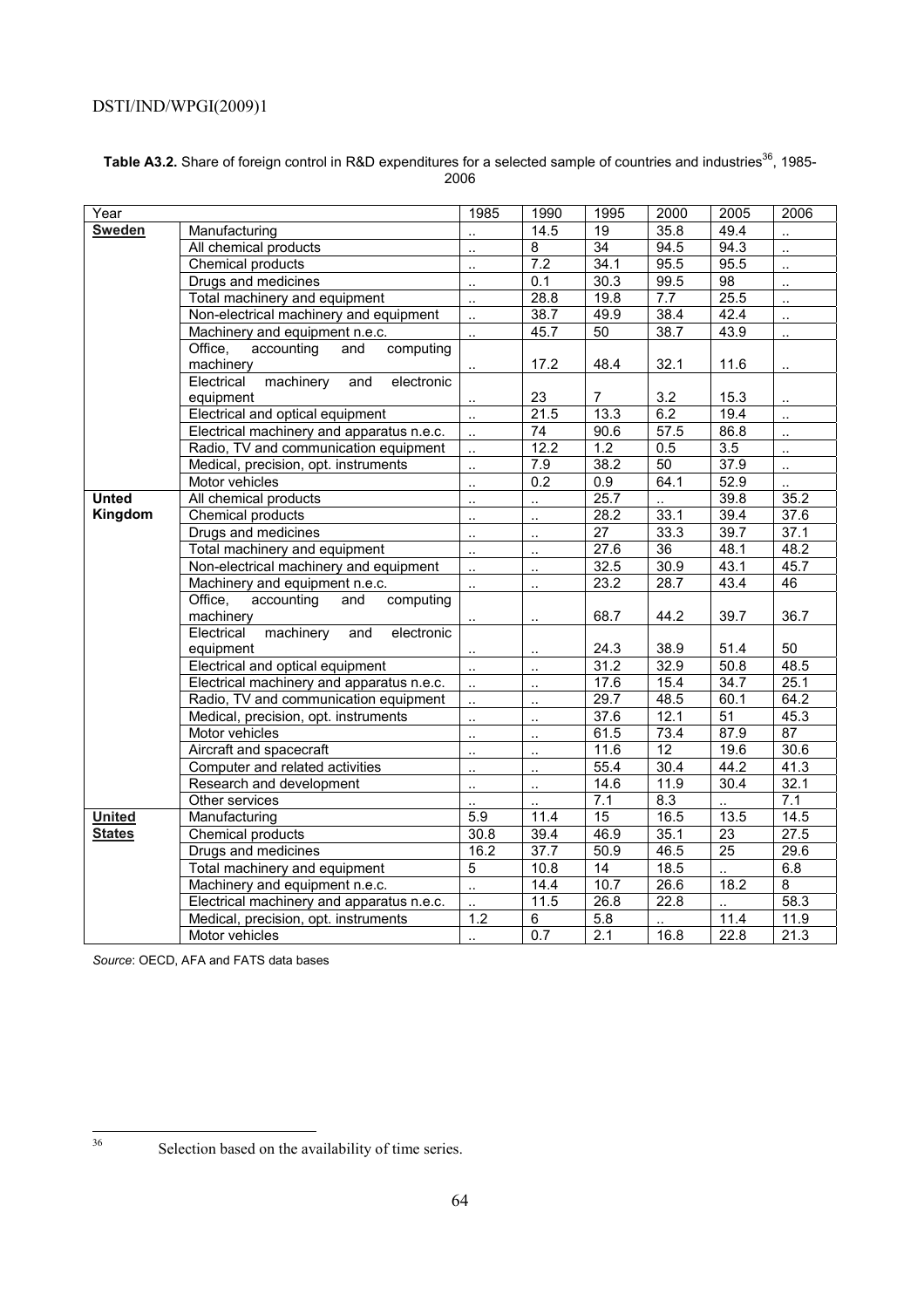|                                              | 1990             |                   |                  | 2007                                |
|----------------------------------------------|------------------|-------------------|------------------|-------------------------------------|
| (Percent)                                    | <b>Developed</b> | <b>Developing</b> | <b>Developed</b> | <b>Developing</b><br>and transition |
| All industries                               | 81.3%            | 18.7%             | 73.8%            | 26.2%                               |
| Chemicals and chemical products              | 72.3%            | 27.7%             | 85.9%            | 14.1%                               |
| Machinery and equipment                      | 83.7%            | 16.3%             | 86.4%            | 13.6%                               |
| Electrical and electronic equipment          | 79.6%            | 20.4%             | 69.1%            | 30.9%                               |
| <b>Precision instruments</b>                 | 95.9%            | 4.1%              | 96.0%            | 4.0%                                |
| Motor vehicles and other transport equipment | 85.1%            | 14.9%             | 85.7%            | 14.3%                               |
| Transport, storage and communications        | 55.1%            | 44.9%             | 71.8%            | 28.2%                               |
| Finance                                      | 75.2%            | 24.8%             | 80.8%            | 19.2%                               |
| <b>Business activities</b>                   | 88.0%            | 12.0%             | 52.5%            | 47.5%                               |
| <b>Total IRI</b>                             | 77.8%            | 22.2%             | 71.0%            | 29.0%                               |

#### **Table A3.3.** Inward FDI stocks by host regions for selected industries, 1990 and 2007

*Source:* UNCTAD FDI data base

## **Table A3 4.** Outward FDI stocks by host regions in selected industries, 1990 and 2007

|                                              |                  | 1990              |                  | 2007                                |
|----------------------------------------------|------------------|-------------------|------------------|-------------------------------------|
| (Percent)                                    | <b>Developed</b> | <b>Developing</b> | <b>Developed</b> | <b>Developing</b><br>and transition |
| All industries                               | 98.9%            | 1.1%              | 88.1%            | 11.9%                               |
| Chemicals and chemical products              | 99.9%            | 0.1%              | 99.4%            | 0.6%                                |
| Machinery and equipment                      | 100.0%           | $0.0\%$           | 99.6%            | $0.4\%$                             |
| Electrical and electronic equipment          | 99.9%            | $0.1\%$           | 96.5%            | 3.5%                                |
| Precision instruments                        | 100.0%           | $0.0\%$           | 100.0%           | $0.0\%$                             |
| Motor vehicles and other transport equipment | 100.0%           | $0.0\%$           | 99.8%            | 0.2%                                |
| Transport, storage and communications        | 98.8%            | 1.2%              | 89.6%            | 10.4%                               |
| Finance                                      | 98.6%            | 1.4%              | 92.2%            | 7.8%                                |
| <b>Business activities</b>                   | 98.5%            | 1.5%              | 71.2%            | 28.8%                               |
| <b>Total IRI</b>                             | 98.9%            | 1.1%              | 87.1%            | 12.9%                               |

*Source:* UNCTAD FDI data base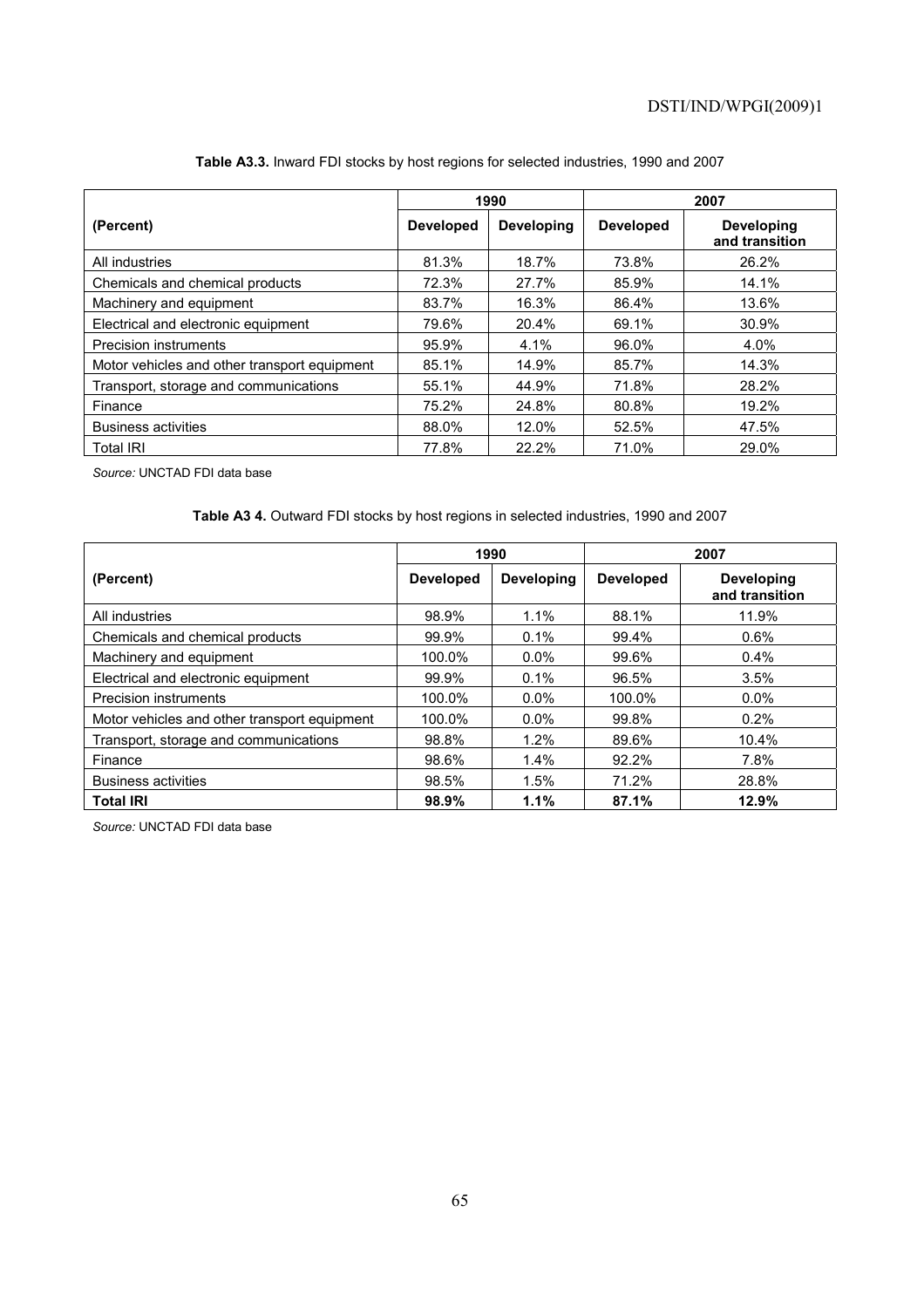| % of total                          | 100 non financial TNCs |           | 5000 Companies |         |  |
|-------------------------------------|------------------------|-----------|----------------|---------|--|
| Industry                            | Number                 | TNI       | <b>Number</b>  | Foreign |  |
|                                     |                        |           |                | assets  |  |
| Chemicals exc. pharmaceuticals      | 3                      | 67.3      | 5.3            | 4.7     |  |
| <b>Pharmaceuticals</b>              | 9                      | 63.6      | 2.3            | 3.8     |  |
| Machinery and equipment.            | 0                      | NА        | 8.3            | 2.6     |  |
| Office and computing machinery      |                        |           |                |         |  |
| &<br>equipments<br>Electronic       |                        |           | 11.5           | 6.6     |  |
| components                          | 9                      | 57.7      |                |         |  |
| Precision and medical instruments   |                        |           |                |         |  |
| Electrical<br>machinery<br>and      |                        |           | 2.8            | 0.9     |  |
| apparatus                           |                        |           |                |         |  |
| Motor vehicles and trailers         | 13                     | 56.0      | 4.3            | 7.3     |  |
| Aircrafts and spacecrafts           | 3                      | 67.7      | 1.5            | 6.0     |  |
| Post and telecommunications         | 8                      | 70.3      | 2.4            | 7.4     |  |
| Financial intermediation            | <b>NA</b>              | <b>NA</b> | NA             | NA      |  |
| Computer related activities         |                        |           |                |         |  |
| Research and development            | $\overline{2}$         | 86.0      | 11.0           | 3.7     |  |
| Other business activities           |                        |           |                |         |  |
| Total innovation related industries | 47                     |           | 49.4           | 43      |  |

# **Table A3.5.** IRI companies: an important component of the large TNCs universe

*Source: UNCTAD, Thomson Financial* 

| Table A3.6. The 5000 largest MNEs by home region and industry, 2008 |  |  |  |  |  |  |  |  |
|---------------------------------------------------------------------|--|--|--|--|--|--|--|--|
|---------------------------------------------------------------------|--|--|--|--|--|--|--|--|

|                             | All developed regions |                      |               |       |                     | All developing regions |       |                       |                |                |                   |
|-----------------------------|-----------------------|----------------------|---------------|-------|---------------------|------------------------|-------|-----------------------|----------------|----------------|-------------------|
|                             |                       | <b>North America</b> |               |       |                     |                        |       |                       |                |                | South-East        |
|                             |                       |                      |               |       |                     | Other                  |       |                       | Other          |                | <b>Europe and</b> |
|                             |                       |                      | United        |       |                     | developed              |       | Developing developing |                |                | <b>CIS</b>        |
| (Percent)                   | Europe                | Canada               | <b>States</b> | Total | Japan               | countries              | Total | Asia                  | countries      | Total          |                   |
|                             |                       |                      |               |       | Number of companies |                        |       |                       |                |                |                   |
| Chemicals and plastics      | 29                    | 3                    | 23            | 26    | 24                  | 3                      | 82    | 17                    | 2              | 18             | 0                 |
| Electrical                  | 30                    |                      | 18            | 18    | 29                  |                        | 78    | 21                    |                | 22             | ſ                 |
| Electronics                 | 16                    | 2                    | 31            | 33    | 15                  |                        | 66    | 33                    | 0.3            | 34             | C                 |
| Motor vehicles and trailers | 28                    |                      | 21            | 22    | 37                  |                        | 89    | 9                     |                | 9              | 1.4               |
| Other transport equipment   | 38                    |                      | 18            | 24    | 12                  | 3                      | 77    | 23                    | 0              | 23             | $\Omega$          |
| Pharmaceuticals             | 38                    | 4                    | 32            | 36    | 8                   | 2                      | 84    | 16                    |                | 16             | O                 |
| Machinery and equipment     | 35                    | 3                    | 27            | 30    | 22                  |                        | 89    | 11                    |                | 11             |                   |
| Precision instruments       | 28                    | $\overline{2}$       | 47            | 48    | 11                  |                        | 92    | 8                     |                | 8              | C                 |
| <b>Business services</b>    | 37                    | 5                    | 35            | 40    | 3                   | 5                      | 86    | 13                    |                | 14             | $\Omega$          |
| Telecommunications          | 36                    | 3                    | 26            | 30    | 0                   | 6                      | 72    | 19                    | 8              | 26             | 1.7               |
| All business sector         | 33                    | 4                    | 24            | 28    | 12                  | 4                      | 77    | 20                    | $\overline{2}$ | 22             | 0.2               |
|                             |                       |                      |               |       | Foreign assets      |                        |       |                       |                |                |                   |
| Chemicals and plastics      | 44                    | $\overline{2}$       | 37            | 39    | 12                  | $\overline{2}$         | 96    | 4                     | 0              | 4              | $\Omega$          |
| Electrical                  | 21                    | 0                    | 15            | 15    | 59                  | 0.5                    | 95    | 5                     | 0              | 5              | 0                 |
| Electronics                 | 28                    |                      | 18            | 19    | 27                  |                        | 74    | 26                    | ი              | 26             | C                 |
| Motor vehicles and trailers | 54                    | ŋ                    | 12            | 12    | 31                  | O                      | 98    | $\overline{2}$        | U              | $\overline{2}$ | 0.1               |
| Other transport equipment   | 10                    | ŋ                    | 85            | 85    | 4                   | ŋ                      | 98    | 2                     | 0              | $\overline{2}$ | $\Omega$          |
| Pharmaceuticals             | 62                    |                      | 31            | 31    | 4                   |                        | 98    | $\overline{2}$        | 0.1            | $\overline{2}$ |                   |
| Machinery and equipment     | 40                    |                      | 19            | 20    | 31                  | 5                      | 96    | 4                     |                |                |                   |
| Precision instruments       | 45                    |                      | 40            | 41    | 12                  |                        | 98    | 2                     | U              | $\overline{2}$ |                   |
| Telecommunications          | 76                    | 0.2                  | 9             | 9     | $\mathbf 0$         | 3                      | 89    |                       | 3              | 10             |                   |
| All business sector         | 53                    | $\overline{2}$       | 24            | 26    | 9                   | 3                      | 91    | 7                     | $\overline{2}$ | 9              | 0.3               |

*Source: Thomson Financial data base.*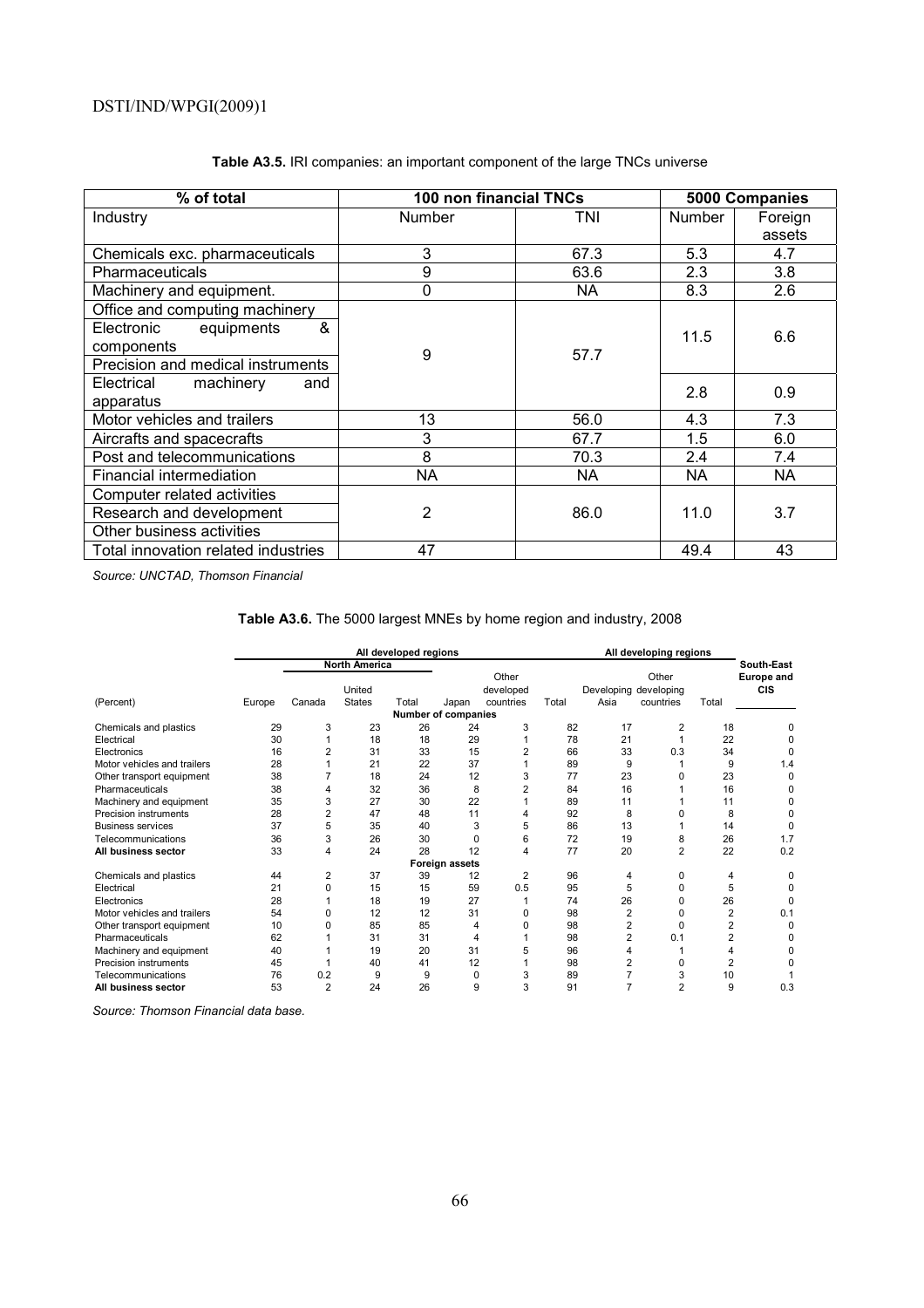

**Figure A3.1.** Transnationalisation index for a sample of MNE, 1993-2007

*Source:* UNCTAD. UNCTAD's transnationalisation index is rated as an average of three ratios for each company: the share of international assets to total assets, of international headcounts to total headcounts and of international sales to total sales.



**Figure A3.2.** Greenfield projects by industry and host region, 2003-July 2009

*Source:* OCO Consulting, FDi Markets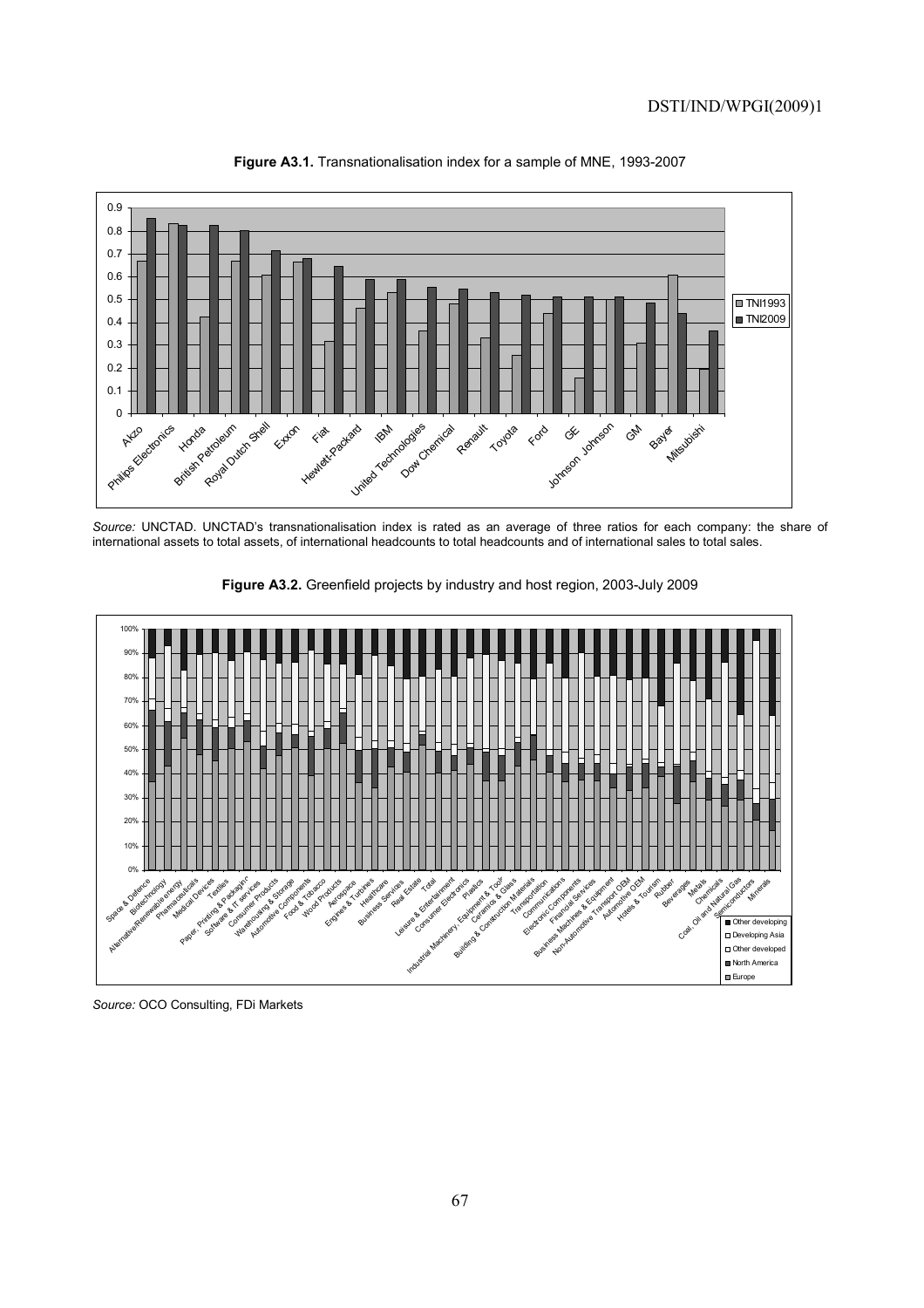

**Figure A3.3.** Greenfield projects in various business functions by host region, 2003-July 2009

*Source:* OCO Consulting, FDi Markets





*Source: OCO Consulting, FDi Markets*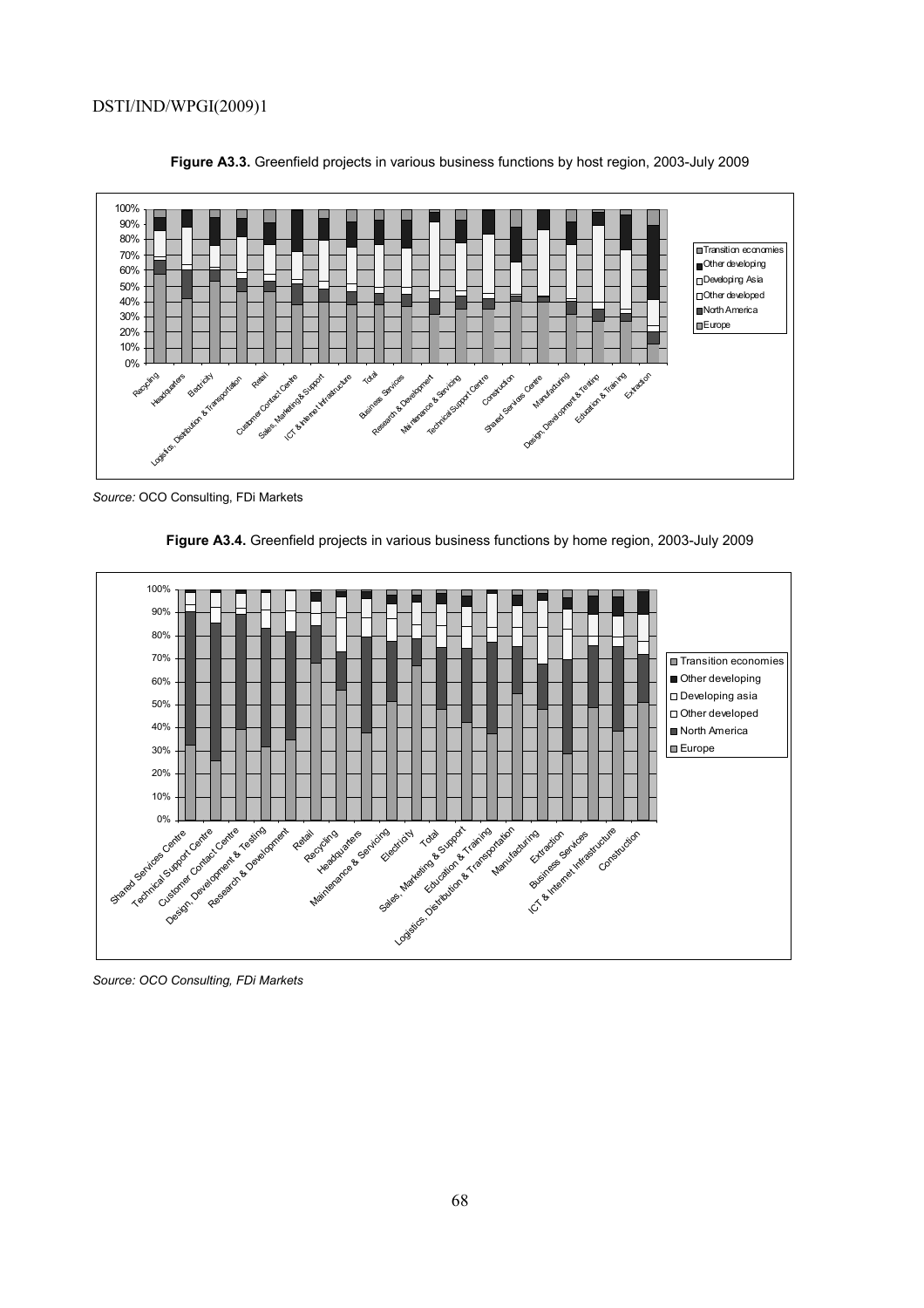

#### **Figure A3.5. Job creation related to international greenfield projects by home region in various business functions, 2003- July 2009**

*Source:* FDi Markets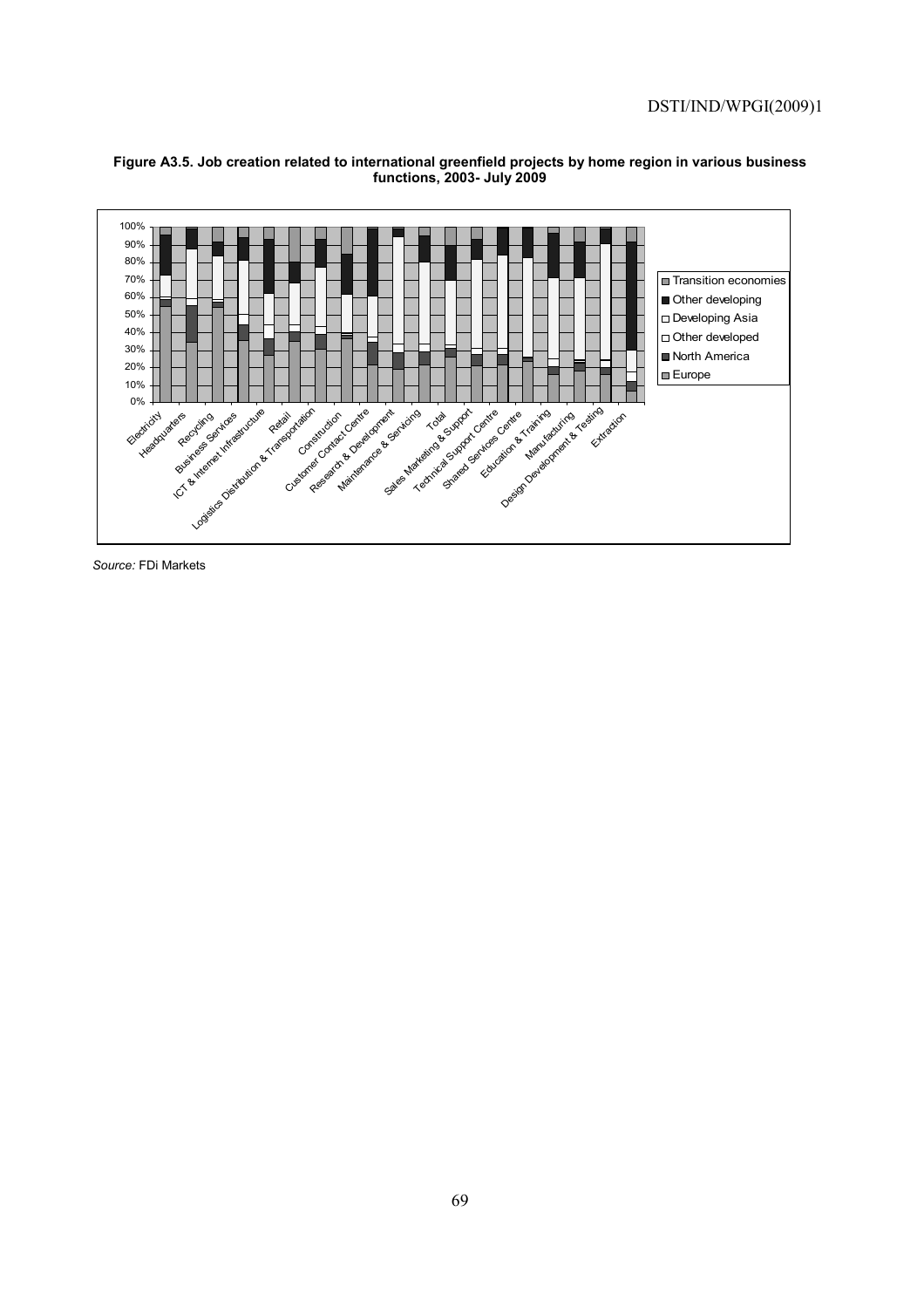#### **REFERENCES**

- Abramowsky L., Harrison R., Simpson H. (2007). "University Research and the Location of Business R&D", *The Economic Journal, 117 (March), pp. 114-141.*
- AFII (2007). *2007 Report on Foreign Investment in France,* Paris, http://www.investinfrance.org/uploads/files-en/08-02-21\_090219\_AFII\_bilan\_UK\_BD.pdf
- Arora A. et alli (2008), "Software", in Macher J.T. and Mowery D.C (2008), *Innovation in global industries, US firms competing in a new world*, The National Academic Press.
- Barrios S., Mas M., Navajas E., and J. Quesada (2008), *"*Mapping the ICT in EU Regions: Location, Employment, Factors of Attractiveness and Economic Impact", *JRC Scientific and Technical Reports EU 23067 (2008)*, *pp. 1-113*.
- Barry F. and D. Curran (2004), "Enlargement and the European Geography of the Information Technology Sector", The World Economy, 27(6), pp. 901-922, June
- Cockburn I.M. (2008). "Pharmaceutical", in *Innovation in global industries,* Macher J.T. and Mowery D.C. ed., The National Academic Press, 19-53, Washington D.C.:
- Dedrick J, Kraemer K.L. (2008), "Personal computing" in Macher J.T. and Mowery D.C (2008), *Innovation in global industries, US firms competing in a new world*, The National Academic Press.
- Florida R. (1997). "The globalisation of R&D: Results of a survey of foreign-affiliated R&D laboratories in the USA", *Research Policy, 26, pp. 85-103.*
- Hart J.A. (2008), "Flat panel display", in Macher J.T. and Mowery D.C (2008), *Innovation in global industries, US firms competing in a new world*, The National Academic Press.
- Hatem F., Py L. (2008a). *Location factors in the activities related to innovation of multinationals: a literature review*, OECD, DSTI/IND/WPGI(2008)6, October
- Hatem F., Py L. (2008b), a **:** *Location of international investments projects in OECD*, OECD working paper, DSTI/IND/WPGI(2008)4, sept.
- Hatem F. (2008). *Le marketing territorial : Principes, méthodes et pratiques*, Editions EMS
- JBIC (2008). *Survey Report on Overseas Business Operations by Japanese Manufacturing Companies. Results of JBIC FY2008 Survey*, November, Tokyo.
- Le Gall S. (2007), « Les choix de localisation des projets d'investissement internationalement mobiles en France dans le secteur des technologies de l'information et de la communication », *Communication au colloque international de l'ASRDLF (Association de Science Régionale de Langue Française), Chambéry-Grenoble, 13 juillet.*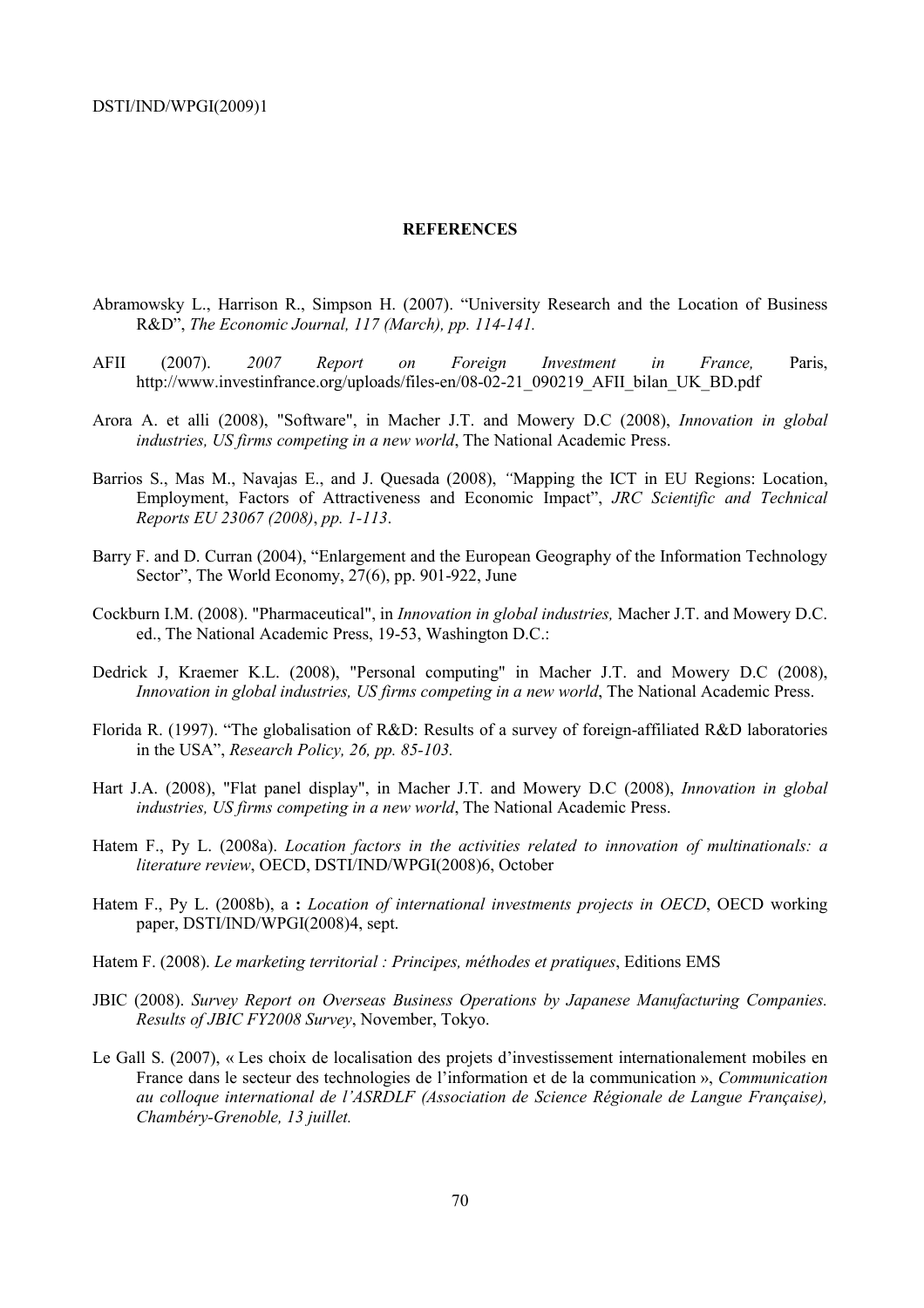- Macher J.T. (2008), "Semiconductors", in Macher J.T. and Mowery D.C (2008), *Innovation in global industries, US firms competing in a new world*, The National Academic Press.
- Macher J.T. and Mowery D.C (2008), *Innovation in global industries, US firms competing in a new world*, The National Academic Press.
- Madhok A. and T. Osegowitsch (2000). "The International Biotechnology Industry: A Dynamic Capabilities Perspective", *Journal of International Business Studies, 31 (2) ,pp. 325-335.*
- Mayer T., (2008), *Market Potential and Development*, CEPR Discussion Paper 6798.
- OCO (2009). *2008-2009 Review of Foreign Direct Investment*, Belfast.
- OECD (2007). *The location of investment of multinationals linked to innovation*, note by the secretariat, DSTI/IND/WPWI (2007), November.
- Porter, M.E. (ed.) (1986). *Competition in Global Industries*, Harvard Business School Press, Boston, 1986.
- Sachwald F. (2005) "Localisation de la production en Europe : impact de l'élargissement et de la mondialisation", in *L'industrie en France et la mondialisation*, SESSI, Ministère de l'économie, des finances et de l'industrie.
- Sachwald F. (2008). *Réseaux mondiaux d'innovation ouverte: pratique des entreprises et politiques publiques*, draft report to OECD.
- Serapio M. and D. Dalton (1999), "Globalisation of industrial R&D: an examination of foreign direct investments in R&D in the United States", *Research Policy, 28, pp. 303-316.*
- UNCTAD (2005*)*. *World Investment Report 2005. Transnational Corporations and the Internationalisation of R&D.* (New York and Geneva: United Nations).
- UNCTAD (2007), *World Investment Prospects Survey 2007-2009*, http://www.unctad.org/en/docs/wips2007\_en.pdf
- UNCTAD (2008), *World Investment Prospects Survey 2008-2010*, www.unctad.org/en/docs/wips2007\_en.pdf
- UNCTAD (2009a), *Assessing the impact of the current financial and economic crisis on global FDI flows*, http://www.unctad.org/en/docs/diaeia20093\_en.pdf
- UNCTAD (2009b), *World Investment Prospects Survey 2009-2011*, www.unctad.org/en/docs/wips2007\_en.pdf
- UNCTAD (2009c), *World Investment Report 2009, TNCs and agriculture* (New York and Geneva: United Nations).
- UNCTAD, WTO, OECD (2009). *Report on G20 Trade and Investment Measures,* 14 sept.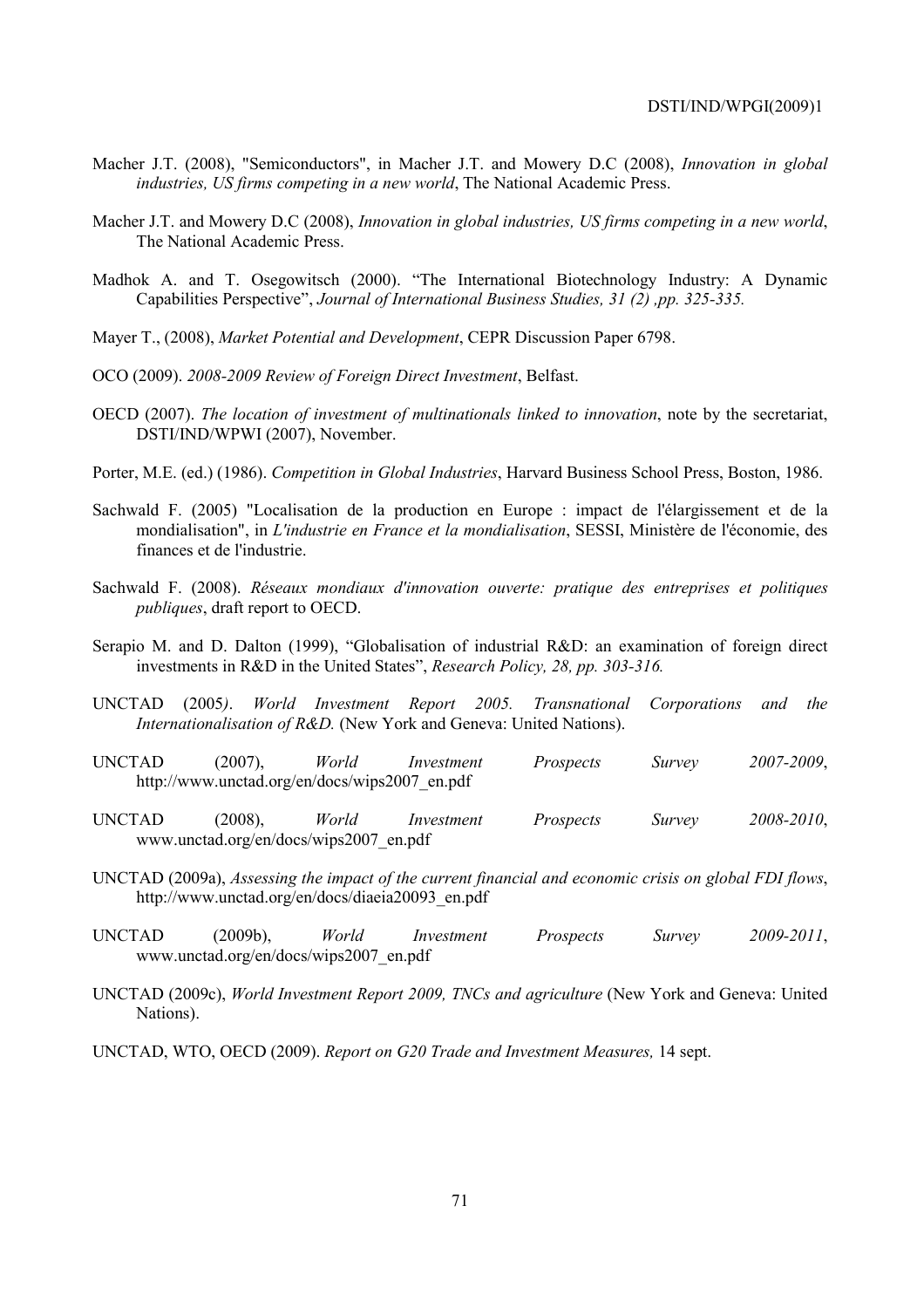# **LIST OF TABLES, FIGURES AND BOXES**

# **Tables**

| Table 2. Various data base used to analyse internationalisation trends and location criteria 9       |  |
|------------------------------------------------------------------------------------------------------|--|
|                                                                                                      |  |
|                                                                                                      |  |
|                                                                                                      |  |
| Table 6. Determinants of foreign controlled value added location in OECD countries29                 |  |
|                                                                                                      |  |
| Table 7. Determinants of foreign controled R&D expenditures location in OECD countries (standard     |  |
|                                                                                                      |  |
| Table 8. Determinants of foreign-controlled employment location in OECD countries 32                 |  |
|                                                                                                      |  |
|                                                                                                      |  |
| Table 10. Determinants of foreign-controlled foreign subsidiaries location in OECD countries         |  |
|                                                                                                      |  |
|                                                                                                      |  |
| Table 12. Fifteen most attractive countries for FDI, by factors favouring investment, 2009-2011 50   |  |
| Annex 2 table 1. Determinants of foreign-controlled value added location in OECD countries           |  |
|                                                                                                      |  |
| Annex 2 table 2. Determinants of foreign-controlled R&D expenditures location in OECD countries      |  |
|                                                                                                      |  |
| Annex 2 table 3.Determinants of foreign-controlled employment location in OECD countries             |  |
|                                                                                                      |  |
| Annex 2 table 4. Determinants of FDI location in OECD countries (additional results) 61              |  |
| Annex 2 table 5. Determinants of foreign-controlled foreign subsidiaries location in OECD countries  |  |
|                                                                                                      |  |
| Annex 3 table 1. Share of foreign control in turnover for a selected sample of OECD countries and    |  |
|                                                                                                      |  |
| Annex 3 table 2. Share of foreign control in R&D expenditures for a selected sample of countries and |  |
|                                                                                                      |  |
|                                                                                                      |  |
| Annex 3 table 4. Outward FDI stocks by host regions in selected industries, 1990 and 2007  65        |  |
|                                                                                                      |  |
|                                                                                                      |  |